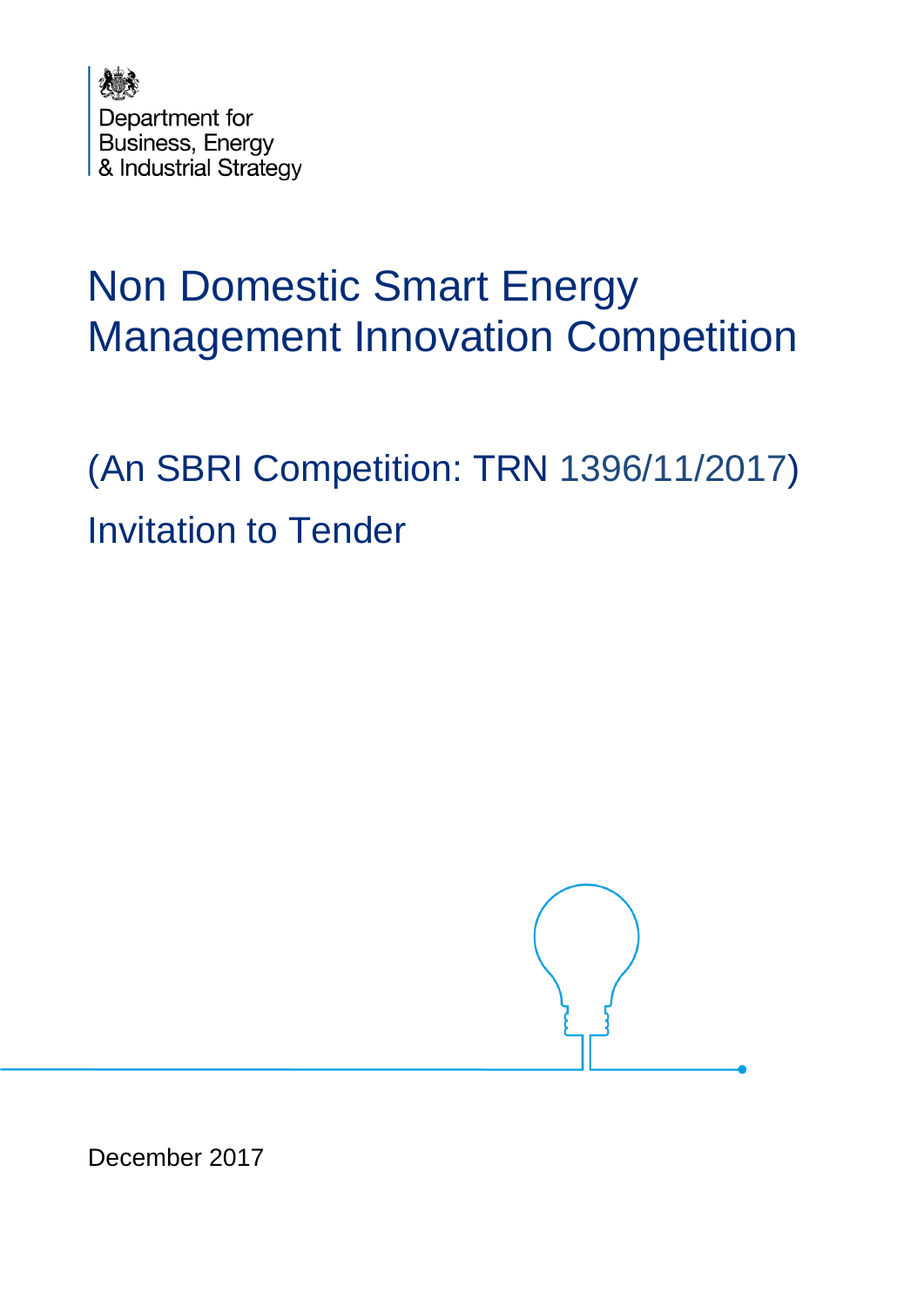# Non Domestic Smart Energy Management Innovation Competition Non Domestic Smart Energy Management Innovation Competition

### NON DOMESTIC SMART ENERGY MANAGEMENT

© Crown copyright 2017

You may re-use this information (not including logos) free of charge in any format or medium, under the terms of the Open Government Licence.

To view this licence, visit [www.nationalarchives.gov.uk/doc/open-government-licence/](http://www.nationalarchives.gov.uk/doc/open-government-licence/) or write to the Information Policy Team, The National Archives, Kew, London TW9 4DU, or email: [psi@nationalarchives.gsi.gov.uk.](mailto:psi@nationalarchives.gsi.gov.uk)

Any enquiries regarding this publication should be sent to us at: [smartenergymanagement@beis.gov.uk](mailto:smartenergymanagement@beis.gov.uk)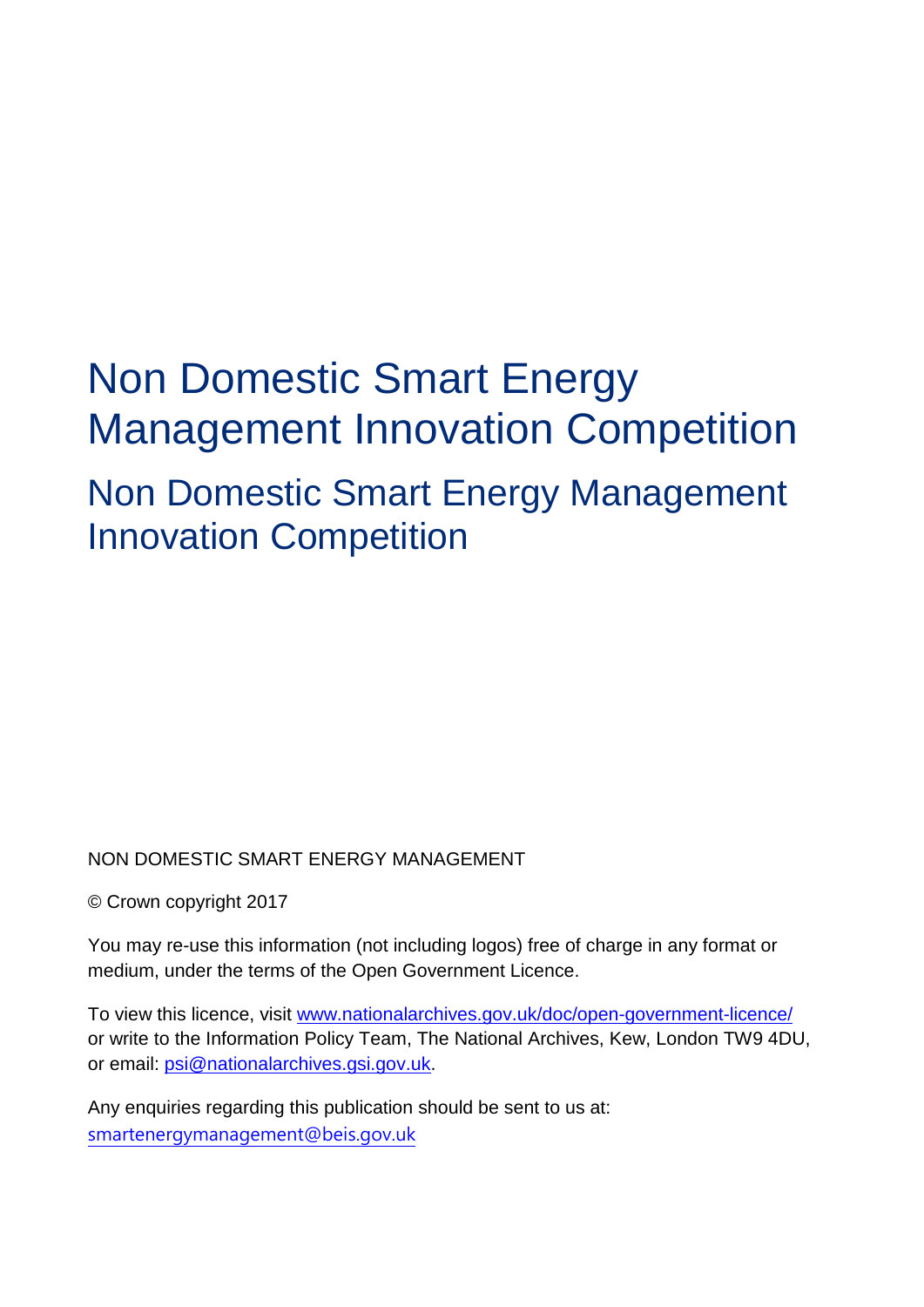## **Contents**

| $\mathbf{1}$ |      |                                                                                     |    |
|--------------|------|-------------------------------------------------------------------------------------|----|
|              | 1.1  |                                                                                     |    |
|              | 1.2  |                                                                                     |    |
|              | 1.3  |                                                                                     | 15 |
|              | 1.4  |                                                                                     |    |
| 2            |      |                                                                                     |    |
|              | 2.1  | Phase 1 (design of software) March - August 2018________________________________ 19 |    |
|              | 2.2  | Phase 2 feasibility and initial testing (Sept 2018 – Jan 2019) ________________ 22  |    |
|              | 2.3  |                                                                                     |    |
|              | 2.4  |                                                                                     |    |
| 3            |      |                                                                                     |    |
| 4            |      |                                                                                     |    |
| 5            |      |                                                                                     |    |
| 6            |      |                                                                                     |    |
| 7            |      |                                                                                     |    |
| 8            |      |                                                                                     | 31 |
| 9            |      |                                                                                     | 33 |
|              |      | 10 Further information                                                              | 34 |
|              | 10.1 |                                                                                     | 34 |
|              | 10.2 |                                                                                     | 34 |
|              | 10.3 | Reporting, evaluation and knowledge sharing requirements _________________ 35       |    |
|              | 10.4 |                                                                                     |    |
|              | 10.5 |                                                                                     |    |
|              | 10.6 |                                                                                     |    |
| 11           |      | Annex 1 - Technology Readiness Levels (TRLs) ___________________________________ 36 |    |
| 12           |      |                                                                                     |    |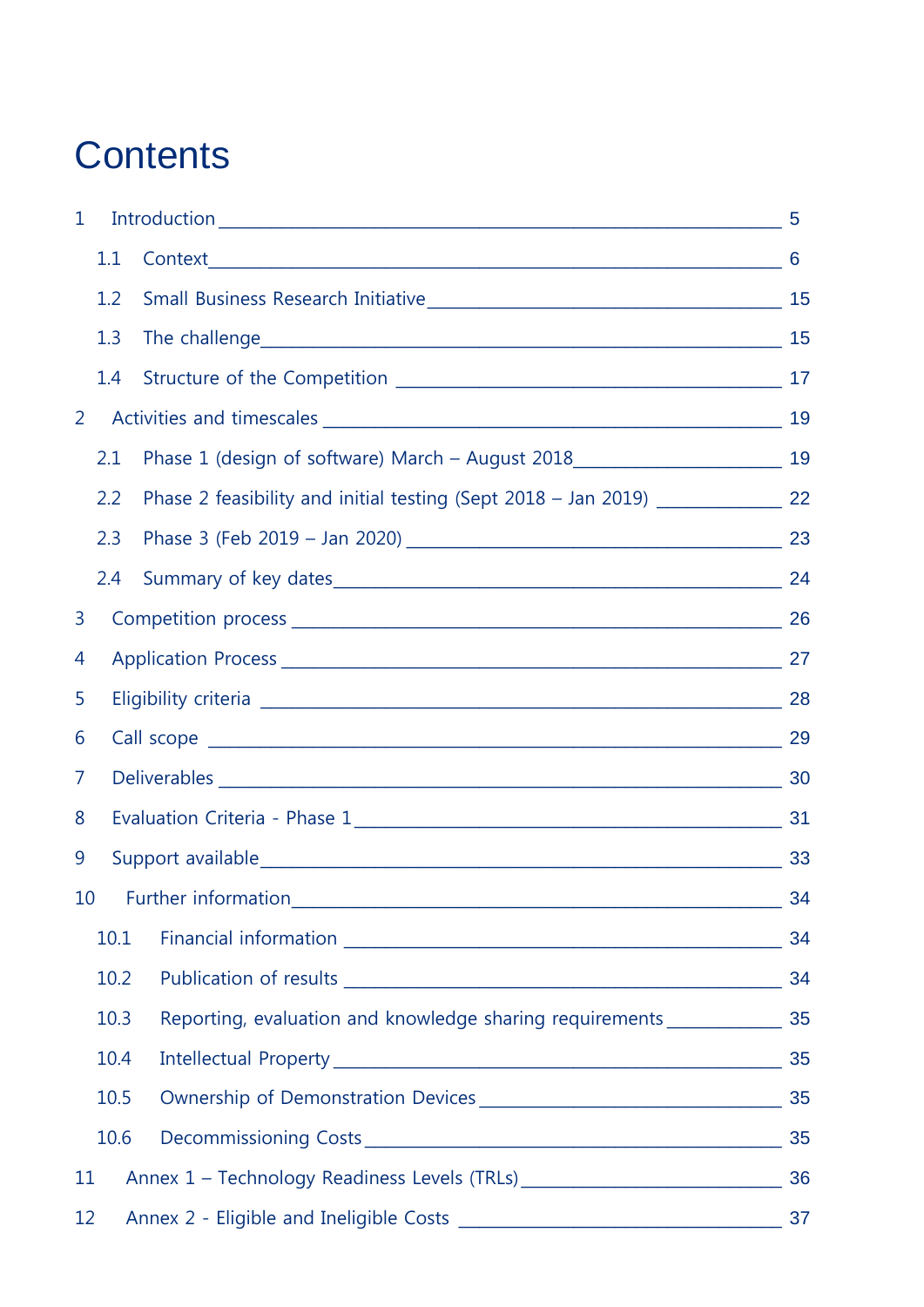| 13 Annex 4 - Example Contract Terms & Conditions ________________________________ 38 |  |  |
|--------------------------------------------------------------------------------------|--|--|
|                                                                                      |  |  |
|                                                                                      |  |  |
|                                                                                      |  |  |
|                                                                                      |  |  |
|                                                                                      |  |  |
|                                                                                      |  |  |
|                                                                                      |  |  |
|                                                                                      |  |  |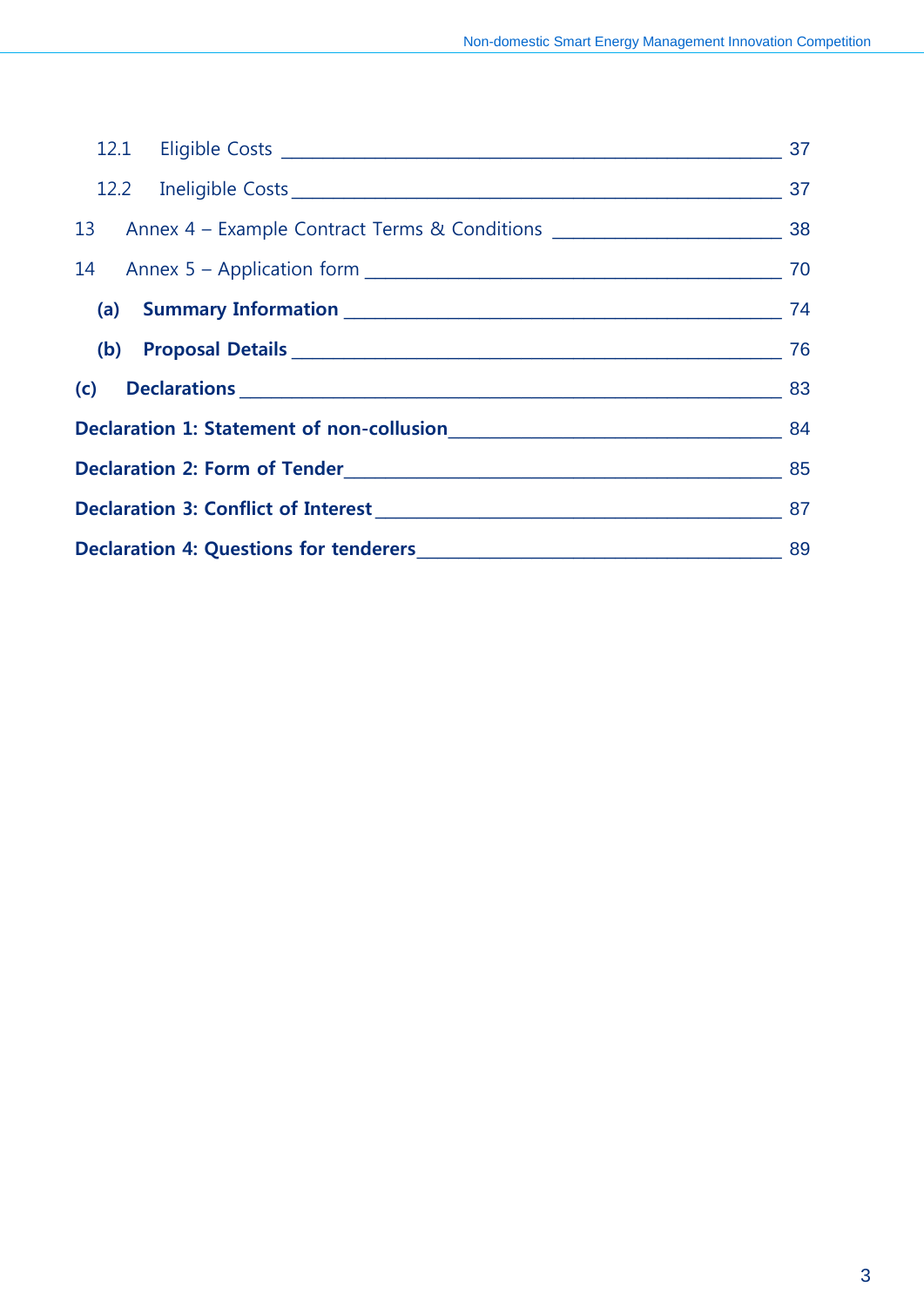## NON DOMESTIC SMART ENERGY MANAGEMENT INNOVATION COMPETITION SBRI – GUIDANCE AND APPLICATION FORM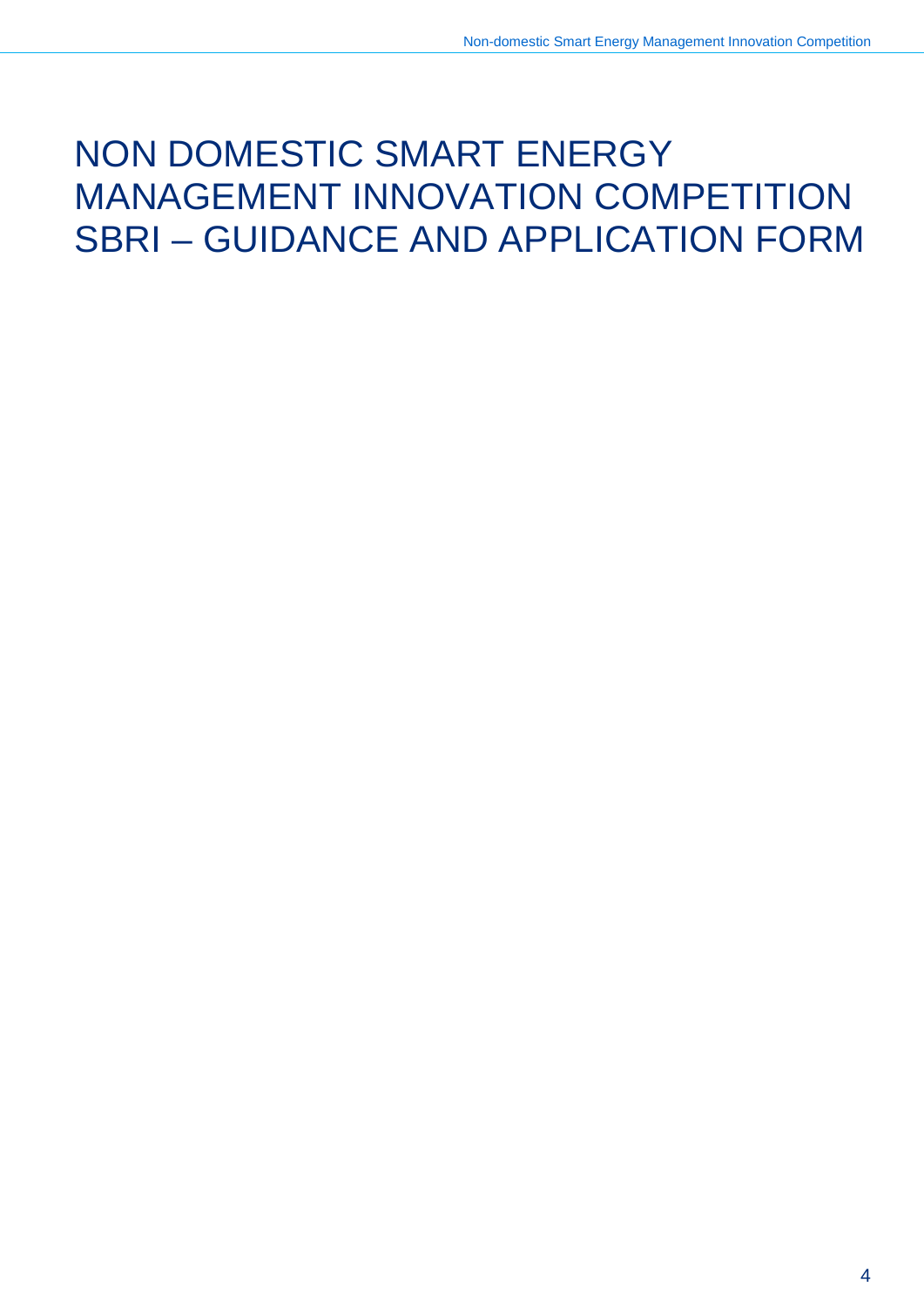# <span id="page-5-0"></span>1 Introduction

This Call for Proposals Guidance document sets out the context, scope, application process and assessment criteria for the Non-Domestic Smart Energy Management Innovation Competition (NDSEMIC).

This Competition focuses on energy management products and services based on data analytics using smart meter<sup>[1](#page-5-1)</sup> data, for smaller non-domestic sites. Its aim is to develop the market for, and maximise the overall uptake and impact of, such products and services, in order to help secure energy demand reduction within target segments of the non-domestic sector.

The total potential value of the Competition is up to £8.8m (up to £7.3m for the Competition and up to £1.5m for a research and evaluation contractor), although BEIS may allocate less than this depending on the quality of the applications. The Competition will be delivered in three main phases:

**Phase 1** – Feasibility studies and developing smart meter software/data tools. A maximum of £1.8m will be available in total for Phase 1 feasibility studies, with a maximum expected value of £200k per project (or more if proposals cover more than one target segment/strand).

**Phase 2** – Initial testing with customer organisations and development/testing of supporting energy advice. Approximately £50-100k per project will be available for initial feasibility testing (a maximum of £675k will be available in total for Phase 2).

**Phase 3** - Roll out/further testing of the tools, with supporting energy management advice and engagement approaches. A maximum of £4.825m will be available in total for the Phase 3 projects).

**Research and Evaluation Contractor (REC)** – A research and evaluation contractor will be procured by BEIS to conduct research and undertake evaluation, working hand-in-hand with Competition participants.

Note: All applications must be received electronically by BEIS by 12 noon on the 09 February 2018. See Section 4 (application process) of this document for details of how to apply.

<span id="page-5-1"></span> $1$  References to smart meters and smart meter data in this document may also include advanced metering and advanced meter data, unless otherwise clear from the context.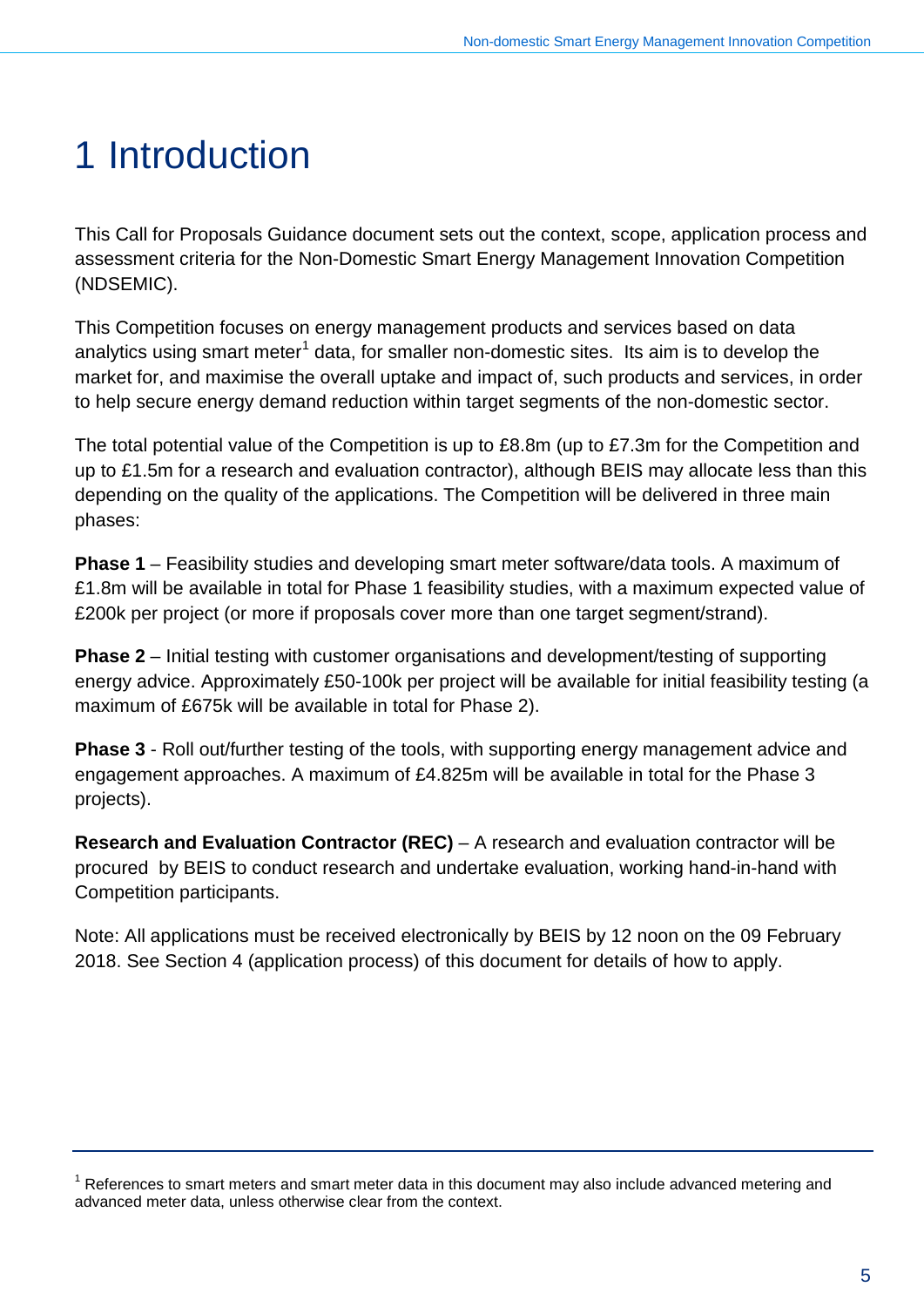## <span id="page-6-0"></span>1.1 Context

### **BEIS and the Smart Metering Implementation Programme**

The Department of Business, Energy and Industrial Strategy (BEIS) works to ensure that the country has secure energy supplies that are reliable, affordable and clean; ensuring that the UK remains at the leading edge of science, research and innovation; and tackling climate change.

Smart meters are the next generation of gas and electricity meters. They are being rolled out under the Smart Metering Implementation Programme (SMIP) by the end of 2020. The roll-out is expected to play an important role in the transition to a low-carbon economy and help us meet some of the long-term challenges we face in ensuring an affordable, secure and sustainable energy supply.

Smart meters are expected to bring significant benefits to both domestic and non-domestic consumers, by delivering improved information on their energy consumption to help them control energy use, save money and reduce emissions and by bringing an end to estimated billing, and enabling smoother and faster switching between suppliers. Information from smart metering is also expected to support other measures to improve efficient use of energy, e.g. new tariffs to shift demand to periods of lower cost, and improved information to support the provision of energy services and investment decisions.

The smart meter roll-out<sup>[2](#page-6-1)</sup> covers over two million non-domestic sites, the majority of which are occupied by microbusinesses and SMEs. There will be a range of routes and processes by which non-domestic consumer benefits will be realised (e.g. services and activities may be delivered by energy suppliers or by third party providers) for different types of user.

Over the last few years BEIS has carried out a number of research activities to help to better understand how these consumers manage energy; how the market is developing and delivering new products and services; and how to maximise benefits, in particular energy-saving (demand reduction) which forms a significant element in the Programme Business Case.

This Competition builds on this evidence base. It aims to drive a significant increase in the level of benefits which will be delivered, initially by targeting a number of priority segments (retail, hospitality and schools) and developing new approaches to facilitating and supporting energy management which are tailored to the particular needs of these segments. It thereby seeks to achieve earlier and greater levels of energy management activity in these segments, and to develop and strengthen the market in energy management products and services for smaller business and public-sector sites.

<span id="page-6-1"></span> $2$  Supply licence conditions require energy suppliers to install smart metering systems (or in some circumstances, advanced meters) at premises whose average annual gas consumption is below 732 MWh per year and at all premises in electricity Profile Classes 1-4.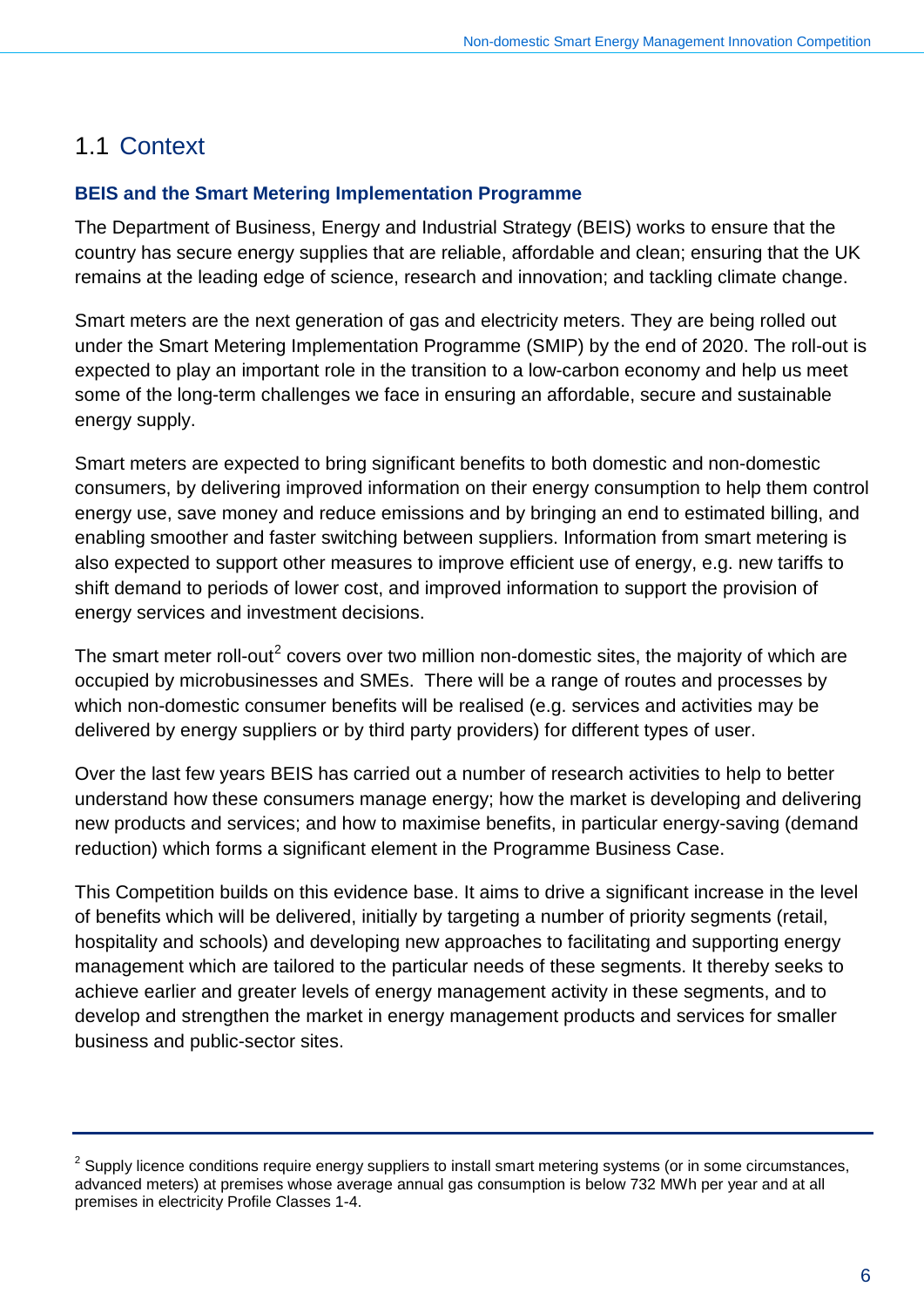#### **Smart and advanced metering**

Both "smart" and "advanced" meters<sup>[3](#page-7-0)</sup> have been installed in non-domestic sites mandated under SMIP to date<sup>[4](#page-7-1)</sup>. From a customer perspective, the most obvious difference between smart and advanced meters are that smart meter customers have the ability to access real time consumption data, electricity consumption data at a greater level of granularity than that offered by an advanced meter, or services that make use of either of these types of data. Smart meters will establish a wireless 'Home Area Network' in the consumer's premises. This will be a local ZigBee wireless network which gas and electricity smart meters and (in the case of domestic and some non-domestic premises) in-home displays will use to exchange data. Consumers will be able to pair other devices that operate the ZigBee Smart Energy Profile to this network to access data; such devices are typically known as Consumer Access Devices (CADs). Users of the Data Communications Company can also access data, subject to the provisions of the smart metering Data Access and Privacy Framework.

It is estimated that there are around 2.1-2.3 million electricity meters and over 700,000 gas meters covered by the mandate in the non-domestic sector. To date, the majority of meters installed have been advanced meters rather than SMETS compliant smart meters, however overall it is expected that the majority of the roll-out will be SMETS compliant. The proportion of smaller sites with SMETS meters is likely to increase over time, as some non-SMETS compliant meters will need to be replaced by SMETS meters once they reach the end of their operational life.

### **Composition of the mandated population**

The population of sites and organisations covered by the smart metering mandate is very varied: they range from small shops to chain stores, from small industrial units to schools and other small public and third sector organisations.

This variation affects how they will respond to smart metering. Our research has found that organisational size (in particular the difference between single-site, independent businesses, and chains which are able to carry out energy management across a portfolio of sites) and energy intensity were key to understanding an organisation's approach to energy management. This is discussed further in the next section.

<span id="page-7-0"></span> $3$  The functionality of a "smart meter" is defined by the Smart Metering Equipment Technical Specifications (SMETS). "Advanced meters" can vary widely in functionality, but must, at a minimum, be able to provide half-hourly electricity or hourly gas data to which the customer can have timely access and which is remotely accessible by a supplier.

<span id="page-7-1"></span>In the non-domestic market, energy suppliers were already required to ensure that by April 2014, energy supplied to larger electricity sites (within profile classes 5-8) and larger gas sites (consumption above 732 MWh per annum) is measured by an advanced meter. The smart meter roll-out for the non-domestic sector focusses on the remaining, smaller sites – those in electricity profile classes 3 and 4, and those with gas consumption below 732 MWh per annum. The smart metering mandate requires that suppliers install SMETS compliant smart meters in all of these sites by the end of 2020. There is an exception to this mandate that allows large suppliers to install advanced meters at non-domestic sites until January 21st 2018 and small suppliers to do the same until May 21st 2018. (Dates accurate at time of publication).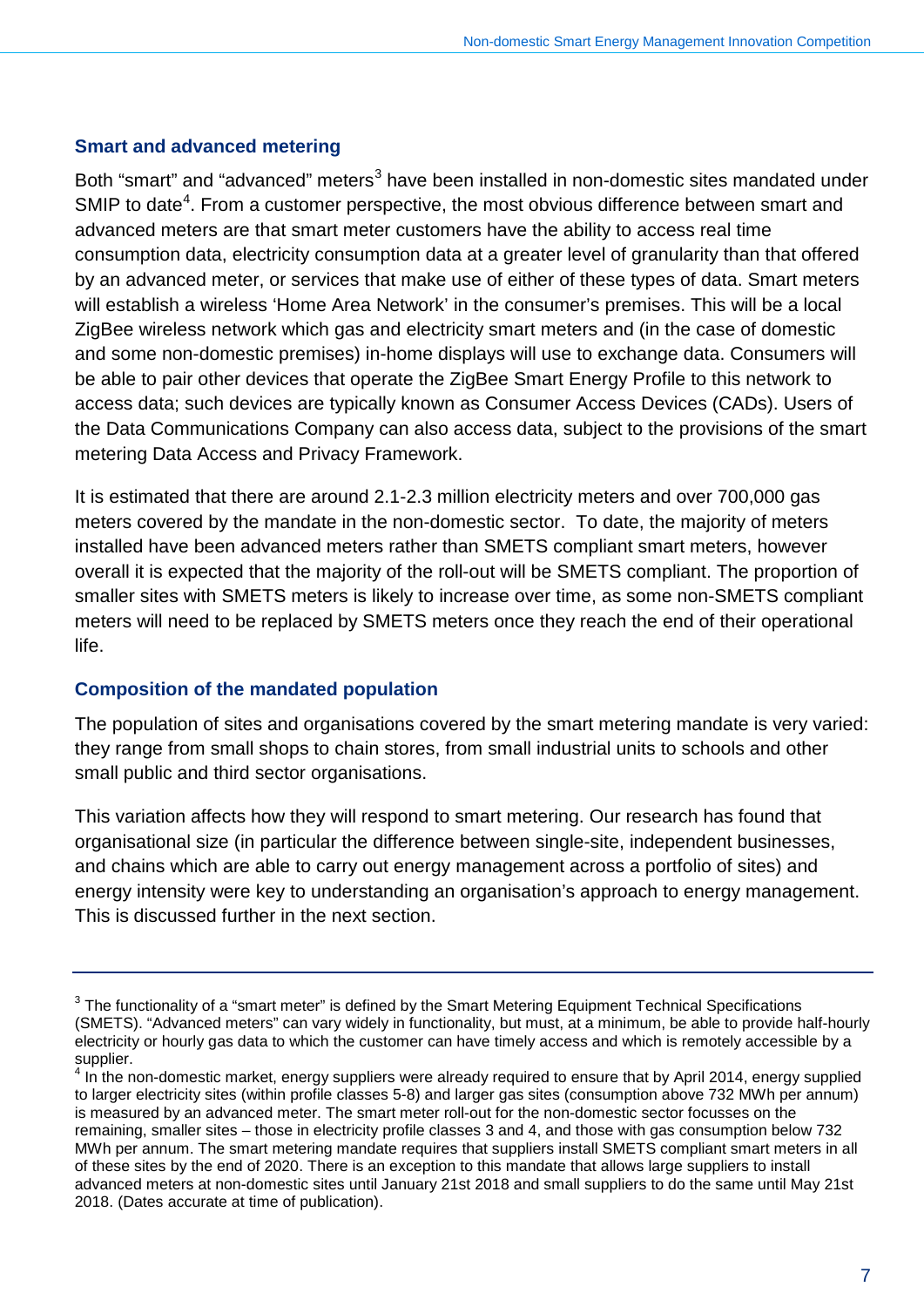Chains of sites under central management will range in size from small businesses with a handful of sites, up to large or very large organisations. In general, we have found that large or very large organisations are more likely to have already adopted energy management approaches, often using advanced metering although other technologies such as sub-metering are also used. Such organisations may have a mix of sites with meters covered by the smart metering mandate, and ones with advanced metering installed under the earlier (2014) advanced metering mandate (see footnote 4).

These organisations are already benefitting from an existing market in energy management services. In recognition of this, and that large organisations may prefer to operate a single metering solution across all of its sites, BEIS has proposed that these consumers should have an explicit choice between an advanced and a smart meter at their lower energy consuming sites that are covered by the smart metering mandate<sup>[5](#page-8-0)</sup>.

Through data matching we have estimated that the large majority of businesses at mandated sites are SMEs<sup>[6](#page-8-1)</sup> or small public-sector organisations, although nearly 10% of sites are occupied by large or very large organisations. See Figure 1 below (data based on matching using Non-Domestic NEED<sup>[7](#page-8-2)</sup> data for England and Wales (E&W) held by BEIS).



**Figure 1 Proportion of the smart meter mandated population by business employment size band, E&W, 2012-3 data.**

We do not have quantitative data on the numbers and sizes of chains in different sectors (retail, hospitality etc.), however anecdotally we know that there is a diverse range, from businesses with only a few sites (which may be micro-businesses), through medium-sized businesses

<span id="page-8-0"></span><sup>&</sup>lt;sup>5</sup> See: [https://www.gov.uk/government/consultations/non-domestic-smart-metering-policy-proposals-and-draft-legal](https://www.gov.uk/government/consultations/non-domestic-smart-metering-policy-proposals-and-draft-legal-text)[text](https://www.gov.uk/government/consultations/non-domestic-smart-metering-policy-proposals-and-draft-legal-text)

<span id="page-8-1"></span> $^6$  All references to SMEs are intended to include microbusinesses.<br>  $^7$  See https://www.gov.uk/government/ctatistics/pop-demostic patient

<span id="page-8-2"></span><sup>7</sup> See https://www.gov.uk/government/statistics/non-domestic-national-energy-efficiency-data-framework-energystatistics-2006-12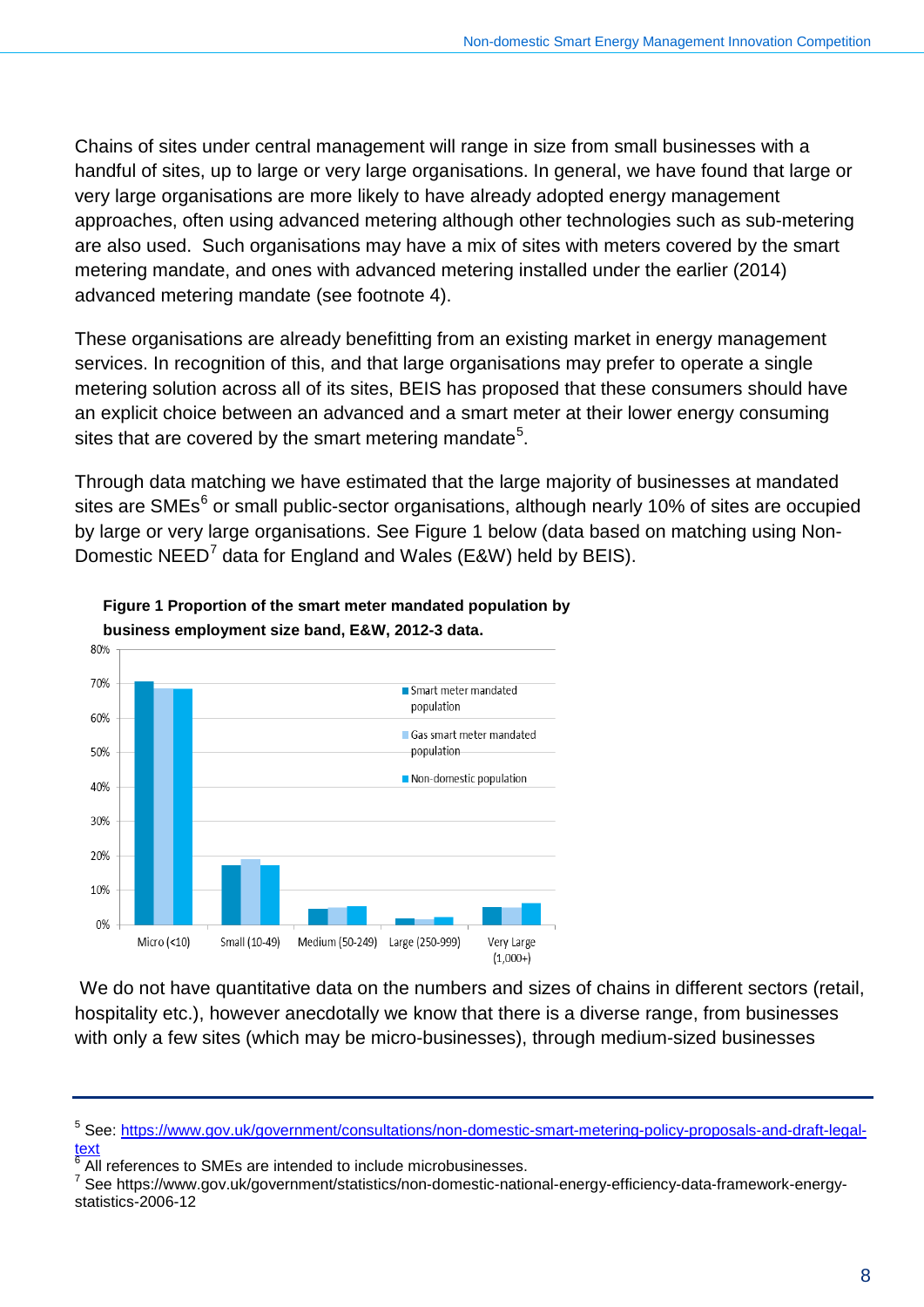(defined as having 50 to 249 employees), up to very large organisations with thousands of employees and sites.

We have evidence on the frequency of SME energy management activities using smart / advanced metering data from the BEIS Longitudinal Small Business Survey Year 2 (2016) results<sup>[8](#page-9-0)</sup>. See Figure 2 below, giving frequency distributions of SMEs with separate premises monitoring energy consumption, broken down by business size (left hand) and activity (right hand).

#### **Figure 2 Proportion of sites monitoring energy consumption using smart or advanced metering**



BIS 2016 SME survey by BMG Research SMEs in GB with separate premises, unweighted bases in brackets

Within this SME survey, the frequency of energy management activity, while generally low, was highest among medium-sized organisations, and in the 'distribution' group of sectors which includes wholesale/retail, transport and accommodation/food. While there is no hard data, larger organisations may be more likely to undertake more, and more effective energy management activity.

<span id="page-9-0"></span><sup>&</sup>lt;sup>8</sup> See: [https://www.gov.uk/government/uploads/system/uploads/attachment\\_data/file/624580/small-business](https://www.gov.uk/government/uploads/system/uploads/attachment_data/file/624580/small-business-survey-2016-sme-employers.pdf)[survey-2016-sme-employers.pdf.](https://www.gov.uk/government/uploads/system/uploads/attachment_data/file/624580/small-business-survey-2016-sme-employers.pdf) A caveat is that since this survey was based on self-reporting by the organisations that were surveyed, there may be positive bias in terms of the proportion of organisations claiming to carry out energy management activity.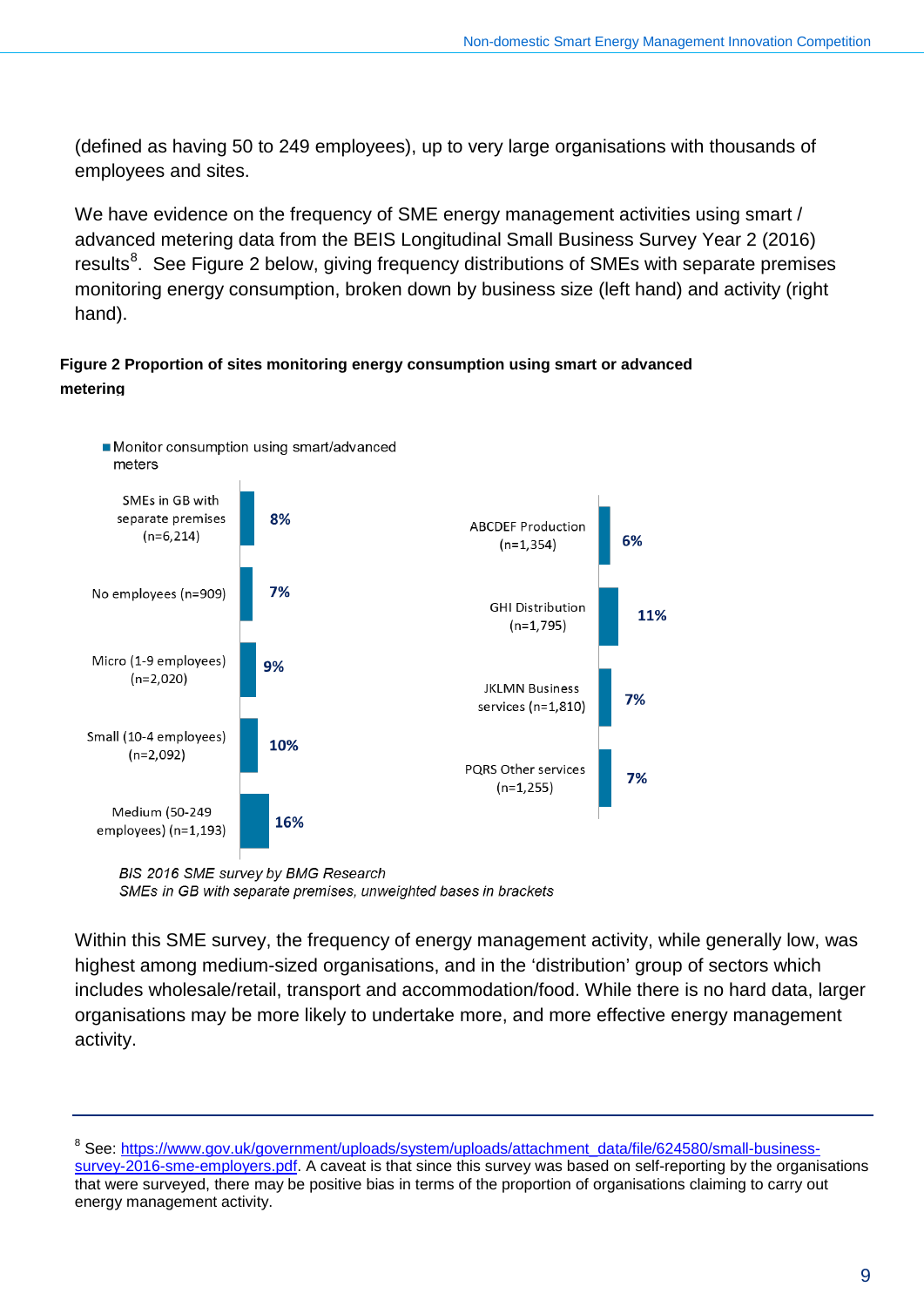#### **Evidence on how to promote energy management by non-domestic organisations**

BEIS has undertaken extensive social research to improve our understanding of the consumer context into which smart meter data will be introduced, and how benefits could be maximised. Specifically, a large qualitative study was undertaken into the ways in which organisations currently use and manage energy, the role of smart meter data in energy management, and the pathways, enablers and barriers to energy-saving via the use of such data.

This research, published $9$  alongside this Competition, was conducted by Accent and Creative Research<sup>[10](#page-10-1)</sup> in 2015 and 2016. It involved 41 case studies of sites, most of which had smart/advanced meters installed. Each case study consisted of a site visit and one or more faceto-face interviews with key individuals from, or associated with, the organisation to which the site belonged. In addition 91 telephone interviews were conducted with decision-makers across a range of clusters to add breadth to the findings.

The extent to which organisations were taking positive steps to manage energy varied considerably across the different types of sites studied. A range of factors were associated with this variability, including the size of organisations, energy intensity, the importance of reputational drivers, the availability of skilled staff to undertake energy management, and costeffective access to trusted specialist advice.

The research found that smaller businesses rarely (if ever) had staff dedicated to energy management and energy-related decisions were generally taken by the owner/director. Approaches to energy efficiency were basic, often being based on turning equipment down/off when not in use. Barriers to engaging with energy efficiency included lack of management time or access to external expertise. Very little evidence was found at the time of the research<sup>[11](#page-10-2)</sup> of active engagement in energy management, including the use of smart or advanced meter data, amongst this group. In most cases, non-use of data tended to coincide with a lack of awareness that it was available at this stage of the roll-out. Even if awareness was improved, smaller organisations indicated that they would still struggle to proactively monitor energy data on a regular basis; new (free or low-cost) products and services which "push" alerts or recommendations to users or identify the running costs of individual equipment, are seen as likely to be more useful for this group.

The research showed that smart/advanced meter data has the potential to prompt organisations into taking action provided they know how to interpret it within the context of their own operations and a cost effective solution is available. It also highlighted the importance of the way organisations are engaged prior to, during and after smart meter installation.

Solutions will depend on organisation size and structure, premises (e.g. types of heating and lighting installed) and other equipment, however may include the following activities:

<span id="page-10-1"></span>National Energy Foundation who contributed to the early stages of the research.

<span id="page-10-2"></span>Fieldwork began in Summer 2015.

<span id="page-10-0"></span><sup>&</sup>lt;sup>9</sup> <https://www.gov.uk/government/publications/smart-metering-in-non-domestic-premises-early-research-findings><br><sup>10</sup> We also acknowledge the advisory inputs of expert evaluation advisers Elliot Stern and Avril Blamey, and o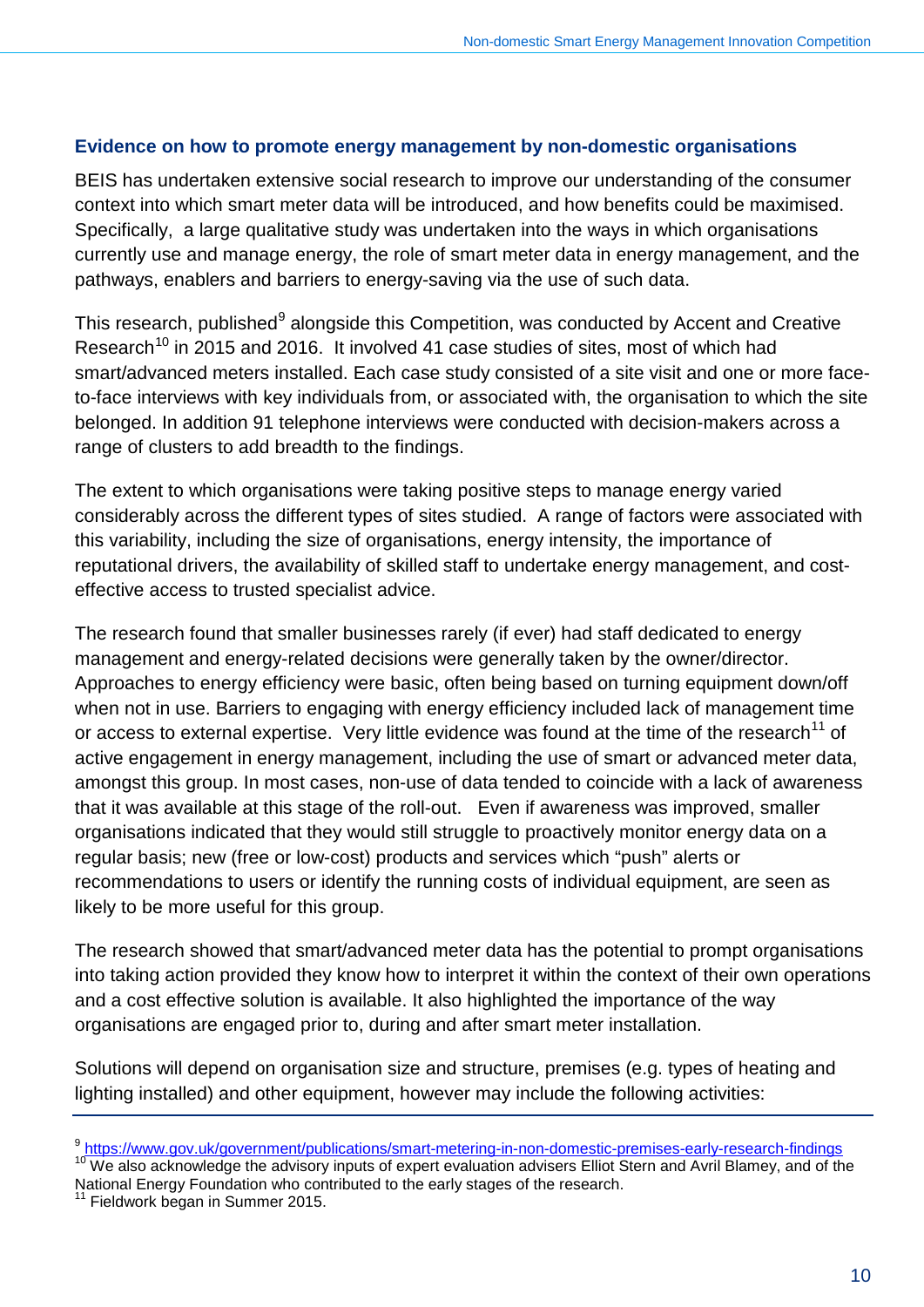### Behavioural

- **Changing behaviour:** involving exhorting staff to turn things off or down, staff being trained or incentivised through peer-to-peer comparisons (e.g. league tables or comparable benchmarking data) to save energy or controlling settings centrally (e.g. through 'last man out' switches.)
- **Changing production processes** e.g. in restaurants only using extraction equipment when grills were in use.
- **Servicing equipment:** having key items of equipment serviced on a regular basis.

### Investment

- **Undertaking an energy-efficient fit-out** when opening a new or refurbishing existing premises.
- **Purchasing new or upgrading equipment**: e.g. more energy efficient fridges and chillers, rather than just replacing equipment when it was no longer cost-effective to have it repaired.
- **Improvements to heating/cooling systems**: installing/using heating controls, thermostats and timers; also Building Management Systems (but these are often not cost effective for smaller sites).
- **Improvements to lighting systems**: using more energy efficient forms of more traditional lighting; or using sensors to ensure lights were only used when needed. The main observed activity here related to switching to LED lights.
- **Fuel switching** e.g. from electricity to gas to take account of lower costs for an alternative fuel.

The research highlighted the value of complementary interventions being undertaken in parallel:

- raising awareness of smart metering and tackling barriers to accessing and interpreting data, particularly for smaller organisations
- developing appropriate products and services and helping organisations understand their energy use and identify practical ways to save energy
- signposting sources of information and advice and promoting peer-to-peer learning, possibly facilitated by not-for-profit organisations e.g. local authorities, or trade and professional bodies
- seeking synergies with broader policies and arrangements affecting energy decision-making.

The findings also emphasise how the smallest organisations (independents) face additional challenges around skills and capacity – for them, products and services which simplify the involvement required, and that focus on what they can achieve within their own context, will be particularly important.

As described further in section 2, Phases 2 and 3 of the Competition will involve developing and piloting packages of complementary interventions such as those outlined above, alongside the data tools developed in Phase 1. These packages will be tailored to the individual segments and designed to maximise the overall uptake and impact of smart meter-based energy management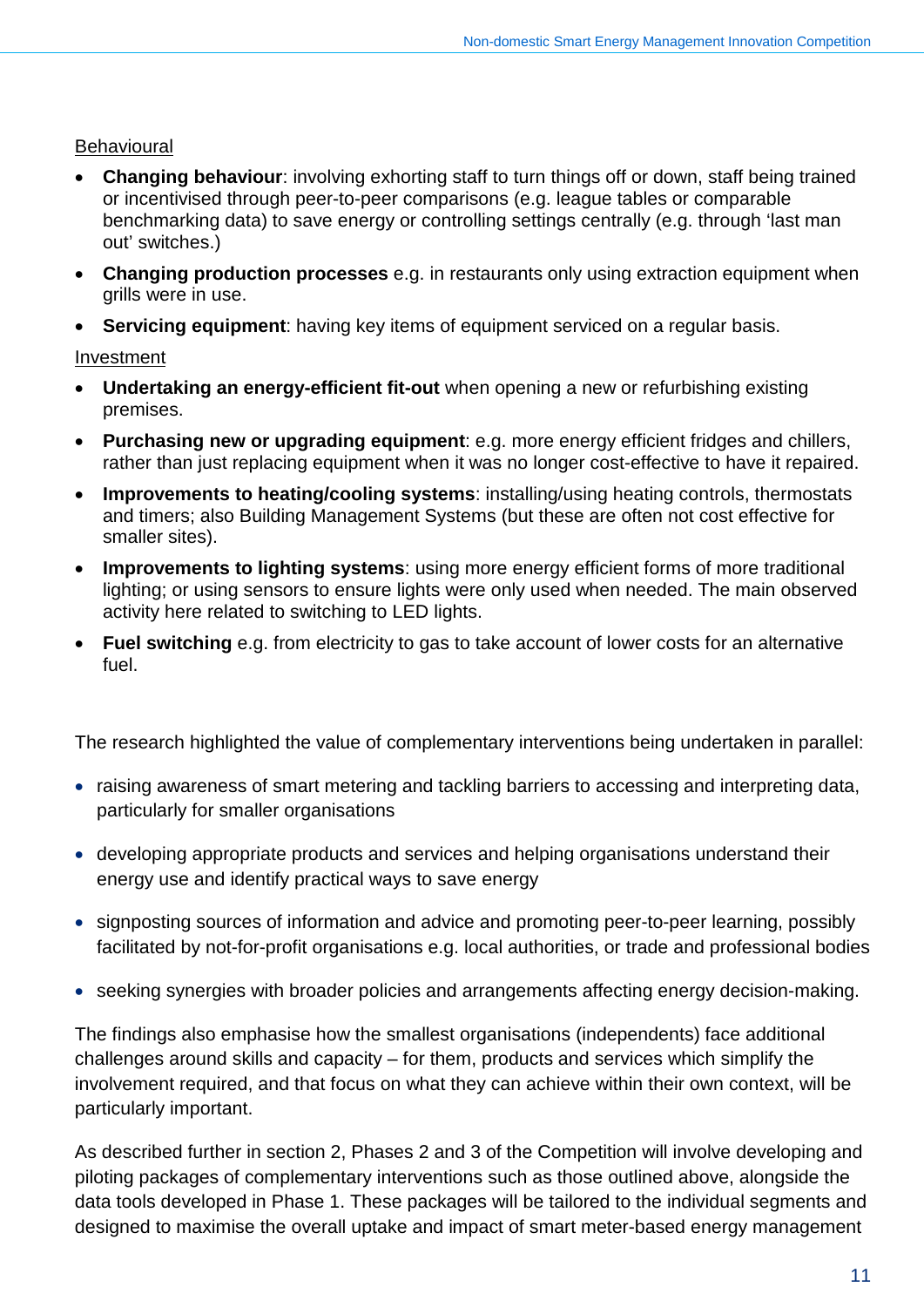solutions and energy efficiency measures. Earlier this year we held an expert workshop<sup>[12](#page-12-0)</sup> which developed ideas on how to engage four different sectors and whose report may be a useful reference.

### **Technological focus of the Competition**

There is an established market for energy management services using smart (primarily advanced) meter data, however this primarily serves large or very large organisations which have greater organisational capacity and higher potential for savings. For smaller non-domestic users including micro-businesses, SMEs and small public-sector bodies, there is no requirement for suppliers to provide equivalents of the mandatory domestic in-home displays (IHDs), and suppliers are primarily offering passive, self-serve online platforms.

In 2015, SMIP published a Forward Look by the Carbon Trust into smart meter-enabled innovation for non-domestic customers<sup>13</sup>, which identified five key innovation areas that could be enabled before 2020 by the smart meter roll out for non-domestic customers, including automated building performance evaluation, analytics and pattern recognition, and device disaggregation.

In early 2017, we assessed the development and uptake of smart energy management solutions in the non-domestic market (in particular SME and micro-businesses) in more detail. Most of the companies we spoke to saw significant value in detailed consumption data combined with price information, but almost all did more than just provide this information back to the consumer in an easily comprehensible format – this was just step one. This is illustrated in Figure 3 below.

<span id="page-12-1"></span><span id="page-12-0"></span><sup>&</sup>lt;sup>12</sup> <https://www.gov.uk/government/publications/smart-metering-in-non-domestic-premises-early-research-findings><br><sup>13</sup> [https://www.gov.uk/government/publications/smart-metering-enabled-innovation-in-energy-management-in-the](https://www.gov.uk/government/publications/smart-metering-enabled-innovation-in-energy-management-in-the-non-domestic-sector)[non-domestic-sector](https://www.gov.uk/government/publications/smart-metering-enabled-innovation-in-energy-management-in-the-non-domestic-sector)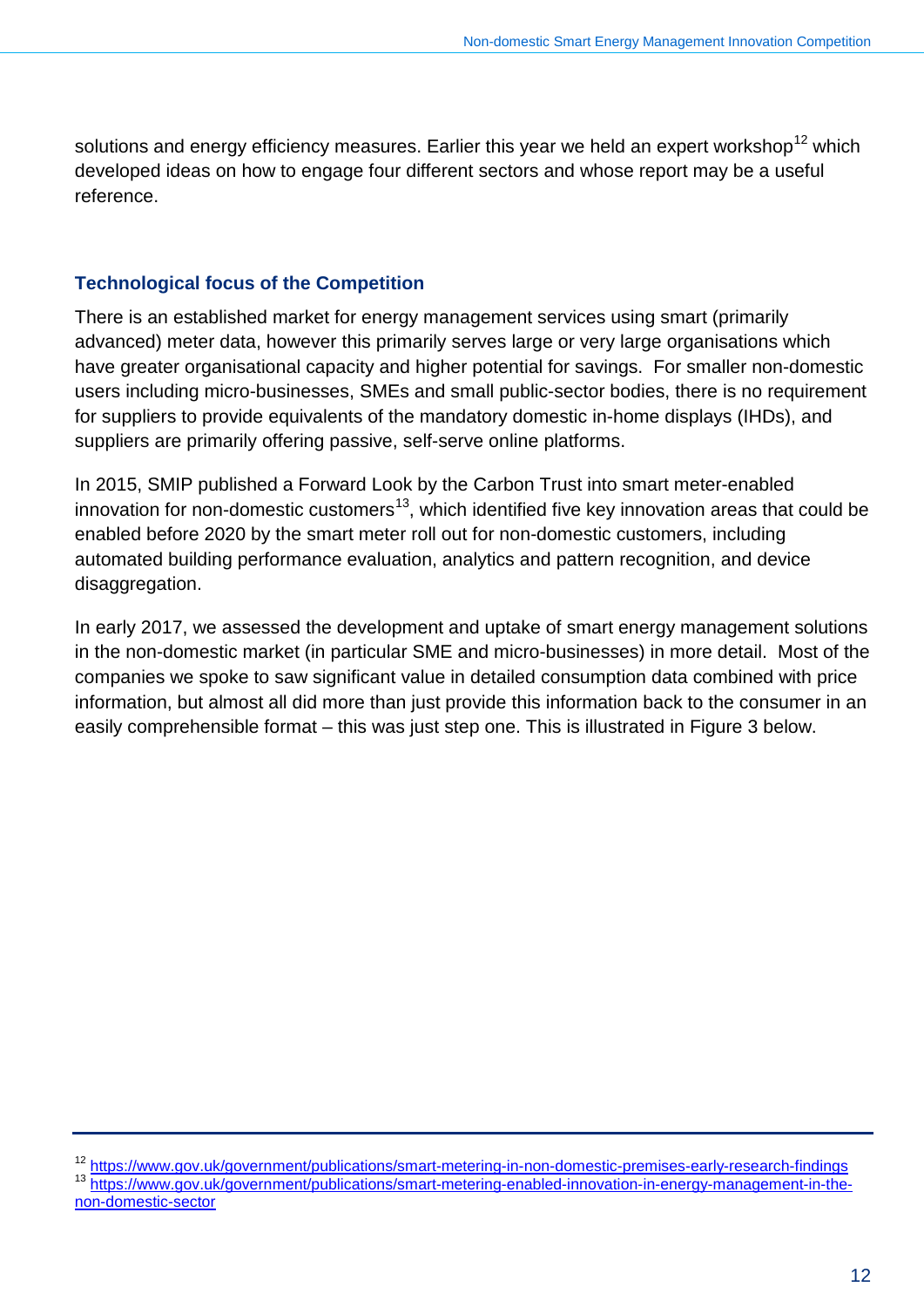#### **Figure 3 Maximising the information value of energy data**



We have concluded from this work that there is the technical and market potential for innovative products and services using smart meter data, which could be 'pushed' to smaller organisations without placing great time demands on them. For example, products or services might automatically benchmark site and equipment consumption within portfolios of outlets or against comparable businesses, or identify unexpected spikes in demand or equipment failure.

However, there is currently a market failure, in terms of both third party and energy utility market offerings, for products and services based on data analytics to provide such actionable information for SMEs (single and multi-site organisations). The Competition addresses this market failure. However as described in section 1.3, innovative solutions for larger organisations occupying sites covered by the smart metering mandate are also potentially eligible.

We are seeking diverse ideas on how smart meter data could be used, within organisations, to achieve energy savings. The examples given above are simply examples, and there may be entirely new ways of using data, either within existing or new platforms.

Phase 1 of the Competition focuses on development of smart meter data based software tools (energy analytics). Our research has shown that energy analytics and visualisation also require complementary interventions in the form of targeted information and advice, to help customers improve energy management practices. Phases 2 and 3 of the Competition is focused on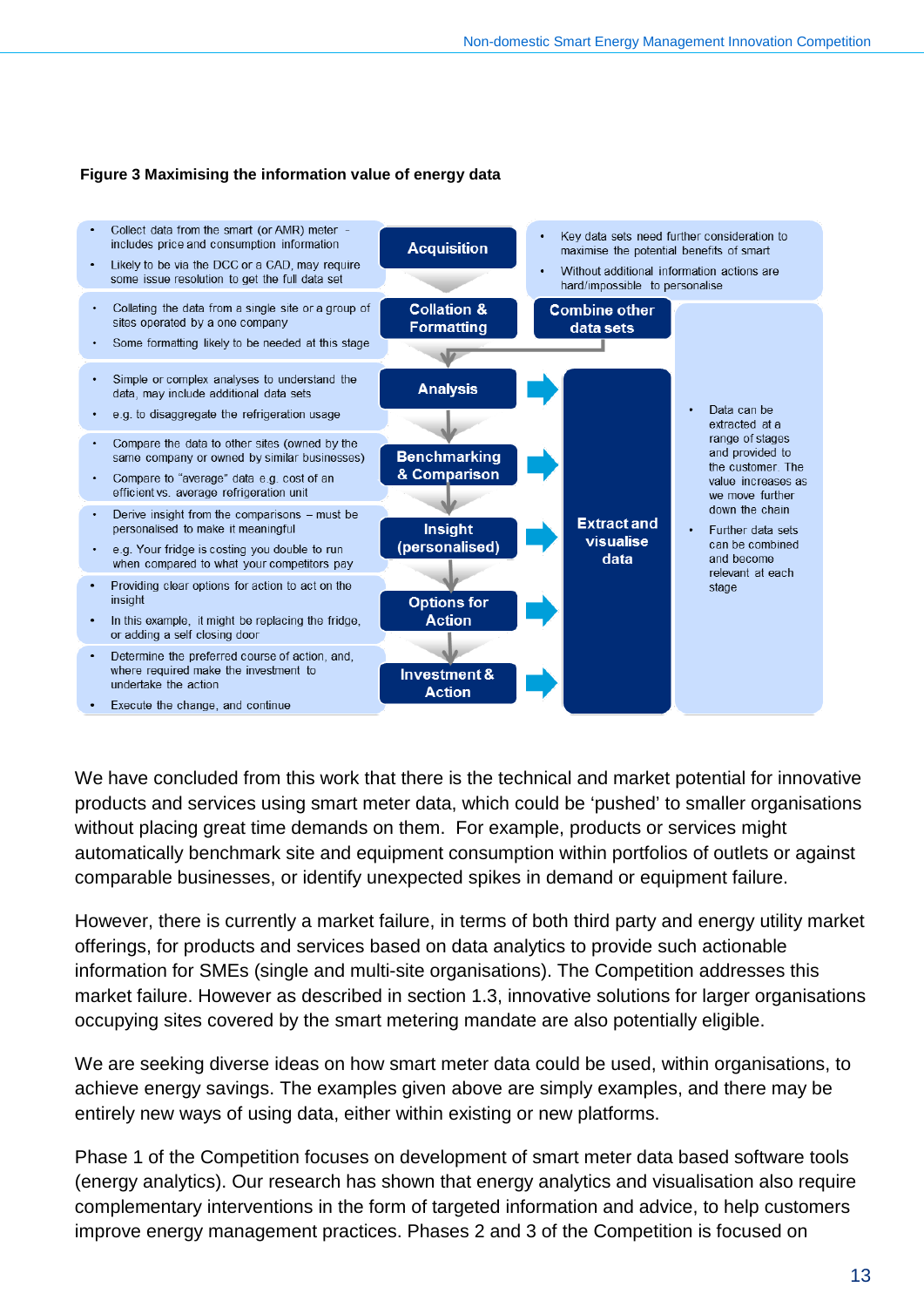development of such complementary interventions alongside software tools to form a package of solutions, which can be rolled out and tested with customers.

The types of complementary interventions which are likely to be effective may vary considerably across target segments, but are likely to include tailored information and advice linked to outputs from the software tools including:

- Information to engage customers (e.g. estimations of financial costs/savings)
- Information and advice on actions which can reduce energy demand and costs (e.g. heating controls, lighting, energy using products advice etc.), alongside information on pathways to take action
- Tailored messages designed to encourage uptake of advice and sustained behaviours.

A toolkit of information and advice has been developed for the domestic sector, which may give some ideas as to the types of interventions which were deemed applicable for that sector<sup>[14](#page-14-0)</sup>. Similar approaches might be suitable for certain types of independent businesses (e.g. retail).

### **Research and evaluation contractor**

The Competition provides an opportunity to improve the evidence base around what types of interventions help achieve desired outcomes, in what circumstances they work and why. This is particularly challenging in the small non-domestic sector, where organisations are highly variable and one size does not fit all. As such, a programme of research and evaluation will be undertaken alongside the Competition (this will be procured separately, alongside the Competition).

The purpose of this work will be to:

- Help successful Competition applicants to improve the tools and supporting information and advice – by working with applicants, conducting research with them and customers, and providing feedback at key points
- Inform smart metering policy development and implementation, and broader Government innovation and small non-domestic energy policy.

In order to support Competition project development and for Competition participants to derive direct value from research and evaluation activities during the Competition, it has been decided to extend the scope of this work beyond standard Government evaluation objectives. It is envisaged that the research and evaluation contractor (REC) will work closely with each Competition participant, providing them with opportunities to participate in research activities which will support the development of successful solutions and feedback during each phase of the Competition. This may involve:

 $14$ 

<span id="page-14-0"></span>[https://www.gov.uk/government/uploads/system/uploads/attachment\\_data/file/587307/Toolkit\\_25.11.16\\_v27\\_high\\_q](https://www.gov.uk/government/uploads/system/uploads/attachment_data/file/587307/Toolkit_25.11.16_v27_high_quality_PRINT.pdf) [uality\\_PRINT.pdf](https://www.gov.uk/government/uploads/system/uploads/attachment_data/file/587307/Toolkit_25.11.16_v27_high_quality_PRINT.pdf)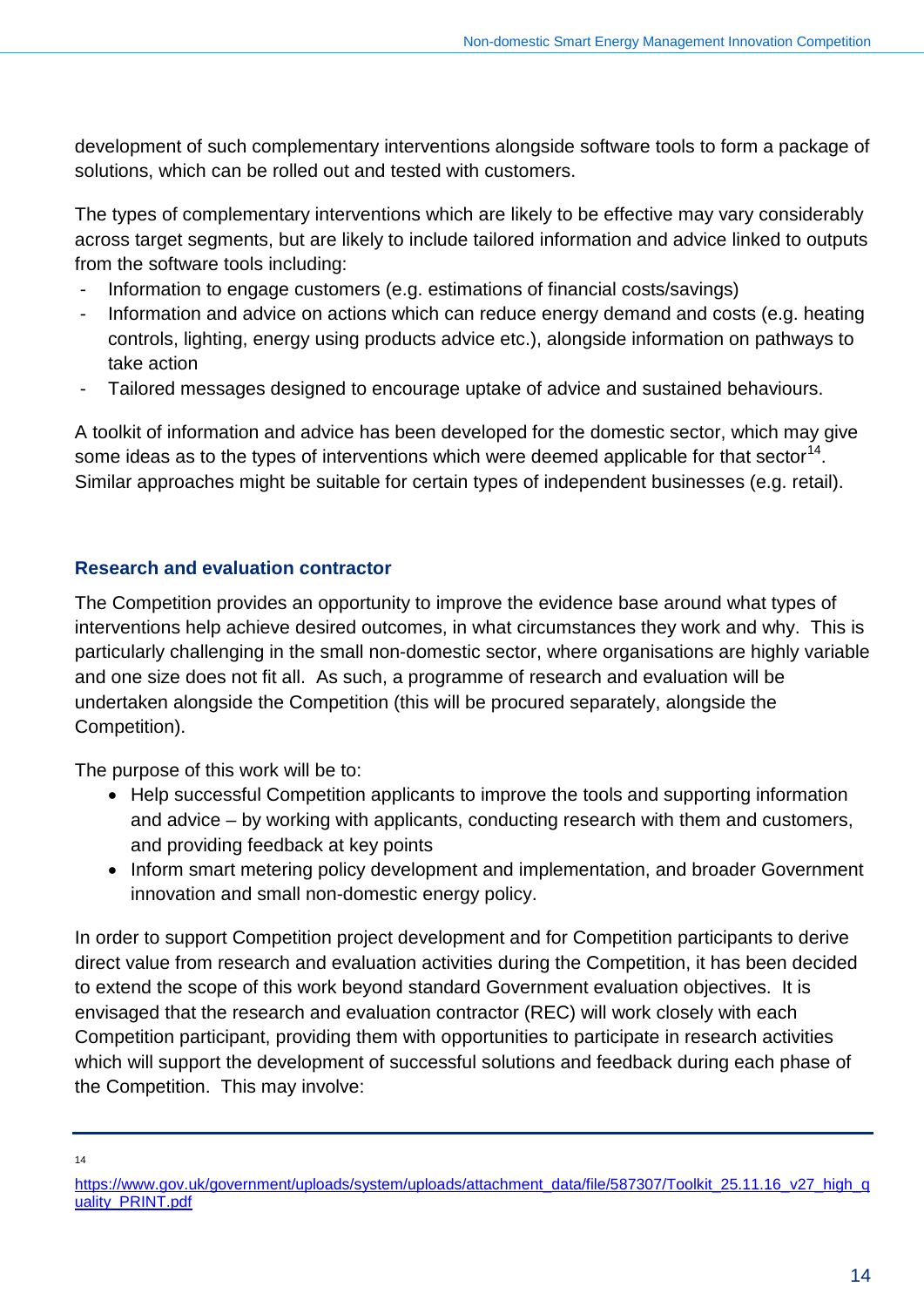- Embedding members of the REC team into Competition project teams from the start of their projects.
- Organising and facilitating solutions design and networking events, drawing on expertise in the energy management and energy advice fields.
- Enabling the REC to deliver research activities (e.g. customer research, user testing) to support project development at each phase, working with Competition participants.
- The REC acting as a 'critical friend' through undertaking discussion and feedback sessions with Competition participants.

Further details of how Competition participants and the research and evaluation contractor are proposed to work together will be available in due course within the tender documents for that procurement. In addition, further information will be provided to successful participants in phase 1 of the Competition.

## <span id="page-15-0"></span>1.2 Small Business Research Initiative

The Small Business Research Initiative (SBRI) is a quick, simple and well-established process that enables the development of innovative products and services in response to specific challenges faced by government departments and public sector bodies. Successful business partners receive finance to develop their innovative ideas, generating new business opportunities and routes to market. More detail on the SBRI can be found here<sup>[15](#page-15-2)</sup>.

## <span id="page-15-1"></span>1.3 The challenge

The aim of the Competition will be to develop the market for, and maximise the overall uptake and impact of, energy management products and services based on data analytics for smaller non-domestic sites in order to help secure energy demand reduction within target sectors of the non-domestic sector.

### **Objectives**

The objectives of the Competition are to:

- 1. Develop innovative and easy-to-use data tools which are tailored for the requirements of the target sectors (see below) to add value to smart meter data and facilitate user engagement, use and understanding;
- 2. Develop packages of supporting complementary interventions (e.g. advisory and training materials, case studies, methods for peer-to-peer learning) tailored for the requirements of the target segments which drive the uptake and effective use of data tools;

<span id="page-15-2"></span>[<sup>15</sup>https://www.gov.uk/government/collections/sbri-the-small-business-research-initiative.](https://www.gov.uk/government/collections/sbri-the-small-business-research-initiative)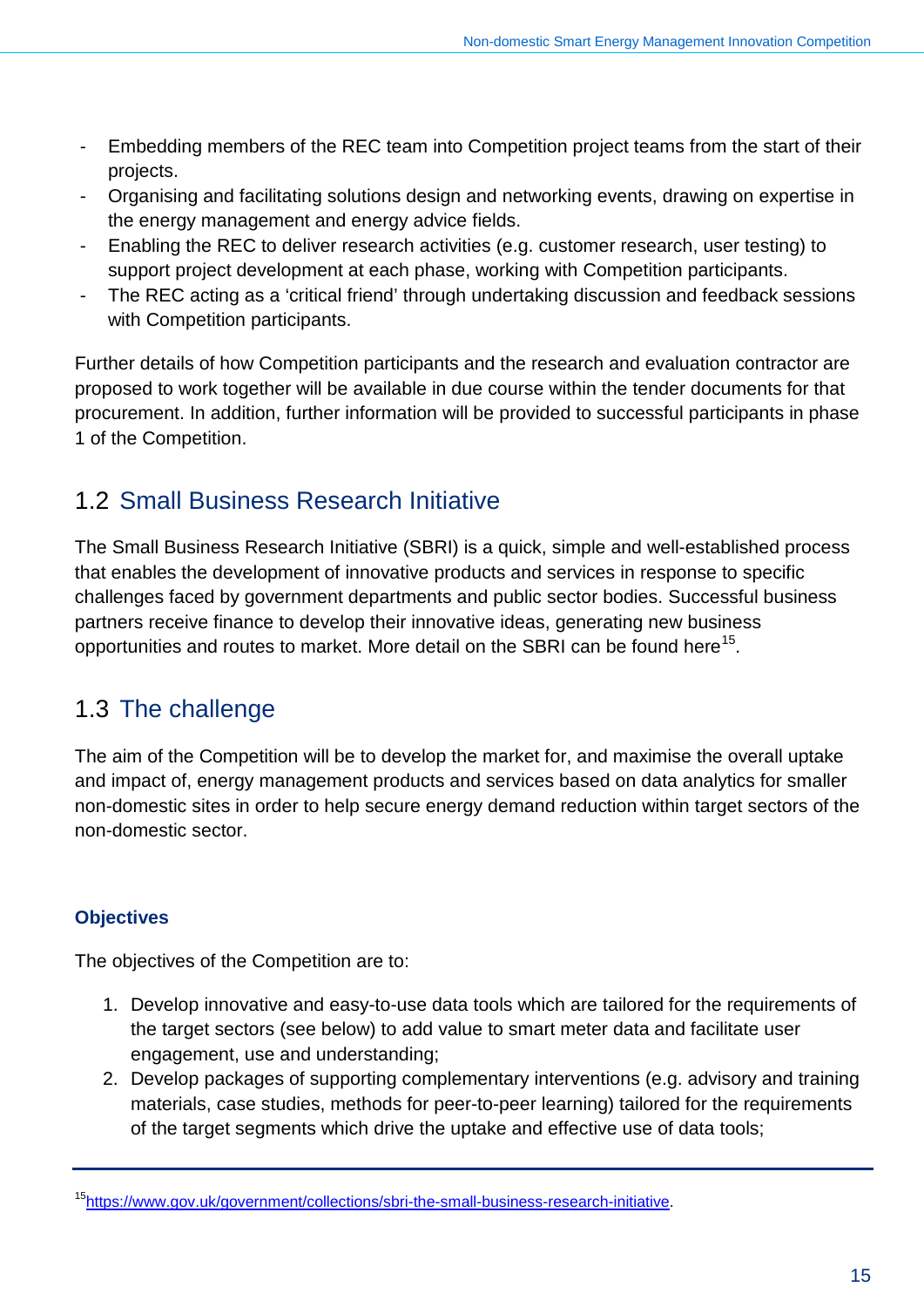- 3. Secure earlier and greater levels of energy management activity within the five non-domestic segments to be targeted (schools, hospitality and retail chains<sup>[16](#page-16-0)</sup>, independent hospitality and retail businesses) leading to reduced energy costs and carbon emissions (contributing to the Clean Growth Plan and Industrial Strategy) and greater investment in energy efficiency and flexibility, whilst also maximising the benefits of transferable learning to other segments;
- 4. Develop and strengthen the market for energy management products and services for smaller non-domestic consumers by reducing the barriers to, and stimulating the market for, companies developing products; and
- 5. Support the implementation of energy management within the target segments through enabling increased and more effective activity by partner organisations (e.g. Smart Energy GB, energy suppliers, devolved administrations and others).

The Competition covers both gas and electricity meters in non-domestic premises within the scope of the Smart Metering Implementation Programme (SMIP).

### **Geographic scope**

The geographic scope of the Competition covers energy users within Great Britain, in line with the scope of SMIP.

### **Sectoral focus of the Competition**

The Competition will target five segments of the population covered by the smart meter mandate, across three broader non-domestic 'strands', detailed below.

### Strand 1 - Chains

- 1. Chains of restaurants/pubs (hospitality sector)
- 2. Chains of shops (retail sector)

### Strand 2 - Independents

- 3. Independent restaurants/pubs (hospitality sector)
- 4. Independent shops (retail sector)

### Strand 3 Small public sector

5. Schools

These segments have been chosen as they represent a significant proportion of the numbers of sites and energy consumption of the total non-domestic rollout; also taking account of ease of engagement. Significant cost-effective energy efficiency potential exists within these segments,

<span id="page-16-0"></span><sup>&</sup>lt;sup>16</sup> Chains of multiple small sites.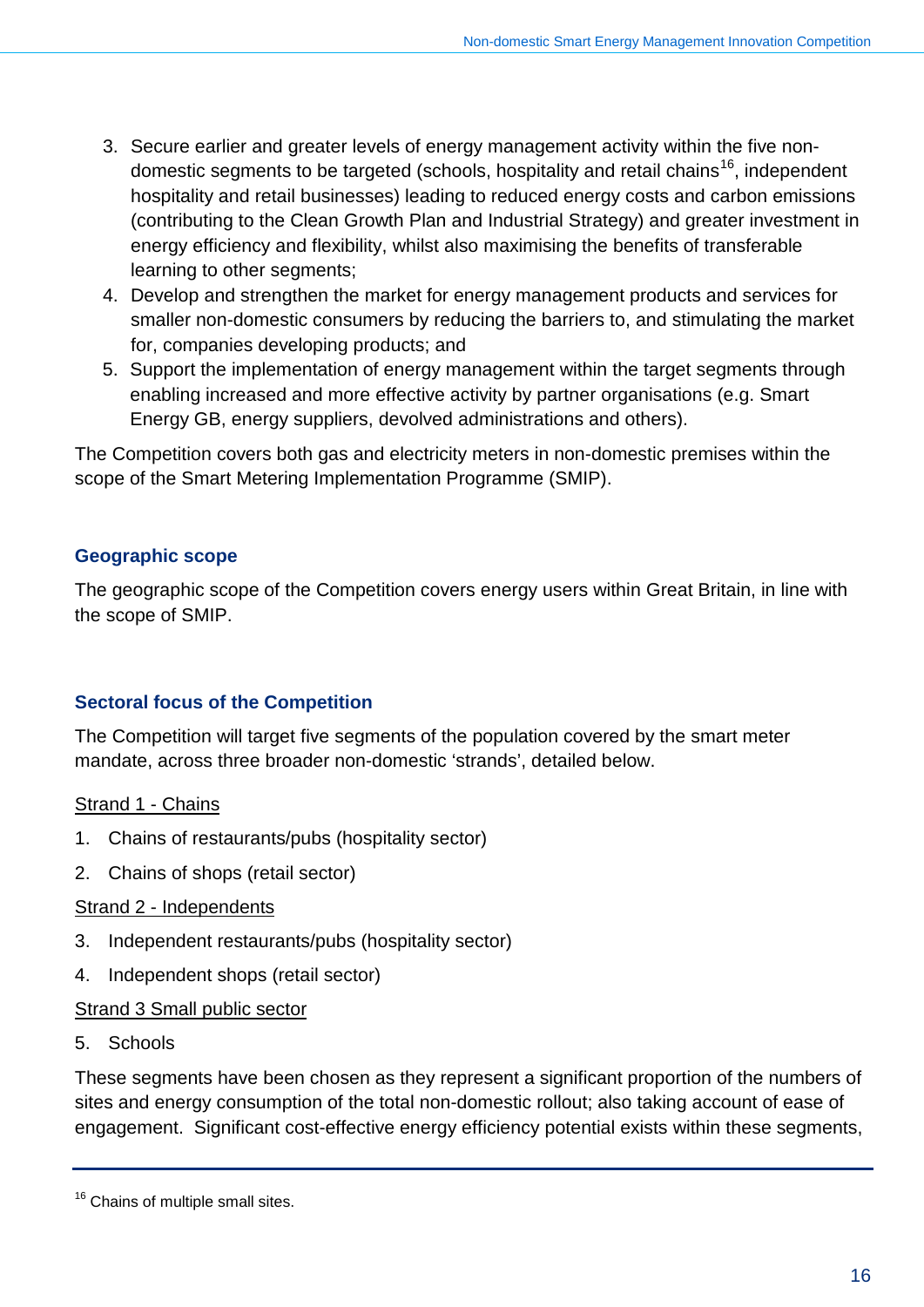but there are significant barriers to energy efficiency especially amongst SMEs, with take up lagging behind larger organisations and the residential sector $17$ .

Further reasons for focusing on these segments are detailed in the primary research reports published alongside the Competition<sup>[18](#page-17-2)</sup>, but in summary these include:

- The majority of the population covered by the smart meter mandate is private sector and it is dominated by shops and offices.
- Estimates of total energy consumption by sub-sector (business activity) show that offices, restaurants and shops come out highest. Offices are numerically a very large group, but they are complex to engage due to landlord/tenancy arrangements, hence we have decided to focus on restaurants/pubs and shops.
- Independents or microbusinesses make up a substantial part of the non-domestic population in terms of number of premises, so it is important to consider the needs of these smallest businesses. As a result, it is intended that this Competition focus on not only chains of restaurants/pubs and shops, but small, independent businesses within these sectors too.
- For the public sector health centres, MoD premises and schools are all significant in terms of number of premises. In terms of energy consumption, schools come out highest: this is partly driven by the number of school premises but it also appears that average energy consumption (per premise) is relatively high for schools, compared with other public sector premises. We have therefore included schools as a target segment.

As already described, as well as microbusinesses, SMEs and small public and third sector organisations, the non-domestic roll-out also covers a minority of large, multi-site energy consumers. While the primary market failure we have identified is for products and services for SMEs (single and multi-site organisations) operating at sites with meters covered by the smart metering mandate, innovative proposals which benefit larger, multi-site organisations occupying a portfolio of such sites are also eligible and will be assessed on an equivalent basis (see section 8, evaluation criteria).

## <span id="page-17-0"></span>1.4 Structure of the Competition

The Competition will be managed by BEIS, who will establish an internal project board to oversee it and approve decisions. BEIS also intends to establish an external advisory board including sectoral stakeholder representatives and technical experts to provide strategic input/ advice.

The two main components of the Competition are:

<span id="page-17-1"></span> $17$  The BEES surveys identified 34% of energy use as cost effective energy abatement potential within the small ND sector.

<span id="page-17-2"></span> $18$  These findings are based on BEIS internal analysis of Non Domestic NEED and BEES data see [https://www.gov.uk/government/statistics/non-domestic-national-energy-efficiency-data-framework-energy-statistics-](https://www.gov.uk/government/statistics/non-domestic-national-energy-efficiency-data-framework-energy-statistics-2006-12)[2006-12](https://www.gov.uk/government/statistics/non-domestic-national-energy-efficiency-data-framework-energy-statistics-2006-12) and<https://www.gov.uk/government/publications/building-energy-efficiency-survey-bees> for data sources.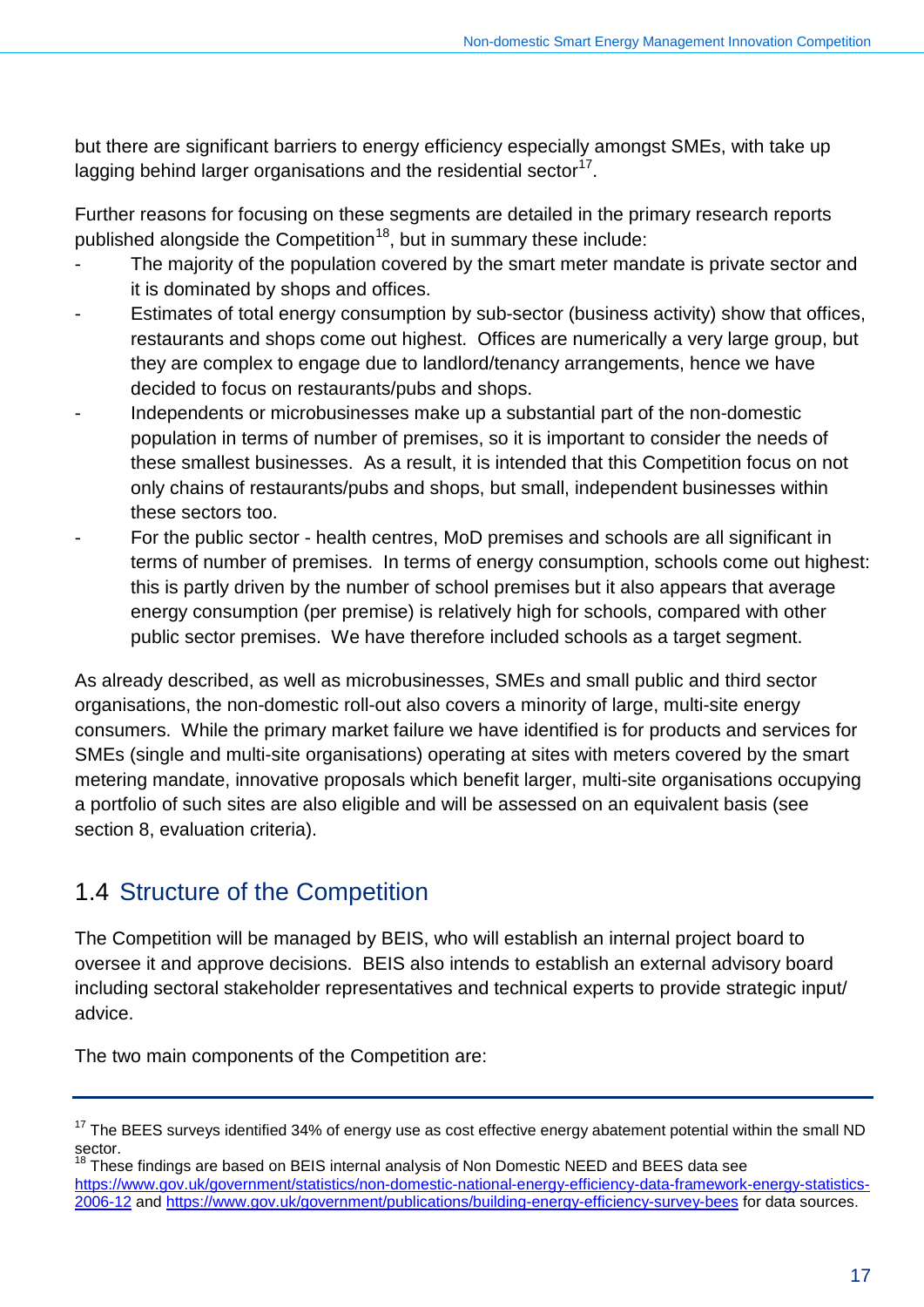1) Competition projects. Up to nine innovation projects will be funded through the Competition (two to four projects across each of the target strands<sup>[19](#page-18-0)</sup>). The Competition will be phased, initially developing smart meter software/data tools (phase 1), followed by initial testing with customer organisations (Phase 2) and roll out/further testing of the tools, with supporting energy management advice and engagement approaches (Phase 3). Further details on the activities and timescales of the phases are provided below.

Successful Competition applicants will also be encouraged to include their own research as part of the Competition to inform the efficacy of their interventions, and to inform routes to market – working closely with BEIS's research co-ordinator (see below). The rationale for a phased approach is to facilitate the innovation process, allowing time for partnership to develop, providing the range of skills necessary to deliver successful projects, which have greater success of commercial success after the Competition ends. BEIS will facilitate this process (e.g. by holding 'match-making' events) during the Competition.

2) Research and Evaluation Contractor (REC) – as described above, a research and evaluation contractor is being procured alongside the Competition to work with and support Competition participants through provision of research and feedback, as well as to evaluate the Competition.

Sectoral focus: Evidence shows that the presentation of data insights and behavioural prompts need to be tailored to individual non-domestic segments: one size does not fit all. For these reasons, Competition applications must focus on the target non-domestic strands and segments noted above.

As there is little evidence available on the precise type(s) of data tools and supporting information and advice which will be effective for each segment, BEIS envisages funding multiple projects per strand (two to four per strand up to a maximum of 9 projects in total). Strands 1 and 2 (chains and independents) are anticipated to be more diverse in terms of energy end-use, organisational structures, cultures and attitudes. This may mean that higher numbers of projects will be funded in these strands, to allow for corresponding diversity in data tools.

However, it is also possible for applications to cover more than one of the segments within and/or across strands. For example, restaurants in strands 1 and 2 will operate similar types of energy using equipment and processes, so some analytical tools could serve both.

<span id="page-18-0"></span> $19$  Depending on the quality of applications, BEIS may choose to only progress competitions in a sub-set of strands and/or segments.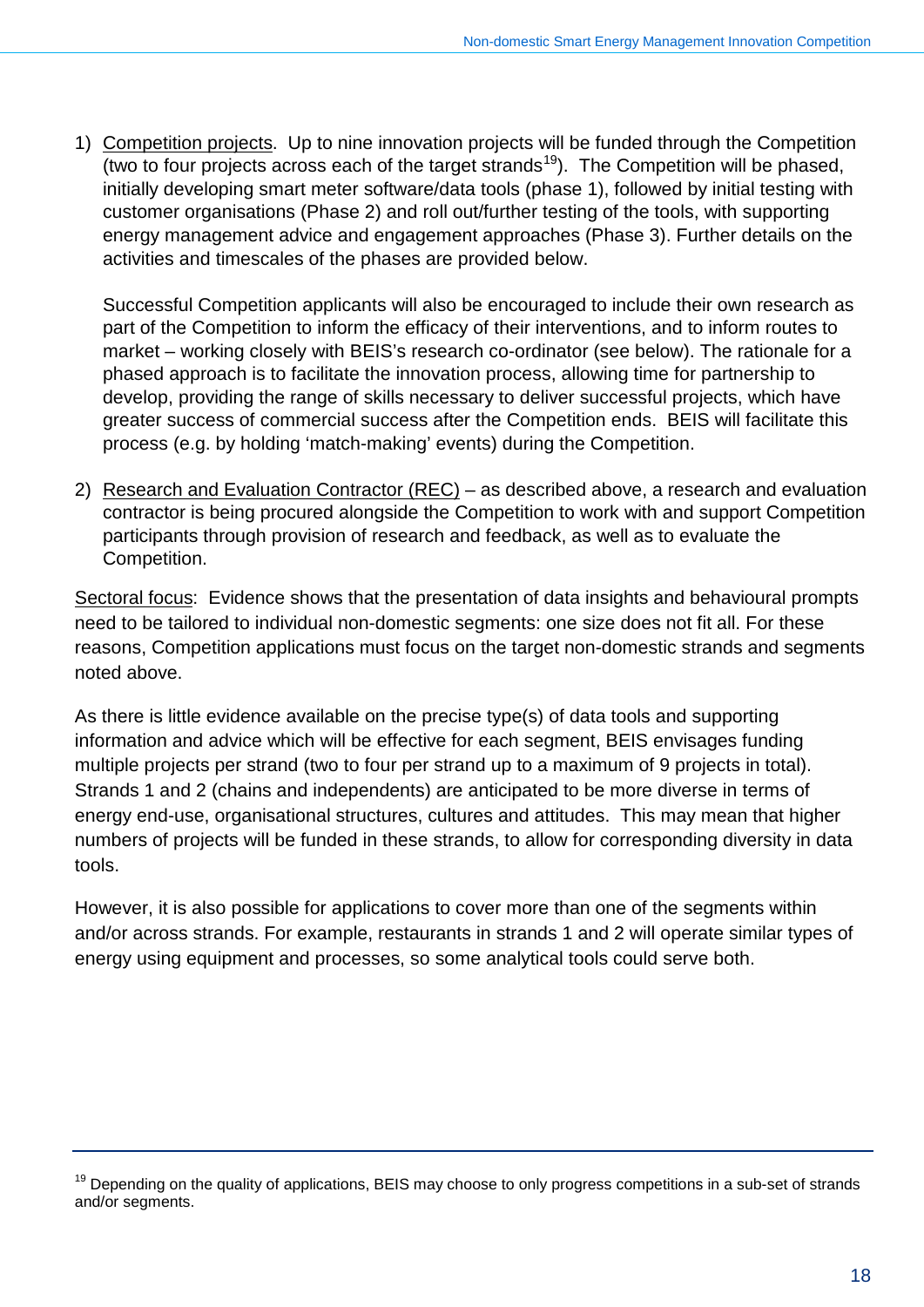## <span id="page-19-0"></span>2 Activities and timescales

Details of the activities and timescales for each of the three Competition phases are described below. This provides details on phase 1 activities and high level details on anticipated activities for phases 2 and  $3^{20}$  $3^{20}$  $3^{20}$ . Further details and requirements for phases 2 and 3 will be made available to successful participants early in phase 1.

Successful participants will deliver a report at the end of each phase, which will include an application for subsequent phase(s) of funding.

## <span id="page-19-1"></span>2.1 Phase 1 (design of software) March – August 2018

As described above, the focus of phase 1 is to develop software/tools and other necessary elements needed to build the tools described in objective 1 (see section [1.3\)](#page-15-1), which will subsequently be tested and rolled out to energy users during phases 2 and 3. Phase 1 should also include some basic testing to ensure the integrity of the software using test data, but will not necessarily include any 'real-world' testing with non-domestic organisations.

In addition to tools design and development, it is envisaged that Competition participants will also:

- 1. Develop plans for phases 2 and 3 activities (see sections [2.2,](#page-22-0) [2.3\)](#page-23-1), including:
	- a. Feasibility testing of the tools with users
	- b. Development of broader energy advice/ engagement activities which support the data tool(s) to drive and encourage user take up and effective use, to deliver energy bill savings.
	- c. Formal and informal dissemination activities (formal dissemination will be facilitated by the research and evaluation contractor – see below for further details).
- 2. Work with the research and evaluation contractor (REC) to contribute to the development of a research programme (delivered by the REC) to help inform successful design and development of solutions. As described above, Competition participants will have access to the REC from the start, and should view them as a valuable resource to help inform the design and development of solutions. In phase 1, participants will be introduced to the contractors' team(s) and start to discuss how they will work together. To facilitate this, and maximise benefits to participants, we are proposing the REC will undertake an initial programme of work, which includes development of research plans to help inform the development of solutions. Specific activities will be devised early in phase 1, when the REC is in place, but activities envisaged at this stage include:
	- a. Discussion and feedback sessions between Competition partners and the REC to assist with problem solving and exploring solutions

<span id="page-19-2"></span> $20$  This is because latter phases are subject to change depending on the successful projects funded in phase 1.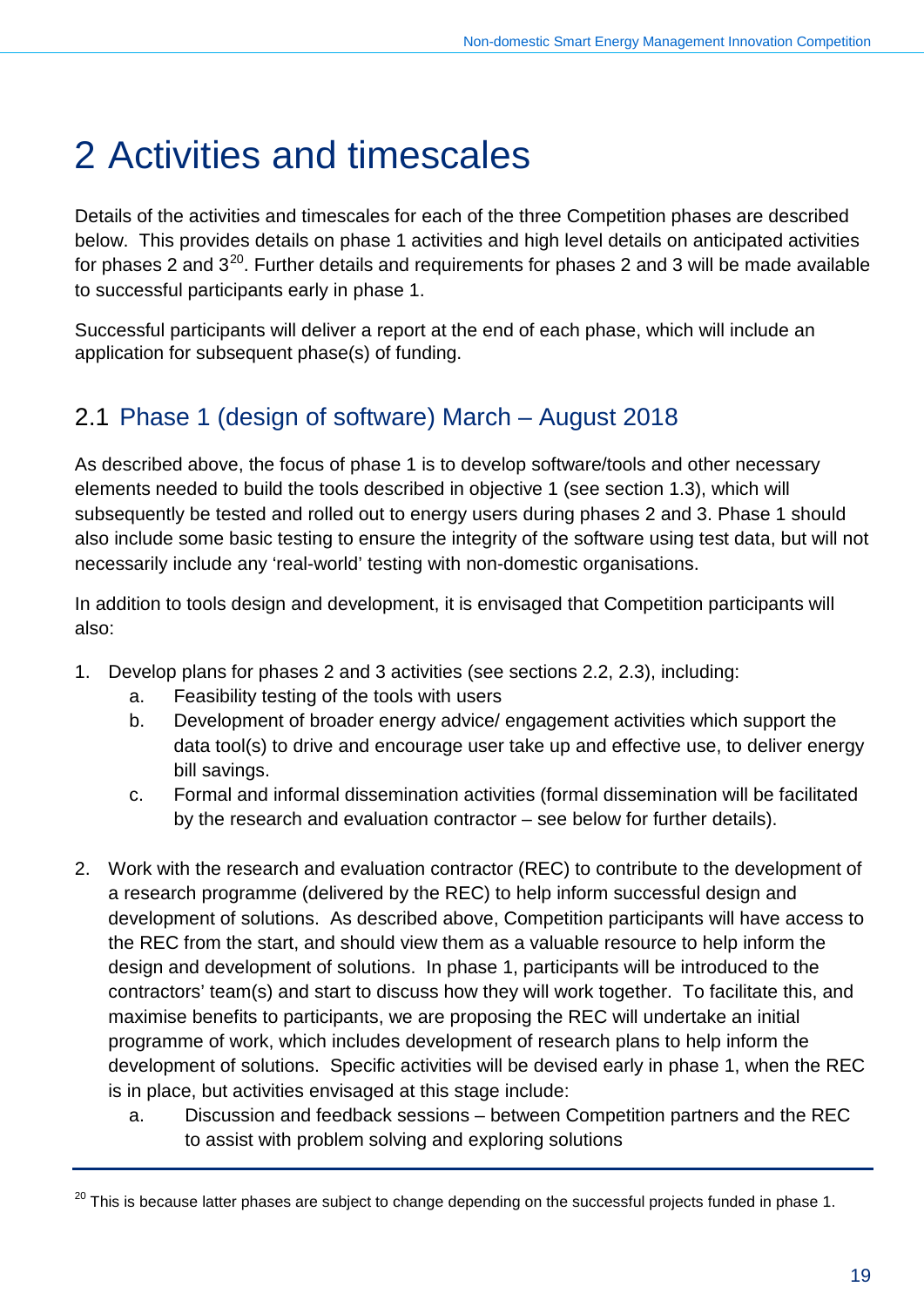- b. Exploratory design events providing access to and input from various experts, including energy management specialists and behaviour change specialists, among others.
- c. Initial market research in target segments to inform key issues associated with engagement and take up of solutions.
- d. Networking/matchmaking events to facilitate collaborations/partnerships necessary for delivery in phases 2 and 3. For example, with:
	- i. Sector based organisations which may facilitate engagement with target segments, including customer recruitment and tools design
	- ii. Energy management and/or behaviour change specialists which may facilitate tool design and energy advice provided to encourage improved energy management among target customers.

Note – the REC will have a dedicated amount of resource available to deliver these activities. Competition participants will be expected to propose how they will embed contractor personnel within their teams in order to make the most of this resource.

- 3. Alongside the above, it is proposed that the REC will undertake light-touch evaluation activities for BEIS, delivered in such a way as to minimise burden on Competition participants. Phase 1 activities which will require participation from Competition participants may include:
	- a. Participating in in-depth interviews
	- b. Informing evaluation plans for phases 2 and 3, which is likely to include:
		- i. Access to user smart meter and other data. This will be required in order to evaluate outcomes (i.e. energy demand and bills outcomes before and after testing of solutions). Both participants and the evaluator need this data, and it requires customer permissions, which will be a challenge (see challenges section below). It should therefore make sense for participants and the REC to work together on this issue together, drawing on combined knowledge and expertise.
		- ii. Design of evaluation activities to fit in with Competition activities, mitigating burden on Competition participants and target customers.
- 4. Participate in a dissemination event organised by BEIS to demonstrate the prototype data tools and any early learning associated with them<sup>[21](#page-20-0)</sup>.

There are some key challenges BEIS envisages applicants will need to consider at this stage, and make plans for within their applications.

### **Key challenges**

<span id="page-20-0"></span> $21$  The event will be facilitated by the research and evaluation contractor.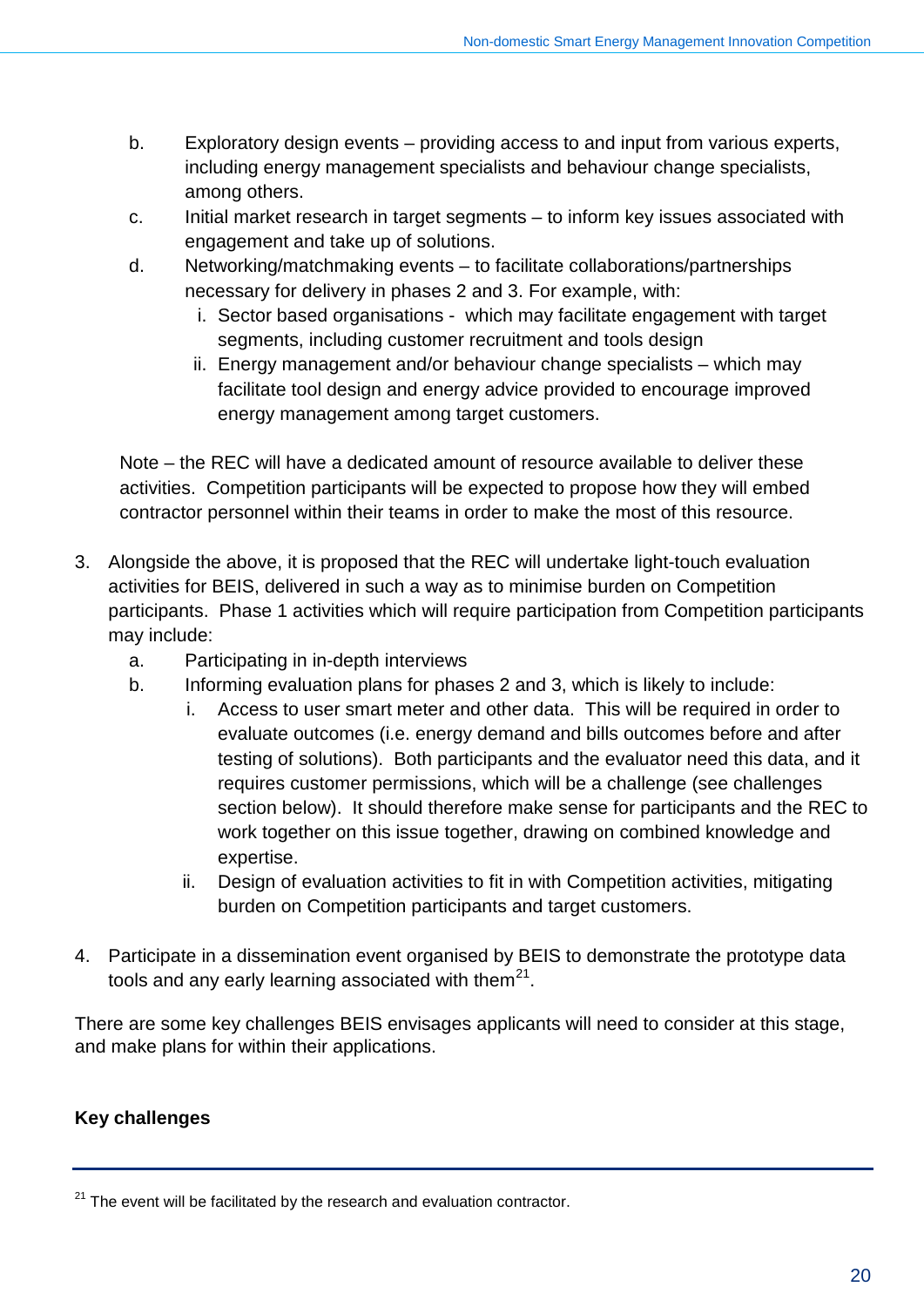- 1. **Obtaining smart (or advanced) meter consumption and /or tariff data to enable effective data tool development**. Whilst large-scale access to representative customer energy management data may not be essential in phase 1, access to appropriate smart meter data is expected to be required for development of tools. BEIS may be able to provide assistance in phase 1, e.g. through encouraging support by industry parties, but applicants should consider and propose how they will access data needed to support development of the smart meter based tools in phase 1.
- 2. **Gaining access to appropriate energy users and their data for feasibility testing of the tools and broader engagement/advice in phases 2 and 3**. There are three aspects to this:
	- a. Finding users with appropriate meters from which real-time data can be retrieved may be challenging <sup>22</sup>.
	- b. There are data protection requirements and customer permissions required to obtain smart meter data.
	- c. Testing of the tools will require significant time and involvement of users to usefully test the tools to develop learnings (noting that both the Competition partners and the REC research team will need access to them).
- 3. **Developing complementary interventions, including tailored energy advice and information**. This is likely to require skills and experience from energy management and/or behaviour change specialists and insights into the organisational and other characteristics of specific segments, which may require bringing on additional partners for phases 2 and 3.
- 4. **Development of consortia/partnerships**: BEIS envisages that phase 1 applicants who are experts in data-tool development may not also have, in-house, the necessary skills and experience required to deliver requirements across all three phases of the Competition (e.g. energy advice and information expertise). Without wishing to prescribe the nature and structure of interventions designed by applicants, we can see that the following types of organisations may be helpful:
	- a. Sector based organisations trade bodies, or organisations which currently provide related services, which may provide an accessible customer base may provide useful routes to recruit users to test solutions with within phases 2 and 3.
	- b. Energy management specialists in other sectors (e.g. large, energy intensive organisations) there are existing energy management specialists who may be able to bring expertise and experience to inform the design and delivery of solutions
	- c. Energy advice and behaviour change specialists there are individuals and organisations who specialise in encouraging behaviour change to reduce energy consumption and bills, who may help inform the design of solutions to improve energy management within target segments.
	- d. Energy industry parties are likely to be able to help facilitate access to customer data, in particular for SMETS compliant meters $^{23}$  $^{23}$  $^{23}$ .

<span id="page-21-0"></span><sup>&</sup>lt;sup>22</sup> <https://www.gov.uk/government/statistics/statistical-release-and-data-smart-meters-great-britain-quarter-2-2017>

<span id="page-21-1"></span><sup>23</sup> Note that they cannot supply without customer consent, and currently they could charge for customer data if they so wished.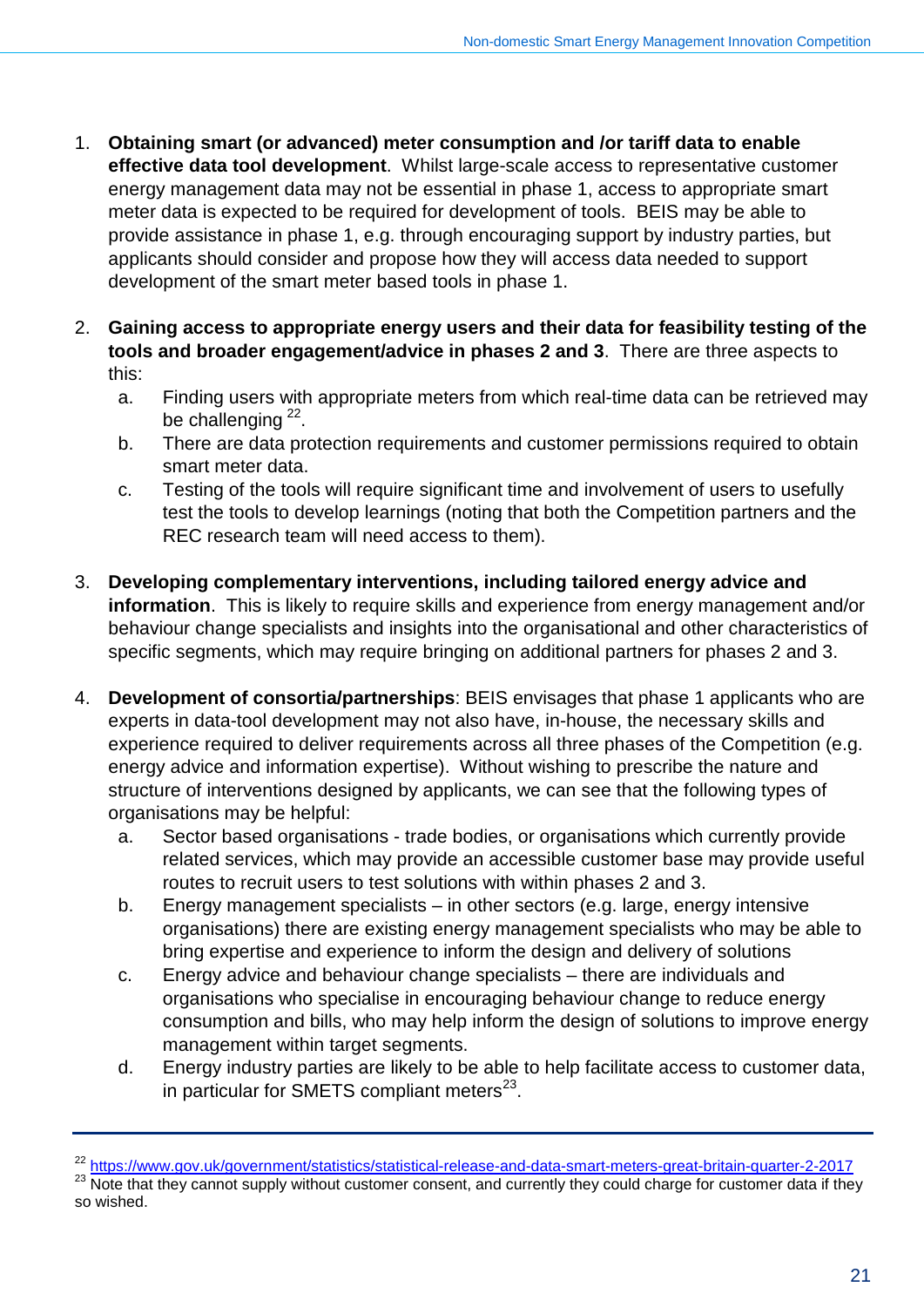Because of this, the Competition has been designed such that applicants can use phase 1 to help develop such relationships if needed. As described above, the REC will work with BEIS to facilitate some networking and matchmaking events to help facilitate this. Such activities will be designed in discussion with successful phase 1 participants to ensure they meet needs and add value where required. BEIS recognises that applicants may well (and are encouraged to) develop such relationships during the application phase before the Competition commences, which may mitigate the need for such activities.

Phase 1 outputs: Outputs proposed will include a report and presentation to BEIS, which also form the application for subsequent phases of funding. At this stage, participants need to set out their full bid covering both phases 2 and 3 of the funding. BEIS will assess progress including evidence from the feasibility and initial testing studies at the end of phase 2 in order to inform decisions on proceeding with funding for phase 3, and this may include updating plans for phase 3. However it is envisaged that the main assessment for funding for phases 2 and 3 will occur at the end of phase 1.

It is envisaged this phase 1 report will include, in addition to full details of the solution design and customer interface:

- 1. Feasibility and initial testing outputs and associated learnings.
- 2. Approach to developing broader engagement tools/energy advice and how this will be integrated into the project design in phases 2 and 3.
- 3. Approach to working with the REC including participation in research (based on plans developed with the contractor), research with customers and process for taking on board research feedback to improve outputs in phases 2 and 3.

Further details on the report/application for phase 2 and assessment criteria will be made available early during phase 1. The reports will be assessed to decide which projects will progress to phase 2.

Funding scope: Applicants should note that BEIS will not fund:

- 1. Applicant time to participate in research and evaluation activities. BEIS expects that by enabling the research and evaluation contractor to provide assistance and feedback to participants from the start of the Competition, participants will see the value in working with them to help enable development and delivery of effective solutions.
- 2. Development of plans (e.g. consortia building and development of reports to apply for phase 2 and 3 funding).

See section [9](#page-33-0) for further details on eligible and ineligible costs.

The next sections provide high level details of phases 2 and 3. As described above, more detail will be made available to successful participants during phase 1.

## <span id="page-22-0"></span>2.2 Phase 2 feasibility and initial testing (Sept 2018 – Jan 2019)

Phase 2 will focus on undertaking 'real-world' testing of the data tools in a small number of nondomestic organisations. This will provide early learnings on the value of the tool(s) through the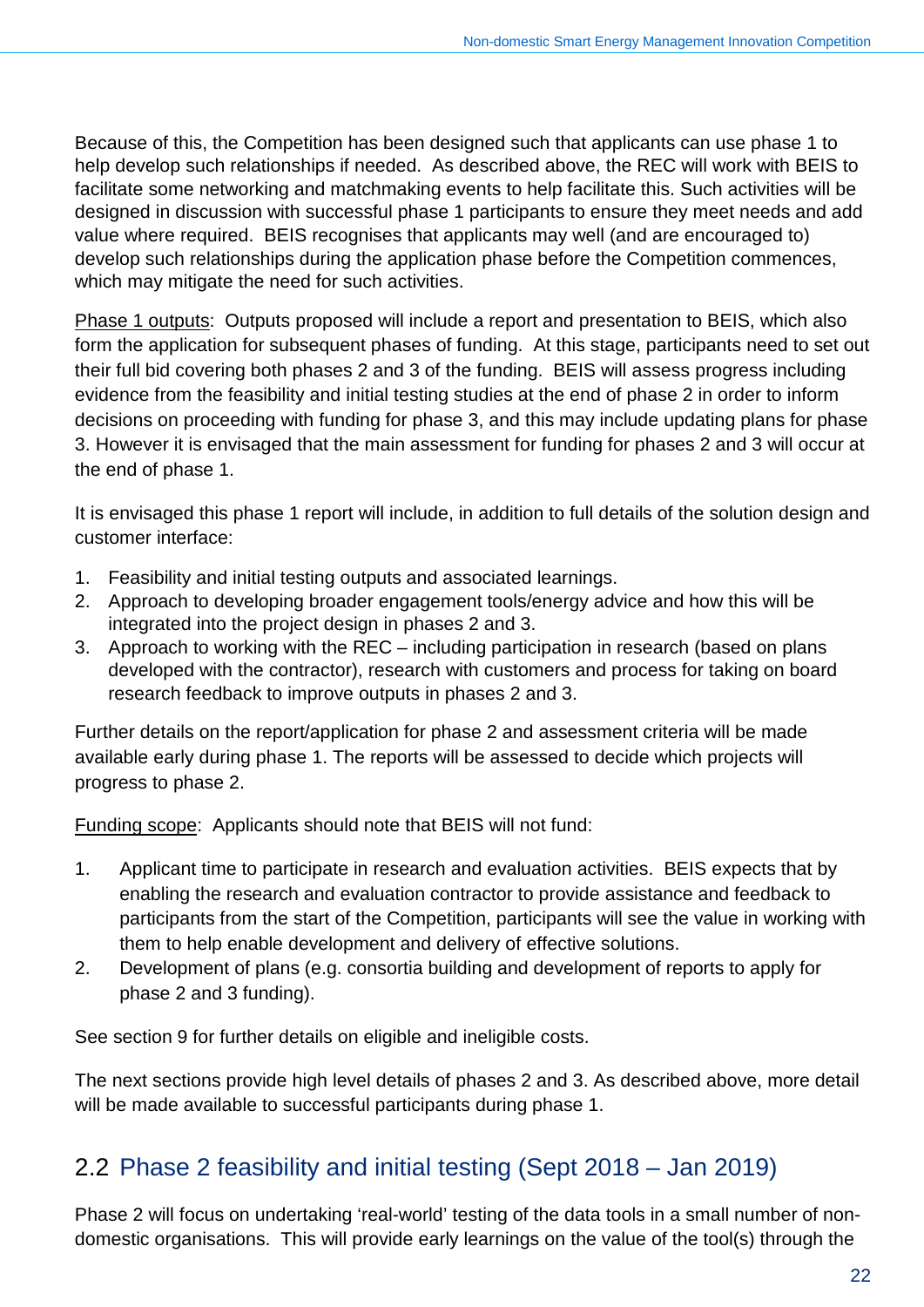experience of implementation with users, which can inform wider roll out and development of broader engagement approaches/supporting energy advice delivered in phase 3.

It will also provide valuable early feedback on the process of finding suitable participants, obtaining user participation and data permissions, and any key risks and mitigation approaches needed for phase 3 roll out. As described in section [2.1,](#page-19-1) this element will involve close working with the REC, who will also wish to obtain access to customers for research and evaluation purposes.

Other activities are likely to also include:

- 1. Working with the REC to deliver the research programme designed in phase 1. This will include revision and updating to develop a final plan for phase 3.
- 2. Participation in evaluation activities building on activities delivered in phase 1. Activities could include:
	- a. Project partners participating in interviews and possibly in-depth/site visits to customers involved in early stage testing.
	- b. Working with the REC to develop approaches to a) collect/analyse smart meter data b) participate in customer research in Phase 3.
- 3. Dissemination/ consultation with wider target customers/ sector stakeholders as necessary.
- 4. Delivery of and/or participation in formal and informal dissemination activities (formal activities will be facilitated by the REC).

Phase 2 outputs: Outputs proposed will include a report and presentation, which also form the application for phase 3 funding. It is envisaged this will include:

- o Feasibility and customer testing report covering issues such as tool functionality, customer usability, salience and relevance.
- o Approach to working with research and evaluation contractor during phase 3 to further adapt and improve the tools/services until the end of the project.

Further details on the report/application for phase 3 and assessment criteria (likely to be based on a mixture of technical, project delivery and commercial criteria) will be made available early during phase 2. The reports will be assessed to decide whether projects will progress to phase 3.

## <span id="page-23-1"></span><span id="page-23-0"></span>2.3 Phase 3 (Feb 2019 – Jan 2020)

Successful applicants going forward to phase 3 will be funded to build and implement the full package of proposed solutions, rolling them out and testing them with energy users, working alongside the REC to capture learnings during delivery.

The scale and nature of roll out and testing with users is up to Competition participants to propose, depending on what is believed to be most effective to inform final development of the solutions in the relevant segment(s). However it is anticipated the scale of roll-out could range from around 20 to potentially hundreds of users.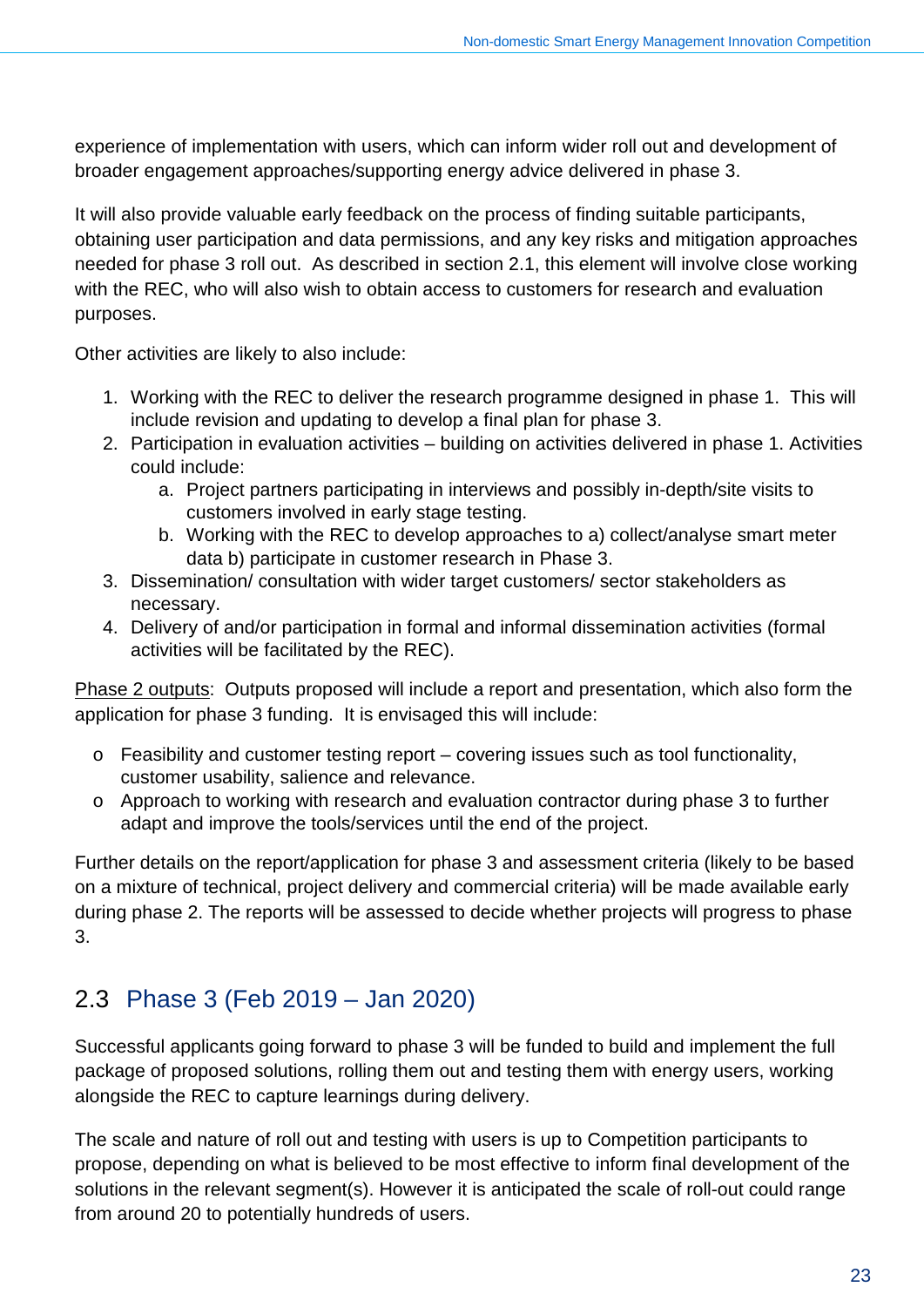Planned broader engagement activities and energy management advice outputs should be fully developed in the early stages of phase 3, to ensure they are available for roll out with users.

Other activities are likely to also include:

- 1. Dissemination/ consultation with wider target customers/ sector stakeholders as necessary.
- 2. Delivery of and/or participation in formal and informal dissemination activities (formal activities will be facilitated by the REC).
- 3. Working with the REC to deliver the research programme designed in phases 1 and 2.
- 4. Participation in evaluation activities, working with the REC. Types of activities could include:
	- a. Participating in/conducting interviews and possibly in-depth/site visits to customers involved in early stage testing.
	- b. Possibly facilitating wider research with a larger sample of similar customers who may not have the intervention (or only the data tools) to use as comparison groups.

Final outputs: Outputs are likely to include:

- 1. Results, outputs and / or specifications for processes and activities encompassed by the data tool and broader engagement approaches/energy advice.
- 2. A final project report detailing design and development of the data tool and supporting engagement activities.
- 3. Recommendations for disseminating learning from the programme.
- 4. Plans for taking forward and commercialising approaches developed in the programme.

## <span id="page-24-0"></span>2.4 Summary of key dates

| Phase 1 – design of software              |                                    |  |  |
|-------------------------------------------|------------------------------------|--|--|
| Competition opens                         | 27 <sup>th</sup> November          |  |  |
| Briefing and industry engagement event    | 30 <sup>th</sup> November          |  |  |
| Deadline for Phase 1 applications         | 09 February 2018                   |  |  |
| Phase 1 interviews (if required)          | w/c 19 February 2018               |  |  |
| Notification of phase 1 results           | w/c 26 February 2018               |  |  |
| Phase 1 Start / Finish                    | $w/c$ 05 March 18 – 31 August 2018 |  |  |
| Phase 2 – feasibility and initial testing |                                    |  |  |
| Phase 2/3 application deadline            | 31 August 2018                     |  |  |
| Phase 2 interviews (if required)          | w/c 10 September 2018              |  |  |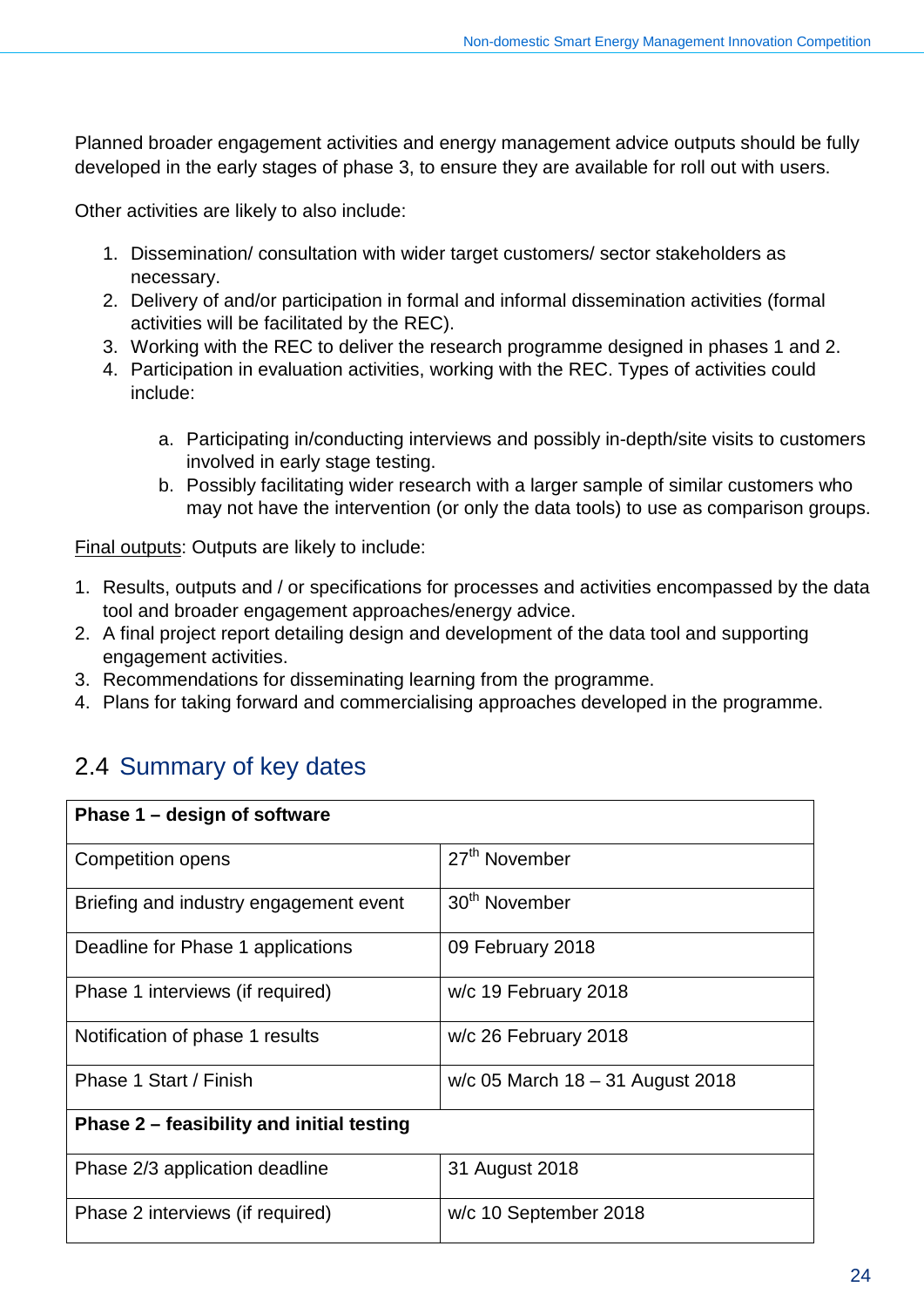| Notification of phase 2/3 assessment           | w/c 17 September 2018                     |  |
|------------------------------------------------|-------------------------------------------|--|
| Phase 2 Start / Finish                         | $w/c$ 24 September 2018 – 25 January 2019 |  |
| Phase 3 – full deployment and research testing |                                           |  |
| Phase 3 application deadline                   | 25 January 2019                           |  |
| Notification of phase 3 assessment             | w/c 04 February 2019 (if required)        |  |
| Phase 3 Start / Finish                         | w/c 11 February 2019 - January 2020       |  |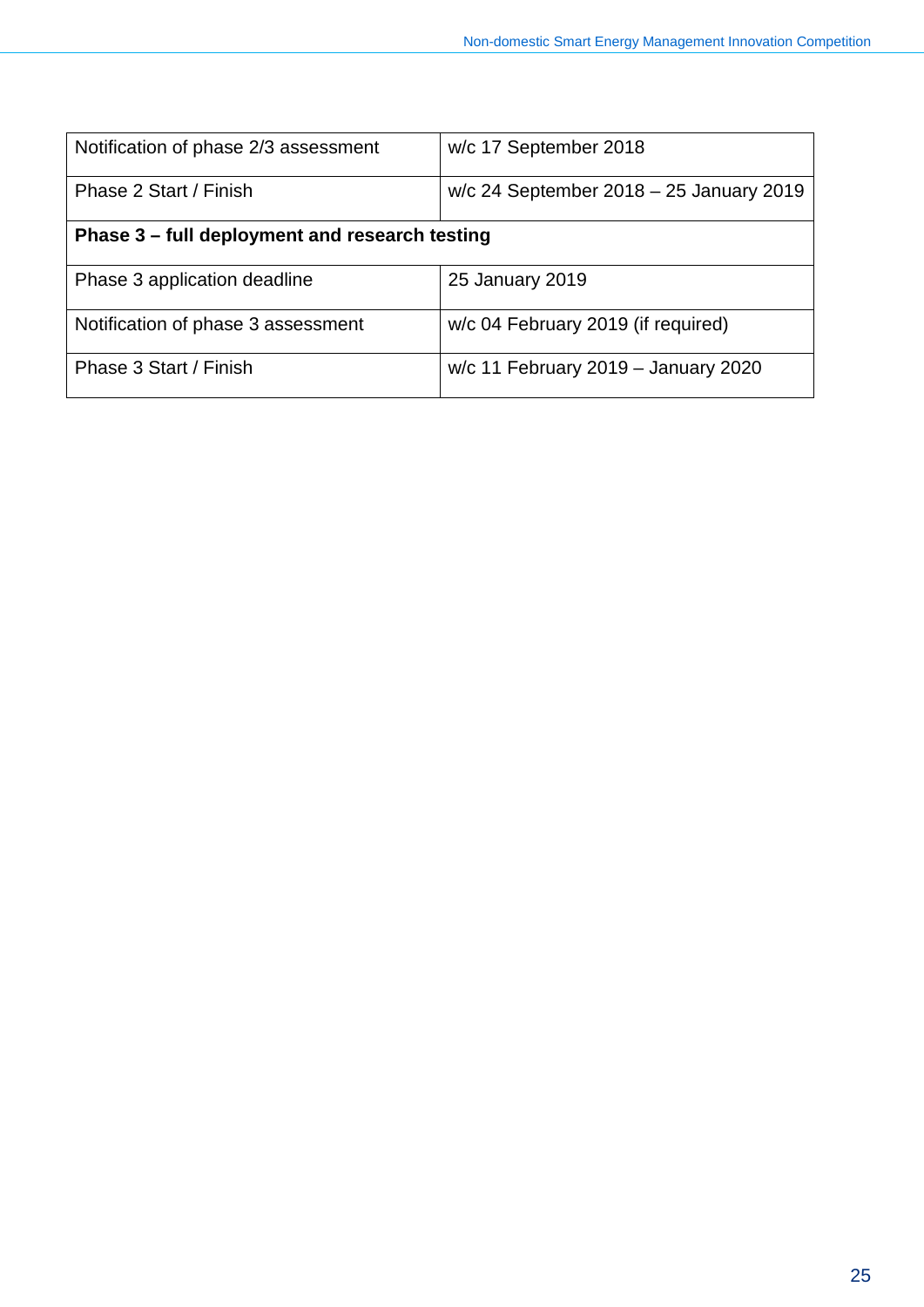# <span id="page-26-0"></span>3 Competition process

BEIS is seeking proposals to demonstrate the feasibility of developing smart meter data tools and supporting broader engagement and advice to improve energy management within small non-domestic organisations, in order to help achieve energy bill savings and other associated benefits.

Contracts will be awarded on a competitive basis to the highest quality proposals that address the challenges set out in this guidance.

The Competition will proceed as follows.

- Briefing event in London on  $30<sup>th</sup>$  November 2017
- Competition documents released 01<sup>st</sup> December 2017
- Interested companies submit applications that are assessed against defined criteria
- Phase 1 contracts are awarded to the highest ranking proposals; however, where several applications suggest the same or a similar approach, BEIS may also choose to allocate the budget to lower scoring projects proposing different approaches to develop and test a wider range of potential solutions;
- Assessment of phase 1 outputs to decide which projects will progress to Phase 2;
- Phase 2 contracts are awarded to undertake feasibility and initial testing;
- Assessment of Phase 2 outputs to decide which projects will progress to Phase 3;
- Phase 3 contracts are awarded to further develop and fully test through trials and research
- Successful companies can further develop and exploit products or services, offer it to other customers and take it to market (complying with intellectual property requirements – see section [10.4\)](#page-35-1).

The three phases are described further below.

| Phase                                           | Dates                        |
|-------------------------------------------------|------------------------------|
| 1 – Initial software and tools development      | 05 March 18 - 31 Aug 2018    |
| 2 - Feasibility and initial testing             | 24 Sept 2018 - 25 Jan 2019   |
| 3 – Further development and research<br>testing | February 2019 - January 2020 |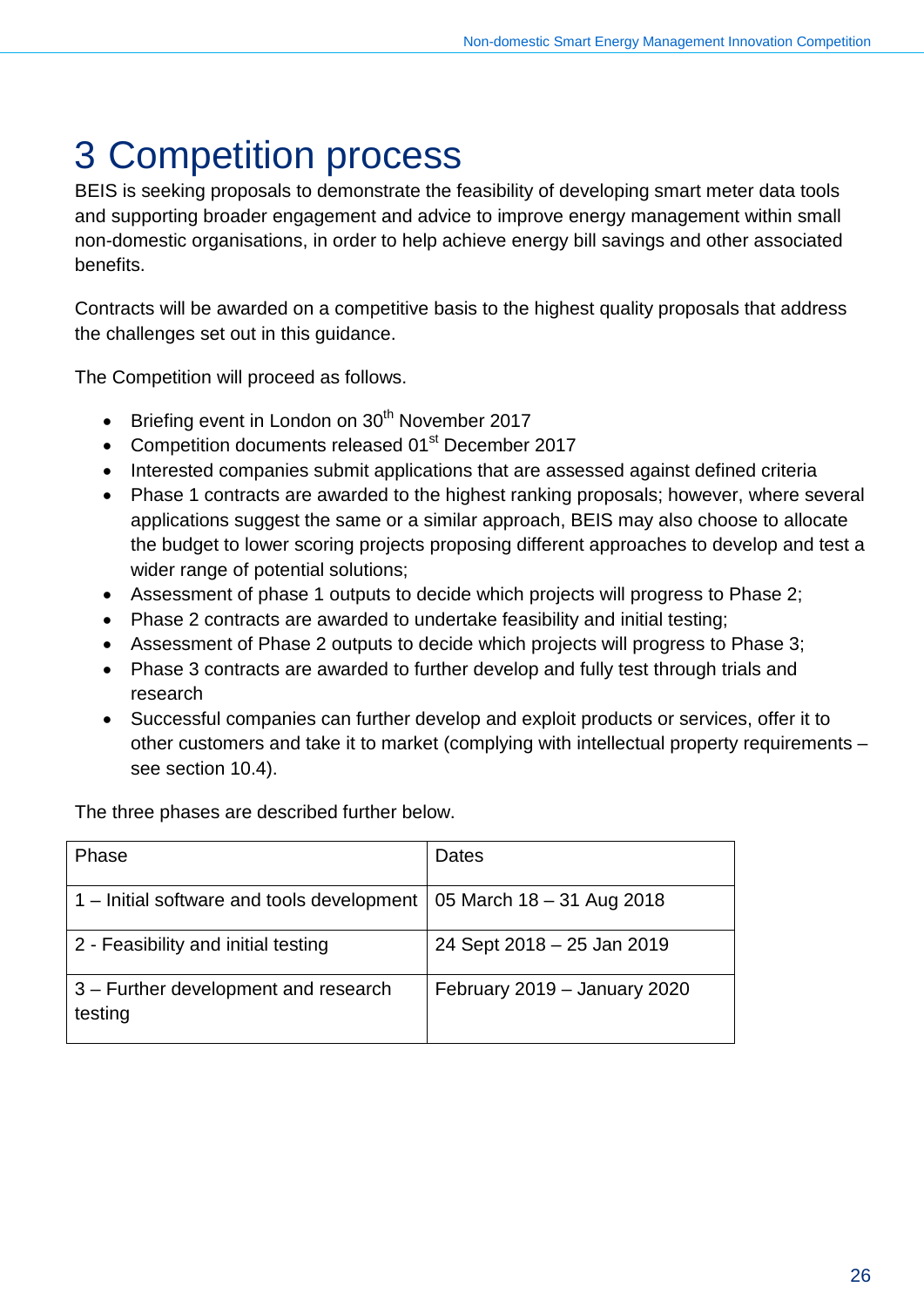# <span id="page-27-0"></span>4 Application Process

The call for applications will open on 01<sup>st</sup> December 2017. Applicants will be asked to complete a standard application form detailing their proposed technologies. **Applications will focus on phase 1 activities. Applications may also include details of plans for phases 2 and 3 – these will be useful to have sight of, but will not be assessed[24](#page-27-1).** 

The deadline for applications is **12 noon on 09 February 2018**.

Applications will be assessed against the eligibility and evaluation criteria detailed in sections 5 and 8. Projects will be selected for funding based on their position in a ranked list and with a minimum threshold of 60% of marks against the evaluation criteria.

As part of the assessment process BEIS may request applicants to attend interviews in London in the week commencing 19 February 2018. Applicants will be informed of the outcome of the assessment by 02 March 2018.

Phase 1 contracts are expected to be awarded by 02 March 2018. Feedback to applicants will be provided on request after contracts have been awarded. BEIS's decision on project funding is final.

The application form can be found at Annex 05 – Application Form.

Completed application forms should be submitted electronically in pdf format and emailed to [smartenergymanagement@beis.gov.uk](mailto:smartenergymanagement@beis.gov.uk) with '**Smart Energy Management Innovation** 

**Competition**' in the subject line. The maximum size email you can send is 10 MB. If your application is larger than 10MB break the submission down into smaller sizes and ensure the subject line of each additional email takes the following format '**Smart Energy Management Innovation Competition**' (name of lead applicant) – email x of y'.

You should endeavour to answer all of the questions on the application in full. Incomplete applications and any containing incorrect or false information will very likely be rejected although BEIS may, at its discretion, request clarification or additional data before making a final decision.

All answers should be contained within the application form. Any appendices that support the answers in the application form must be appended to the end of the form. The application form must list all appendices and supporting documents.

Any applications or supporting documentation received after the application deadline will not be considered.

<span id="page-27-1"></span><sup>&</sup>lt;sup>24</sup> As described in the application form, this may be information which is appropriate to provide as an appendix to the main application form if relevant.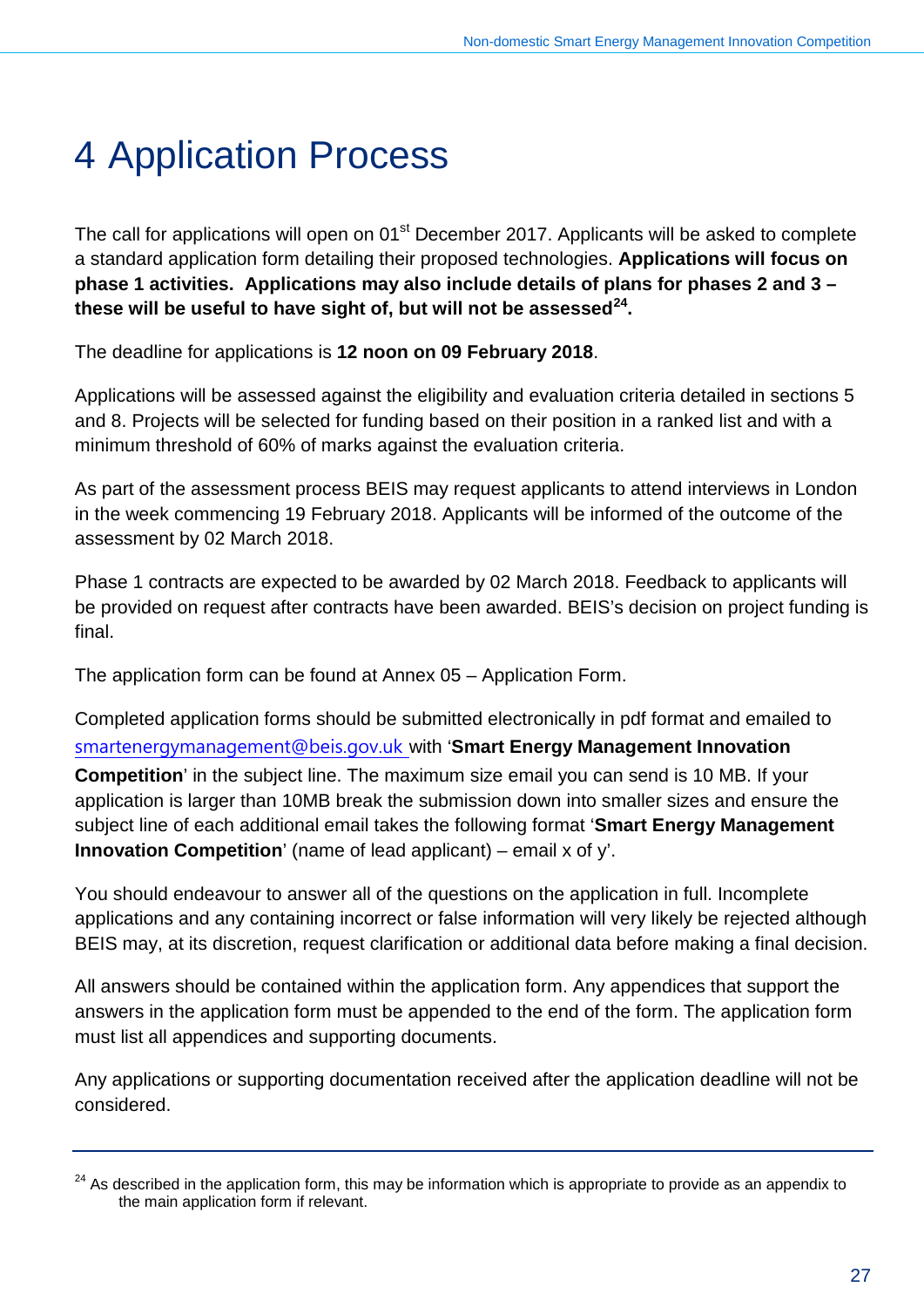# <span id="page-28-0"></span>5 Eligibility criteria

BEIS expects to deliver the proposed Competition as an SBRI competition: a form of precommercial procurement which is aimed at organisations working on research and development (R&D) of an innovative process, material, device, product or service *prior to commercialisation*. Funding is available for pre-commercial R&D activities only. Projects requesting funding for commercialisation activities are not eligible.

SBRI competitions are *open to all organisations* that can demonstrate a route to market for their solution.

The sharing of risks and benefits is an important aspect to the SBRI approach. Projects receive financial support and retain any intellectual property generated, with certain rights of use retained by BEIS. Project outputs are expected to be shared publicly. Applicants should clearly state where cost savings are being provided compared to exclusive development contracts $^{25}$ .

Proposals will be assessed for eligibility prior to proceeding to full evaluation. Eligible proposals must:

- 1. Be at a pre-commercial stage of development (see section [6,](#page-29-0) call scope);
- 2. Address the call scope (see section [6\)](#page-29-0);
- 3. Describe all phases of the project (see 'Competition Process', section [2](#page-19-0) and 'Activities and Timescales, section [2\)](#page-19-0);
- 4. Clearly indicate the cost savings provided to BEIS in line with SBRI requirements (see financial information section [10.](#page-34-0)1);
- 5. Be led by a single organisation with evidence of strong collaboration across consortia (if a consortium bid is proposed)

<span id="page-28-1"></span><sup>25</sup> Exclusive development means that the public purchaser reserves all the results and benefits of the development (including Intellectual Property Rights or IPRs) exclusively for its own use.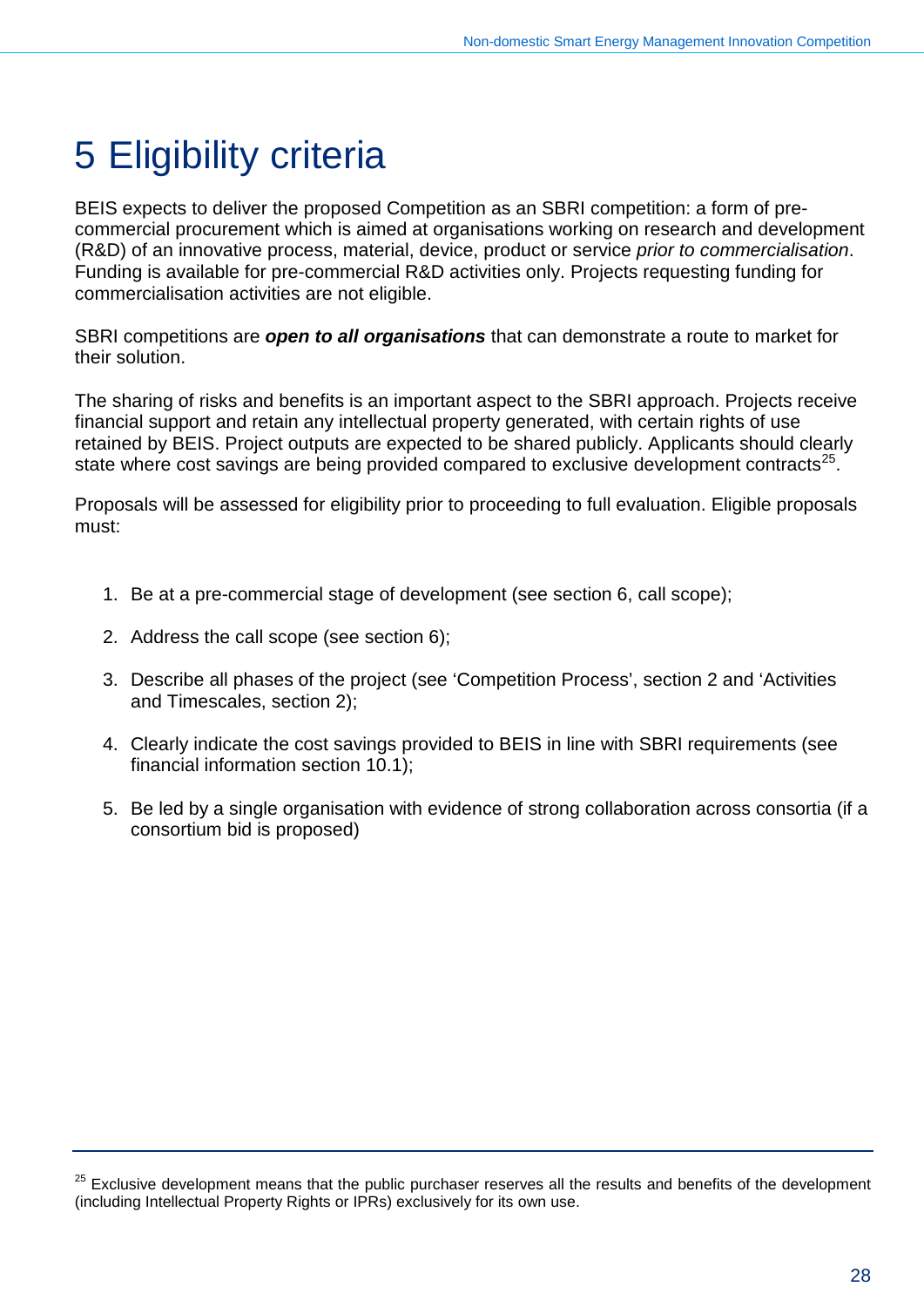# <span id="page-29-0"></span>6 Call scope

This call will support proposals in Phase 1 that can develop, demonstrate and pilot energy management products and services for smaller non-domestic sites within the SMIP mandate that are based on data analytics using smart meter data within the timescales indicated. As such, BEIS would expect to fund projects at Technology Readiness Levels (TRLs) between 6 and 9, although projects at an earlier stage of development will be considered if they demonstrate particularly strong innovation or benefit and a clear route to demonstration and deployment. Further information on TRLs can be found at Annex 1 – Technology Readiness Levels (TRLs).

Funding is available for pre-commercial development activities (TRL6-9), including solution exploration design, prototyping, field testing, trials and demonstrations. Funding is not available for commercial development activities such as quantity production.

The target strands and segments for the Competition are detailed in section [1.3.](#page-15-1)We anticipate that solutions will be designed to take full account of how organisations in these target segments operate, and their resulting ways of operating, capabilities and priorities. The segmented approach to the Competition reflects that these vary widely, and therefore need tailored solutions.

Innovation can include new technologies (components, materials, techniques etc.), using smart meter data for the purposes of improving energy management activities within target nondomestic segments. Solutions could serve purposes broader than solely energy management, although a primary design purpose must be to achieve energy saving.

Types of innovations that BEIS expects to see coming forward include those that will be able to use near real time data, that can be retrieved almost instantaneously from the meter. This is the functionality that SMETS compliant meters are designed to deliver. However, the use of advanced metering to provide innovative data analytics solutions is also within the scope of the Competition.

The Competition is intended to have a relatively broad scope to encourage innovative ideas. As a guide, products and services might include (but are not limited to):

- Smart meter data tools and services. Approaches can cover electricity and/or gas meters.
- Associated energy management advice and broader engagement activities, delivered in combination with (and drawing off outputs from) smart meter data tools.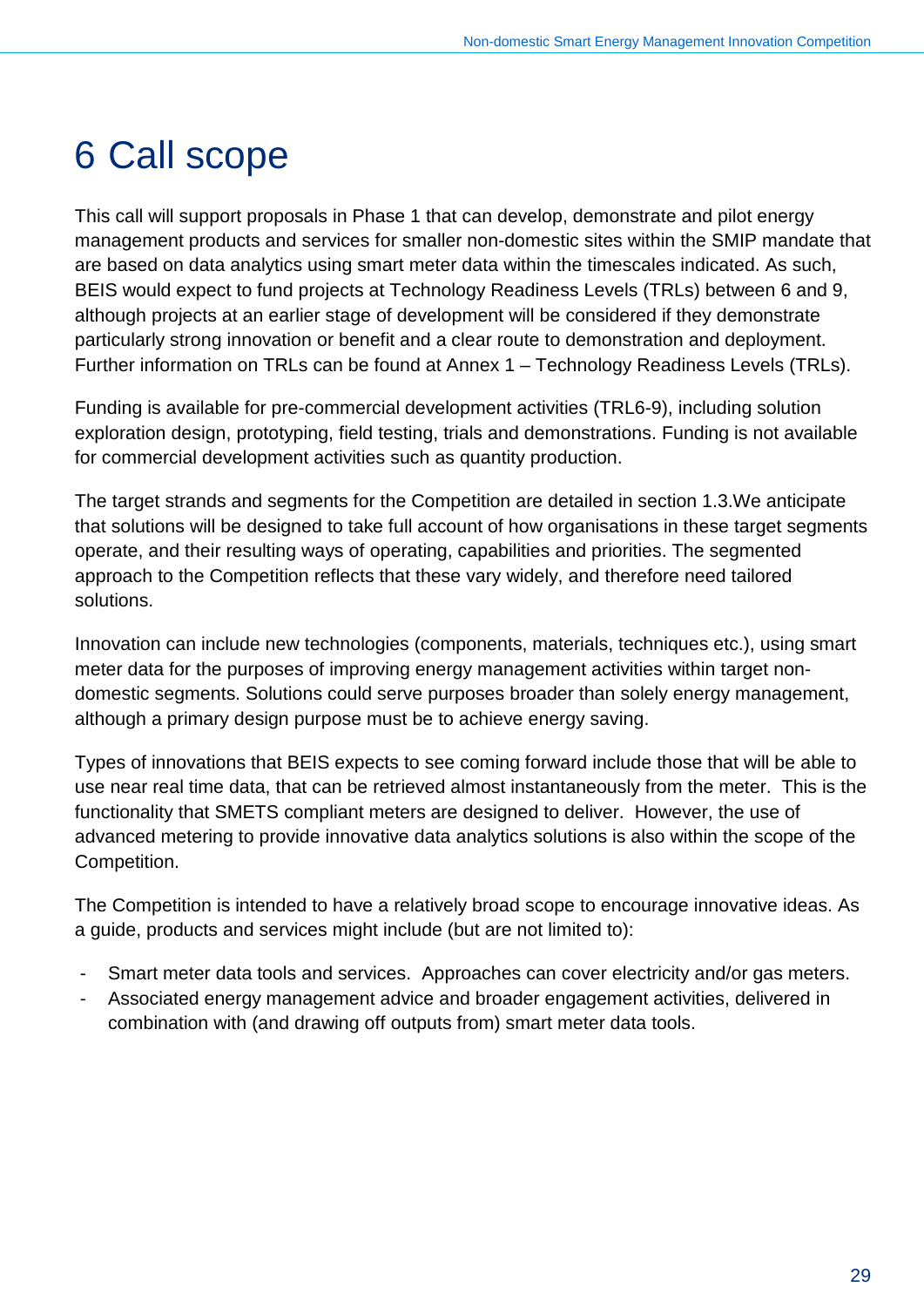# <span id="page-30-0"></span>7 Deliverables

It should be noted that SBRI contracts require that project outputs are shared publicly. See 'further information' in section [10.](#page-34-0)

### **Phase 1**

Phase 1 projects will be expected to deliver a feasibility report containing a detailed description of outputs detailed in section [2.1.](#page-19-1)

BEIS will supply guidance for report writing prior to projects commencing. The Phase 1 report will be used to assess which projects will go forward to Phases 2 and 3. As such, the report should contain sufficient information to enable assessment and we reserve the right to request any further details beyond those provided to aid us in our assessment.

Additional information: Alongside the report, participants will need to deliver fully accessible copies of any other relevant documentation or outputs used in delivery of phase 1, with appropriate explanations of the analysis undertaken and raw data used.

### **Phases 2 and 3**

Further to detail provided in section [2,](#page-19-0) BEIS will provide additional guidance during phases 1 and 2.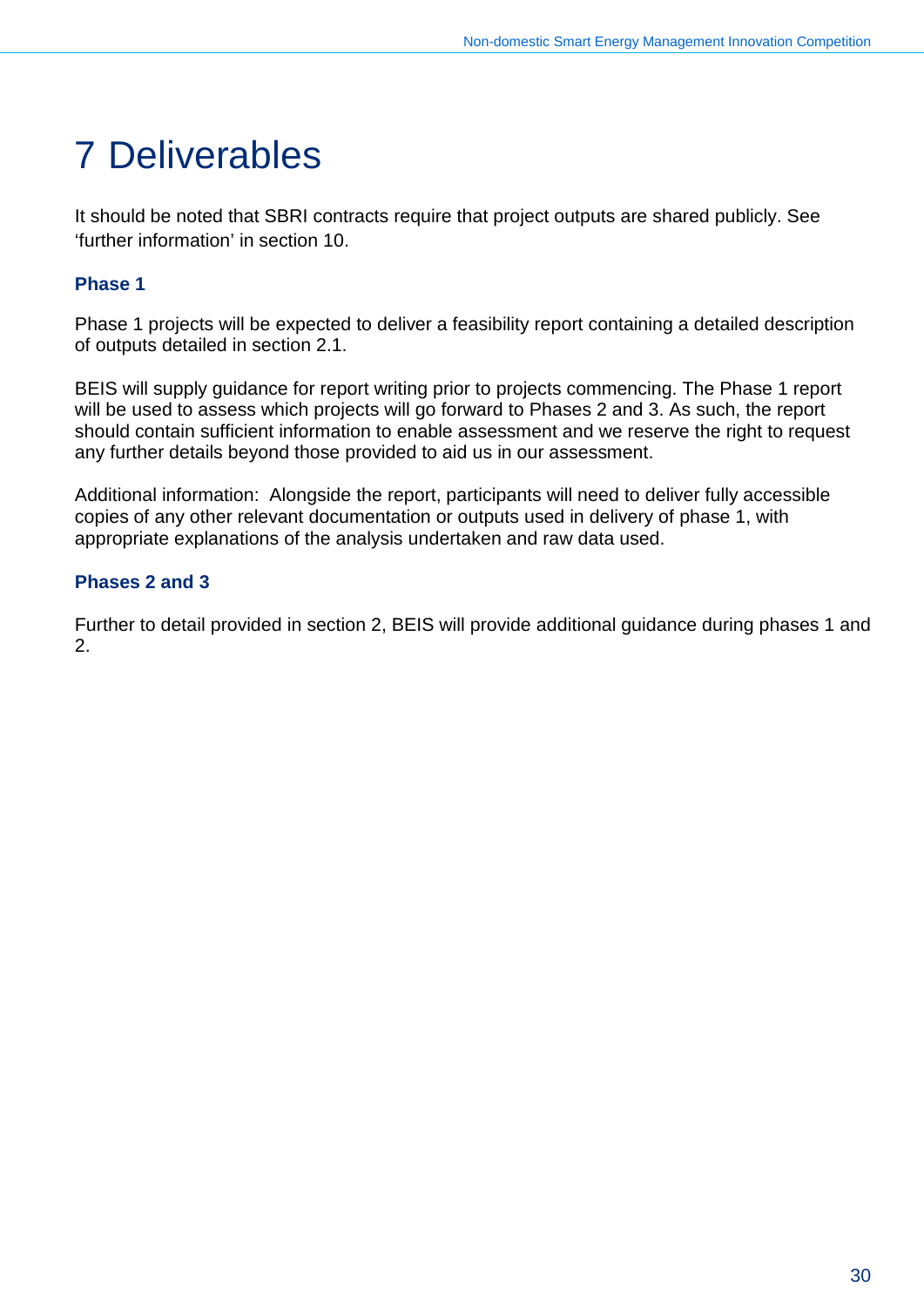## <span id="page-31-0"></span>8 Evaluation Criteria - Phase 1

Eligible proposals will be assessed using the following criteria. A total of 5 points is available against each sub-criterion, and the weighting to be applied to each sub-criterion is given in brackets:

- 1. Technical approach / Innovation (Total score 40)
	- *a. Clear description of the proposed solution and how it addresses the challenges as set out in this guidance document (weighting x 1);*
	- *b. Clear description on the particular innovative step(s) being proposed and how they will build on the smart metering platform and non-domestic roll out (weighting x 2);*
	- *c. Current and proposed stage of development. Please refer to TRLs (see Annex 1)*  and provide an indication and justification of current, and proposed TRL (weighting *x 1);*
	- *d. Description and evidence of proposed solution's potential to improve energy management activities in targeted organisations operating at sites covered by the smart metering mandate, which lead to bill savings, carbon emissions reductions and other desired benefits (weighting x3).*
	- e. *Potential for reduced complexity / standardisation presented by the technology (weighting x 1).*
- 2. Project Plan (Total score 20)
	- *a. Detailed description of work packages and associated timelines (include a Gantt chart) (weighting x 1);*
	- *b. List of milestones and deliverables with associated dates and invoice values (weighting x 1);*
	- *c. Resource management plan, including:* 
		- *i. Team structure*
		- *ii. Management of sub-contractors and other stakeholders*
		- *iii. Requirements for external support e.g. help with access to smart meter data, and/or customers, suppliers and/or other needs (weighting x 1);*
	- *d. Key risks and dependencies of the project, including mitigation plans. Risks should be presented in the table provided in the application form (weighting x 1).*
- 3. Skills and Expertise (Total score 15)
	- *a. Understanding of smart meter technologies, data-tools development, use of data to inform data tools (either smart meter data, or other data) (weighing x 1);*
	- *b. Evidence that the team has relevant skills and expertise to undertake the project (weighting x 1);*
	- *c. Evidence of appropriate networks across the smart meter and energy management sectors, and the supply chain (weighting x 1).*
- 4. Market Potential and Business Case (Total score 15)
	- *a. Assessment of market potential, including costings (products and services, installation, customer acquisition, including potential for scaling within the mandated sector of non-domestic sites and meters (weighting x 1);*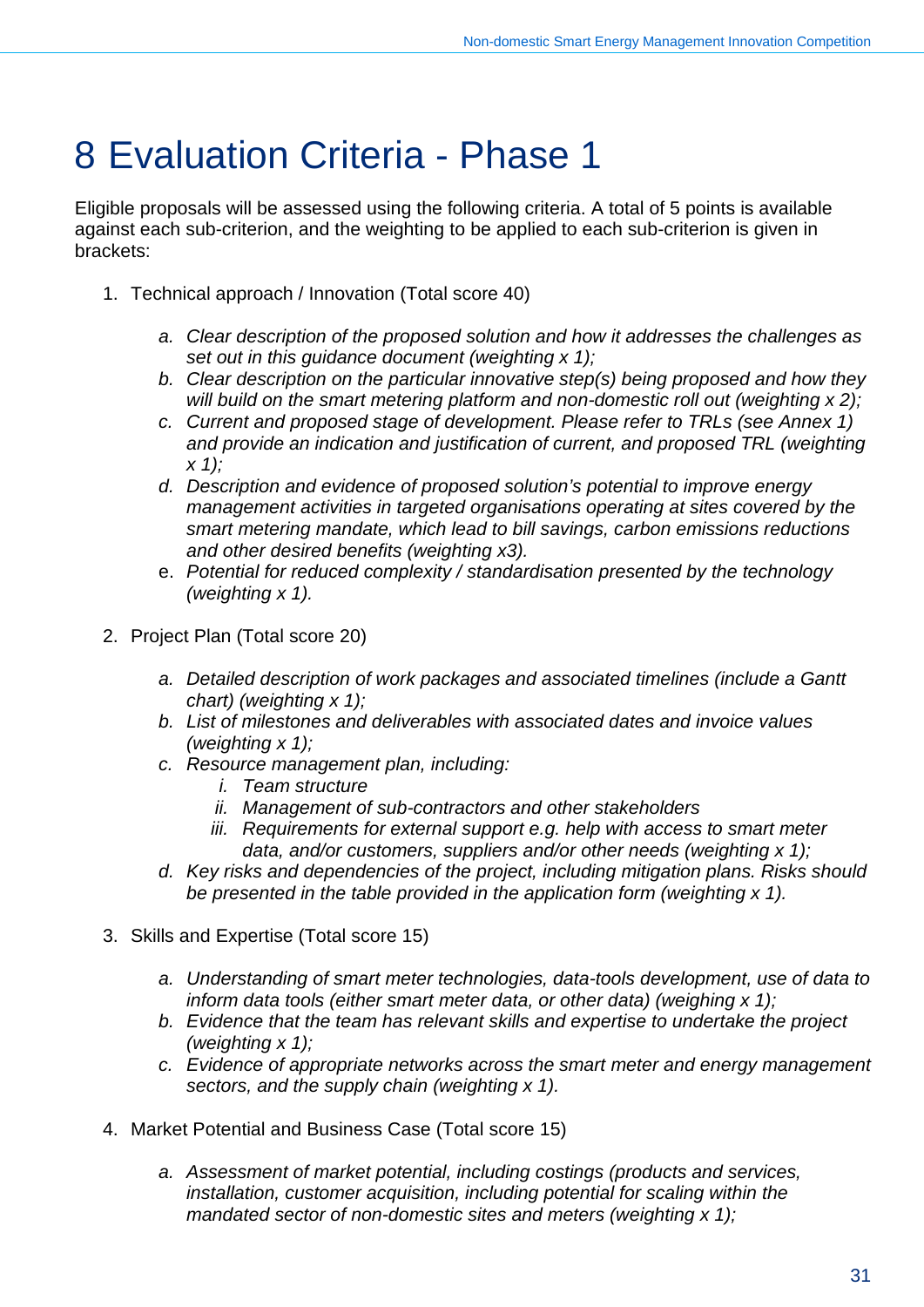- *b. Indication of how the product(s)/services can/will be scaled-up, and potential exploitation across GB (weighting x 1);*
- *c. Business case for roll out and commercialisation. The proposal should demonstrate how the product will achieve credibility in the market place through product proving and accreditation (weighting x 1);*
- 5. Cost (Total score 10)
	- *a. Cost breakdown using the table provided in the application form (weighting x 2).*

Applicants should clearly state where cost savings are being provided compared to exclusive development contracts.

Price will be marked proportionately to the lowest bid. The lowest bid will receive maximum marks for the price elements and then all other bids will be marked proportionately to that bid. Where contractors indicate options, they should clearly indicate their preferred approach, which the cost and other criteria will be scored against.

### **Scoring Method**

Each question will be scored from 1 to 5. The following illustrates the meaning of each score:

| Score         | <b>Description</b>                                                                                                      |
|---------------|-------------------------------------------------------------------------------------------------------------------------|
|               | Not Satisfactory: Proposal contains significant shortcomings and does not meet<br>the required standard                 |
| $\mathcal{P}$ | Partially Satisfactory: Proposal partially meets the required standard, with one<br>or more moderate weaknesses or gaps |
| 3             | Satisfactory: Proposal mostly meets the required standard, with one or more<br>minor weaknesses or gaps.                |
| 4             | Good: Proposal meets the required standard, with moderate levels of<br>assurance                                        |
| 5             | Excellent: Proposal fully meets the required standard with high levels of<br>assurance                                  |

*Phase 1 contracts are awarded to the highest ranking proposals, which achieve a minimum pass mark of 60%, in order of ranking (based on the total score), however, the number of phase 1 projects funded depends on the range of solutions proposed and the quality of the proposals and BEIS may allocate less than the total budget depending on the quality of the applications.* 

Selection for Phase 2 will be based on the outputs from Phase 1, and Phase 3 from Phase 2 outputs (if deemed necessary).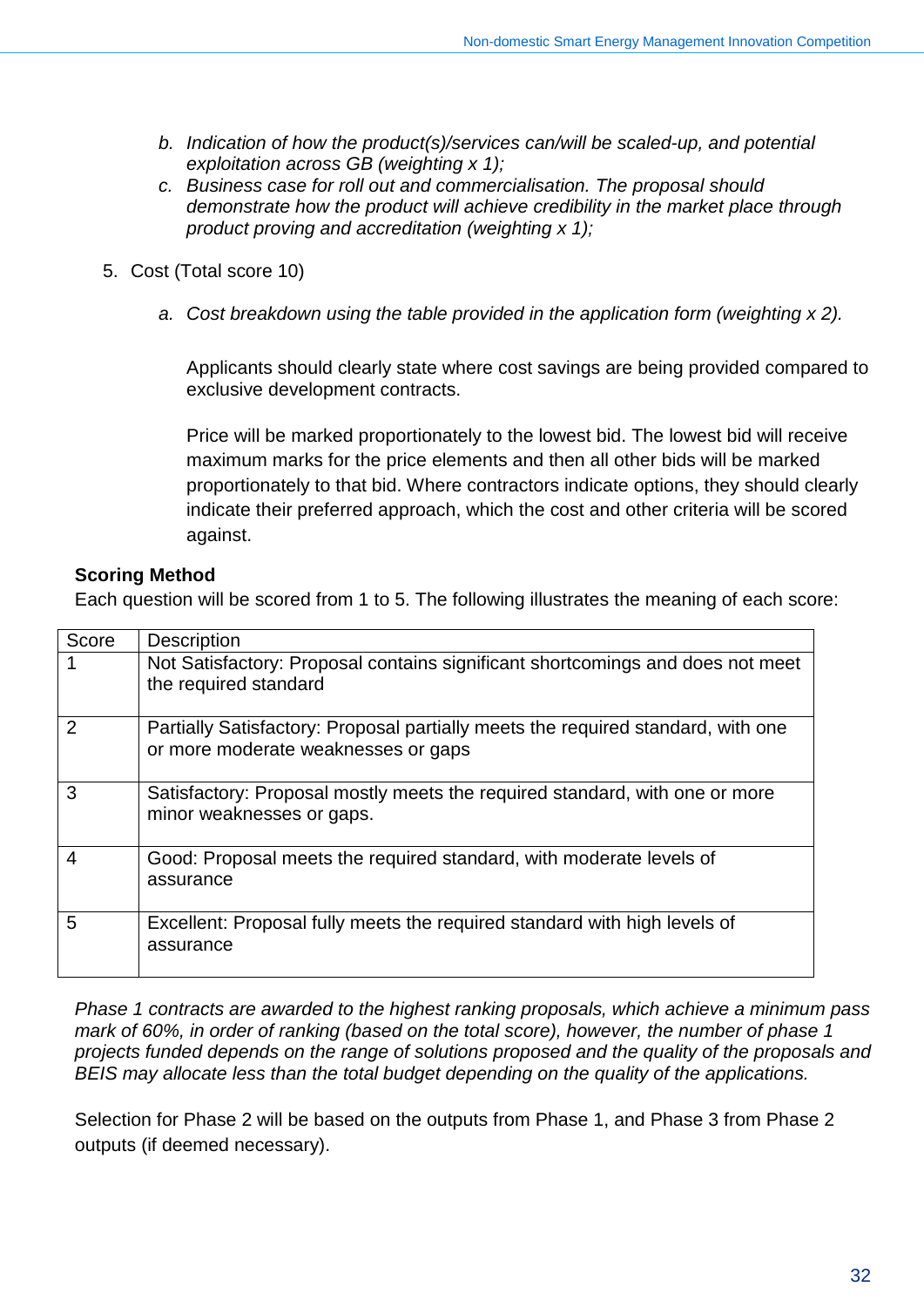## <span id="page-33-0"></span>9 Support available

The total value of the Competition is £8.8m, although BEIS may allocate less than the total budget depending on the quality of the applications.

Phase 1: A maximum of £1.8m will be available for Phase 1 feasibility studies, with a maximum expected value of £200k per project (or more if proposals cover more than one target segment/strand). The number of phase 1 projects funded depends on the range of solutions proposed and the quality of the proposals.

During Phase 1, BEIS plans to help identify suitable organisations with additional skills and resources to help deliver phases 2 and 3, notably through 'match-making' activities in phase 1. However, applicants will be encouraged to develop their own relationships and partner to form consortia according to their perceived needs to deliver the objectives of the Competition.

Phases 2: Feasibility and initial testing – approximately £50-100k per project for initial feasibility testing (up to £675k available in total for phase 2).

Phase 3 Full roll out and testing – up to £4.825m across all funded projects.

Funding under this Competition will only be **available until January 2020**. All payments need to be completed by this date. All costs should include VAT, where applicable.

*Note: Nothing in this funding call requires BEIS to award any applicant a contract of any particular amount or on any particular terms. BEIS reserves the right not to award any contracts, in particular if BEIS is not satisfied by the proposals received or if the funding assigned to the scheme is required for other, unforeseen, purposes. BEIS will not, under any circumstances, make any contribution to the costs of preparing proposals and applicants accept the risk that they may not be awarded a contract.*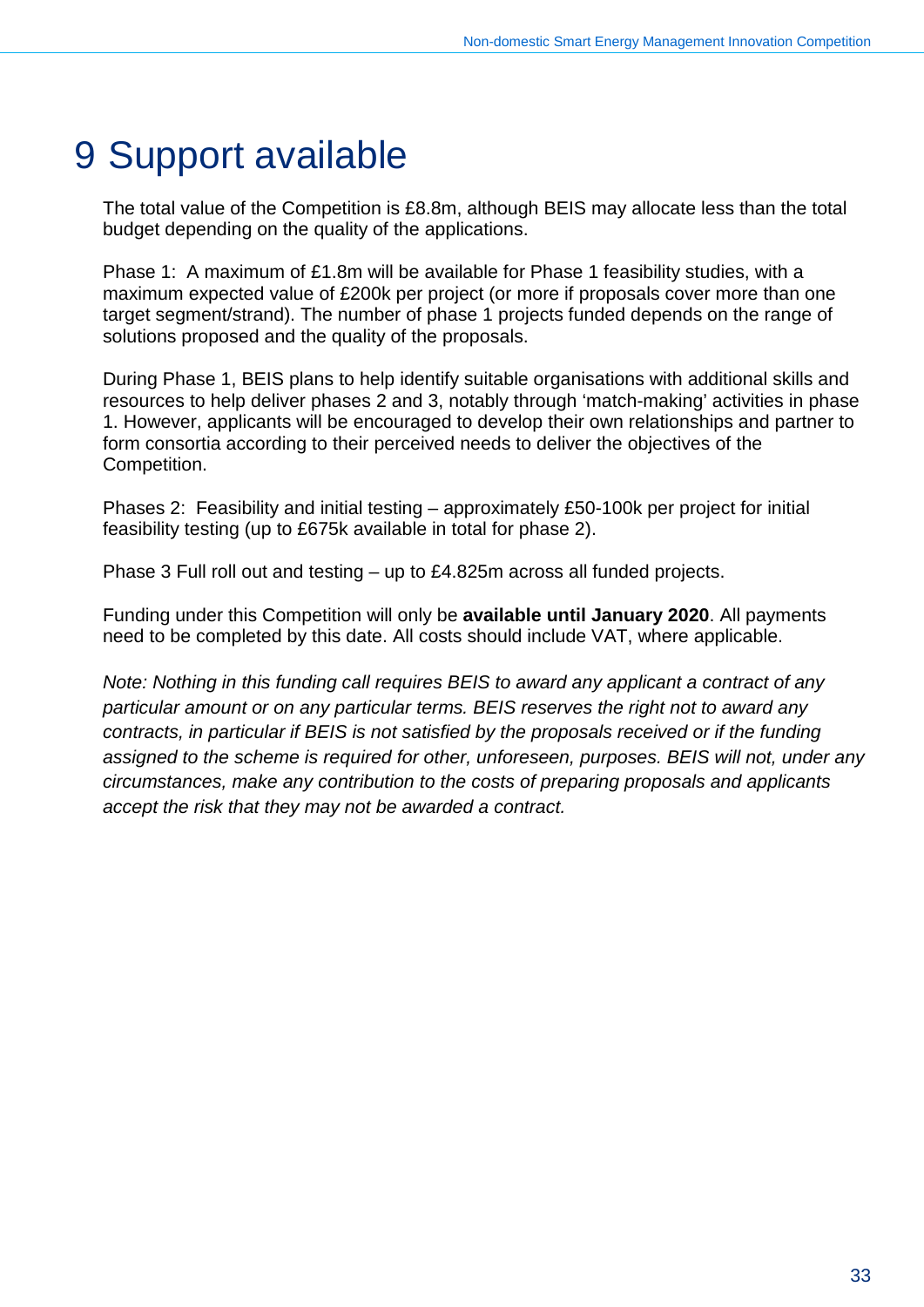## <span id="page-34-0"></span>10 Further information

## <span id="page-34-1"></span>10.1 Financial information

Applicants are requested to provide a fixed price quotation for the work. A detailed cost breakdown is required to enable assessment of value for money.

Financial information should include costs for all phases of the project, detailing labour (including manpower rates), material and capital equipment costs, and any travel and subsistence requirements. Financial information should clearly indicate the cost savings / discount applied compared to an exclusive development contract<sup>26</sup>.

## <span id="page-34-2"></span>10.2 Publication of results

SBRI involves a high degree of risk – benefit sharing. In return for provision of funding and nonfinancial support during demonstration activities, BEIS expects to be able to use and share the results and outputs of the demonstration activities with other Government Departments, industry and other stakeholders to further understanding and progress technology development and deployment.

BEIS also wishes to publicise details of the award recipients. Therefore, on or after issuing a SBRI contract, BEIS will publish the following information:

- Identity of the participant and its partners;
- Project summary information including aims and expected outcomes of the project and technology area;
- Total award value.

Following completion of the funded projects, BEIS will publish on its website a summary of the funded activities and the outcomes achieved. This will include a final summary report from each project detailing technical approach, key achievements and recommendations. BEIS may also revisit projects at a later date and publish research and/or evaluation reports for the scheme as a whole.

BEIS however recognise the need to maintain confidentiality of commercially sensitive information. BEIS will consult applicants regarding the nature of information to be published, in order to protect commercially sensitive information.

<span id="page-34-3"></span><sup>26</sup> Exclusive development means that the public purchaser reserves all the results and benefits of the development (including Intellectual Property Rights or IPRs) exclusively for its own use.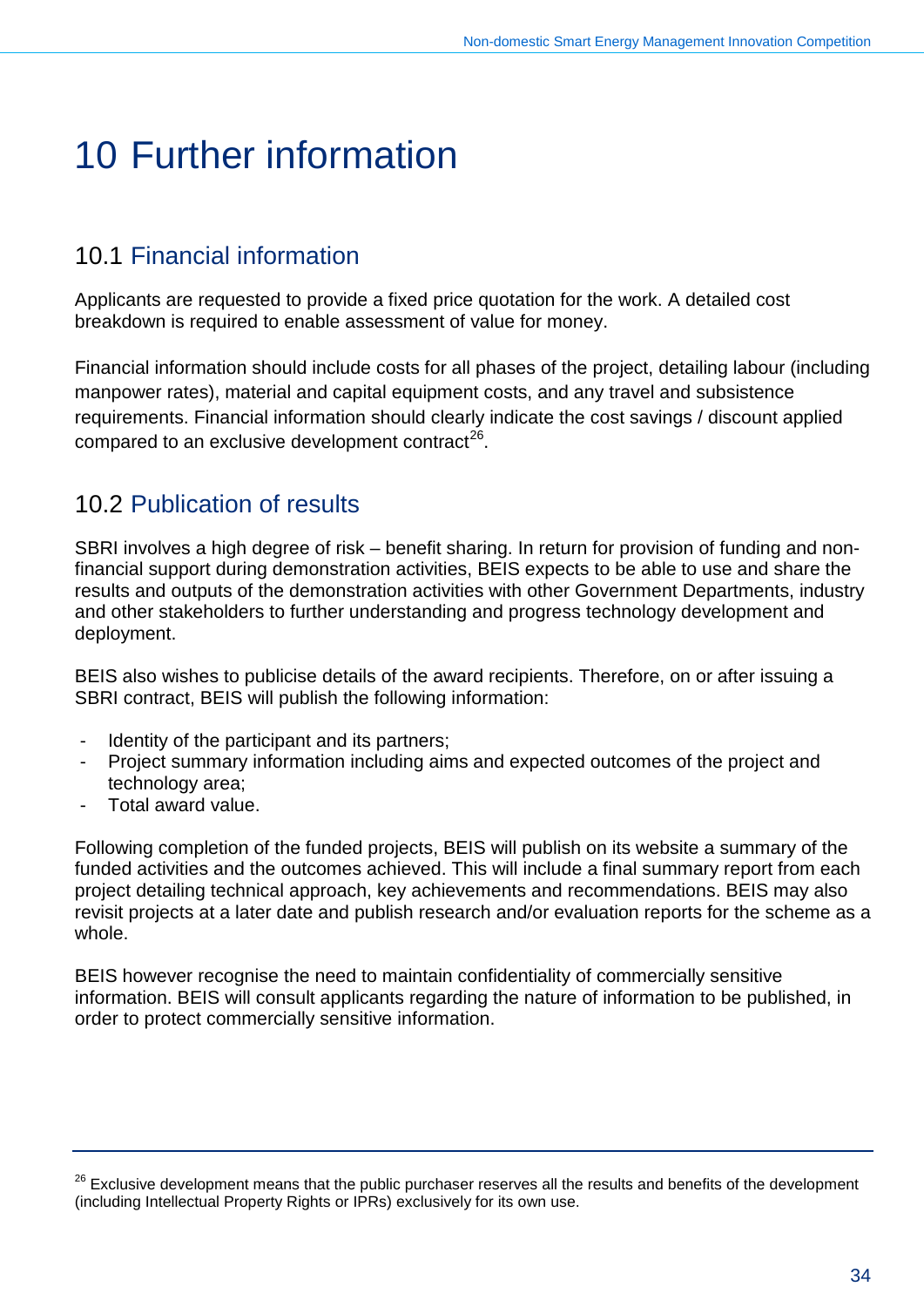## <span id="page-35-0"></span>10.3 Reporting, evaluation and knowledge sharing requirements

There will be a number of requirements on contractors during the course of the project, including after the final payment milestone. These are described in more detail in section [2,](#page-19-0) but for clarity, these will at a minimum include:

- Reporting: to track project progress and ensure payments are made according to a schedule of milestones to be agreed with selected projects. This reporting will be in confidence to BEIS and will not be published. Any changes to schedules or project plans will need to be discussed with BEIS and applicants should expect significant interaction with the team during the project;
- Research and evaluation of the scheme: Successful applicants will be expected to participate in research and evaluation activities of the scheme during and after final contract payments, to assess the impact of the scheme including value for money. A part of this programme of work includes a programme of research support, which will be available to participants to design and deliver research and in-depth support to help inform the successful development of Competition solutions.
- Knowledge sharing: to improve understanding of this technology and share lessons learned there will be an obligation on successful applicants to undertake knowledge sharing activities. We will expect applicants to share useful data and experience through relevant industry forms.

## <span id="page-35-1"></span>10.4 Intellectual Property

Suppliers will retain the intellectual property generated from the project, and will be expected to identify and protect patentable knowledge within 3 years of its creation. Costs associated with securing intellectual property arising from or associated with this project are not eligible for reimbursement and cannot be included within the contract price.

BEIS requires a UK wide, irrevocable, royalty-free, non-exclusive licence, together with the right to grant sub-licences, to use or publish information, data, results, outcomes or conclusions which are created in performing the project, for its internal non-commercial purposes.

The detailed arrangements for intellectual property rights and exploitation of IPR are set out in the standard T&Cs for this Competition available within 2 weeks of the Competition launch.

## <span id="page-35-2"></span>10.5 Ownership of Demonstration Devices

Chosen suppliers will retain responsibility and ownership for the technologies and related equipment developed and used during the delivery of the contracts.

## <span id="page-35-3"></span>10.6 Decommissioning Costs

Chosen suppliers will have responsibility for decommissioning demonstration equipment when the project has been completed. When bidding, suppliers need to include any decommissioning costs, at fair market value, in the total cost of their bid.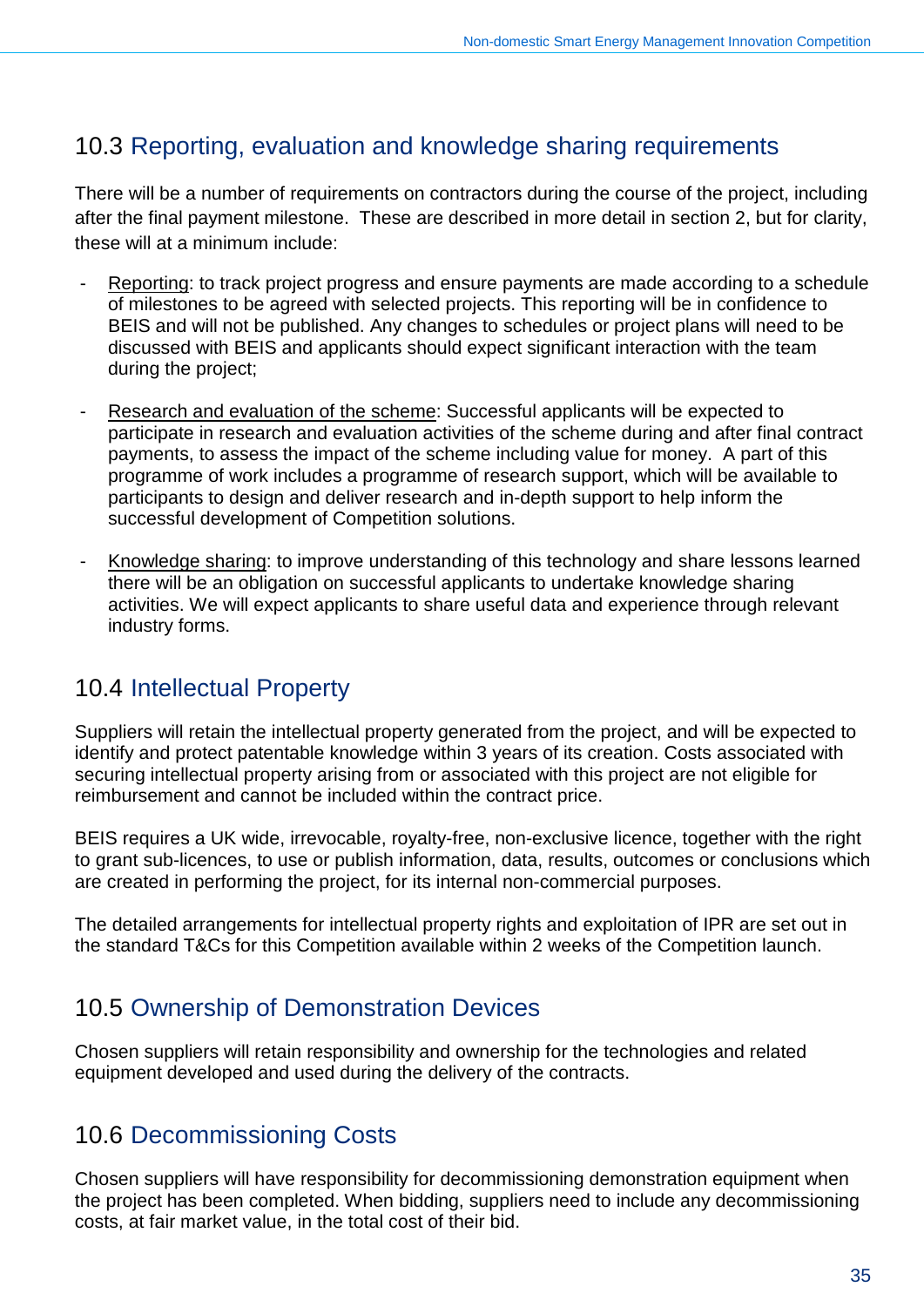# 11 Annex 1 – Technology Readiness Levels (TRLs)

Technology readiness levels are an indication of the maturity stage of development of particular technology on its way to being developed for a particular application or product. Below are some broad definitions of the TRLs Research.

| TRL 1 - Basic Research                   | Scientific research begins to be translated         |
|------------------------------------------|-----------------------------------------------------|
|                                          | into applied research and development.              |
| TRL 2 - Applied Research                 | Basic physical principles are observed,             |
|                                          | practical applications of those                     |
|                                          | characteristics can be 'invented' or                |
|                                          | identified. At this level, the application is still |
|                                          | speculative: there is not experimental proof        |
|                                          | or detailed analysis to support the                 |
|                                          | conjecture                                          |
| Applied research and development         |                                                     |
| TRL 3 - Critical Function or Proof of    | Active research and development is                  |
| <b>Concept Established</b>               | initiated. This includes analytical studies and     |
|                                          | laboratory studies to physically validate           |
|                                          | analytical predictions of separate elements         |
|                                          | of the technology. Examples include                 |
|                                          | components that are not yet integrated or           |
|                                          | representative.                                     |
| TRL 4 - Laboratory Testing/Validation of | Basic technological components are                  |
| Component(s)/Process(es)                 | integrated - Basic technological components         |
|                                          | are integrated to establish that the pieces         |
|                                          | will work together.                                 |
| TRL 5 - Laboratory Testing of            | The basic technological components are              |
| Integrated/Semi-Integrated System        | integrated with reasonably realistic                |
|                                          | supporting elements so it can be tested in a        |
|                                          | simulated environment.                              |
| <b>Demonstration</b>                     |                                                     |
| TRL 6 - Prototype System Verified        | Representative model or prototype system,           |
|                                          | is tested in a relevant environment.                |
| TRL 7 - Integrated Pilot System          | Prototype near or at planned operational            |
| Demonstrated                             | system, requiring demonstration of an actual        |
|                                          | system prototype in an operational                  |
|                                          | environment.                                        |
| <b>Pre-commercial deployment</b>         |                                                     |
| TRL 8 – System Incorporated in           | Technology is proven to work - Actual               |
| <b>Commercial Design</b>                 | technology completed and qualified through          |
|                                          | test and demonstration.                             |
| TRL 9 - System Proven and Ready for Full | Actual application of technology is in its final    |
| <b>Commercial Deployment</b>             | form - Technology proven through                    |
|                                          | successful operations.                              |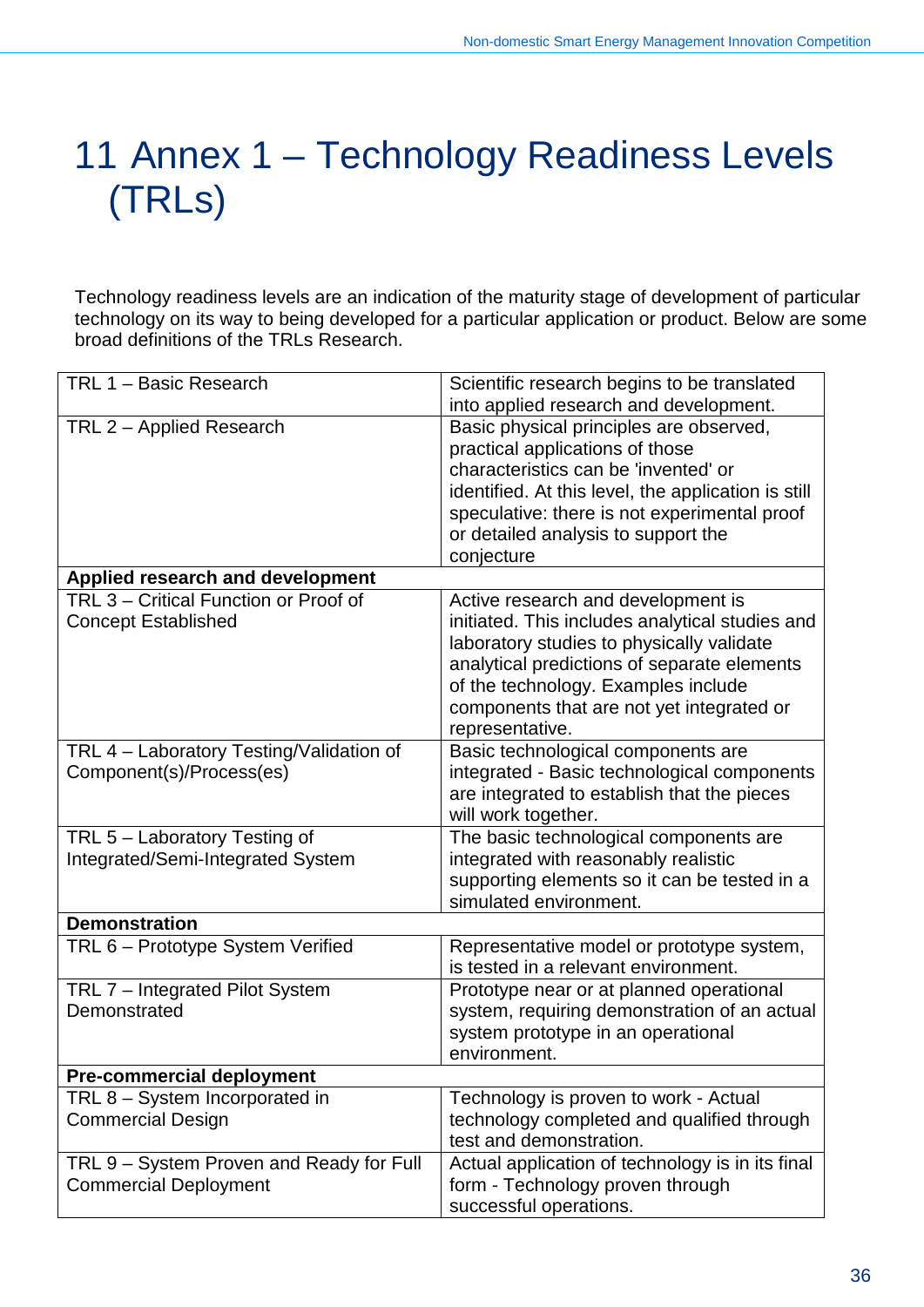## 12 Annex 2 - Eligible and Ineligible Costs

## 12.1 Eligible Costs

#### Directly incurred costs:

These are costs that are specific to the project that will be charged to the project as the amount actually spent, fully supported by an audit record justification of a claim. They comprise:

- Labour costs for all those contributing to the project broken down by individual
- Material costs (including consumables specific to the project)
- Capital equipment costs
- Sub-contract costs
- Travel and subsistence

#### Indirect costs

Indirect costs should be charged in proportion to the amount of effort deployed on the project. Applicants should calculate them, using their own cost rates. They may include: General office and basic laboratory consumables

- Library services / learning resources
- Typing / secretarial
- Finance, personnel, public relations and departmental services
- Central and distributed computing
- Cost of capital employed
- Overheads

## 12.2 Ineligible Costs

Under no circumstances can costs for the following items be claimed:

- Commercialisation activities
- Protection of IPR
- For activities of a political or exclusively religious nature;
- In respect of costs reimbursed or to be reimbursed by funding from other public authorities or from the private sector;
- In connection with the receipt of contributions in kind (a contribution in goods or services as opposed to money);
- To cover interest payments (including service charge payments for finance leases);
- For the giving of gifts to individuals, other than promotional items with a value no more than £10 a year to any one individual;
- For entertaining (entertaining for this purpose means anything that would be a taxable benefit to the person being entertained, according to current UK tax regulations);
- To pay statutory fines, criminal fines or penalties; or
- In respect of VAT that you able to claim from HM Revenue and Customs.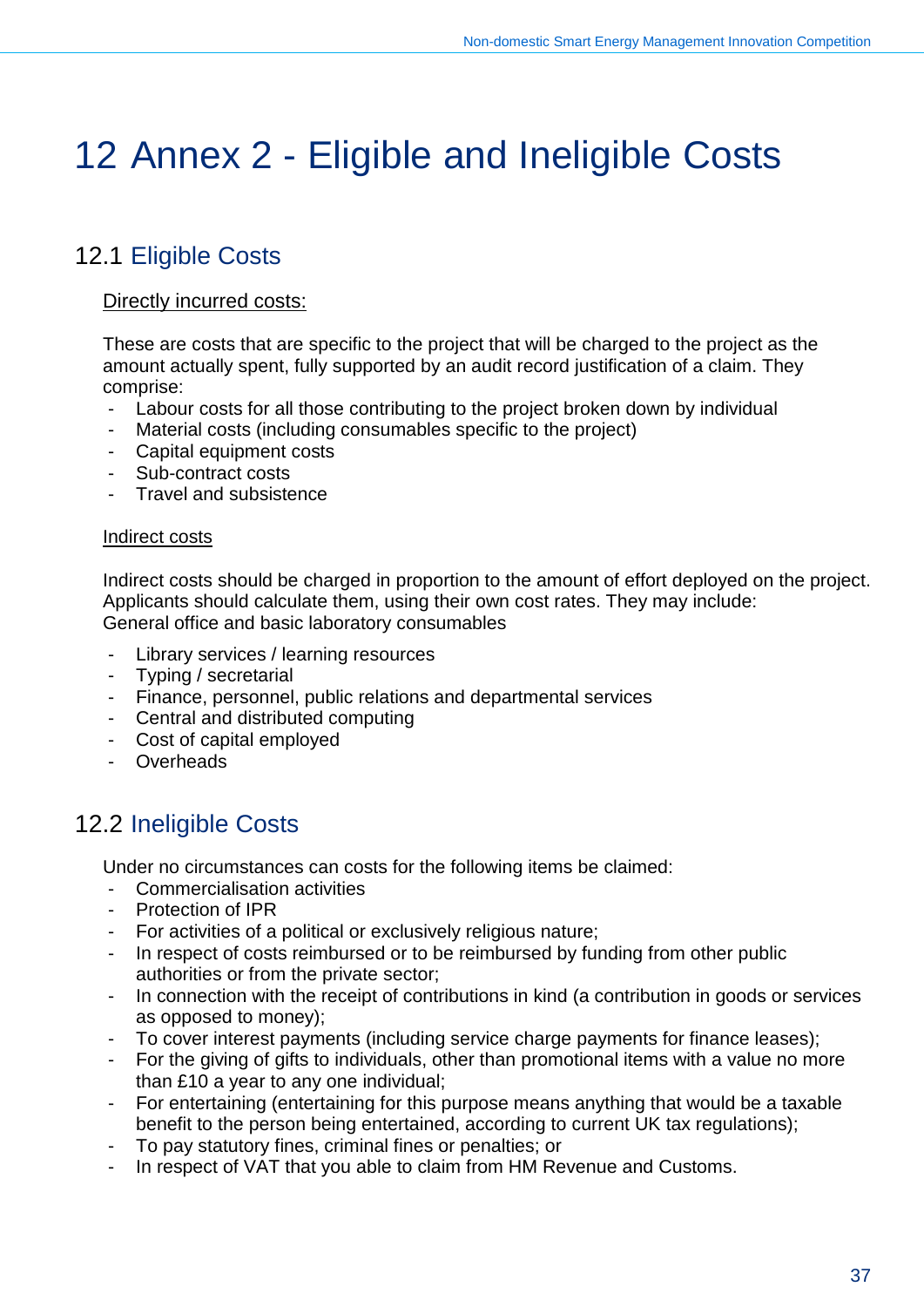## 13 Annex 4 – Example Contract Terms & **Conditions**

#### **13.1.1 Phase 1 Design of Software**

BEIS proposes to use its Short Form Contract as the basis of the contract for the Phase 1 Design of Software for this Competition; the current Terms and Conditions for the Short Form contract are attached below for information.

#### **BEIS Short Form Contract: Terms and Conditions of Contract for Services**

#### **1 Interpretation**

1.1 In these terms and conditions:

"Agreement" means the contract between (i) the Customer acting as part of the Crown and (ii) the Supplier constituted by the Supplier's countersignature of the Award Letter;

"Award Letter" means the letter from the Customer to the Supplier printed above these terms and conditions;

"Central Government Body" means a body listed in one of the following sub-categories of the Central Government classification of the Public Sector Classification Guide, as published and amended from time to time by the Office for National Statistics:

(a) Government Department;

(b) Non-Departmental Public Body or Assembly Sponsored Public Body (advisory, executive, or tribunal);

- (c) Non-Ministerial Department; or
- (d) Executive Agency;

"Charges" means the charges for the Services as specified in the Award Letter;

"Confidential Information" means all information, whether written or oral (however recorded), provided by the disclosing Party to the receiving Party and which (i) is known by the receiving Party to be confidential; (ii) is marked as or stated to be confidential; or (iii) ought reasonably to be considered by the receiving Party to be confidential;

"Customer" means the person named as Customer in the Award Letter;

"DPA" means the Data Protection Act 1998;

"Expiry Date" means the date for expiry of the Agreement as set out in the Award Letter;

"FOIA"means the Freedom of Information Act 2000;

"Information" has the meaning given under section 84 of the FOIA;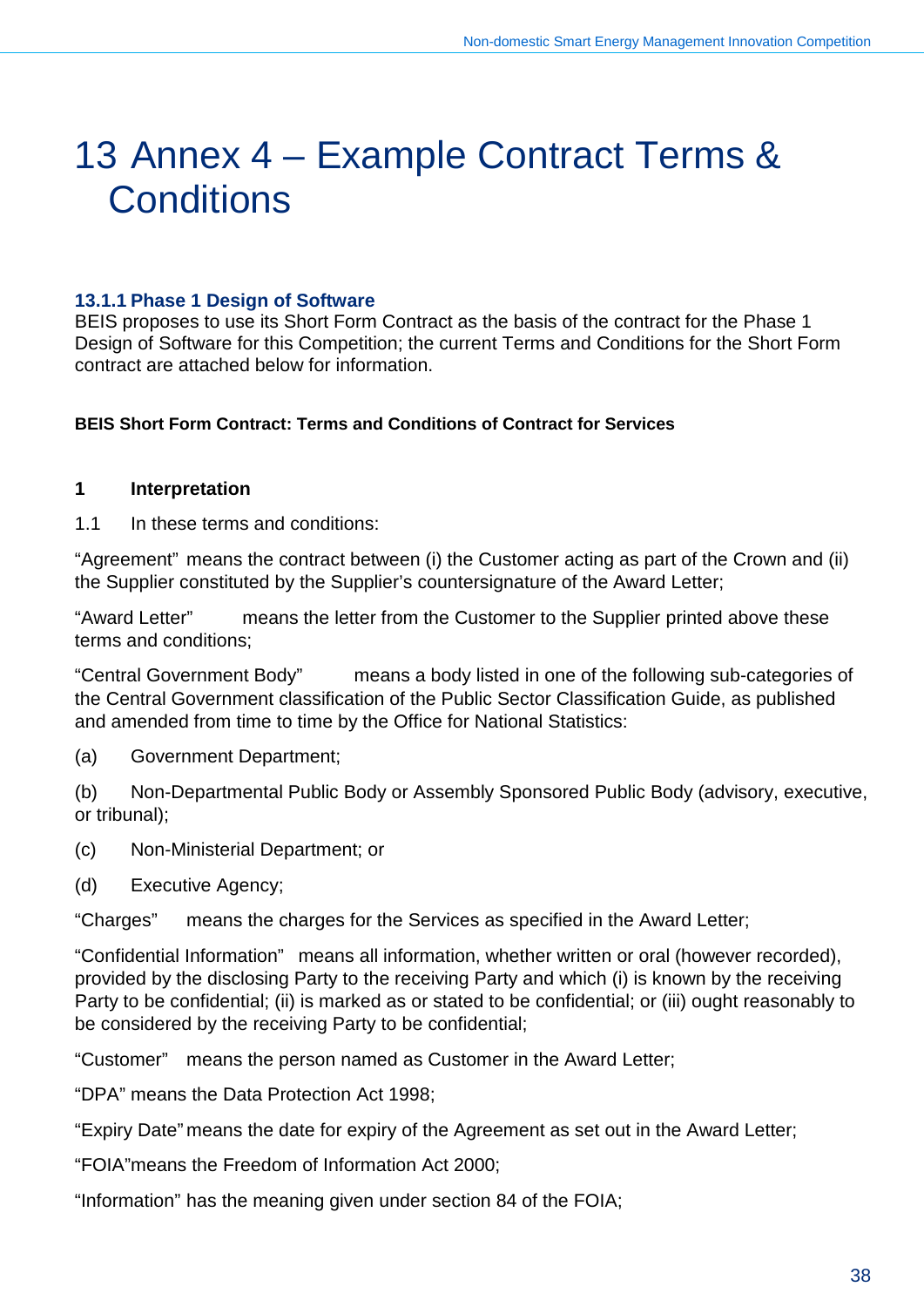"Key Personnel" means any persons specified as such in the Award Letter or otherwise notified as such by the Customer to the Supplier in writing;

"Party" means the Supplier or the Customer (as appropriate) and "Parties" shall mean both of them;

"Personal Data" means personal data (as defined in the DPA) which is processed by the Supplier or any Staff on behalf of the Customer pursuant to or in connection with this Agreement;

"Purchase Order Number" means the Customer's unique number relating to the supply of the Services;

"Request for Information" has the meaning set out in the FOIA or the Environmental Information Regulations 2004 as relevant (where the meaning set out for the term "request" shall apply);

"Services" means the services to be supplied by the Supplier to the Customer under the Agreement;

"Specification" means the specification for the Services (including as to quantity, description and quality) as specified in the Award Letter;

"Staff" means all directors, officers, employees, agents, consultants and contractors of the Supplier and/or of any sub-contractor of the Supplier engaged in the performance of the Supplier's obligations under the Agreement;

"Staff Vetting Procedures" means vetting procedures that accord with good industry practice or, where requested by the Customer, the Customer's procedures for the vetting of personnel as provided to the Supplier from time to time;

"Supplier" means the person named as Supplier in the Award Letter;

"Term"means the period from the start date of the Agreement set out in the Award Letter to the Expiry Date as such period may be extended in accordance with clause 4.2 or terminated in accordance with the terms and conditions of the Agreement;

"VAT" means value added tax in accordance with the provisions of the Value Added Tax Act 1994; and

"Working Day" means a day (other than a Saturday or Sunday) on which banks are open for business in the City of London.

1.2 In these terms and conditions, unless the context otherwise requires:

1.2.1 references to numbered clauses are references to the relevant clause in these terms and conditions;

1.2.2 any obligation on any Party not to do or omit to do anything shall include an obligation not to allow that thing to be done or omitted to be done;

1.2.3 the headings to the clauses of these terms and conditions are for information only and do not affect the interpretation of the Agreement;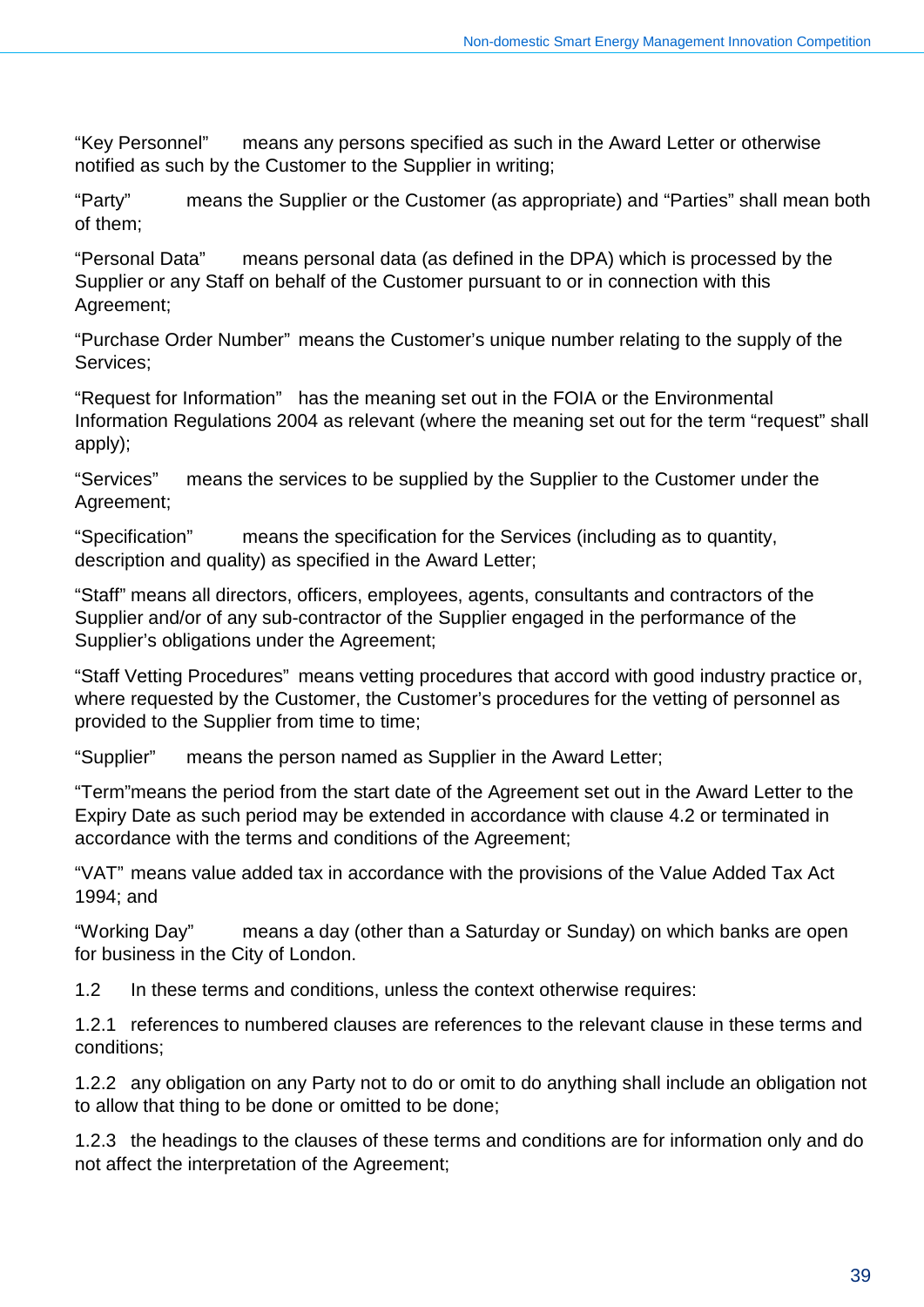1.2.4 any reference to an enactment includes reference to that enactment as amended or replaced from time to time and to any subordinate legislation or byelaw made under that enactment; and

1.2.5 the word 'including' shall be understood as meaning 'including without limitation'.

## **2 Basis of Agreement**

2.1 The Award Letter constitutes an offer by the Customer to purchase the Services subject to and in accordance with the terms and conditions of the Agreement.

2.2 The offer comprised in the Award Letter shall be deemed to be accepted by the Supplier on receipt by the Customer of a copy of the Award Letter countersigned by the Supplier within [7] days of the date of the Award Letter.

## **3 Supply of Services**

3.1 In consideration of the Customer's agreement to pay the Charges, the Supplier shall supply the Services to the Customer for the Term subject to and in accordance with the terms and conditions of the Agreement.

3.2 In supplying the Services, the Supplier shall:

3.2.1 co-operate with the Customer in all matters relating to the Services and comply with all the Customer's instructions;

3.2.2 perform the Services with all reasonable care, skill and diligence in accordance with good industry practice in the Supplier's industry, profession or trade;

3.2.3 use Staff who are suitably skilled and experienced to perform tasks assigned to them, and in sufficient number to ensure that the Supplier's obligations are fulfilled in accordance with the Agreement;

3.2.4 ensure that the Services shall conform with all descriptions and specifications set out in the Specification;

3.2.5 comply with all applicable laws; and

3.2.6 provide all equipment, tools and vehicles and other items as are required to provide the Services.

3.3 The Customer may by written notice to the Supplier at any time request a variation to the scope of the Services. In the event that the Supplier agrees to any variation to the scope of the Services, the Charges shall be subject to fair and reasonable adjustment to be agreed in writing between the Customer and the Supplier.

## **4 Term**

4.1 The Agreement shall take effect on the date specified in Award Letter and shall expire on the Expiry Date, unless it is otherwise extended in accordance with clause 4.2 or terminated in accordance with the terms and conditions of the Agreement.

4.2 The Customer may extend the Agreement for a period of up to 6 months by giving not less than 10 Working Days' notice in writing to the Supplier prior to the Expiry Date. The terms and conditions of the Agreement shall apply throughout any such extended period.

## **5 Charges, Payment and Recovery of Sums Due**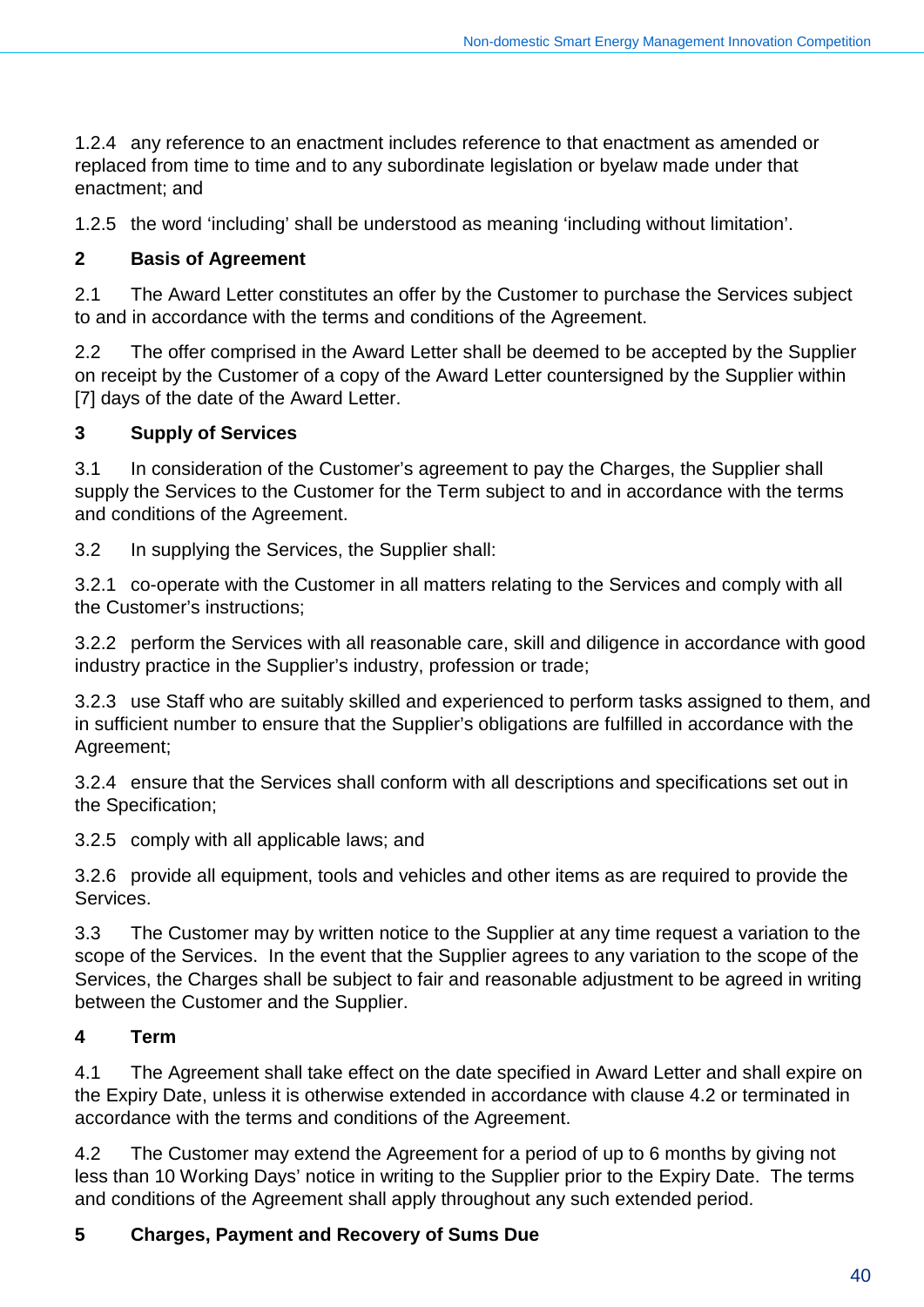5.1 The Charges for the Services shall be as set out in the Award Letter and shall be the full and exclusive remuneration of the Supplier in respect of the supply of the Services. Unless otherwise agreed in writing by the Customer, the Charges shall include every cost and expense of the Supplier directly or indirectly incurred in connection with the performance of the Services.

5.2 The Supplier shall invoice the Customer as specified in the Agreement. Each invoice shall include such supporting information required by the Customer to verify the accuracy of the invoice, including the relevant Purchase Order Number and a breakdown of the Services supplied in the invoice period.

5.3 In consideration of the supply of the Services by the Supplier, the Customer shall pay the Supplier the invoiced amounts no later than 30 days after receipt of a valid invoice which includes a valid Purchase Order Number. The Customer may, without prejudice to any other rights and remedies under the Agreement, withhold or reduce payments in the event of unsatisfactory performance.

5.4 All amounts stated are exclusive of VAT which shall be charged at the prevailing rate. The Customer shall, following the receipt of a valid VAT invoice, pay to the Supplier a sum equal to the VAT chargeable in respect of the Services.

5.5 If there is a dispute between the Parties as to the amount invoiced, the Customer shall pay the undisputed amount. The Supplier shall not suspend the supply of the Services unless the Supplier is entitled to terminate the Agreement for a failure to pay undisputed sums in accordance with clause 16.4. Any disputed amounts shall be resolved through the dispute resolution procedure detailed in clause 19.

5.6 If a payment of an undisputed amount is not made by the Customer by the due date, then the Customer shall pay the Supplier interest at the interest rate specified in the Late Payment of Commercial Debts (Interest) Act 1998.

5.7 If any sum of money is recoverable from or payable by the Supplier under the Agreement (including any sum which the Supplier is liable to pay to the Customer in respect of any breach of the Agreement), that sum may be deducted unilaterally by the Customer from any sum then due, or which may come due, to the Supplier under the Agreement or under any other agreement or contract with the Customer. The Supplier shall not be entitled to assert any credit, set-off or counterclaim against the Customer in order to justify withholding payment of any such amount in whole or in part.

5.8 The Authority shall suspend, reduce or cease payment, or, where payment has already been made, be able to recover that sum together with interest, in the case of a decision of the European Commission relating to state aid or pursuant to any court order.

## **6 Premises and equipment**

6.1 If necessary, the Customer shall provide the Supplier with reasonable access at reasonable times to its premises for the purpose of supplying the Services. All equipment, tools and vehicles brought onto the Customer's premises by the Supplier or the Staff shall be at the Supplier's risk.

6.2 If the Supplier supplies all or any of the Services at or from the Customer's premises, on completion of the Services or termination or expiry of the Agreement (whichever is the earlier) the Supplier shall vacate the Customer's premises, remove the Supplier's plant, equipment and unused materials and all rubbish arising out of the provision of the Services and leave the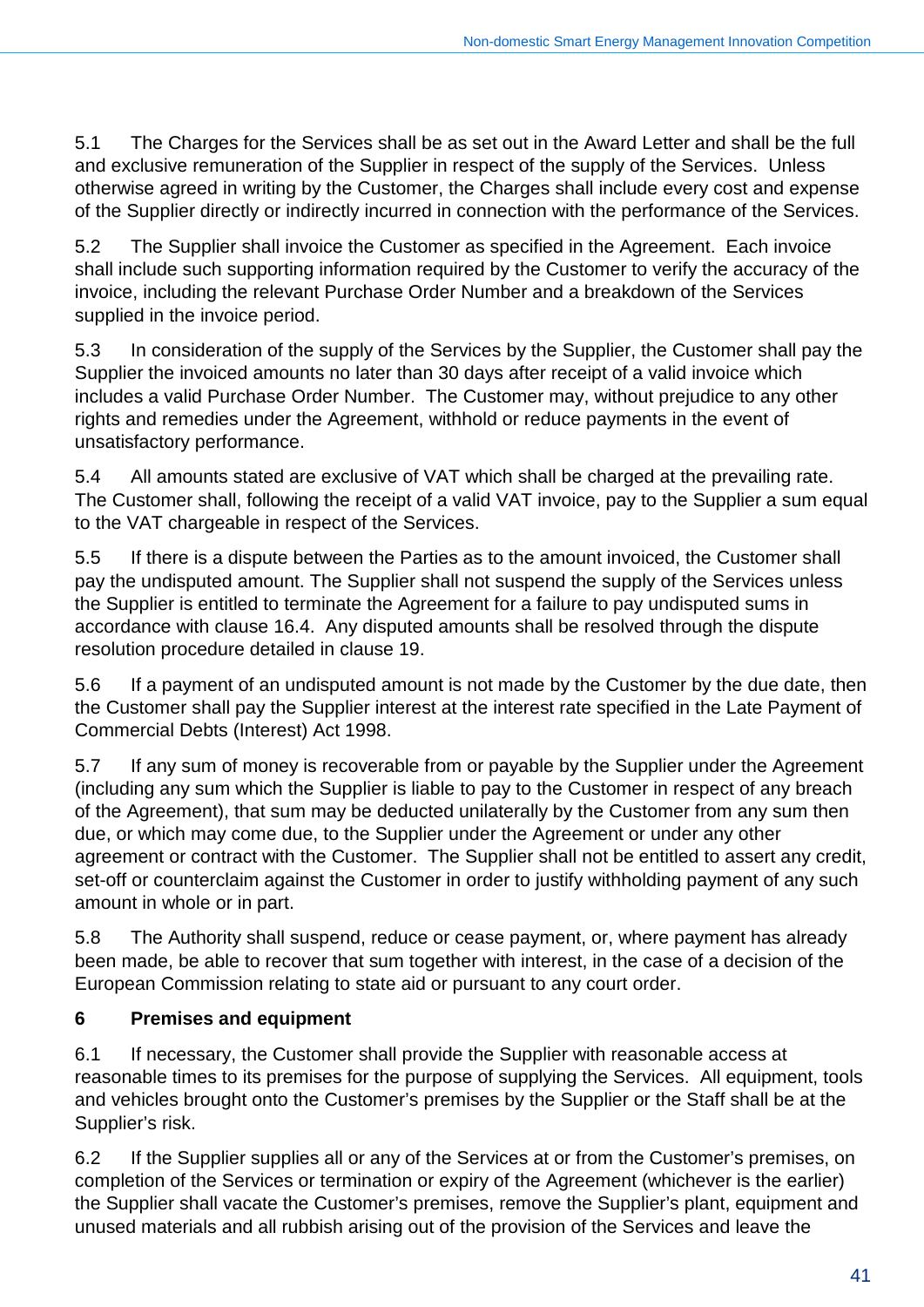Customer's premises in a clean, safe and tidy condition. The Supplier shall be solely responsible for making good any damage to the Customer's premises or any objects contained on the Customer's premises which is caused by the Supplier or any Staff, other than fair wear and tear.

6.3 If the Supplier supplies all or any of the Services at or from its premises or the premises of a third party, the Customer may, during normal business hours and on reasonable notice, inspect and examine the manner in which the relevant Services are supplied at or from the relevant premises.

6.4 The Customer shall be responsible for maintaining the security of its premises in accordance with its standard security requirements. While on the Customer's premises the Supplier shall, and shall procure that all Staff shall, comply with all the Customer's security requirements.

6.5 Where all or any of the Services are supplied from the Supplier's premises, the Supplier shall, at its own cost, comply with all security requirements specified by the Customer in writing.

6.6 Without prejudice to clause 3.2.6, any equipment provided by the Customer for the purposes of the Agreement shall remain the property of the Customer and shall be used by the Supplier and the Staff only for the purpose of carrying out the Agreement. Such equipment shall be returned promptly to the Customer on expiry or termination of the Agreement.

6.7 The Supplier shall reimburse the Customer for any loss or damage to the equipment (other than deterioration resulting from normal and proper use) caused by the Supplier or any Staff. Equipment supplied by the Customer shall be deemed to be in a good condition when received by the Supplier or relevant Staff unless the Customer is notified otherwise in writing within 5 Working Days.

## **7 Staff and Key Personnel**

7.1 If the Customer reasonably believes that any of the Staff are unsuitable to undertake work in respect of the Agreement, it may, by giving written notice to the Supplier:

7.1.1 refuse admission to the relevant person(s) to the Customer's premises;

7.1.2 direct the Supplier to end the involvement in the provision of the Services of the relevant person(s); and/or

7.1.3 require that the Supplier replace any person removed under this clause with another suitably qualified person and procure that any security pass issued by the Customer to the person removed is surrendered,

and the Supplier shall comply with any such notice.

7.2 The Supplier shall:

7.2.1 ensure that all Staff are vetted in accordance with the Staff Vetting Procedures;

7.2.2 if requested, provide the Customer with a list of the names and addresses (and any other relevant information) of all persons who may require admission to the Customer's premises in connection with the Agreement; and

7.2.3 procure that all Staff comply with any rules, regulations and requirements reasonably specified by the Customer.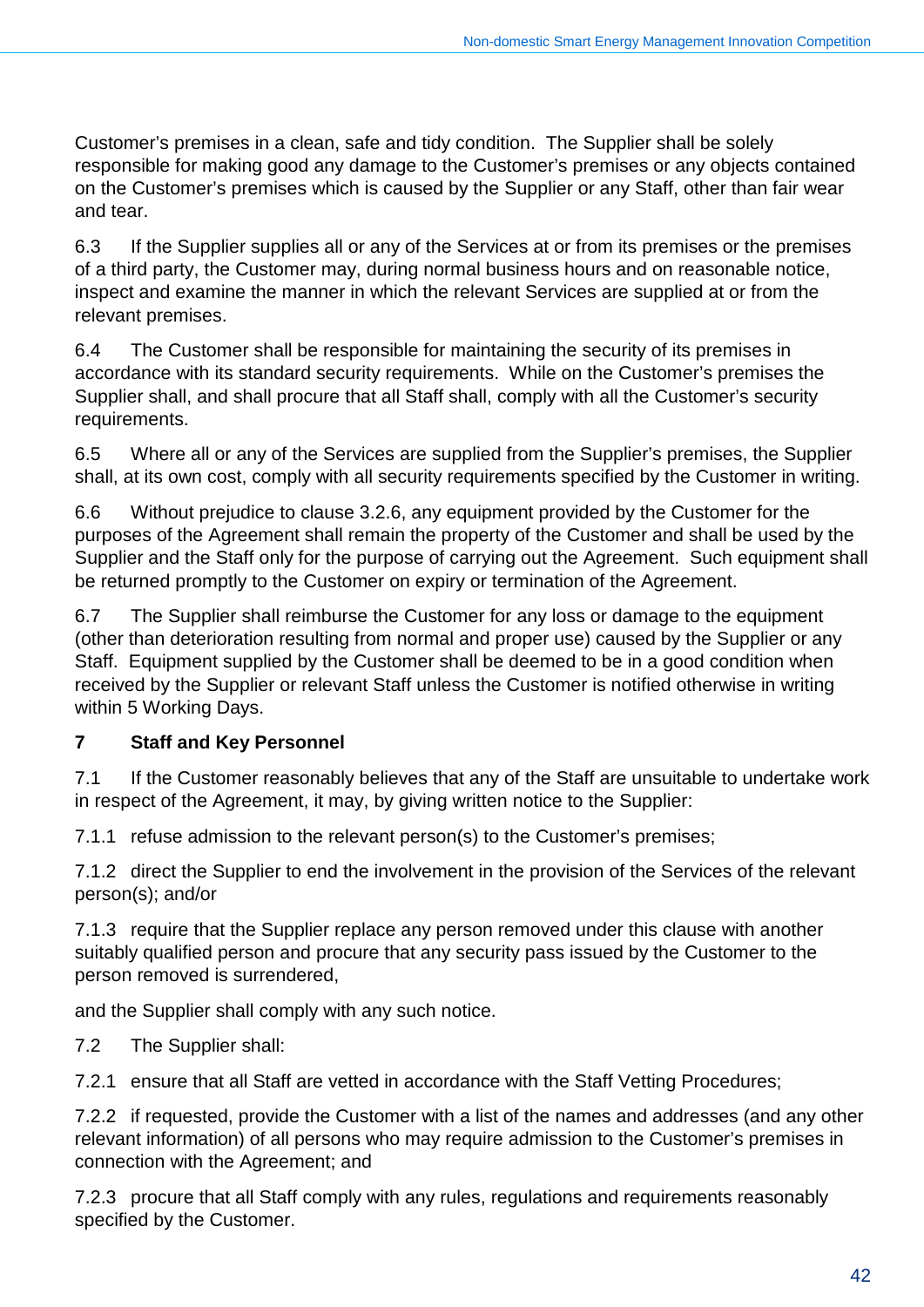7.3 Any Key Personnel shall not be released from supplying the Services without the agreement of the Customer, except by reason of long-term sickness, maternity leave, paternity leave, termination of employment or other extenuating circumstances.

7.4 Any replacements to the Key Personnel shall be subject to the prior written agreement of the Customer (not to be unreasonably withheld). Such replacements shall be of at least equal status or of equivalent experience and skills to the Key Personnel being replaced and be suitable for the responsibilities of that person in relation to the Services.

## **8 Assignment and sub-contracting**

8.1 The Supplier shall not without the written consent of the Customer assign, sub-contract, novate or in any way dispose of the benefit and/ or the burden of the Agreement or any part of the Agreement. The Customer may, in the granting of such consent, provide for additional terms and conditions relating to such assignment, sub-contract, novation or disposal. The Supplier shall be responsible for the acts and omissions of its sub-contractors as though those acts and omissions were its own.

8.2 Where the Supplier enters into a sub-contract for the purpose of performing its obligations under the Agreement, it shall ensure that a provision is included in such sub-contract which requires payment to be made of all sums due by the Supplier to the sub-contractor within a specified period not exceeding 30 days from the receipt of a valid invoice.

8.3 Where the Customer has consented to the placing of sub-contracts, the Supplier shall, at the request of the Customer, send copies of each sub-contract, to the Customer as soon as is reasonably practicable.

8.4 The Customer may assign, novate, or otherwise dispose of its rights and obligations under the Agreement without the consent of the Supplier provided that such assignment, novation or disposal shall not increase the burden of the Supplier's obligations under the Agreement.

## **9 Intellectual Property Rights**

9.1 All intellectual property rights in any materials provided by the Customer to the Supplier for the purposes of this Agreement shall remain the property of the Customer but the Customer hereby grants the Supplier a royalty-free, non-exclusive and non-transferable licence to use such materials as required until termination or expiry of the Agreement for the sole purpose of enabling the Supplier to perform its obligations under the Agreement.

9.2 All intellectual property rights in any materials created or developed by the Supplier pursuant to the Agreement or arising as a result of the provision of the Services shall vest in the Supplier. If, and to the extent, that any intellectual property rights in such materials vest in the Customer by operation of law, the Customer hereby assigns to the Supplier by way of a present assignment of future rights that shall take place immediately on the coming into existence of any such intellectual property rights all its intellectual property rights in such materials (with full title guarantee and free from all third party rights).

9.3 The Supplier hereby grants the Customer:

9.3.1 a perpetual, royalty-free, irrevocable, non-exclusive licence (with a right to sub-license) to use all intellectual property rights in the materials created or developed pursuant to the Agreement and any intellectual property rights arising as a result of the provision of the Services; and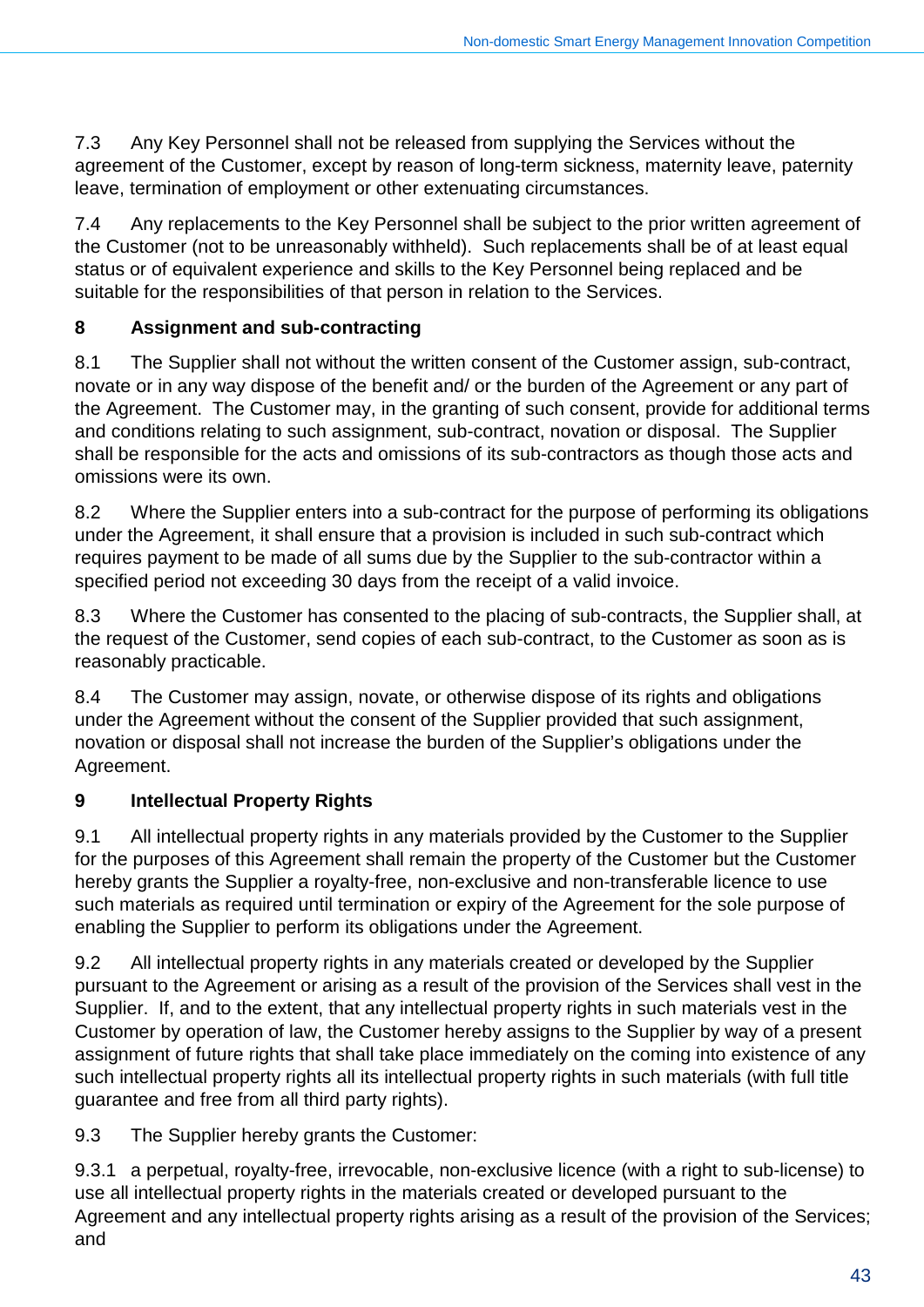9.3.2 a perpetual, royalty-free, irrevocable and non-exclusive licence (with a right to sublicense) to use:

(a) any intellectual property rights vested in or licensed to the Supplier on the date of the Agreement; and

(b) any intellectual property rights created during the Term but which are neither created or developed pursuant to the Agreement nor arise as a result of the provision of the Services,

including any modifications to or derivative versions of any such intellectual property rights, which the Customer reasonably requires in order to exercise its rights and take the benefit of the Agreement including the Services provided.

9.4 The Supplier shall indemnify, and keep indemnified, the Customer in full against all costs, expenses, damages and losses (whether direct or indirect), including any interest, penalties, and reasonable legal and other professional fees awarded against or incurred or paid by the Customer as a result of or in connection with any claim made against the Customer for actual or alleged infringement of a third party's intellectual property arising out of, or in connection with, the supply or use of the Services, to the extent that the claim is attributable to the acts or omission of the Supplier or any Staff.

## **10 Governance and Records**

10.1 The Supplier shall:

10.1.1 attend progress meetings with the Customer at the frequency and times specified by the Customer and shall ensure that its representatives are suitably qualified to attend such meetings; and

10.1.2 submit progress reports to the Customer at the times and in the format specified by the Customer.

10.2 The Supplier shall keep and maintain until 6 years after the end of the Agreement, or as long a period as may be agreed between the Parties, full and accurate records of the Agreement including the Services supplied under it and all payments made by the Customer. The Supplier shall on request afford the Customer or the Customer's representatives such access to those records as may be reasonably requested by the Customer in connection with the Agreement.

## **11 Confidentiality, Transparency and Publicity**

11.1 Subject to clause 11.2, each Party shall:

11.1.1 treat all Confidential Information it receives as confidential, safeguard it accordingly and not disclose it to any other person without the prior written permission of the disclosing Party; and

11.1.2 not use or exploit the disclosing Party's Confidential Information in any way except for the purposes anticipated under the Agreement.

11.2 Notwithstanding clause 11.1, a Party may disclose Confidential Information which it receives from the other Party:

11.2.1 where disclosure is required by applicable law or by a court of competent jurisdiction;

11.2.2 to its auditors or for the purposes of regulatory requirements;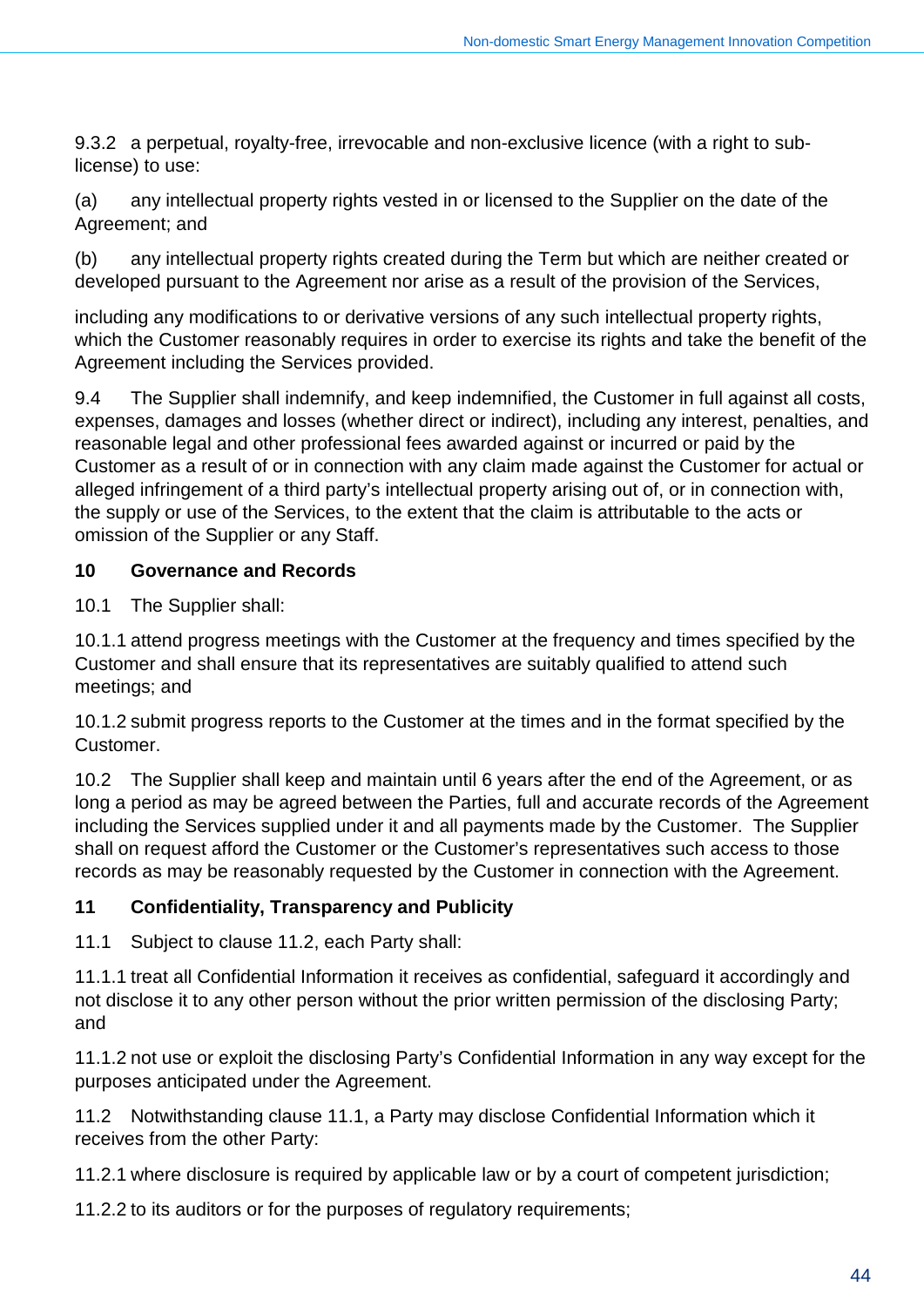11.2.3 on a confidential basis, to its professional advisers;

11.2.4 to the Serious Fraud Office where the Party has reasonable grounds to believe that the other Party is involved in activity that may constitute a criminal offence under the Bribery Act 2010;

11.2.5 where the receiving Party is the Supplier, to the Staff on a need to know basis to enable performance of the Supplier's obligations under the Agreement provided that the Supplier shall procure that any Staff to whom it discloses Confidential Information pursuant to this clause 11.2.5 shall observe the Supplier's confidentiality obligations under the Agreement; and

11.2.6 where the receiving Party is the Customer:

(a) on a confidential basis to the employees, agents, consultants and contractors of the Customer;

(b) on a confidential basis to any other Central Government Body, any successor body to a Central Government Body or any company to which the Customer transfers or proposes to transfer all or any part of its business;

(c) to the extent that the Customer (acting reasonably) deems disclosure necessary or appropriate in the course of carrying out its public functions; or

(d) in accordance with clause 12.

and for the purposes of the foregoing, references to disclosure on a confidential basis shall mean disclosure subject to a confidentiality agreement or arrangement containing terms no less stringent than those placed on the Customer under this clause 11.

11.3 The Parties acknowledge that, except for any information which is exempt from disclosure in accordance with the provisions of the FOIA, the content of the Agreement is not Confidential Information and the Supplier hereby gives its consent for the Customer to publish this Agreement in its entirety to the general public (but with any information that is exempt from disclosure in accordance with the FOIA redacted) including any changes to the Agreement agreed from time to time. The Customer may consult with the Supplier to inform its decision regarding any redactions but shall have the final decision in its absolute discretion whether any of the content of the Agreement is exempt from disclosure in accordance with the provisions of the FOIA.

11.4 The Supplier shall not, and shall take reasonable steps to ensure that the Staff shall not, make any press announcement or publicise the Agreement or any part of the Agreement in any way, except with the prior written consent of the Customer.

### **12 Freedom of Information**

12.1 The Supplier acknowledges that the Customer is subject to the requirements of the FOIA and the Environmental Information Regulations 2004 and shall:

12.1.1 provide all necessary assistance and cooperation as reasonably requested by the Customer to enable the Customer to comply with its obligations under the FOIA and the Environmental Information Regulations 2004;

12.1.2 transfer to the Customer all Requests for Information relating to this Agreement that it receives as soon as practicable and in any event within 2 Working Days of receipt;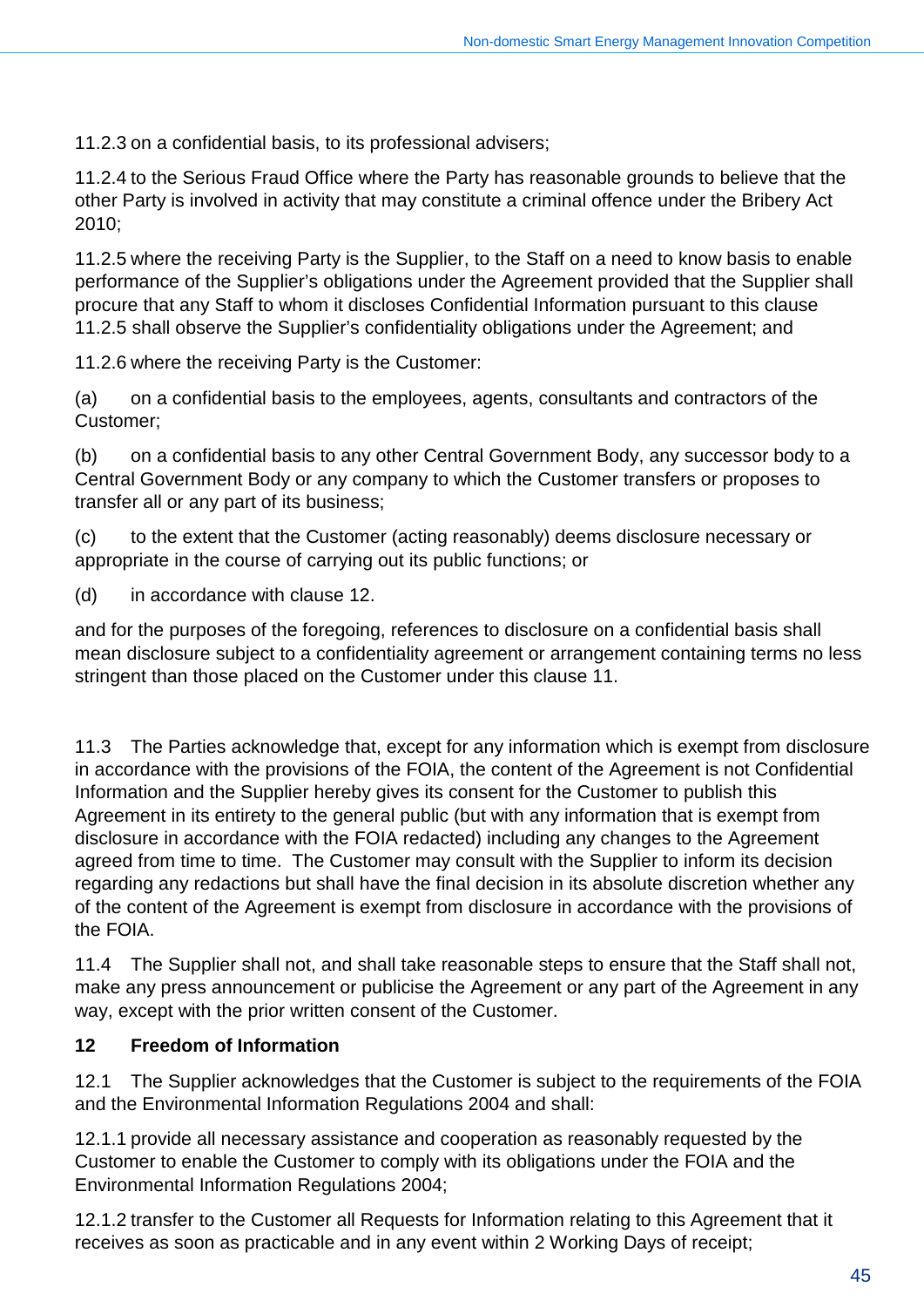12.1.3 provide the Customer with a copy of all Information belonging to the Customer requested in the Request for Information which is in its possession or control in the form that the Customer requires within 5 Working Days (or such other period as the Customer may reasonably specify) of the Customer's request for such Information; and

12.1.4 not respond directly to a Request for Information unless authorised in writing to do so by the Customer.

12.2 The Supplier acknowledges that the Customer may be required under the FOIA and the Environmental Information Regulations 2004 to disclose Information concerning the Supplier or the Services (including commercially sensitive information) without consulting or obtaining consent from the Supplier. In these circumstances the Customer shall, in accordance with any relevant guidance issued under the FOIA, take reasonable steps, where appropriate, to give the Supplier advance notice, or failing that, to draw the disclosure to the Supplier's attention after any such disclosure.

12.3 Notwithstanding any other provision in the Agreement, the Customer shall be responsible for determining in its absolute discretion whether any Information relating to the Supplier or the Services is exempt from disclosure in accordance with the FOIA and/or the Environmental Information Regulations 2004.

## **13 Protection of Personal Data and Security of Data**

13.1 The Supplier shall, and shall procure that all Staff shall, comply with any notification requirements under the DPA and both Parties shall duly observe all their obligations under the DPA which arise in connection with the Agreement.

13.2 Notwithstanding the general obligation in clause 13.1, where the Supplier is processing Personal Data for the Customer as a data processor (as defined by the DPA) the Supplier shall:

13.2.1 ensure that it has in place appropriate technical and organisational measures to ensure the security of the Personal Data (and to guard against unauthorised or unlawful processing of the Personal Data and against accidental loss or destruction of, or damage to, the Personal Data), as required under the Seventh Data Protection Principle in Schedule 1 to the DPA;

13.2.2 provide the Customer with such information as the Customer may reasonably request to satisfy itself that the Supplier is complying with its obligations under the DPA;

13.2.3 promptly notify the Customer of:

(a) any breach of the security requirements of the Customer as referred to in clause 13.3; and

(b) any request for personal data; and

13.2.4 ensure that it does not knowingly or negligently do or omit to do anything which places the Customer in breach of the Customer's obligations under the DPA.

13.3 When handling Customer data (whether or not Personal Data), the Supplier shall ensure the security of the data is maintained in line with the security requirements of the Customer as notified to the Supplier from time to time.

## **14 Liability**

14.1 The Supplier shall not be responsible for any injury, loss, damage, cost or expense suffered by the Customer if and to the extent that it is caused by the negligence or wilful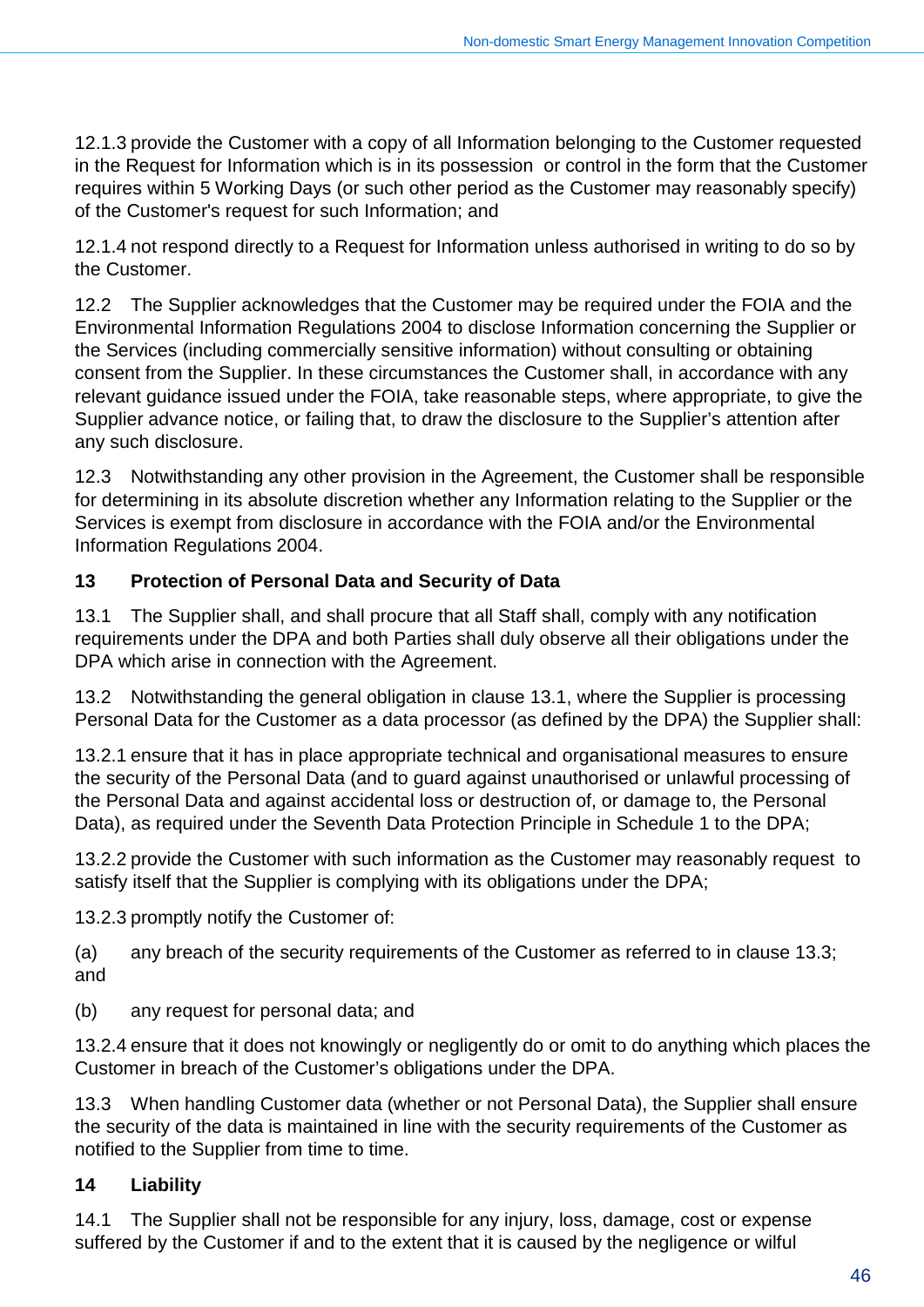misconduct of the Customer or by breach by the Customer of its obligations under the Agreement.

14.2 Subject always to clauses 14.3 and 14.4:

14.2.1 the aggregate liability of the Supplier in respect of all defaults, claims, losses or damages howsoever caused, whether arising from breach of the Agreement, the supply or failure to supply of the Services, misrepresentation (whether tortuous or statutory), tort (including negligence), breach of statutory duty or otherwise shall in no event exceed a sum equal to 125% of the Charges paid or payable to the Supplier; and

14.2.2 except in the case of claims arising under clauses 9.4 and 18.3, in no event shall the Supplier be liable to the Customer for any:

- (a) loss of profits;
- (b) loss of business;
- (c) loss of revenue;
- (d) loss of or damage to goodwill;
- (e) loss of savings (whether anticipated or otherwise); and/or
- (f) any indirect, special or consequential loss or damage.
- 14.3 Nothing in the Agreement shall be construed to limit or exclude either Party's liability for:
- 14.3.1 death or personal injury caused by its negligence or that of its Staff;

14.3.2 fraud or fraudulent misrepresentation by it or that of its Staff; or

14.3.3 any other matter which, by law, may not be excluded or limited.

14.4 The Supplier's liability under the indemnity in clause 9.4 and 18.3 shall be unlimited.

## **15 Force Majeure**

Neither Party shall have any liability under or be deemed to be in breach of the Agreement for any delays or failures in performance of the Agreement which result from circumstances beyond the reasonable control of the Party affected. Each Party shall promptly notify the other Party in writing when such circumstances cause a delay or failure in performance and when they cease to do so. If such circumstances continue for a continuous period of more than two months, either Party may terminate the Agreement by written notice to the other Party.

## **16 Termination**

16.1 The Customer may terminate the Agreement at any time by notice in writing to the Supplier to take effect on any date falling at least 1 month (or, if the Agreement is less than 3 months in duration, at least 10 Working Days) later than the date of service of the relevant notice.

16.2 Without prejudice to any other right or remedy it might have, the Customer may terminate the Agreement by written notice to the Supplier with immediate effect if the Supplier:

16.2.1 (without prejudice to clause 16.2.5), is in material breach of any obligation under the Agreement which is not capable of remedy;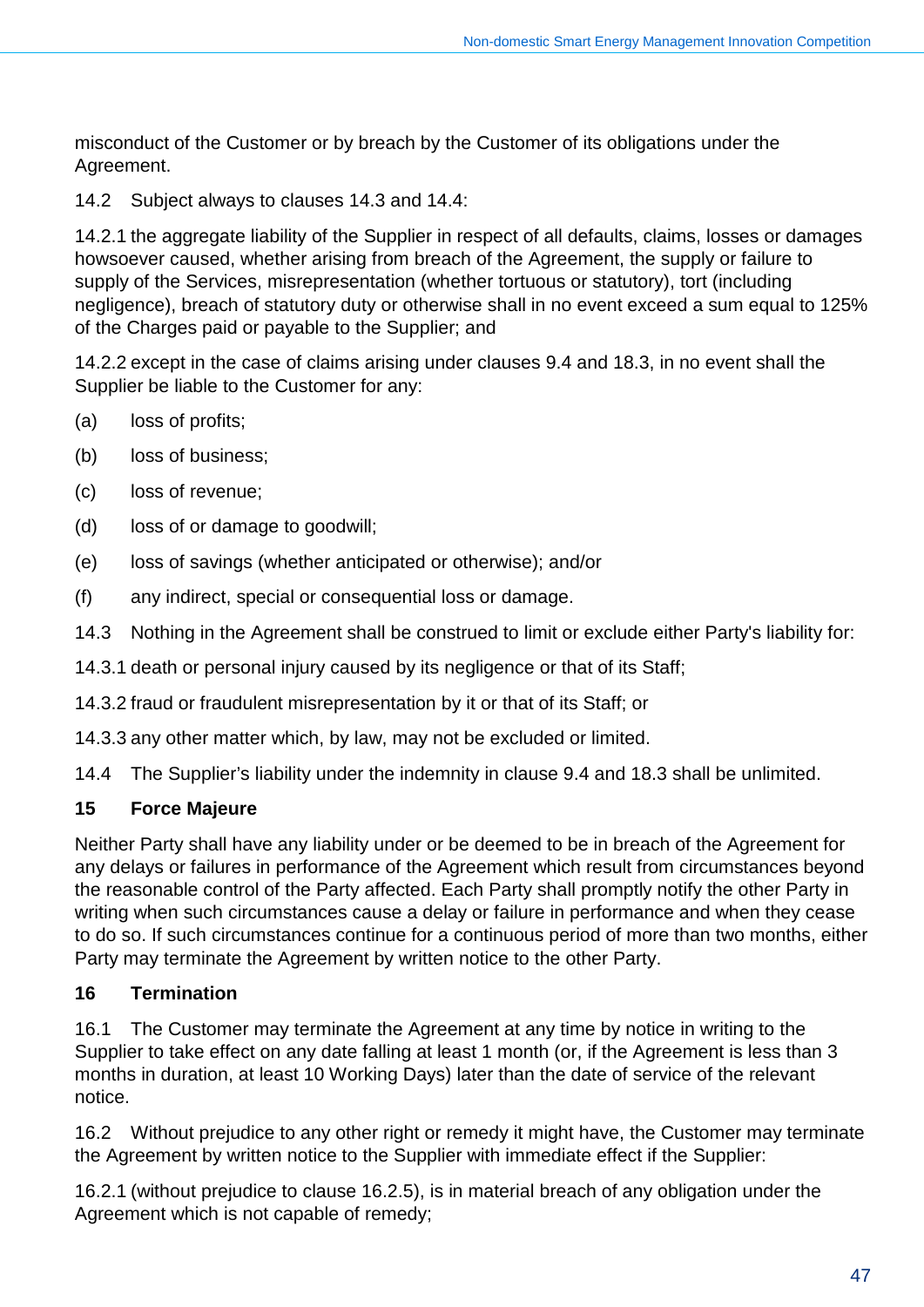16.2.2 repeatedly breaches any of the terms and conditions of the Agreement in such a manner as to reasonably justify the opinion that its conduct is inconsistent with it having the intention or ability to give effect to the terms and conditions of the Agreement;

16.2.3 is in material breach of any obligation which is capable of remedy, and that breach is not remedied within 30 days of the Supplier receiving notice specifying the breach and requiring it to be remedied;

16.2.4 undergoes a change of control within the meaning of section 416 of the Income and Corporation Taxes Act 1988;

16.2.5 breaches any of the provisions of clauses 7.2, 11, 12, 13 and 17; or

16.2.6 becomes insolvent, or if an order is made or a resolution is passed for the winding up of the Supplier (other than voluntarily for the purpose of solvent amalgamation or reconstruction), or if an administrator or administrative receiver is appointed in respect of the whole or any part of the Supplier's assets or business, or if the Supplier makes any composition with its creditors or takes or suffers any similar or analogous action (to any of the actions detailed in this clause 16.2.6) in consequence of debt in any jurisdiction.

16.3 The Supplier shall notify the Customer as soon as practicable of any change of control as referred to in clause 16.2.4 or any potential such change of control.

16.4 The Supplier may terminate the Agreement by written notice to the Customer if the Customer has not paid any undisputed amounts within 90 days of them falling due.

16.5 Termination or expiry of the Agreement shall be without prejudice to the rights of either Party accrued prior to termination or expiry and shall not affect the continuing rights of the Parties under this clause and clauses 2, 3.2, 6.1, 6.2, 6.6, 6.7, 7, 9, 10.2, 11, 12, 13, 14, 16.6, 17.4, 18.3, 19 and 20.7 or any other provision of the Agreement that either expressly or by implication has effect after termination.

16.6 Upon termination or expiry of the Agreement, the Supplier shall:

16.6.1 give all reasonable assistance to the Customer and any incoming supplier of the Services; and

16.6.2 return all requested documents, information and data to the Customer as soon as reasonably practicable.

## **17 Compliance**

17.1 The Supplier shall promptly notify the Customer of any health and safety hazards which may arise in connection with the performance of its obligations under the Agreement. The Customer shall promptly notify the Supplier of any health and safety hazards which may exist or arise at the Customer's premises and which may affect the Supplier in the performance of its obligations under the Agreement.

17.2 The Supplier shall:

17.2.1 comply with all the Customer's health and safety measures while on the Customer's premises; and

17.2.2 notify the Customer immediately in the event of any incident occurring in the performance of its obligations under the Agreement on the Customer's premises where that incident causes any personal injury or damage to property which could give rise to personal injury.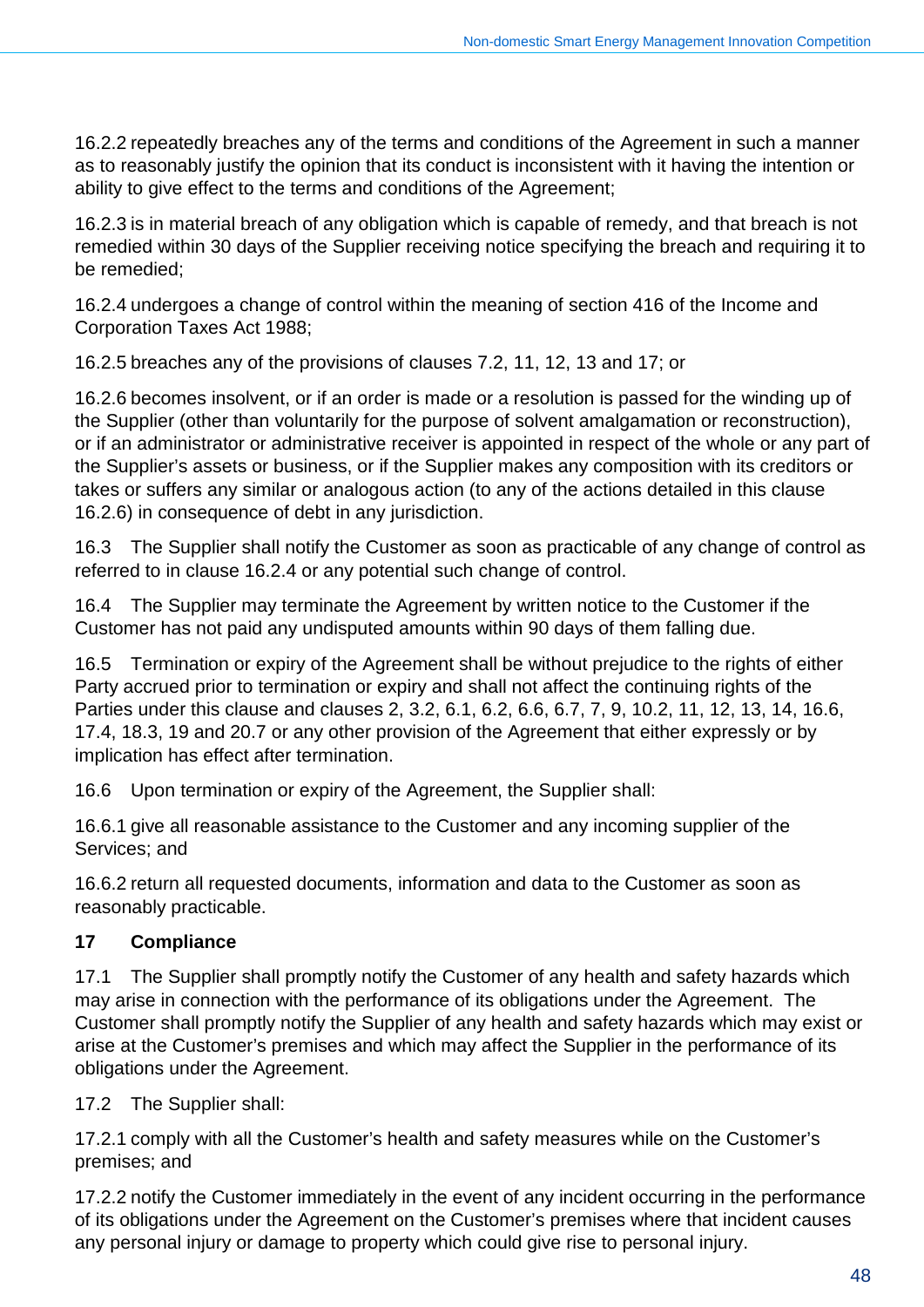## 17.3 The Supplier shall:

17.3.1 perform its obligations under the Agreement in accordance with all applicable equality Law and the Customer's equality and diversity policy as provided to the Supplier from time to time; and

17.3.2 take all reasonable steps to secure the observance of clause 17.3.1 by all Staff.

17.4 The Supplier shall supply the Services in accordance with the Customer's environmental policy as provided to the Supplier from time to time.

17.5 The Supplier shall comply with, and shall ensure that its Staff shall comply with, the provisions of:

17.5.1 the Official Secrets Acts 1911 to 1989; and

17.5.2 section 182 of the Finance Act 1989.

### **18 Prevention of Fraud and Corruption**

18.1 The Supplier shall not offer, give, or agree to give anything, to any person an inducement or reward for doing, refraining from doing, or for having done or refrained from doing, any act in relation to the obtaining or execution of the Agreement or for showing or refraining from showing favour or disfavour to any person in relation to the Agreement.

18.2 The Supplier shall take all reasonable steps, in accordance with good industry practice, to prevent fraud by the Staff and the Supplier (including its shareholders, members and directors) in connection with the Agreement and shall notify the Customer immediately if it has reason to suspect that any fraud has occurred or is occurring or is likely to occur.

18.3 If the Supplier or the Staff engages in conduct prohibited by clause 18.1 or commits fraud in relation to the Agreement or any other contract with the Crown (including the Customer) the Customer may:

18.3.1 terminate the Agreement and recover from the Supplier the amount of any loss suffered by the Customer resulting from the termination, including the cost reasonably incurred by the Customer of making other arrangements for the supply of the Services and any additional expenditure incurred by the Customer throughout the remainder of the Agreement; or

18.3.2 recover in full from the Supplier any other loss sustained by the Customer in consequence of any breach of this clause.

### **19 Dispute Resolution**

19.1 The Parties shall attempt in good faith to negotiate a settlement to any dispute between them arising out of or in connection with the Agreement and such efforts shall involve the escalation of the dispute to an appropriately senior representative of each Party.

19.2 If the dispute cannot be resolved by the Parties within one month of being escalated as referred to in clause 19.1, the dispute may by agreement between the Parties be referred to a neutral adviser or mediator (the "Mediator") chosen by agreement between the Parties. All negotiations connected with the dispute shall be conducted in confidence and without prejudice to the rights of the Parties in any further proceedings.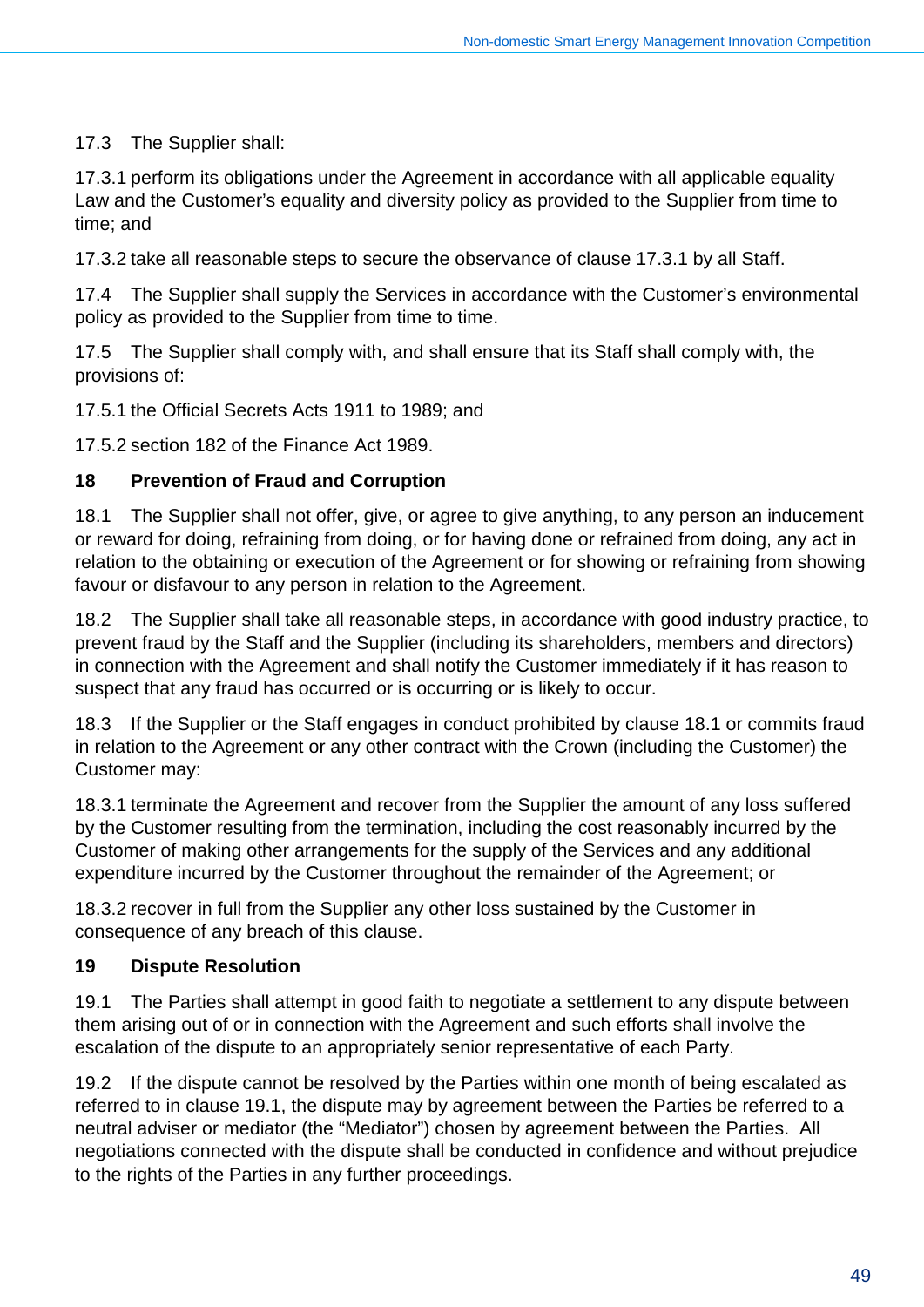19.3 If the Parties fail to appoint a Mediator within one month, or fail to enter into a written agreement resolving the dispute within one month of the Mediator being appointed, either Party may exercise any remedy it has under applicable law.

## **20 General**

20.1 Each of the Parties represents and warrants to the other that it has full capacity and authority, and all necessary consents, licences and permissions to enter into and perform its obligations under the Agreement, and that the Agreement is executed by its duly authorised representative.

20.2 A person who is not a party to the Agreement shall have no right to enforce any of its provisions which, expressly or by implication, confer a benefit on him, without the prior written agreement of the Parties.

20.3 The Agreement cannot be varied except in writing signed by a duly authorised representative of both the Parties.

20.4 The Agreement contains the whole agreement between the Parties and supersedes and replaces any prior written or oral agreements, representations or understandings between them. The Parties confirm that they have not entered into the Agreement on the basis of any representation that is not expressly incorporated into the Agreement. Nothing in this clause shall exclude liability for fraud or fraudulent misrepresentation.

20.5 Any waiver or relaxation either partly, or wholly of any of the terms and conditions of the Agreement shall be valid only if it is communicated to the other Party in writing and expressly stated to be a waiver. A waiver of any right or remedy arising from a breach of contract shall not constitute a waiver of any right or remedy arising from any other breach of the Agreement.

20.6 The Agreement shall not constitute or imply any partnership, joint venture, agency, fiduciary relationship or other relationship between the Parties other than the contractual relationship expressly provided for in the Agreement. Neither Party shall have, nor represent that it has, any authority to make any commitments on the other Party's behalf.

20.7 Except as otherwise expressly provided by the Agreement, all remedies available to either Party for breach of the Agreement (whether under the Agreement, statute or common law) are cumulative and may be exercised concurrently or separately, and the exercise of one remedy shall not be deemed an election of such remedy to the exclusion of other remedies.

20.8 If any provision of the Agreement is prohibited by law or judged by a court to be unlawful, void or unenforceable, the provision shall, to the extent required, be severed from the Agreement and rendered ineffective as far as possible without modifying the remaining provisions of the Agreement, and shall not in any way affect any other circumstances of or the validity or enforcement of the Agreement.

## **21 Notices**

21.1 Any notice to be given under the Agreement shall be in writing and may be served by personal delivery, first class recorded or, subject to clause 21.3, e-mail to the address of the relevant Party set out in the Award Letter, or such other address as that Party may from time to time notify to the other Party in accordance with this clause:

21.2 Notices served as above shall be deemed served on the Working Day of delivery provided delivery is before 5.00pm on a Working Day. Otherwise delivery shall be deemed to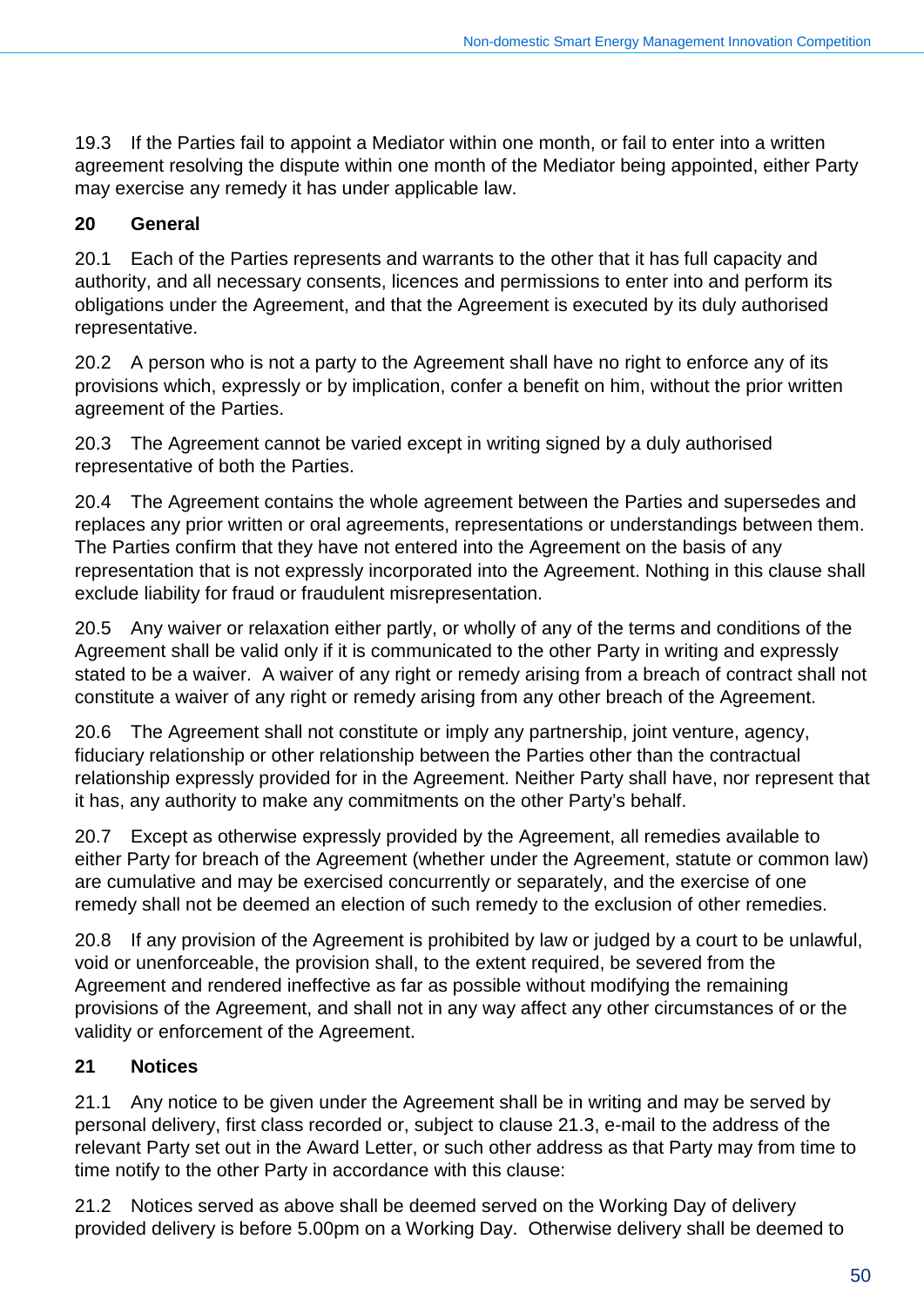occur on the next Working Day. An email shall be deemed delivered when sent unless an error message is received.

21.3 Notices under clauses 15 (Force Majeure) and 16 (Termination) may be served by email only if the original notice is then sent to the recipient by personal delivery or recorded delivery in the manner set out in clause 21.1.

#### **22 Governing Law and Jurisdiction**

The validity, construction and performance of the Agreement, and all contractual and non contractual matters arising out of it, shall be governed by English law and shall be subject to the exclusive jurisdiction of the English courts to which the Parties submit.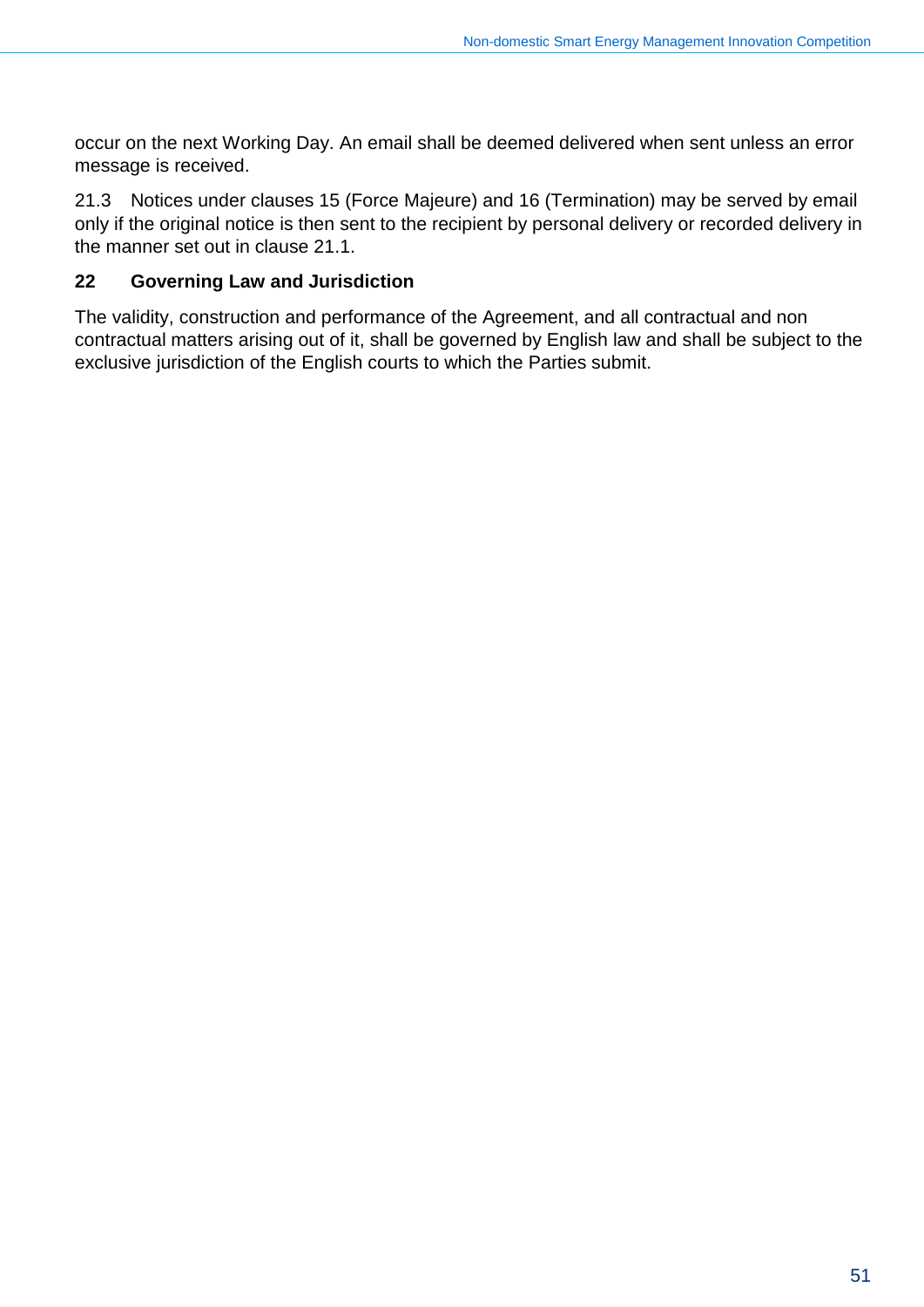## **13.1.2 Phase 2 Feasibility & Initial Testing**

BEIS proposes to use its Pre-Commercial Procurement Contract as the basis of the contract for the Phase 2 Feasibility and Initial Testing for this Competition; the current Terms and Conditions for the Pre-Commercial Procurement Contract are attached below for information.

#### **Illustrative Terms and Conditions for Phase 2 Demonstration Phase contracts:**

#### **1. Definitions and Interpretation**

(1) In these terms and conditions of contract for services ("Conditions"):

"Arising Intellectual Property" means the Intellectual Property Rights which are created as a result of the Contractor's performance of the Services;

"Authority" means the Secretary of State for Energy and Climate Change;

"Authority's Premises" means land or buildings owned or occupied by the Authority;

"Background Intellectual Property" means Intellectual Property Rights owned, controlled or used by either of the Parties at the date of this Contract or which shall at any time thereafter become so owned, controlled or used otherwise than as a result of the performance of the Services under this Contract;

"the Charges" means the price agreed in respect of the Services, excluding Value Added Tax;

"Confidential Information":

- a) means all information obtained by the Contractor from the Authority or any other department or office of Her Majesty's Government relating to and connected with the Contract and the Services; but
- b) does not include the Contract itself and the provisions of the Contract where, or to the extent that, the Authority publishes them by virtue of Condition 40;

the "Contract" means the agreement concluded between the Authority and the Contractor for the supply of Services, including without limitation these Conditions (to the extent that they are not expressly excluded or modified), all specifications, plans, drawings and other documents which are incorporated into the agreement;

the "Contractor" means the person who agrees to supply the Services and includes any person to whom all or part of the Contractor's obligations are assigned pursuant to Condition 4;

"Data" means information collected or used for the purposes of performing the Services, which can be processed manually, electronically or by other means;

"DECC" means the Department of Energy and Climate Change;

"Full Contract Price'' means the price quoted by the Contractor for all phases within the Proposal;

"Government Property" means anything issued or otherwise furnished in connection with the Contract by or on behalf of the Authority, including but not limited to documents, papers, data issued in electronic form and other materials;

"Intellectual Property Rights" means patents, trade marks, service marks, design rights (whether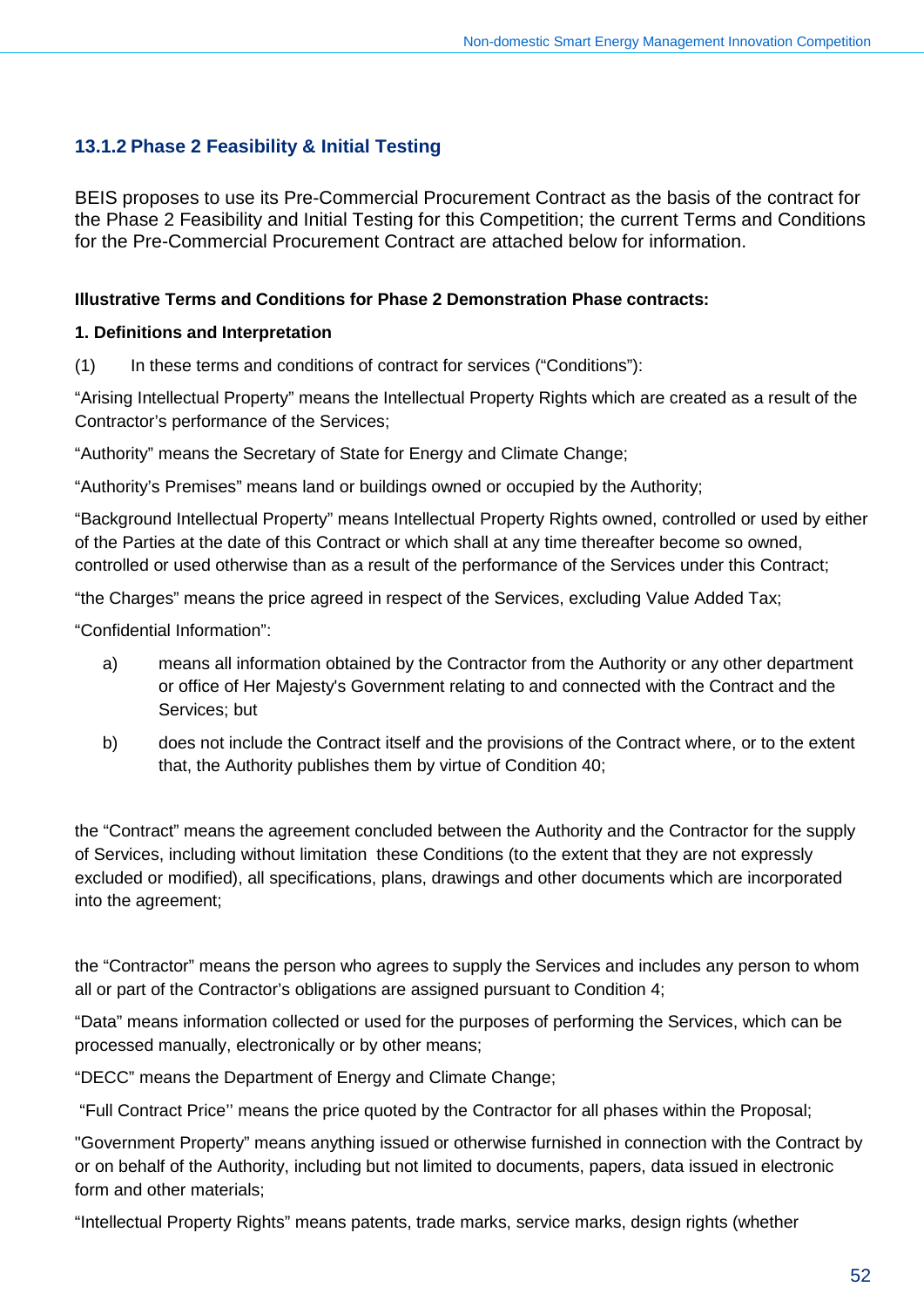registrable or not), applications for any of those rights, copyright, database rights, trade or business names and other similar rights or obligations, whether registrable or not, in any country, including but not limited to, the United Kingdom;

"Purchase Order" means the document so described by the Authority to purchase the Services which makes reference to the Conditions;

"Proposal" means the response to the Authority's invitation to tender for the provision of a Heat Network Demonstrator Small Business Research Initiative (SBRI)*,* submitted by the Contractor on *28th November 2014* explaining how it would provide the services required, a copy of which is set out in Schedule 2;

"Reports" means reports provided to the Authority by the Contractor in performing the Services and in accordance with the Specification;

the "Services" means the services to be supplied under the Contract, namely delivery of the Phase 1 activities described in the Specification and the Proposal.

the "Specification" means the guidance notes attached at Annex 1, and any further guidance published by the Authority in accordance with that document.

- (2) The interpretation and construction of the Contract shall be subject to the following provisions:
	- (a) a reference to any statute, enactment, order, regulation or similar instrument shall be construed as a reference to the statute, enactment, order, regulation or instrument as subsequently amended or re-enacted;
	- (b) the headings in these Conditions are for ease of reference only and shall not affect the interpretation or construction of the Contract;
	- (c) references to "person", where the context allows, includes a corporation or an unincorporated association.

### **2. Acts by the Authority**

Any decision, act or thing which the Authority is required or authorised to take or do under the Contract may be taken or done by any person authorised, either expressly or impliedly, by the Authority to take or do that decision, act or thing.

#### **3. Service of Notices and Communications**

Any notice or other communication that either party gives under the Contract shall be made in writing and given either by hand, first class recorded postal delivery, facsimile transmission or via e-mail to megan.cooper@decc.gsi.gov.uk. Notice given by hand shall be effective immediately, notice given by recorded postal delivery shall be effective two working days after the date of posting, notice given by facsimile transmission shall be effective the working day after receipt by the notifying party of a transmission slip showing that the transmission has succeeded and notice given by email shall be effective on the day of receipt (or the next working day if received on a day that is not a working day) unless a delivery error notice is received.

#### **4. Assignment and Sub-contracting**

(1) The Contractor shall not give, bargain, sell, assign, sub-contract or otherwise dispose of the Contract or any part thereof without the previous agreement in writing of the Authority

(2) The Contractor shall not use the services of self-employed individuals in connection with the Contract without the previous agreement in writing of the Authority.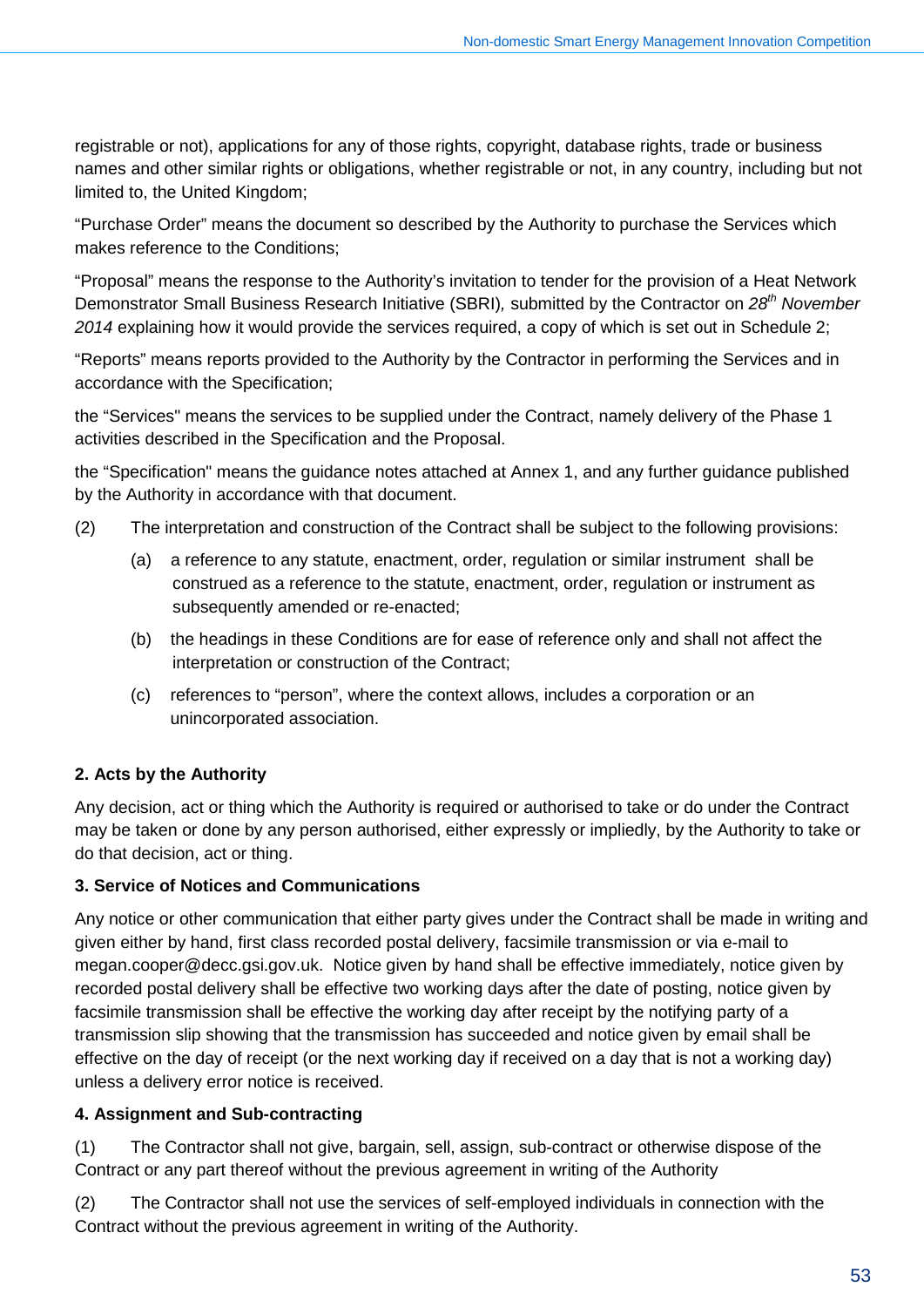(3) If the Contractor uses a sub-contractor for the purpose of performing the Services or any part of it, the Contractor shall include in the relevant contract a provision which requires the Contractor to pay for those goods or services within 30 days of the Contractor receiving a correct invoice from the subcontractor.

(4) The Contractor shall be responsible for the acts and omissions of his sub-contractors as though they were his own.

(5) The Authority shall be entitled to assign any or all of its rights under the Contract to any contracting authority as defined in Regulation 2(1) of the Public Services Contracts Regulations 2006, provided that such assignment shall not materially increase the burden of the Contractor's obligations under the Contract.

### **5. Entire Agreement**

The Contract constitutes the entire agreement and understanding between the parties and supersedes all prior written and oral representations, agreements or understandings between them relating to the subject matter of the Contract provided that neither party excludes liability for fraudulent misrepresentations upon which the other party has relied.

## **6. Waiver**

(1) The failure by either party to exercise any right or remedy shall not constitute a waiver of that right or remedy.

(2) No waiver shall be effective unless it is communicated to the other party in writing.

(3) A waiver of any right or remedy arising from a breach of the Contract shall not constitute a waiver of any right or remedy arising from any other breach of the Contract.

## **7. Severability**

If any Condition or provision of the Contract not being of a fundamental nature is held to be unlawful, invalid or unenforceable by a court or tribunal in any proceedings relating to the Contract, the validity or enforceability of the remainder of the Contract shall not be affected. If the court finds invalid a provision so fundamental as to prevent the accomplishment of the purpose of the Contract, the parties shall immediately commence negotiations in good faith to remedy the invalidity.

## **8. Confidentiality**

(1) The Contractor agrees not to disclose any Confidential Information to any third party without the prior written consent of the Authority. To the extent that it is necessary for the Contractor to disclose Confidential Information to its staff, agents and sub-contractors, the Contractor shall ensure that such staff, agents and sub-contractors are subject to the same obligations as the Contractor in respect of all Confidential Information.

- (2) Condition 8(1) shall not apply to information which:
	- (a) is or becomes public knowledge (otherwise than by breach of these Standard Terms or a breach of an obligation of confidentiality);
	- (b) is in the possession of the Contractor, without restriction as to its disclosure, before receiving it from the Authority or any other department or office of Her Majesty's Government;
	- (c) is required by law to be disclosed;
	- (d) was independently developed by the Contractor without access to the Confidential Information.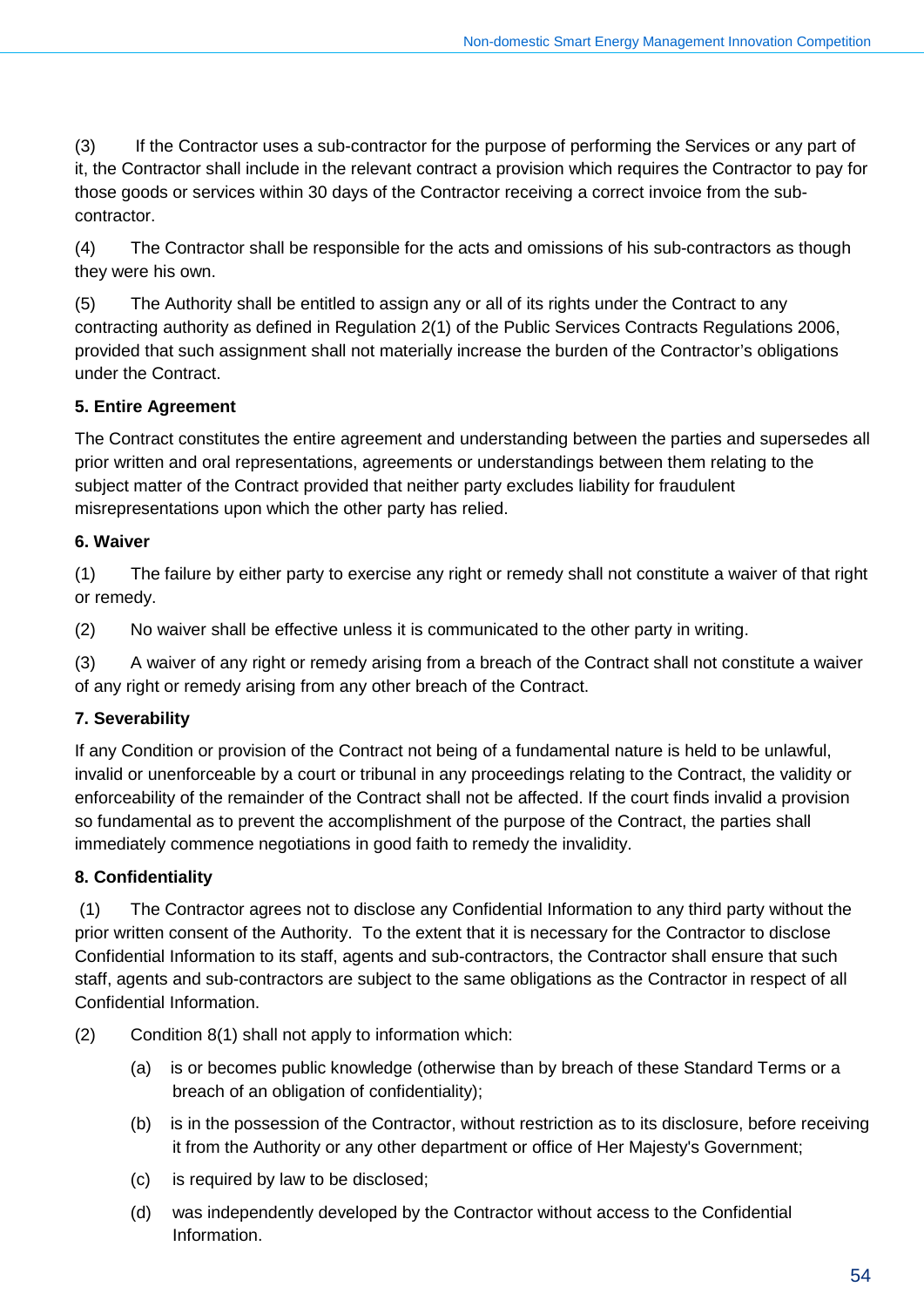(3) The obligations contained in this Condition shall continue to apply after the expiry or termination of the Contract.

(4) The Contractor shall not handle or examine any document or thing bearing a Government security classification of "Confidential", "Secret" or "Top Secret" other than in a Government establishment and the Contractor shall not remove any such document or thing from such Government establishment without the prior written consent of the Authority.

(5) The Contractor shall not communicate with representatives of the general or technical press, radio, television or other communications media, with regard to the Contract, unless previously agreed in writing with the Authority.

(6) Except with the prior consent in writing of the Authority, the Contractor shall not make use of the Contract or any Confidential Information otherwise than for the purposes of carrying out the Services.

## **9. Freedom of Information**

(1) The Contractor acknowledges that the Authority is subject to the requirements of the Freedom of Information Act 2000 ("FOIA") and the Environmental Information Regulations SI 2004 No. 3391 ("EIR") and shall assist and cooperate with the Authority, at the Contractor's expense, to enable the Authority to comply with these information disclosure requirements.

#### (2) In this Condition:-

"Information" has the meaning ascribed to it in section 84 of the FOIA;

"Request for Information" has the meaning ascribed to it in section 8 of the FOIA, or any apparent request for information under the FOIA or EIR.

(3) The Contractor shall (and shall procure that its subcontractors shall):-

(a) Transfer any Request for Information to the Authority as soon as practicable after receipt and in any event within two working days;

(b) Provide the Authority with a copy of all Information in its possession or power in the form that the Authority requires within five working days (or such other period as the Authority may specify) of the Authority requesting that Information;

(c) Provide all necessary assistance as reasonably requested by the Authority to enable it to respond to a Request for Information within the time for compliance set out in section 10 of the FOIA or regulation 5 of the EIR.

(4) The Authority shall be responsible for determining, at its absolute discretion, whether any Information:-

- (a) is exempt from disclosure in accordance with the provisions of the FOIA or the EIR;
- (b) is to be disclosed in response to a Request for Information.

In no event shall the Contractor respond directly to a Request of Information unless expressly authorised to do so in writing by the Authority.

(5) The Contractor acknowledges that the Authority may, acting in accordance with the Secretary of State for Constitutional Affairs' Code of Practice on the discharge of public authorities' functions under Part 1 of the FOIA (issued under section 45 of the FOIA in November 2004), be obliged under the FOIA or the EIR to disclose Information unless an exemption applies. The Authority may at its discretion consult the Contractor with regard to whether the FOIA applies to the Information and whether an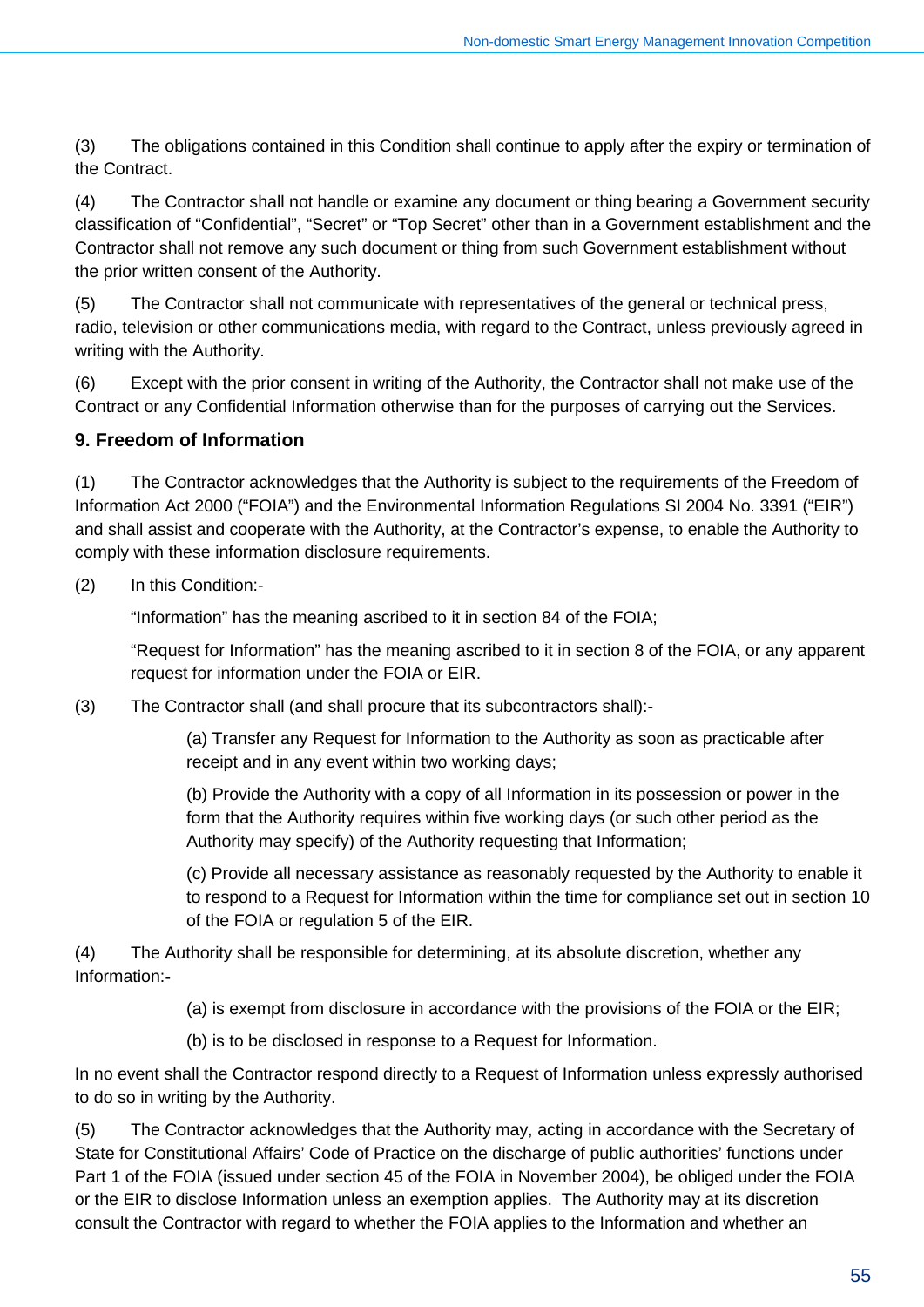exemption applies.

(6) The Contractor shall ensure that all Information produced in the course of the Contract or relating to the Contract is retained for disclosure and shall permit the Authority to inspect such records as requested from time to time.

(7) The Contractor acknowledges that any lists or schedules provided by it outlining information it deems confidential or commercially sensitive are of indicative value only and that the Authority may nevertheless be obliged to disclose information which the Contractor considers confidential in accordance with Conditions 9(4) and (5).

### **10. Amendments and Variations**

Subject to Condition 18(7) no amendment or variation to the terms of the Contract shall be valid unless previously agreed in writing between the Authority and the Contractor.

#### **11. Invoices and Payment**

(1) The Contractor shall submit invoices at times or intervals agreed by the Authority in the Contract or otherwise. The Contractor shall ensure that any invoice it submits sets out the Authority's Purchase Order or contract number, the Charges and, where not all of the Services have been completed, the relevant part of the Charges with an appropriate breakdown of time worked, the part of the Services (if all the Services have not been completed) and period to which the invoice relates, and its confirmation that the Services (or relevant part of the Services referred to on the invoice) have been fully performed.

(2) In consideration of the provision of the Services by the Contractor, the Authority shall pay the Charges plus VAT after receiving a correctly submitted invoice as set out in Condition 11(1). Such payment shall normally be made within 30 days of receipt of the correctly submitted invoice.

(3) The Contractor shall not be entitled to charge for the provision of any services that are not part of the Services agreed within the Contract, unless the Contract has been properly varied in advance in accordance with Condition 10.

(4) The Authority may reduce payment in respect of any Services that the Contractor has either failed to provide or has provided inadequately, without prejudice to any other rights or remedies of the Authority. The Authority shall suspend, reduce or cease payment, or, where payment has already been made, be able to recover under condition 13(1) that sum together with interest, in the case of a decision of the European Commission relating to state aid or pursuant to any court order.

(5) If the Contractor believes that payment for a correctly submitted invoice is overdue, he should, in the first instance, speak to the named contact on the face of the Contract. In the event that the problem is not resolved to his satisfaction, he should write to the Head of Procurement at the Department of Energy and Climate Change setting out his case. The Head of Procurement shall ensure that the complaint is dealt with by an official who is independent of the main contact and that the Contractor is not treated adversely in future for having made a complaint.

(6) For the purpose of calculating any statutory interest under the Late Payment of Commercial Debts (Interest) Act 1998, the relevant date for the payment of the debt shall be deemed to be the last day of a period of 30 days commencing on the day when the Authority received the invoice, or, if the Contractor had not completed the Services (or the part of the Services to which the invoice relates) before submitting the invoice, the last day of a period of 30 days commencing on the day when the Contractor completed the Services, (or the part of the Services to which the invoice relates).

#### **12. Accounts**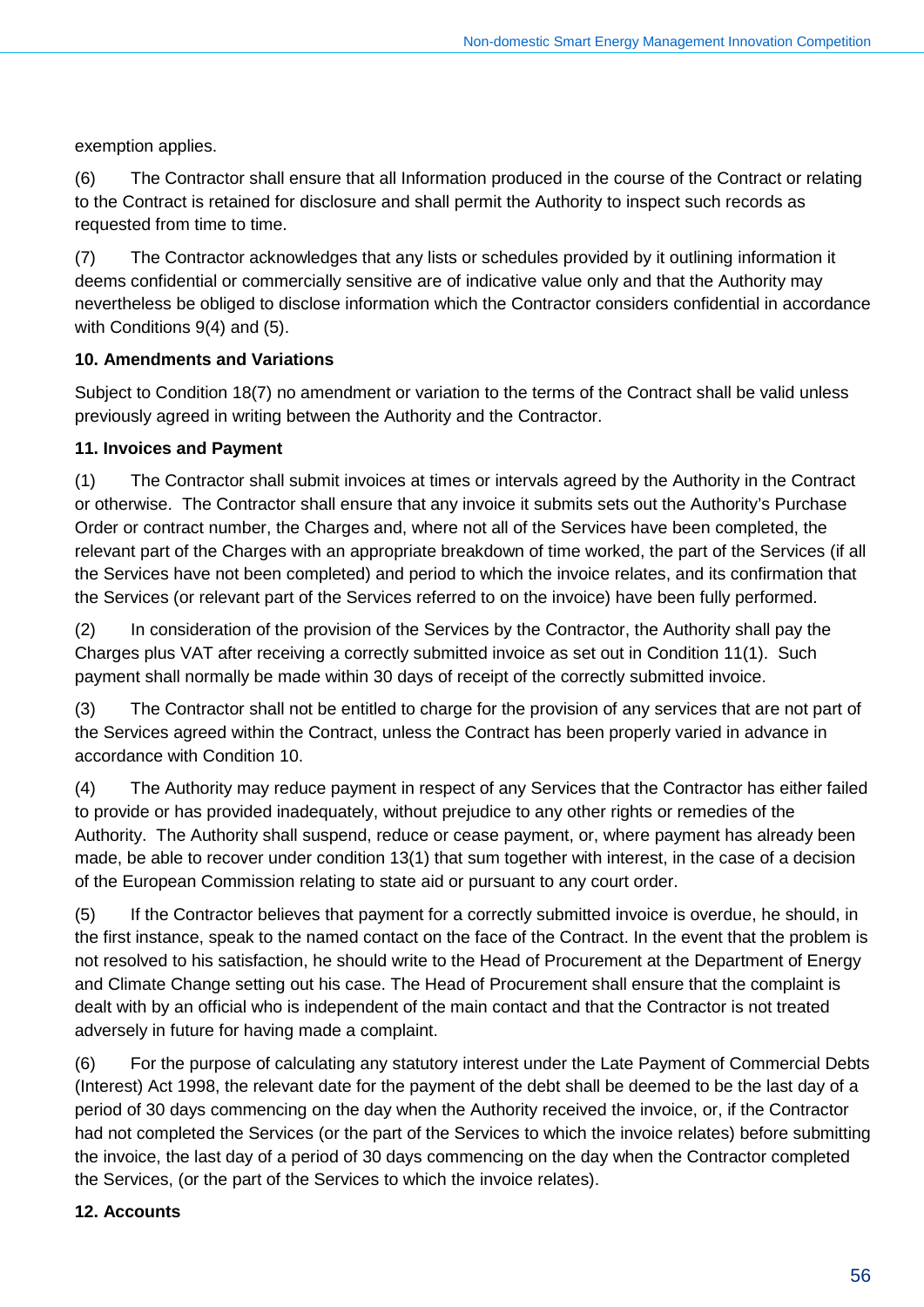(1) The Contractor shall keep full and proper accounts, records and vouchers relating to all expenditure reimbursed by the Authority and all payments made by the Authority in respect of the Services.

(2) The Contractor shall permit the Authority acting by its officers, servants and agents or independent auditor on request and at all reasonable times to examine all accounts, records and vouchers at the offices of the Contractor or at such other places as the Authority shall direct, and to take copies of such accounts, records and vouchers and the Contractor shall provide the Authority or its independent auditor with such explanations relating to that expenditure as the Authority may request.

(3) The Contractor shall ensure that the said accounts, records and vouchers are available for a period of six years after termination or expiry of the Contract.

### **13. Recovery of Sums Due**

(1) Whenever under the Contract any sum of money shall be recoverable from or payable by the Contractor, such sum may be deducted from any amount then due, or which at any time thereafter may become due, to the Contractor under this Contract or any other agreement or arrangement with the Authority or with any other department or office of Her Majesty's Government.

(2) Any over-payment by the Authority to the Contractor whether in respect of the Charges or Value Added Tax shall be a sum of money recoverable from the Contractor pursuant to Condition 13(1) above or otherwise.

## **14. Value Added Tax**

(1) Value Added Tax is included in the value of the Services provided in accordance with the Contract.

(2) Any invoice or other request for payment of monies due to the Contractor under the Contract shall, if he is a taxable person, be in the same form and contain the same information as if the same were a tax invoice for the purposes of Regulations made under the Value Added Tax Act 1994.

(3) The Contractor shall, if so requested by the Authority, furnish such information as may reasonably be required by the Authority relating to the amount of Value Added Tax chargeable on the Services.

## **15. Provision of Services**

(1) The Contractor shall provide the Services in accordance with and as specified in the Contract to the satisfaction of the Authority whose decision shall be final and conclusive. The Authority shall have the power to inspect and examine the performance of the Services at the Authority's Premises at any reasonable time or, provided that the Authority gives reasonable notice to the Contractor, at any other premises where any part of the Services is being performed.

(2) If the Authority informs the Contractor that the Authority considers any part of the Services to be inadequate or in any way differing from the Contract, and this is other than as a result of default or negligence on the part of the Authority, the Contractor shall at his own expense re-schedule and perform the work correctly within such reasonable time as may be specified by the Authority.

(3) The Authority may at any time demand that the Contractor suspend the provision of the Services. If the Authority exercises such right to suspend the provision of the Services or any part of them, or if the Contractor is delayed in proceeding with the provision of the Services by the Authority (otherwise than as a consequence of a breach of the Contract, or a breach of duty or fault or negligence on the part of the Contractor), the Authority shall be responsible for loss incurred by the Contractor as a result of such suspension or delay. Subject to the Contractor taking reasonable steps to mitigate its loss, the Contractor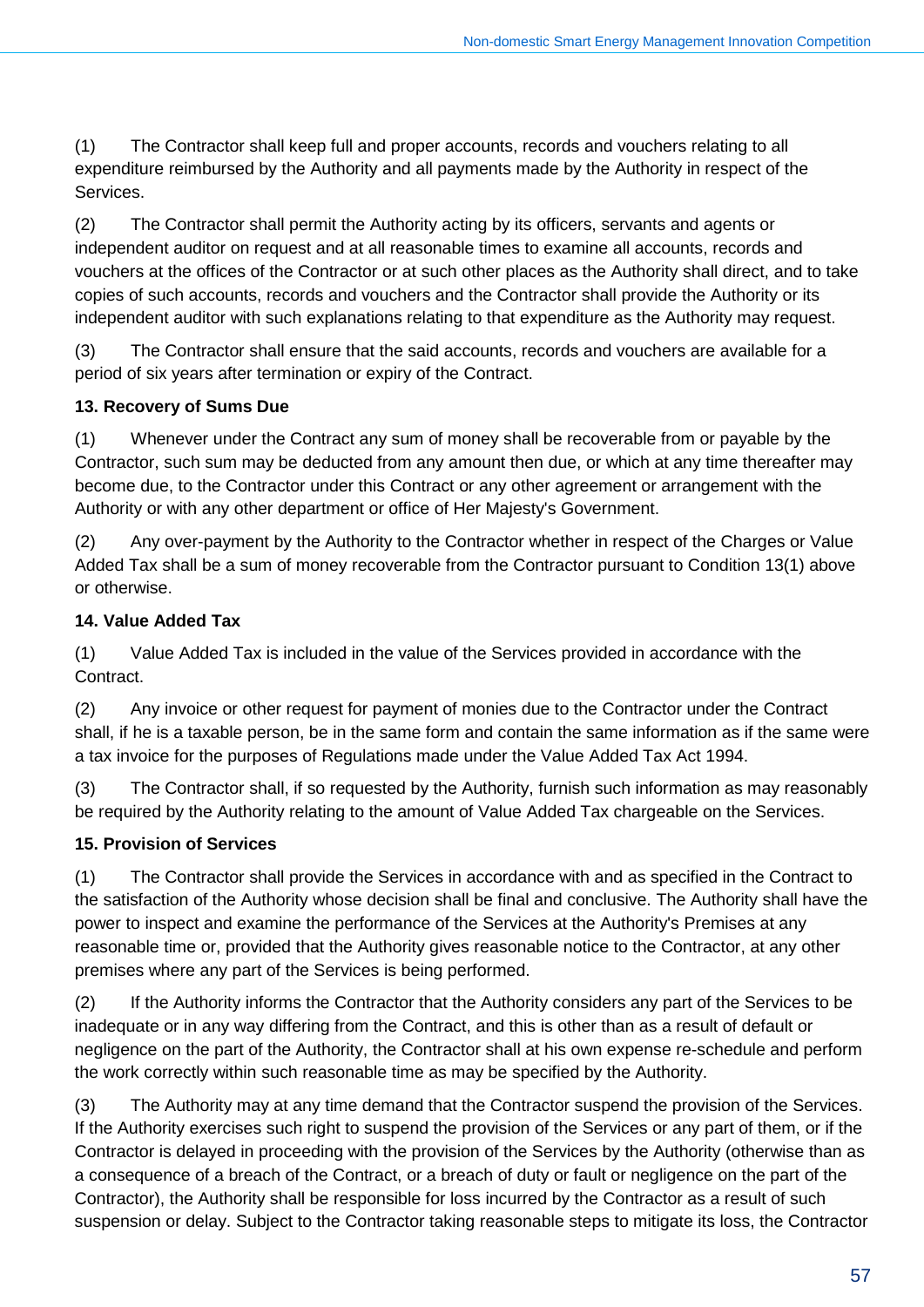will be able to recover from the Authority under this Condition only for those losses which:

(a) were reasonably foreseeable by the Authority as arising as a direct result of the suspension or delay; and

(b) relate to the cost of any commitments entered into by the Contractor which cannot be met as a result of the suspension or delay and in respect of which the Contractor cannot obtain a refund (where the Contractor has already paid in relation to the commitment) or is obliged to pay (where the Contractor has not already paid in relation to the commitment).

The provisions of this Condition shall not apply where the reason for the suspension of the Services arises from circumstances beyond the control of the Authority.

(4) If the performance of the Contract by the Contractor is delayed by reason of any act on the part of the Authority or by industrial dispute (other than by an industrial dispute occurring within the Contractor's or its sub-contractor's organisation) or any other cause which the Contractor could not have prevented then the Contractor shall be allowed a reasonable extension of time for completion. For the purposes of this Condition, the Contractor shall be deemed to have been able to prevent causes of delay that are within the reasonable control of the Contractor's staff, agents and sub-contractors.

(5) Timely provision of the Services shall be of the essence of the Contract, including in relation to commencing the provision of the Services within the time agreed or on a specified date.

(6) The Contractor warrants that it shall provide the Services with all due skill, care and diligence, and in accordance with good industry practice and legal requirements.

(7) Without prejudice to the provision of Condition 13(1), the Contractor shall reimburse the Authority for all reasonable costs incurred by the Authority which have arisen as a direct consequence of the Contractor's delay in the performance of the Contract which the Contractor had failed to remedy after being given reasonable notice by the Authority.

### **16. Progress Report**

(1) Where formal progress reports are required by the Contract, the Contractor shall render such reports at such time and in such form as may be specified by the Authority, or as otherwise agreed between the Contractor and the Authority.

(2) The submission and acceptance of progress reports shall not prejudice any rights of the Authority under the Contract.

(3) Any Reports to which this clause relates shall be owned by the Authority.

(4) To the extent that any Reports to which this clause relates contain Arising Intellectual Property or Background Intellectual Property, the Authority shall consult the Contractor as to the version of the relevant report it decides to publish on its website.

#### **17. Contractor's Personnel**

(1) The Authority reserves the right to refuse to admit to the Authority's Premises any person employed by the Contractor or its sub-contractors, whose admission would be undesirable in the opinion of the Authority.

(2) If and when requested by the Authority, the Contractor shall provide a list of the names and addresses of all persons who may at any time require admission in connection with the performance of the Services to the Authority's Premises, specifying the role in which each such person is concerned with the Contractor and giving such other particulars as the Authority may require.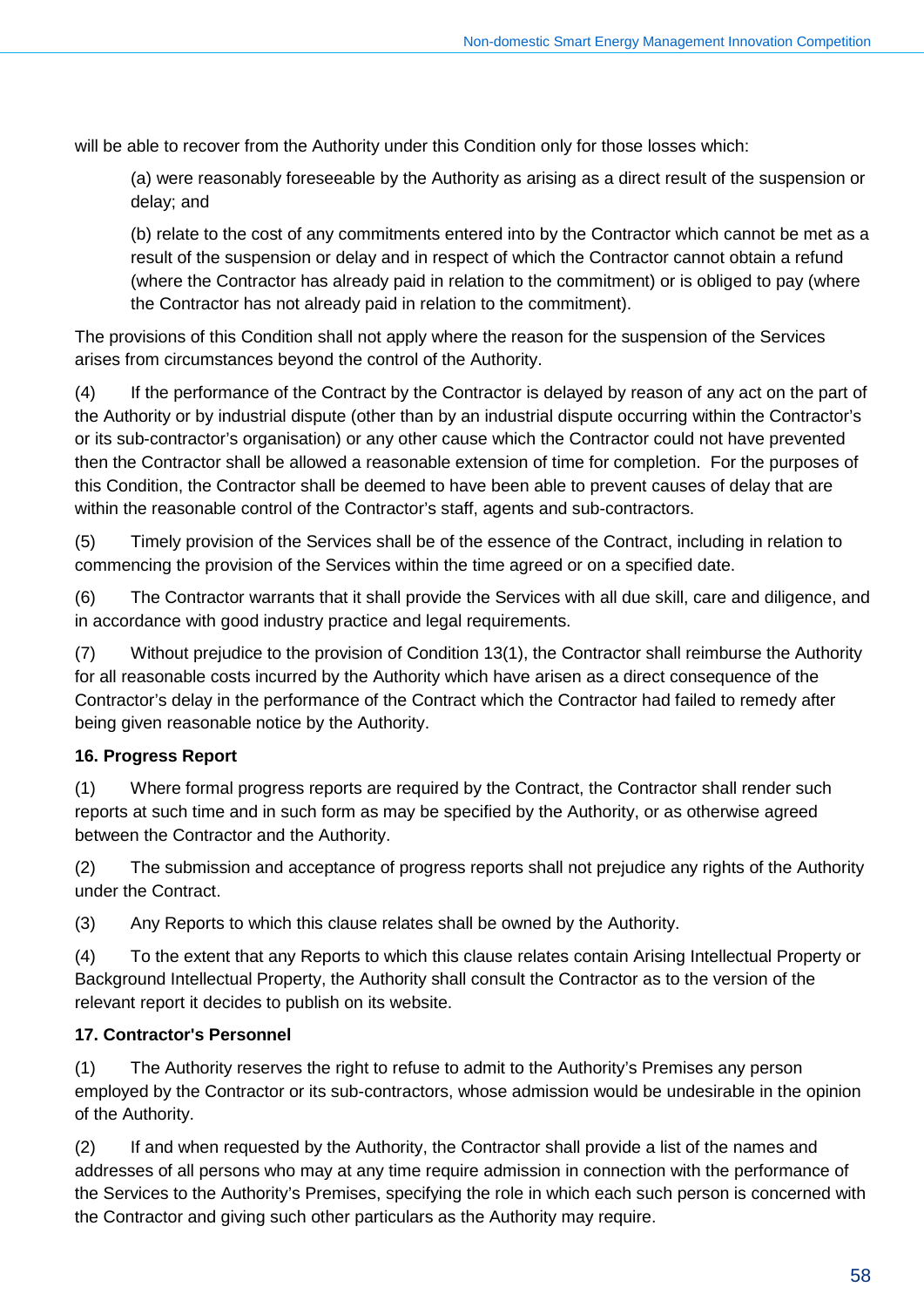(3) If and when requested by the Authority, the Contractor shall procure from each person identified by the request, a signed statement that he understands that the Official Secrets Acts 1911 to 1989 applies to him both during the carrying out and after expiry or termination of the Contract and that he will comply with the provisions of those Acts in so far as they apply to the work he is performing under the Contract.

(4) If and when requested by the Authority the Contractor agrees that it will submit any person employed by the Contractor or its sub contractors to the Authority's security vetting procedure. The Contractor further agrees that any individual who refuses to submit to such vetting procedure or does not attain the clearance it affords will not carry out any work on the Contract which the Authority certifies as suitable only for people who have passed its security vetting procedure.

(5) If the Contractor fails to comply with paragraph (2) (3) or (4) of this Condition and the Authority decides that such failure is prejudicial to its interests, the Authority may immediately terminate the Contract by notice in writing to the Contractor, provided that such termination shall be without prejudice to any accrued rights of, or to any rights that shall accrue thereafter to, the Authority.

#### **18. Indemnities and Insurance**

- (1) The Contractor shall hold harmless and indemnify the Authority on demand from and against all claims, demands, proceedings, actions, damages, costs (including legal costs), expenses and any other liabilities arising from claims made by the Authority's staff or agents, or by third parties, in respect of any death or personal injury, or loss or destruction of or damage to property, or any other loss, destruction or damage, including but not limited to financial losses which are caused by the breach of contract or breach of duty (whether in negligence, tort, statute or otherwise) of the Contractor, its employees, agents or sub-contractors.
- (2) The Contractor shall be liable to the Authority for any loss, damage, destruction, injury or expense (and including but not limited to loss or destruction of or damage to the Authority's property, which includes data) arising from the Contractor's breach of contract or duty (whether arising in negligence, tort, statute or otherwise).
- (3) The Contractor shall effect with a reputable insurance company a policy or policies of insurance providing an adequate level of cover in respect of all risks which may be incurred by the Contractor in respect of the indemnities provided under the Contract, which in any event shall not be less than £1,000,000, and shall at the request of the Authority produce the relevant policy or policies together with receipt or other evidence of payment of the latest premium due there under.
- (4) Nothing in these Conditions nor in any part of the Contract shall impose any liability on any member of the staff of the Authority or its representatives in their personal capacity.
- (5) The Contractor shall indemnify the Authority against all proceedings, actions, claims, demands, costs (including legal costs), charges, expenses and any other liabilities arising from or incurred by reason of any infringement or alleged infringement of any third party's Intellectual Property Rights used by or on behalf of the Contractor for the purpose of the Contract, providing that any such infringement or alleged infringement is not knowingly caused by, or contributed to, by any act of the Authority.
- (6) The Authority shall indemnify the Contractor against all proceedings, actions, claims, demands, costs (including legal costs), charges, expenses and any other liabilities arising from or incurred by reason of any infringement or alleged infringement of any third party's Intellectual Property Rights used at the request of the Authority by the Contractor in the course of providing the Services, providing that any such infringement or alleged infringement is not knowingly caused by,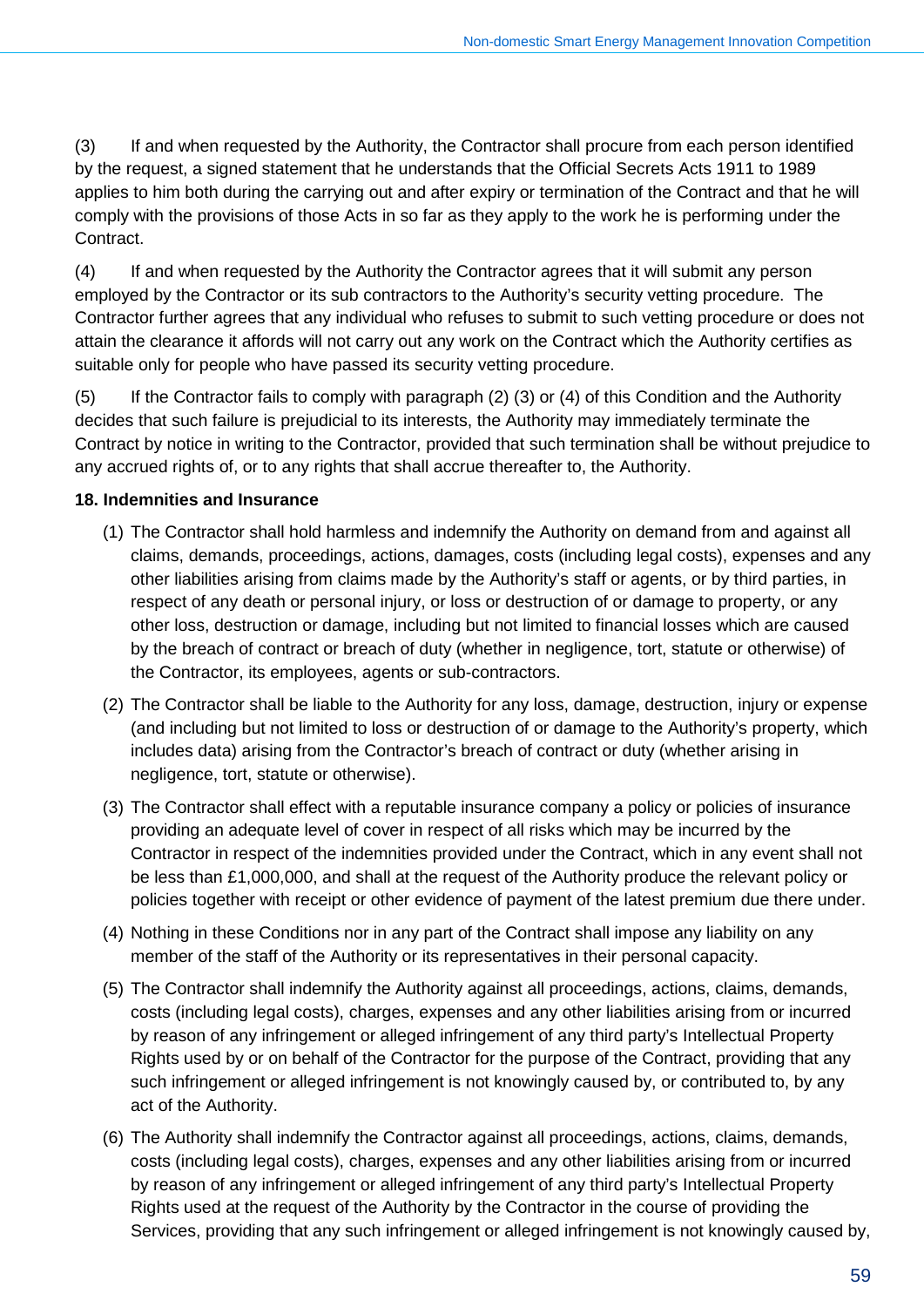or contributed to by, any act of the Contractor.

(7) Except in relation to death or personal injury as referred to in Condition 18(1), and subject to Conditions 18(5) and 30(6) the amount of the Contractor's liability to the Authority arising out of or in connection with this Contract shall be limited to a sum of £1,000,000 or twice the contract value, whichever is the greater, or such other sum as may be agreed in writing between the Head of Procurement on behalf of the Authority and the Contractor.

#### **19. Termination for Insolvency or Change of Control**

(1) The Contractor shall notify the Authority in writing immediately upon the occurrence of any of the following events:

a) where the Contractor is an individual, if a petition is presented for his bankruptcy, or he makes any composition or arrangement with or for the benefit of creditors, or makes any conveyance or assignment for the benefit of creditors, or if an administrator is appointed to manage his affairs; or

b) where the Contractor is not an individual but is a firm or a number of persons acting together, if any event in Condition 19(1)(a) or (c) occurs in respect of any partner in the firm or any of those persons, or if a petition is presented for the Contractor to be wound up as an unregistered company; or

c) where the Contractor is a company or limited liability partnership, if the company or limited liability partnership enters administration or passes a resolution to wind up or the court makes an administration order or a winding-up order, or the company makes a composition or arrangement with its creditors, or an administrative receiver, receiver or manager is appointed by a creditor or by the court, or possession is taken of any of its property under the terms of a floating charge; or

d) the Contractor undergoes a change of control, where "control" has the meaning given in Section 416 of the Income and Corporation Taxes Act 1988.

(2) After receipt of the notice under paragraph (1) above or earlier discovery by the Authority of the occurrence of any of the events described in that paragraph, the Authority may, by notice in writing to the Contractor, terminate the Contract with immediate effect without compensation to the Contractor and without prejudice to any right or action or remedy which may accrue to the Authority thereafter. The Authority's right to terminate the Contract under Condition 19(1)(d) will exist until the end of a period of three months starting from receipt of the notice provided by the Contractor pursuant to Condition 19(1), or such other period as is agreed by the parties.

#### **20. Termination for Breach of Contract**

If either party commits a material breach of the Contract which is either not capable of remedy, or, if it is capable of remedy, he fails to remedy such breach within 28 days of being notified by the other party in writing to do so, that other party shall be entitled to terminate the Contract with immediate effect by notice in writing to the party that committed the material breach and without prejudice to any other rights or remedies of either party in respect of the breach concerned or any other breach of the Contract.

#### **21. Cancellation**

(1) The Authority shall be entitled to terminate the Contract, or to terminate the provision of any part of the Services, by giving to the Contractor not less than 28 days' notice in writing to that effect. Once it has given such notice, the Authority may extend the period of notice at any time before it expires, subject to agreement on the level of Services to be provided by the Contractor during the period of extension.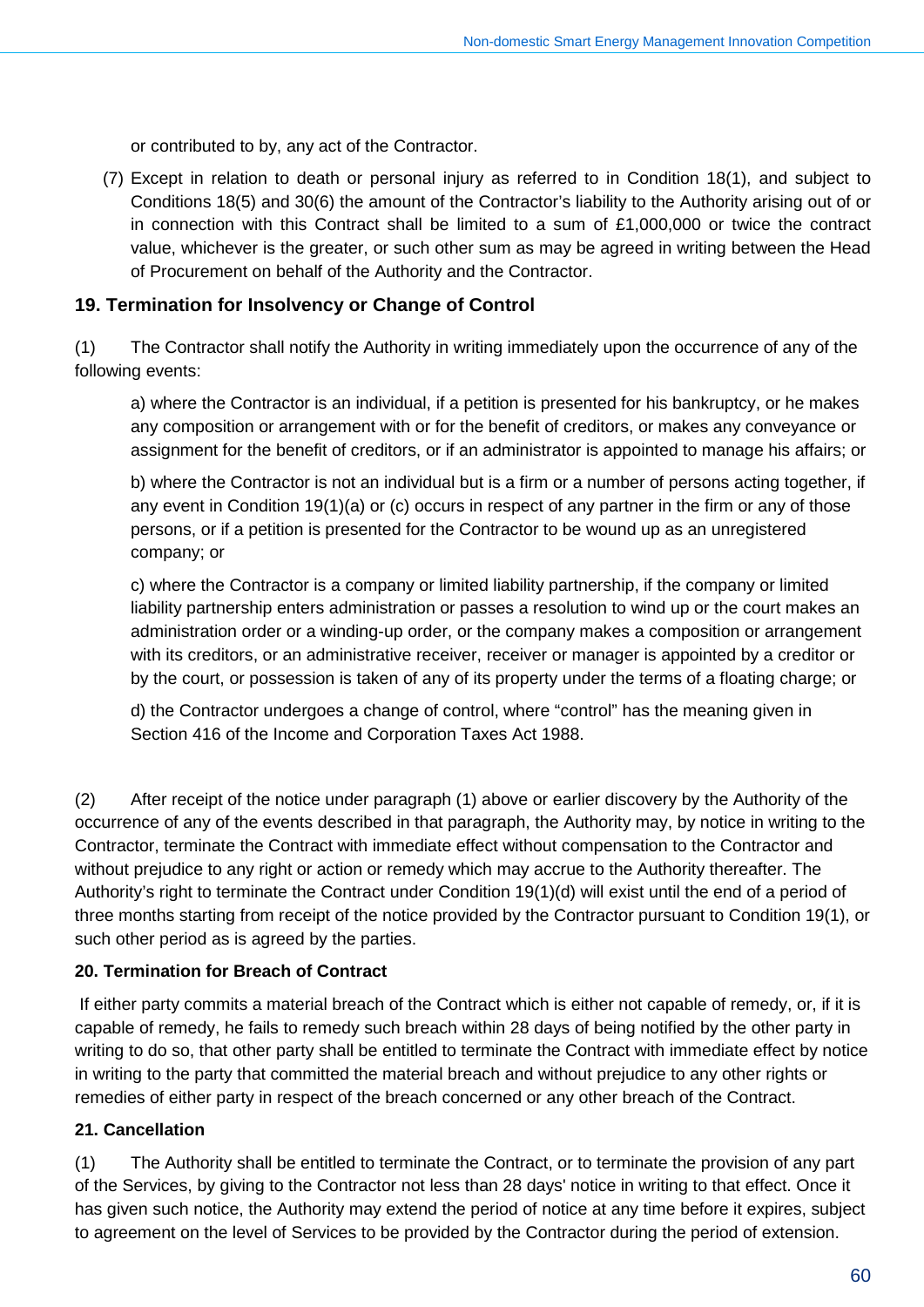(2) On termination in accordance with conditions 19, 20 or 21, the Authority shall pay to the Contractor a reasonable amount in respect of the Services properly carried out by the Contractor prior to the date of termination where payment has not already been made by the Authority including, without limitation, amounts properly due and owing to the Sub-Contractor under its Sub- Contract and/or any other parties engaged by the Contractor in respect of which the Contractor has, prior to the date of termination properly and irrevocably entered into a commitment to make payment for goods or services relating to the Contract (whether or not such amounts have already been paid by the Contractor).

#### **22. Dispute Resolution**

(1) The parties shall attempt in good faith to negotiate a settlement to any dispute between them arising out of or in connection with the Contract.

(2) If the parties cannot resolve the dispute pursuant to paragraph (1) of this Condition, the dispute may, by agreement between the parties, be referred to mediation pursuant to paragraph (4) of this **Condition** 

(3) The performance of the Services shall not cease or be delayed by the reference of a dispute to mediation pursuant to paragraph (2) of this Condition.

(4) If the parties agree to refer the dispute to mediation:

(a) in order to determine the person who shall mediate the dispute (the "Mediator") the parties shall by agreement choose a neutral adviser or mediator from one of the dispute resolution providers listed by the Office of Government Commerce on its website or in its printed guidance on dispute resolution within 30 days after agreeing to refer the dispute to mediation;

(b) the parties shall within 14 days of the appointment of the Mediator meet with him in order to agree a programme for the exchange of all relevant information and the structure to be adopted for negotiations to be held. If considered appropriate, the parties may at any stage seek assistance from the Office of Government Commerce to provide guidance on a suitable procedure;

(c) unless otherwise agreed, all negotiations connected with the dispute and any settlement agreement relating to it shall be conducted in confidence and without prejudice to the rights of the parties in any future proceedings;

(d) if the parties reach agreement on the resolution of the dispute within 60 days of the Mediator being appointed, or such longer period as may be agreed between the parties, the agreement shall be reduced to writing and shall be binding on the parties once it is signed by both the Authority and the Contractor;

(e) failing agreement within 60 days of the Mediator being appointed, or such longer period as may be agreed between the parties, either of the parties may invite the Mediator to provide a nonbinding but informative opinion in writing. Such an opinion shall be provided on a without prejudice basis and shall not be used in evidence in any proceedings relating to the Contract without the prior written consent of both parties.

(5) If the parties do not agree to refer the dispute to mediation, or if the parties fail to reach agreement as to who shall mediate the dispute pursuant to Condition 22(4)(a) or if they fail to reach agreement in the structured negotiations within 60 days of the Mediator being appointed or such longer period as may be agreed by the parties, then any dispute or difference between them may be referred to the courts.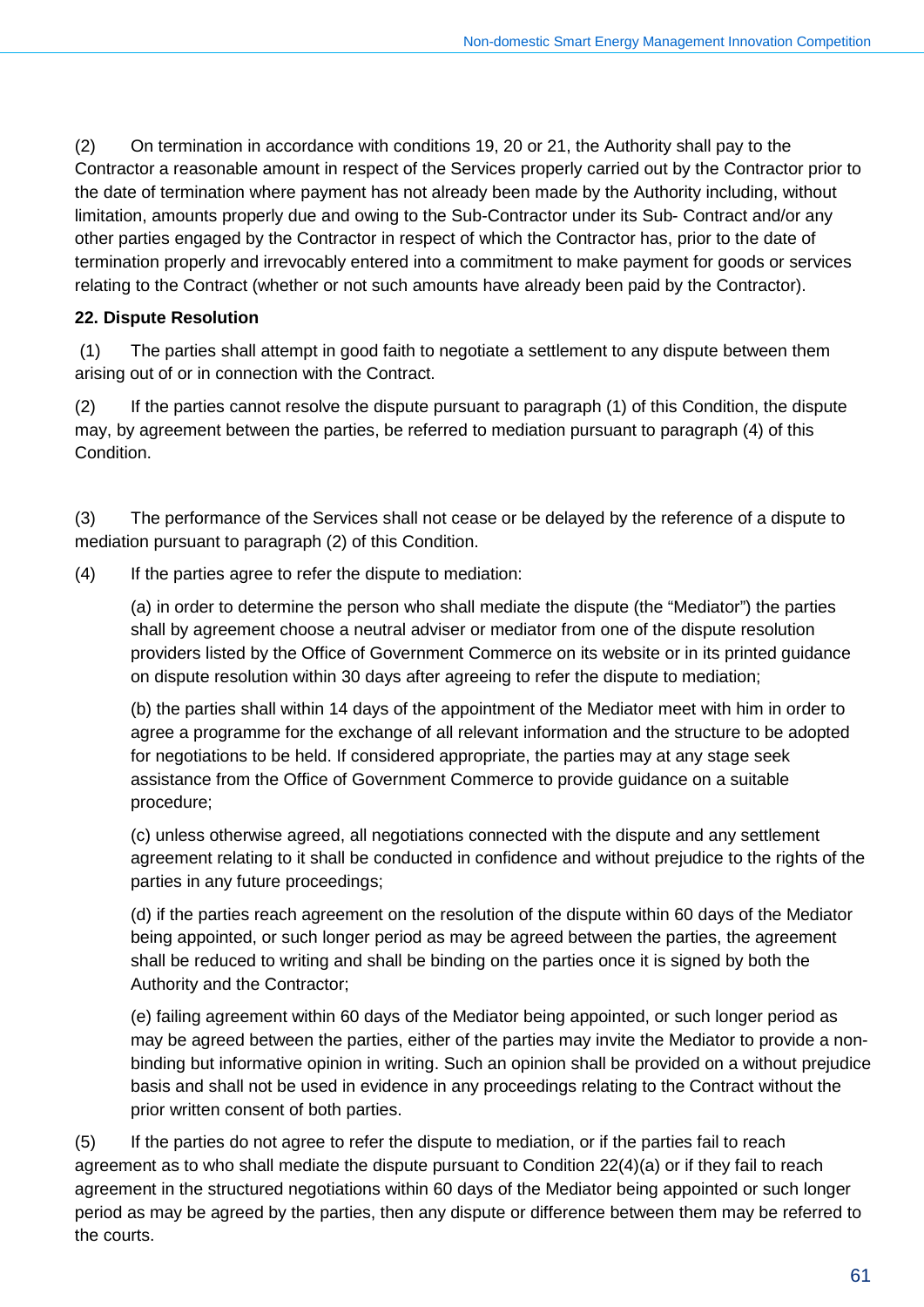#### **23. Corrupt Gifts and Payments of Commission**

(1) The Contractor shall not:

a) offer or give, or agree to give, to any person employed by or on behalf of the Authority any gift or consideration of any kind as an inducement or reward for doing, or having done, or not doing, any act in relation to the obtaining or execution of this Contract or any other contract with the Authority, or for showing or not showing favour or disfavour to any person in relation to this Contract or any other contract with the Authority;

b) enter into the Contract or any other contract with the Authority or any other department or office of Her Majesty's Government in connection with which commission has been paid, or agreed to be paid by him or on his behalf, or to his knowledge, unless, before the Contract is made, particulars of any such commission and the terms and conditions of any agreement for the payment thereof, have been disclosed in writing to any person duly authorised by the Authority to act as its representative for the purpose of this Condition.

Nothing contained in this Condition shall prevent the Contractor paying such commission or bonuses to his own staff in accordance with their agreed contracts of employment.

(2) Any breach of this Condition by the Contractor, or by anyone employed by him or acting on his behalf (whether with or without his knowledge), or the commission of any offence by the Contractor or by anyone employed by him or acting on his behalf under the Prevention of Corruption Acts 1889-1916, in relation to this Contract or any other contract with the Authority, shall entitle the Authority to terminate the Contract with immediate effect and recover from the Contractor the amount of any loss resulting from such termination and the amount of the value of any such gift, consideration or commission as the Authority shall think fit.

(3) Where the Contract has been terminated under paragraph (2) of this Condition there shall be deemed to be a failure to commence the provision of the Services, enabling the Authority to terminate the Contract with immediate effect and the Authority will not be obliged to pay the Charges.

(4) In any dispute, difference or question arising in respect of:

a) the interpretation of this Condition (except so far as the same may relate to the amount recoverable from the Contractor under paragraph (2) of this Condition in respect of any loss resulting from such determination of the Contract); or

- b) the right of the Authority to determine the Contract; or
- c) the amount or value of any gift, consideration or commission,

the decision of the Authority shall be final and conclusive.

#### **24. Official Secrets**

The Contractor's attention is drawn to the provisions of the Official Secrets Acts 1911 to 1989. The Contractor shall take all reasonable steps by display of notices or by other appropriate means to ensure that all persons employed in connection with the Contract have notice that these statutory provisions apply to them and will continue so to apply after the expiry or earlier termination of the Contract.

#### **25. Special Provisions**

In the case of any conflict or inconsistency between these Standard Terms and any specific terms of the Contract, the latter shall prevail.

#### **26. Conflict of Interest**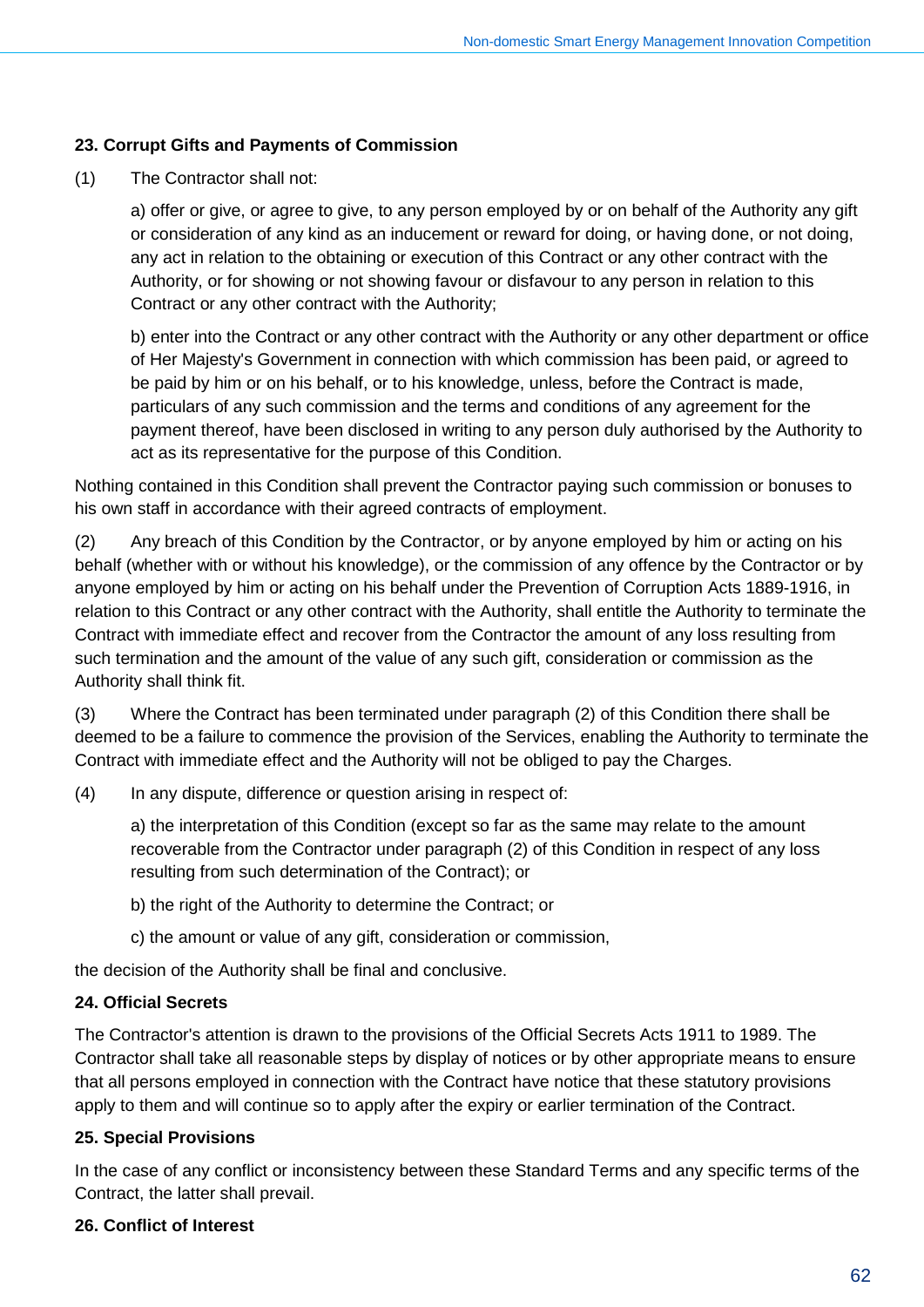(1) The Contractor shall ensure that there is no conflict of interest as to be likely to prejudice his independence and objectivity in performing the Contract and undertakes that upon becoming aware of any such conflict of interest during the performance of the Contract (whether the conflict existed before the award of the Contract or arises during its performance) he shall immediately notify the Authority in writing of the same, giving particulars of its nature and the circumstances in which it exists or arises and shall furnish such further information as the Authority may reasonably require.

(2) Where the Authority is of the opinion that the conflict of interest notified to it under paragraph (1) above is capable of being avoided or removed, the Authority may require the Contractor to take such steps as will, in its opinion, avoid, or as the case may be, remove the conflict and:

a) if the Contractor fails to comply with the Authority's requirements in this respect; or

b) if, in the opinion of the Authority, it is not possible to remove the conflict,

the Authority may terminate the Contract immediately and recover from the Contractor the amount of any loss resulting from such termination.

(3) Notwithstanding Condition 26(2), where the Authority is of the opinion that the conflict of interest which existed at the time of the award of the Contract could have been discovered with the application by the Contractor of due diligence and ought to have been disclosed as required by the tender documents pertaining to it, the Authority may terminate the Contract immediately for breach of a fundamental condition and, without prejudice to any other rights, recover from the Contractor the amount of any loss resulting from such termination.

#### **27. Intellectual Property Rights**

- (1) Subject to Condition 27(4), all Background Intellectual Property used or supplied under this Contract in connection with the Services shall remain the property of the Party introducing the same and nothing contained in this Contract or any licence agreement pertaining or pursuant to the Contractor's performance of the Services shall affect the rights of either Party in its Background Intellectual Property.
- (2) Subject to Conditions 27(3) and 28(5), any Arising Intellectual Property shall belong to the Contractor.
- (3) The Contractor hereby grants to the Authority a worldwide, irrevocable, royalty-free, non-exclusive licence at no cost to the Authority, together with the right to grant sub-licences, to use or publish any Arising Intellectual Property, Data, results, outcomes or conclusions which are created in performing the Services, for such purposes as the Authority in its absolute discretion deem fit.
- (4) The Contractor hereby grants to the Authority a worldwide, irrevocable, royalty-free, non-exclusive licence at no cost to the Authority, to use any Background Intellectual Property used in the performance of the Services, that is essential to the functioning and use of the Arising Intellectual Property.
- (5) The Contractor shall procure for the Authority any worldwide, irrevocable, royalty-free licence, at no cost to the Authority, from any third party, to use any Intellectual Property Rights that are essential to the functioning and use of the Arising Intellectual Property.
- (6) Under clauses 27(3), 27(4) and 27(5) the Authority shall only grant sub-licences to third parties if, after three years from the date of this Contract, the Arising Intellectual Property has not been commercially exploited by the Contractor.

#### **28. Exploitation of Intellectual Property**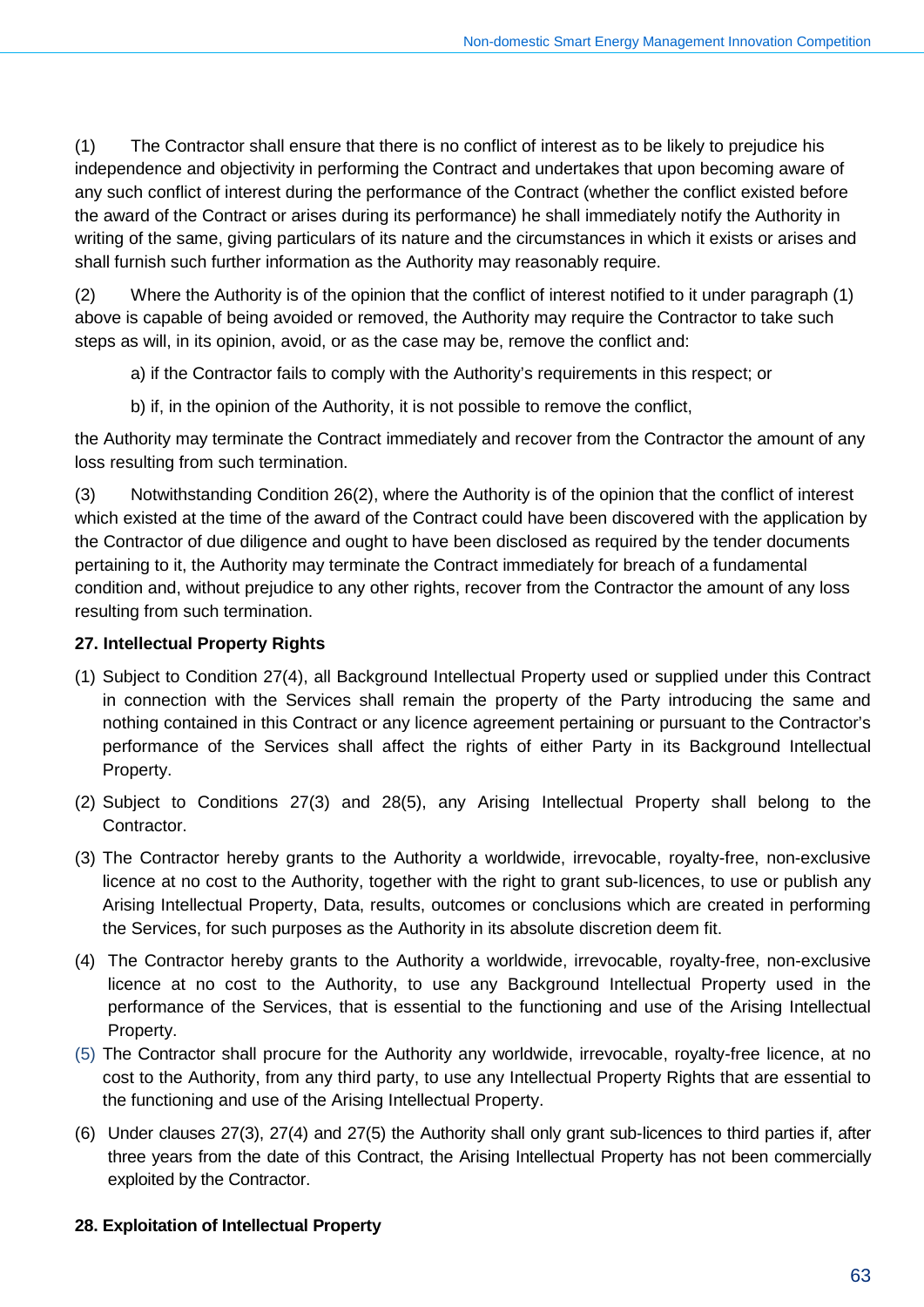- (1) The Contractor shall inform the Authority of any Arising Intellectual Property, Data, results, outcomes or conclusions which are created in performing the Services and which are capable of exploitation whether patentable or not.
- (2) The Contractor shall, as appropriate, devise, publish, implement and maintain procedures for the management of Arising Intellectual Property and in particular, but without limitation, shall use its best endeavours to ensure that:
	- a) the Data which constitutes Arising Intellectual Property is identified, recorded and carefully distinguished from the outputs of other research;
	- b) prior to any publication of materials created in the course of performing the Services, patentable inventions comprised within the Arising Intellectual Property are identified, duly considered for patentability and, where it is reasonable so to do, patent applications in respect thereof are filed at the British or European Patent Office; and
	- c) all such patent applications are diligently executed having regard to all relevant circumstances.
- (3) The Contractor shall permit the Authority to monitor the operation and effectiveness of the Contractor's procedures for the management of Intellectual Property Rights in such a way as the Authority considers reasonably necessary.
	- (4) Consistent with the good management of Intellectual Property Rights and the continued agreement of the Authority, the Contractor shall use its best endeavours to:
		- a. promote the dissemination of the Arising Intellectual Property; and
		- b. once the Contractor has performed the Services to the satisfaction of the Authority, Commercially Exploit any Arising Intellectual Property to generate either capital or revenue or both.
- (5) If, within three years of its creation, any Arising Intellectual Property has not been commercially exploited by the Contractor the Contractor shall if requested by the Authority assign the Arising Intellectual Property to the Authority.
- (6) The Contractor shall not transfer ownership of the Arising Intellectual Property without the consent of the Authority.
- (7) The Authority may, at its absolute discretion, require the Contractor to licence the Arising Intellectual Property to third parties nominated by the Authority. Should the Authority choose to exercise its discretion under this clause, it will notify the Contractor in accordance with clause 3.

**29. Rights of Third Parties** It is not intended that the Contract, either expressly or by implication, shall confer any benefit on any person who is not a party to the Contract and accordingly the Contracts (Rights of Third Parties) Act 1999 shall not apply.

#### **30. Government Property**

(1) All Government Property shall remain the property of the Authority and shall be used in the execution of the Contract and for no other purpose whatsoever except with the prior agreement in writing of the Authority.

(2) All Government Property shall be deemed to be in good condition when received by or on behalf of the Contractor unless he notifies the Authority to the contrary within 14 days or such other time as is specified in the Contract.

(3) The Contractor undertakes to return any and all Government Property on completion of the Contract or on any earlier request by the Authority.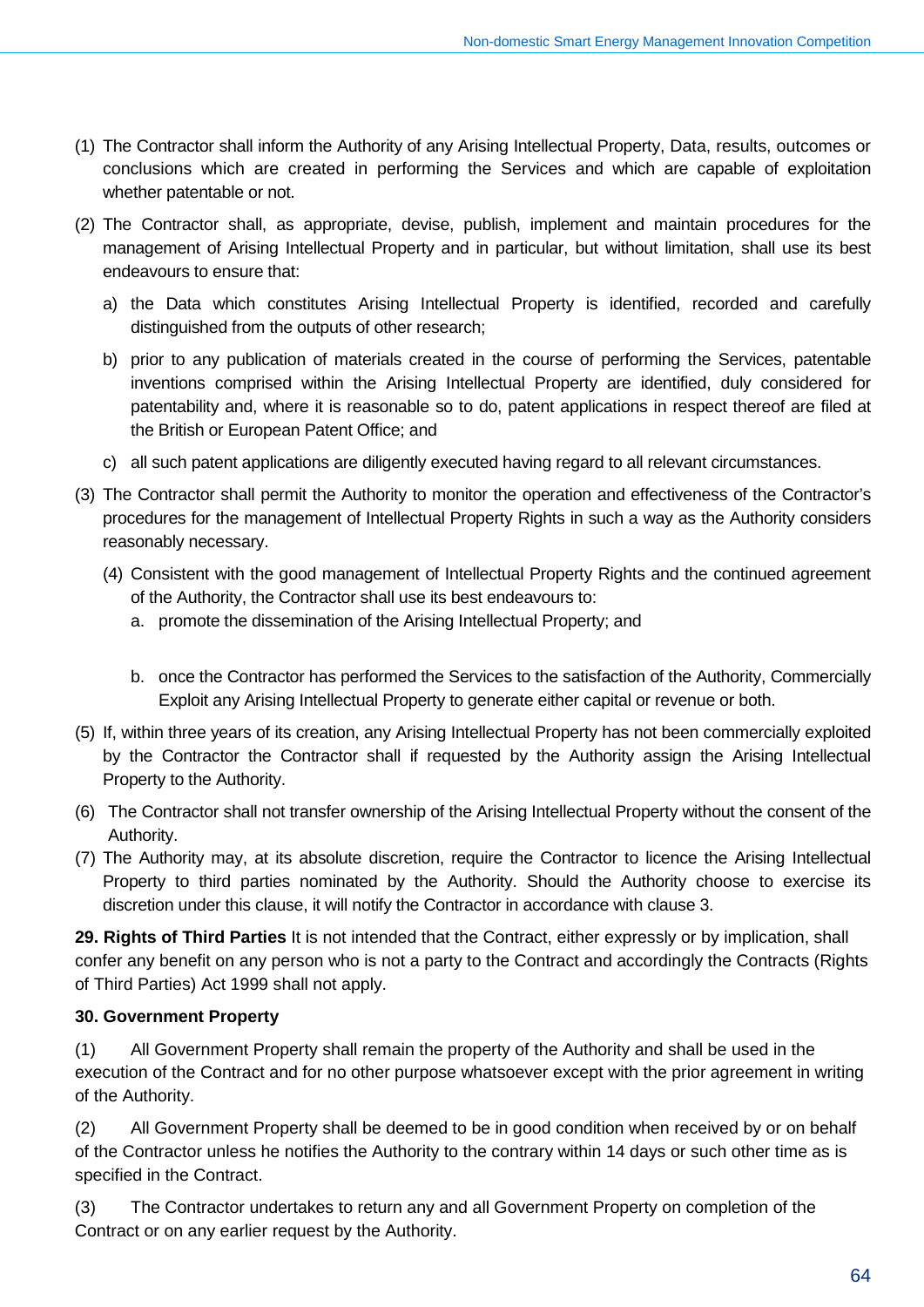(4) The Contractor shall, except as otherwise provided for in the Contract, repair or replace or, at the option of the Authority, pay compensation for all loss, destruction or damage occurring to any Government Property caused or sustained by the Contractor, or by his servants, agents or subcontractors, whether or not arising from his or their performance of the Contract and wherever occurring, provided that if the loss, destruction or damage occurs at the Authority's Premises or any other Government premises, this Condition shall not apply to the extent that the Contractor is able to show that any such loss, destruction or damage was not caused or contributed to by his negligence or default or the neglect or default of his servants, agents, or sub-contractors.

(5) Where the Government Property comprises data issued in electronic form to the Contractor (including personal data as defined in Condition 31(1) below) the Contractor shall not store, copy, disclose or use such electronic data except as necessary for the performance by the Contractor of its obligations under the Contract (including its obligation to back up electronic data as provided in Condition 30(6) below) or as otherwise expressly authorised in writing by the Authority.

(6) The Contractor shall perform secure back ups of all such electronic data in its possession and shall ensure that an up to date back up copy is securely stored at a site other than that where any original copies of such electronic data are being stored.

(7) The Contractor shall, and shall procure that its sub-contractors, agents and personnel, shall observe best practice when handling or in possession of any such electronic data. By way of example if the Contractor removes any such data or information from a Government establishment, or is sent such data or information by the Authority it shall ensure that the data and any equipment on which it is stored or is otherwise being processed is kept secure at all times. The Contractor shall impress on any of its sub-contractors, agents and personnel who are required to handle or have possession of such electronic data that they must safeguard it all times, and shall not place it in jeopardy for example by leaving it unattended in a vehicle or on public transport or by transmitting or posting it by insecure means.

(8) If at any time the Contractor suspects or has reason to believe that such electronic data has or may become corrupted, lost, destroyed, altered (other than to the extent that the Contractor alters it by lawful processing in accordance with its obligations under this contract) or so degraded as a result of the Contractor's default so as to be unusable then the Contractor shall notify the Authority immediately and inform the Authority of the remedial action the Contractor proposes to take.

(9) The Contractor shall indemnify the Authority against all claims and proceedings, and all costs and expenses incurred in connection therewith arising from the corruption, loss, destruction, alteration (other than by lawful processing permitted by this Contract) or degradation of electronic data which claims would not have arisen but for some act, omission, misrepresentation or negligence on the part of the Contractor or sub-contractors, agents and personnel and hold it harmless against all costs, losses and liability whatsoever incurred by it arising out of any action or inaction on its part in relation to any of its obligations as set out in this Contract which results in such corruption, loss or degradation.

## **31. Data Protection**

(1) In this Condition references to "personal data", " data subjects" and "data processor" are to be interpreted as defined in the Data Protection Act 1998 ("the Act"). The Contractor shall comply with all relevant provisions of the Act and do nothing which causes, or may cause, the Authority to be in breach of its obligations under the Act. In particular, to the extent that the Contractor acts as a data processor in respect of any personal data pursuant to the Contract, the Contractor shall only process such personal data as is necessary to enable it to fulfil its obligations under this Contract.

(2) The Contractor warrants that it has appropriate technical and organisational measures in place to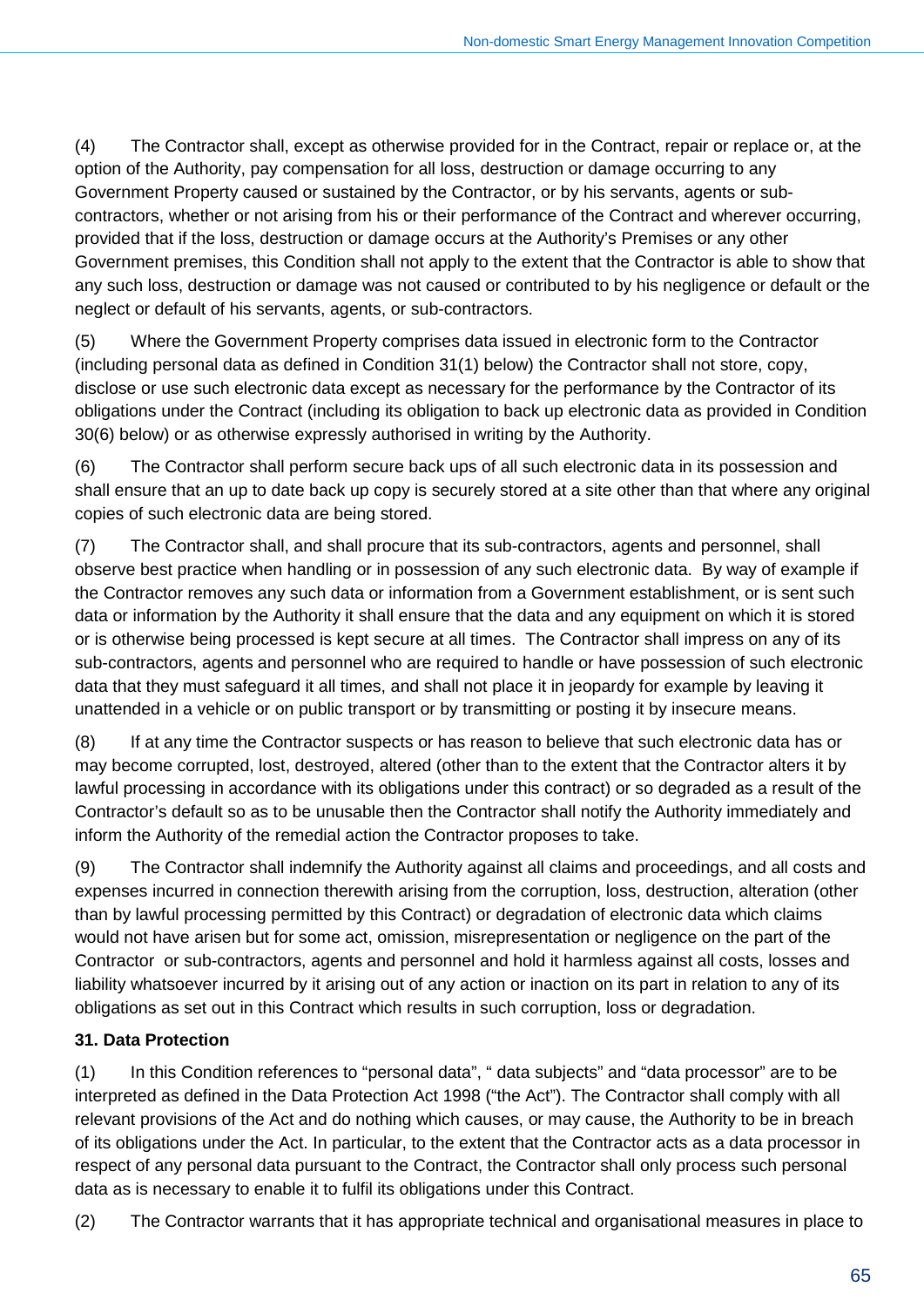protect any personal data it is processing on the Authority's behalf against any unauthorised or unlawful processing and against any accidental loss, destruction or damage and undertakes to maintain such measures during the course of this Contract. The Contractor shall also take all reasonable steps to ensure the reliability of its staff having access to any such personal data.

(3) Upon reasonable notice the Contractor shall allow the Authority access to any relevant premises owned or controlled by it to enable the Authority to inspect its procedures described at Condition 31(2) above and will upon the Authority's request from time to time prepare a report for it on the technical and organisational measures it has in place to protect the personal data it is processing on the Authority's behalf.

(4) The Contractor shall at its own cost, at the Authority's request, assist the Authority to comply with any requests for access to personal data under Section 7 of the Act and in particular shall respond to any such request promptly to enable the Authority to comply with its obligations under the Act. When requested by the Authority the Contractor shall at its own cost promptly provide it with any personal data relating to this Contract.

(5) If the Contractor fails to comply with any provision of this Condition, the Authority may terminate the Contract immediately in which event the provisions of Condition 20 shall apply.

(6) The Contractor shall indemnify the Authority against all claims and proceedings, and all costs and expenses incurred in connection therewith, made or brought against the Authority by any person in respect of the Act or equivalent applicable legislation in any other country which claims would not have arisen but for some act, omission, misrepresentation or negligence on the part of the Contractor or its sub-contractors and hold it harmless against all costs, losses and liability whatsoever incurred by it arising out of any action or inaction on its part in relation to any of its obligations as set out in this Contract which results in the Authority being in breach of its obligations under the Act or equivalent applicable legislation in any other country.

(7) The Contractor warrants that it has submitted, pursuant to Section 18(1) of the Act, a notification to the Information Commissioner and shall keep that notification up to date.

(8) The Contractor shall not transfer any personal data outside the European Economic Area unless authorised in writing to do so by the Authority.

(9) Upon the termination of this Contract for whatever reason the Contractor shall, unless notified otherwise by the Authority or required by law, immediately cease any processing of the personal data on the Authority's behalf and as requested by the Authority destroy or provide the Authority with a copy on suitable media.

(10) The Contractor shall promptly carry out any request from the Authority requiring it to amend, transfer or delete the personal data or any part of the personal data.

(11) Where the Contractor is required to collect any personal data on behalf of the Authority, it shall ensure that it provides the data subjects from whom the personal data are collected with a data protection notice in a form to be agreed with the Authority.

### **32. Non-discrimination**

The Contractor shall not unlawfully discriminate within the meaning and scope of the anti-discrimination legislation within the UK in relation to the provision of the Services or otherwise and shall take all reasonable steps to ensure that all servants, employees or agents of the Contractor and all subcontractors employed in the execution of the Contract do not unlawfully discriminate.

#### **33. Disability Equality Scheme**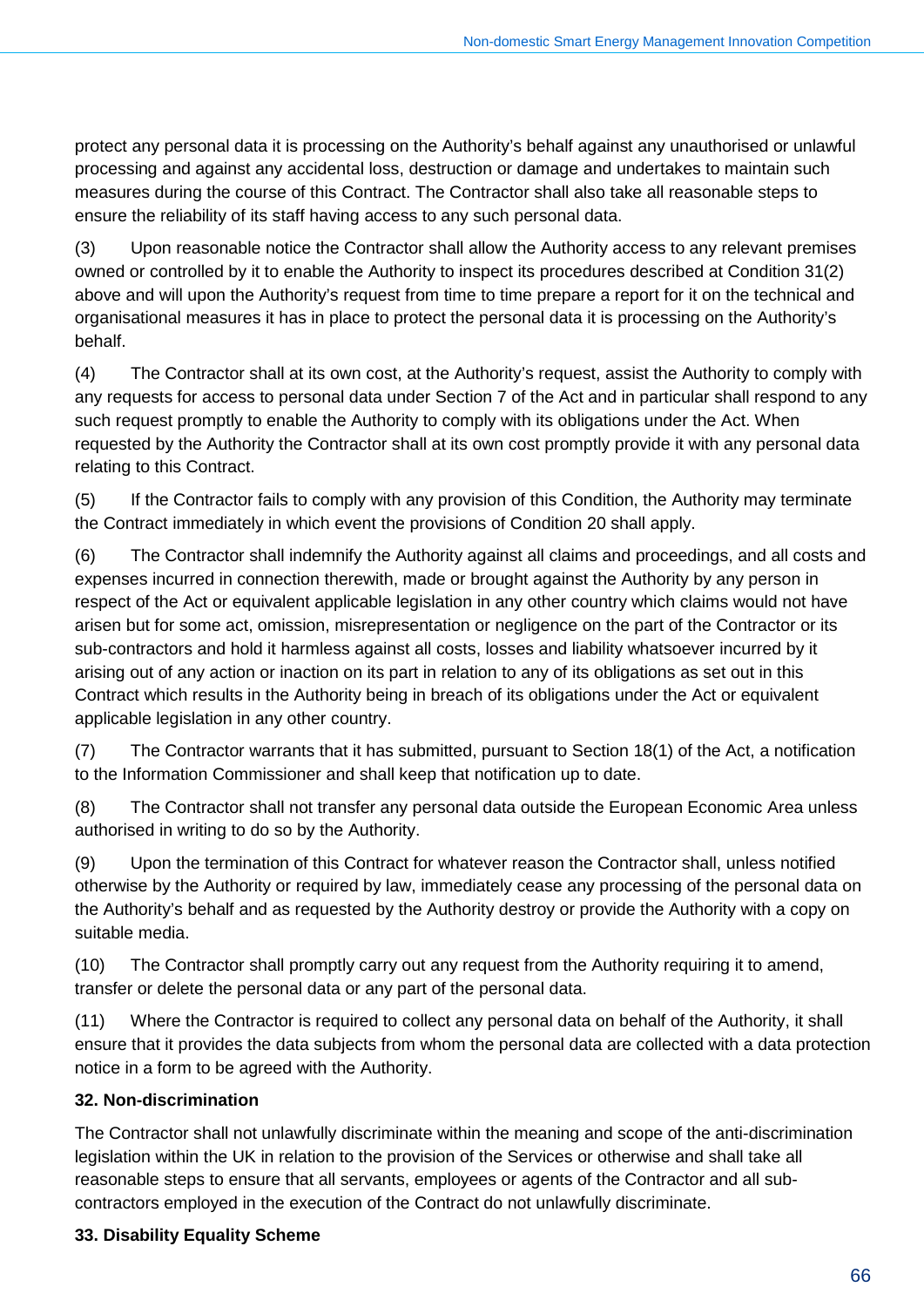The Authority is subject to the Disability Discrimination Act 1995 as amended by the Disability Discrimination Act 2005. The Authority has published a Disability Equality Scheme, which is set out on the Authority's website. The Contractor shall, and shall procure that its sub-contractors, agents and personnel, comply with both the Disability Discrimination Act 1995 as amended by the Disability Discrimination Act 2005 and the Authority's Disability Equality Scheme. Upon the Contractor breaching either the applicable law or the Authority's Disability Equality Scheme the Authority shall be entitled to terminate the Contract with immediate effect by notice in writing to the Contractor and without prejudice to any other rights or remedies of either party in respect of the breach concerned or any other breach of the Contract.

## **34. Race Equality Scheme**

The Authority is subject to the Race Relations (Amendment) Act 2000. The Authority has published a Race Equality Scheme, which is set out on the Authority's website. The Contractor shall, and shall procure that its sub-contractors, agents and personnel, comply with both the Race Relations (Amendment) Act 2000 and the Authority's Race Equality Scheme. Upon the Contractor breaching either the applicable law or the Authority's Race Equality Scheme the Authority shall be entitled to terminate the Contract with immediate effect by notice in writing to the party Contractor and without prejudice to any other rights or remedies of either party in respect of the breach concerned or any other breach of the **Contract.** 

### **35. Sustainable Procurement**

- (1) The Contractor shall comply in all material respects with all applicable environmental laws and regulations in force from time to time in relation to the Services. Without prejudice to the generality of the foregoing, the Contractor shall promptly provide all such information regarding the environmental impact of the Services as may reasonably be requested by the Authority.
- (2) The Contractor shall meet all reasonable requests by the Authority for information evidencing compliance with the provisions of this clause by the Contractor.
- (3) All written outputs, including reports, produced in connection with the Contract shall (unless otherwise specified) be produced on recycled paper containing at least 80% post consumer waste and used on both sides where appropriate.

### **36. Other Legislation**

The Contractor shall, and shall procure that its sub-contractors, agents and personnel, comply with all other applicable law.

## **37. Contractor Status**

Nothing in the Contract shall create or be construed as creating a partnership, joint venture, a contract of employment or relationship of employer and employee, or a relationship of principal and agent between the Authority and the Contractor.

## **38. Transfer of Services**

(1) Where the Authority intends to continue with services equivalent to any or all of the Services after termination or expiry of the Contract, either by performing them itself or by the appointment of a replacement contractor, the Contractor shall use all reasonable endeavours to ensure that the transition is undertaken with the minimum of disruption to the Authority.

(2) The contractor shall co-operate fully during the transition period and provide full access to all data, documents, manuals, working instructions, reports and any information, whether held in electronic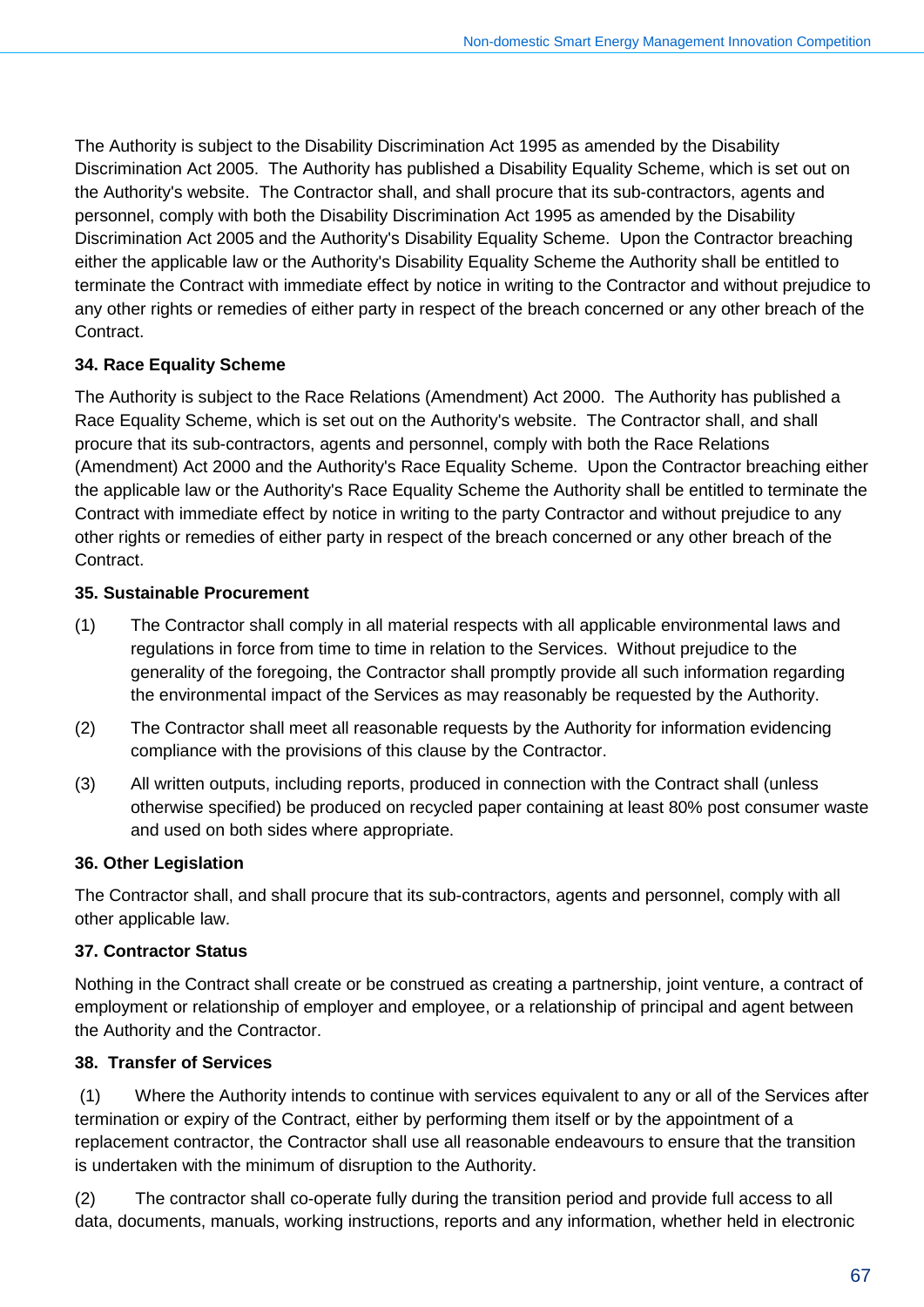or written form, which the Authority considers necessary.

#### **39. Law and Jurisdiction**

The Contract shall be governed by and construed in accordance with English Law and shall be subject to the exclusive jurisdiction of the courts of England and Wales.

#### **40. Transparency**

(1) The title and description of the project will be published on the Authority's website.

(2) Where the Authority considers that any such exemption applies, the Authority will redact the relevant documents to the extent that the Authority considers the redaction is necessary to remove or obscure the relevant material, and those documents will be published on the designated web site subject to those redactions.

(3) Where the Parties later agree changes to the contract, the Authority will publish those changes, and will consider any redaction, on the same basis.

#### **41. Monitoring and Management Information**

(1) Where requested by the Authority, the Contractor shall supply to the Authority and to the Office of Government Commerce (OGC) such information and advice relating to the management of the Contract as the Authority or OGC may require.

(2) The information and advice referred to in Condition 41(1) may include, but is not limited to, the following: Line Item Amount, Invoice Line Description, Invoice Line Number, Currency Code, Order Date, VAT Inclusion Flag, VAT Rate, List Price, Number of Items, Unit of Purchase Quantity, Price per Unit, Supplier Service Code, Service description and/or name, UNSPSC Code, Taxonomy Code and/or Name, Geographical, Project Code, Project description, Project Start Date, Project Delivery Date (Estimate and Actual), Total project cost and Project Stage.

(3) The information referred to in Condition 41(1) shall be supplied in such form and within such timescales as the Authority or OGC may reasonably require.

(4) The Contractor agrees that the Authority may provide OGC with information relating to the Services procured and any payments made under the Contract.

(5) Upon receipt of the information supplied by the Contractor in response to a request under Condition 41(1) or receipt of information provided by the Authority to OGC under Condition 41(4) the Authority and the Contractor hereby consent to OGC:

(a) storing and analysing the information and producing statistics; and

b) sharing the information or any statistics produced using the information, with any other Contracting Authority.

(6) In the event that OGC shares the information provided under Condition 41(1) or 41(3) in accordance with Condition 41(5) b), any Contracting Authority (as defined in regulation 3 of the Public Contracts Regulations 2006) receiving the information shall be informed of the confidential nature of that information and shall be requested not to disclose it to anybody which is not a Contracting Authority (unless required by law).

(7) The Authority may make changes to the type of information which the Contractor is required to supply and shall give the Contractor at least one calendar month's written notice of any such changes.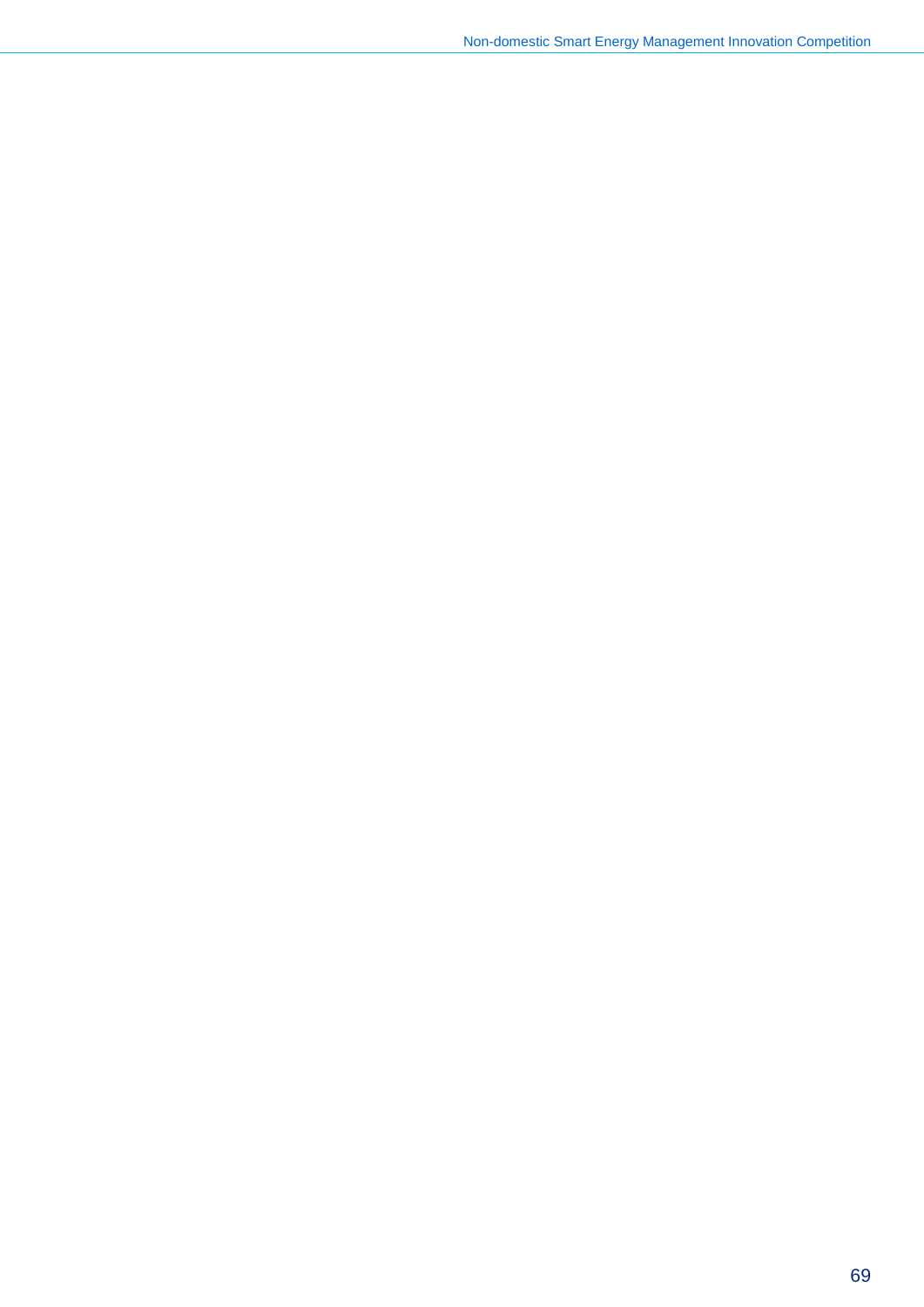# Annex 5 – Application form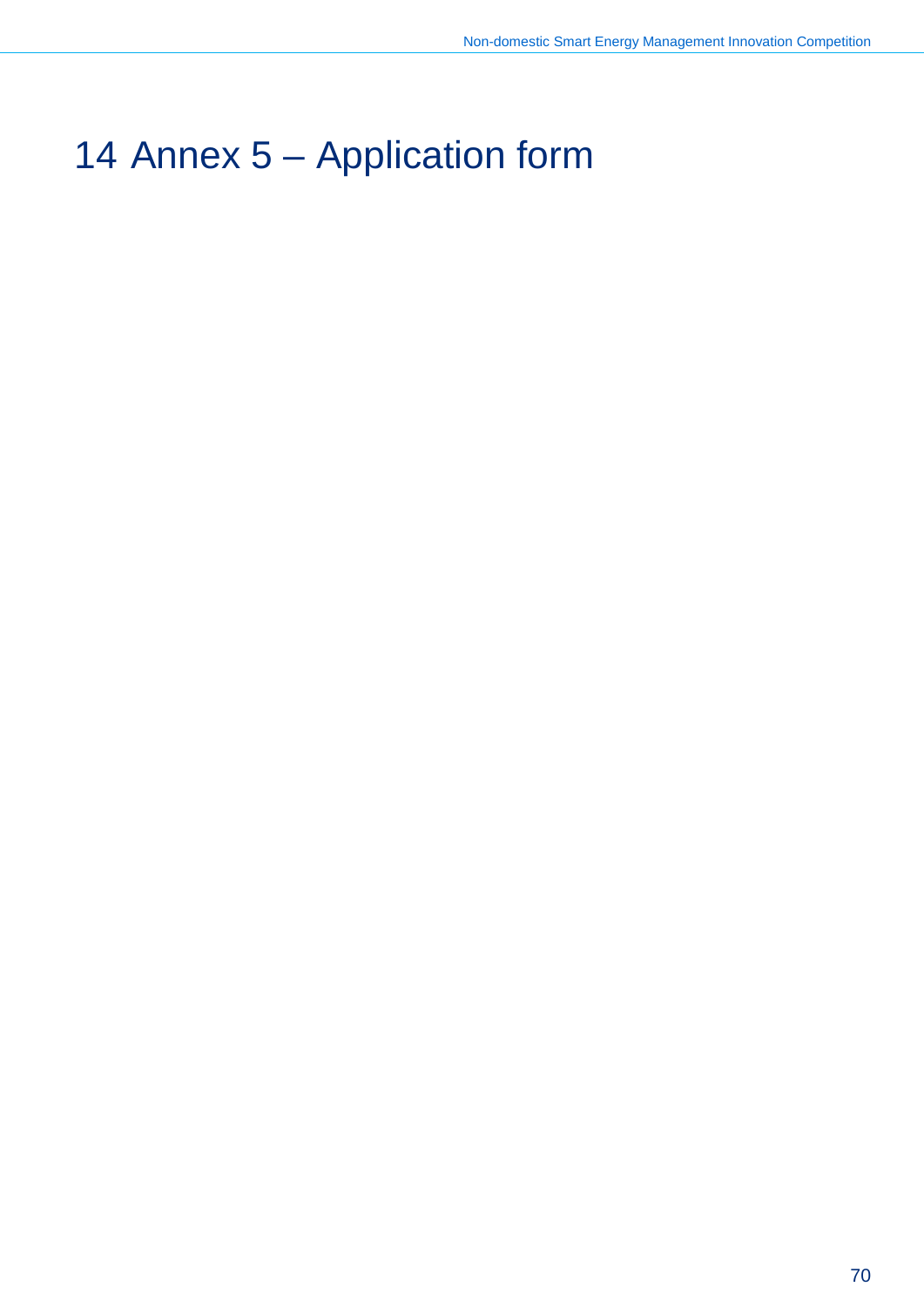Department for Business, Energy & Industrial Strategy

Department of Business, Energy and Industrial Strategy

# Non Domestic Smart Energy Management Innovation Competition **SBRI**

Application form

Closing Date : 09 February 2018

(Insert name of lead applicant)

(Insert project name)

(Insert date)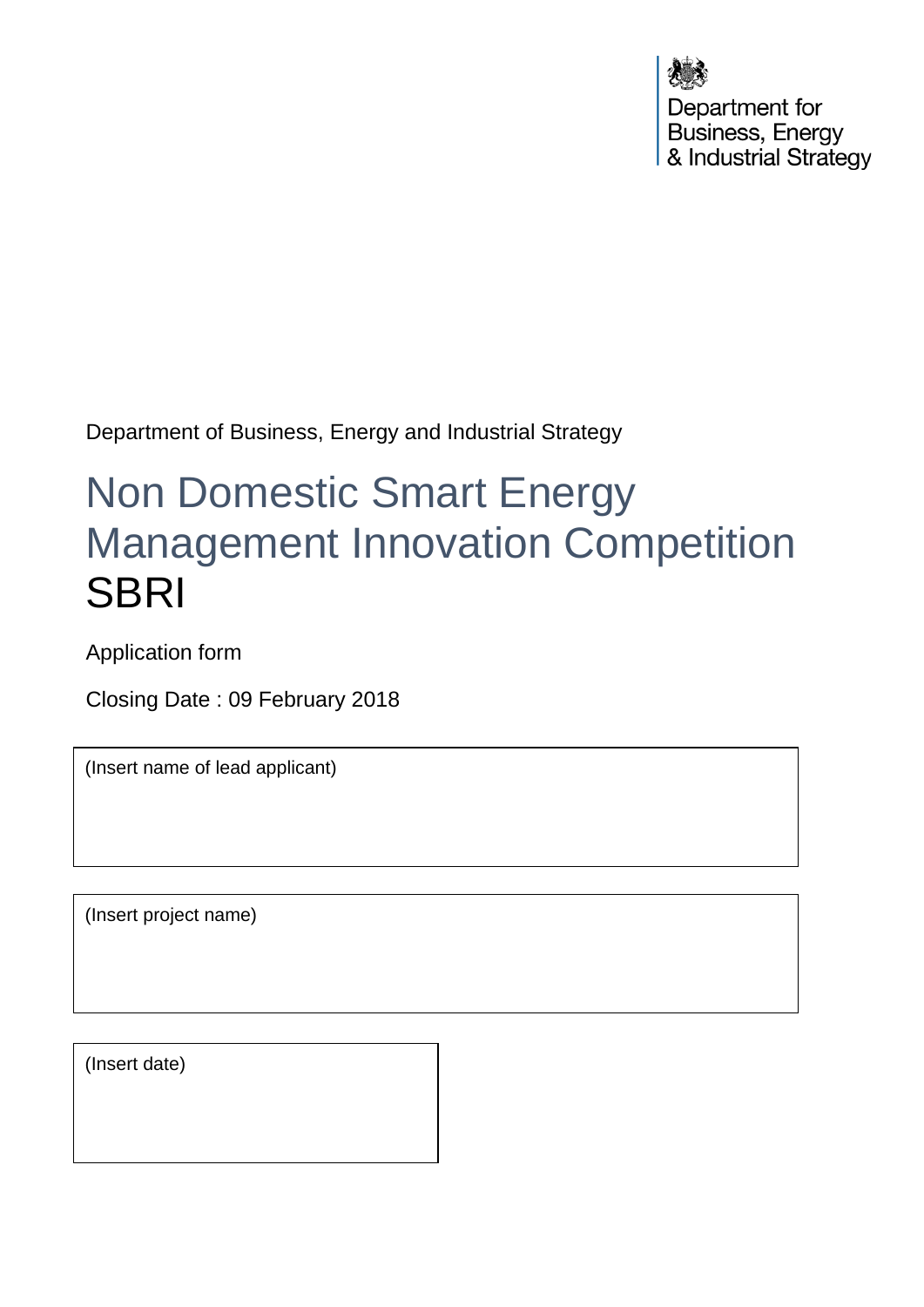# Contact for enquiries

The contact for enquiries is:

#### **Smart Meters Stewardship Team, Department of Business, Energy and Industrial Strategy (BEIS)**

**Email:** [smartenergymanagement@beis.gov.uk](mailto:smartenergymanagement@beis.gov.uk)

#### **Possible disclosure of information provided in response to this Competition**

The Freedom of Information Act 2000 ("FOIA") and the Environmental Information Regulations 2004 ("EIR") apply to the Department. You should be aware of the Department's obligations and responsibilities under FOIA or EIR to disclose, on written request, recorded information held by the Department. Information provided in connection with this procurement exercise, or with any contract that may be awarded as a result of this exercise, may therefore have to be disclosed by the Department in response to such a request, unless the Department decides that one of the statutory exemptions under the FOIA or the exceptions in the EIR applies. If you wish to designate information supplied as part of this response as confidential, of if you believe that its disclosure would be prejudicial to any person's commercial interests, you must provide clear and specific detail as to the precise information involved and explain (in broad terms) what harm may result from disclosure if a request is received, and the time period applicable to that sensitivity. Such designation alone may not prevent disclosure if in the Department's reasonable opinion publication is required by applicable legislation or Government policy or where disclosure is required by the Information Commissioner or the First-tier Tribunal (Information Rights).

Additionally, the Government's transparency agenda requires that tender documents (including ITTs such as this) are published on a designated, publicly searchable web site. The same applies to other tender documents issued by the Department (including the original advertisement and the pre-qualification questionnaire (if used)), and any contract entered into by the Department with its preferred supplier once the procurement is complete. By submitting a tender you agree that your participation in this procurement may be made public. The answers you give in this response will not be published on the transparency web site (but may fall to be disclosed under FOIA or EIR (see above)). Where tender documents issued by the Department or contracts with its suppliers fall to be disclosed the Department will redact them as it thinks necessary, having regard (inter alia) to the exemptions/exceptions in the FOIA or EIR.

BEIS is also subject to the Data Protection Act 1998. Personal data held and processed by BEIS will be managed in accordance with this Act.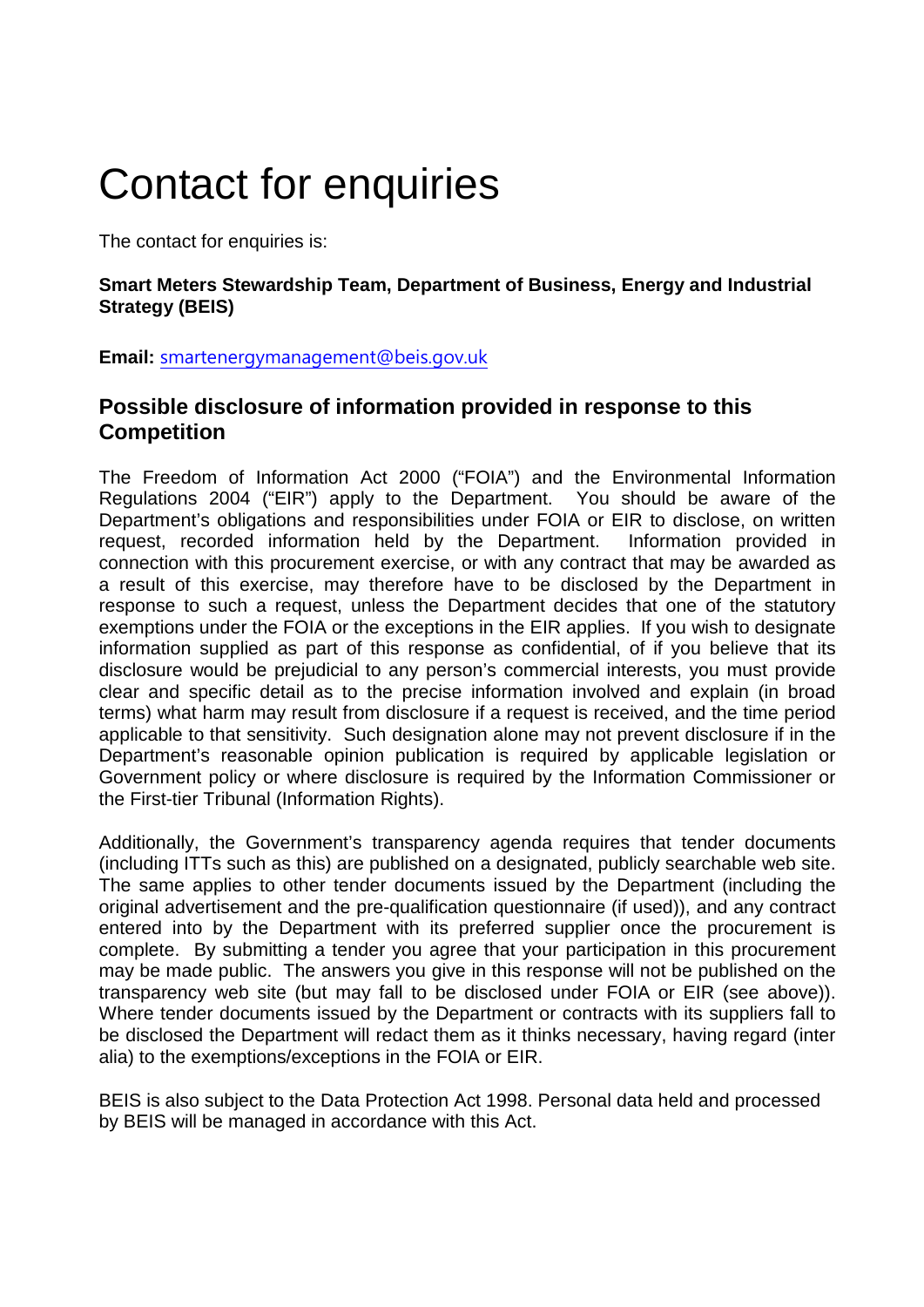# Application

**Applicants are urged to read the Competition Guidance Notes (sections [1](#page-5-0) and [2](#page-19-0) of this document) carefully before completing this form and are asked to ensure that they provide sufficient information to demonstrate compliance with the Eligibility Criteria and the Evaluation Criteria.**

**Applicants are encouraged to write self-contained responses, using the guidance provided to limit the size of the application. Applicants may annex additional material if it is relevant to the evaluation criteria and materially strengthens the application. Applicants are requested to maintain the structure of the application form.**

**Applications should detail plans across all phases of the Competition.** 

This application has the following sections:

- 1. Summary Information
- 2. Proposal details
- 3. Declarations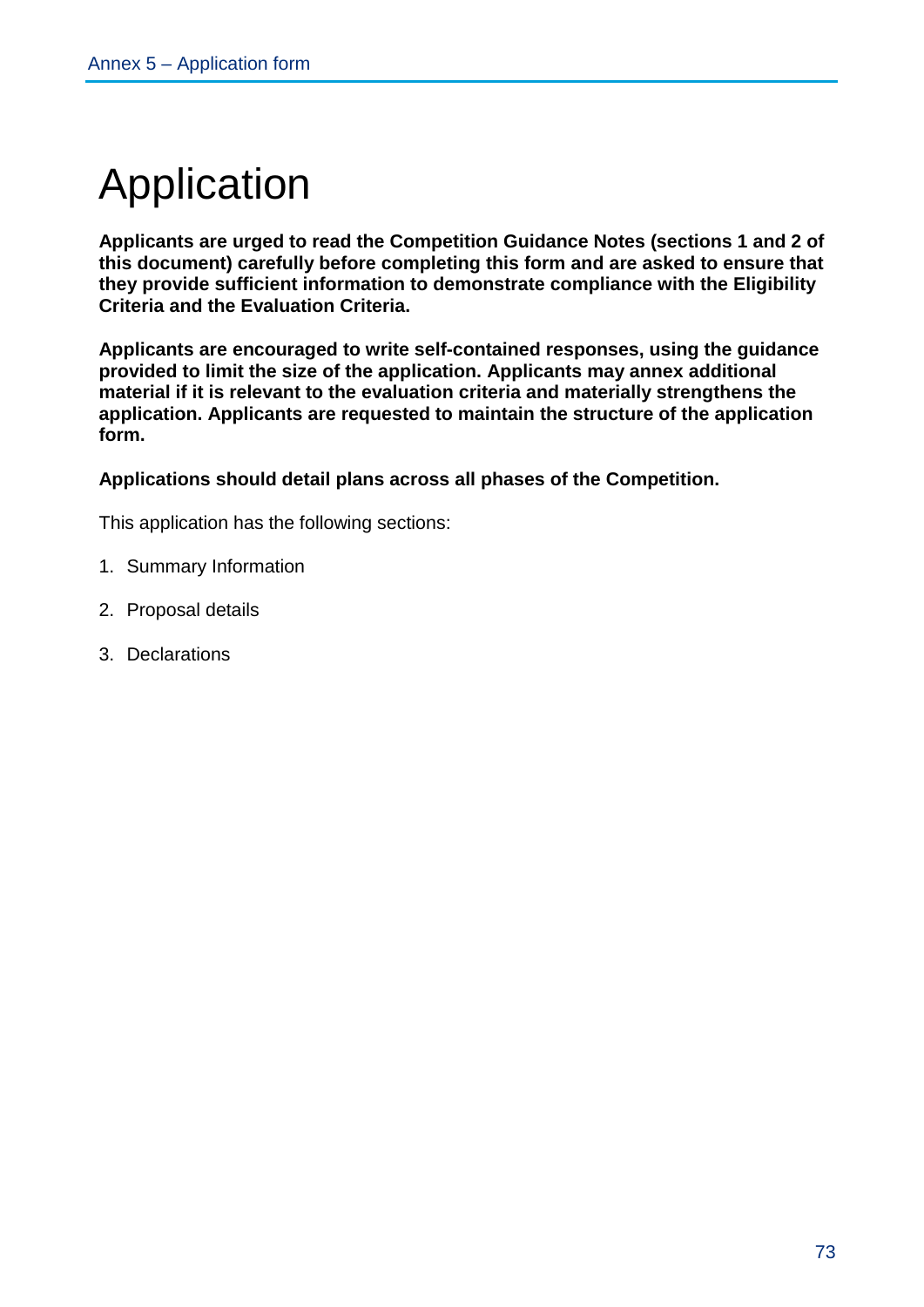# **(a) Summary Information**

| <b>Summary Information</b>                    | (not assessed)                                                                                                                                                                                  |
|-----------------------------------------------|-------------------------------------------------------------------------------------------------------------------------------------------------------------------------------------------------|
| <b>Project Title</b>                          |                                                                                                                                                                                                 |
| <b>Project summary</b>                        | Referring to the guidance document, please provide a<br>brief summary of your proposed solution, clearly<br>demonstrating that the proposal is in scope, and the key<br>outputs of the project. |
| <b>List of Annexes /</b><br><b>Appendices</b> |                                                                                                                                                                                                 |
| <b>Contract Duration</b>                      |                                                                                                                                                                                                 |
| <b>Total Contract Cost (£)</b><br>excl VAT    |                                                                                                                                                                                                 |
| <b>Proposed Start Date</b>                    |                                                                                                                                                                                                 |
| <b>Company Details:</b>                       |                                                                                                                                                                                                 |
| <b>Registered Company Name</b>                |                                                                                                                                                                                                 |
| <b>Registered Company</b><br><b>Address</b>   |                                                                                                                                                                                                 |
| <b>Company Registration</b><br>Number         |                                                                                                                                                                                                 |
| <b>VAT Registration Number</b>                |                                                                                                                                                                                                 |
| <b>Company Website</b>                        |                                                                                                                                                                                                 |
| <b>Contact Details:</b>                       |                                                                                                                                                                                                 |
| Name                                          |                                                                                                                                                                                                 |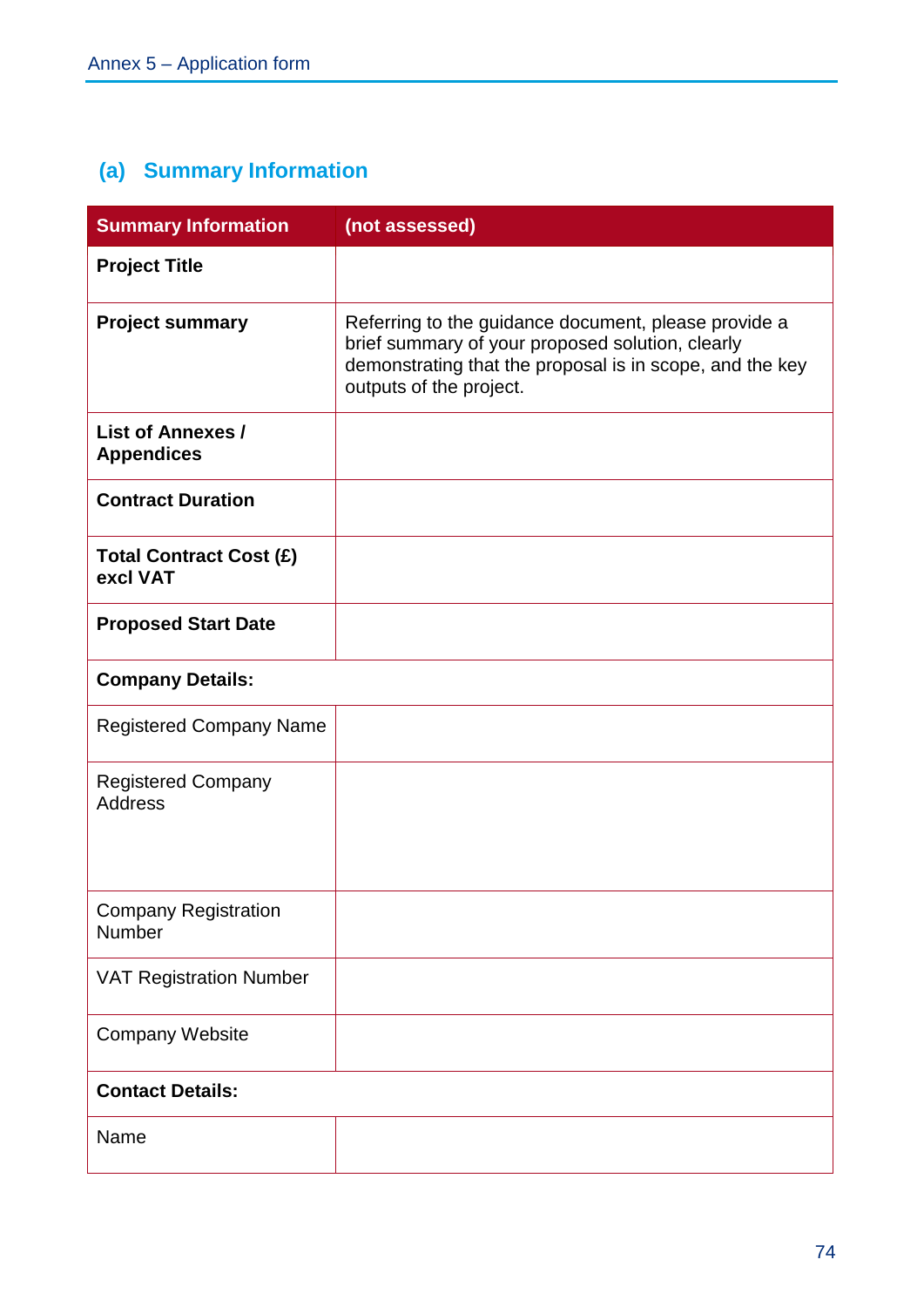| <b>Summary Information</b> | (not assessed) |
|----------------------------|----------------|
| Position                   |                |
| Organisation               |                |
| Address                    |                |
| Telephone                  |                |
| Email                      |                |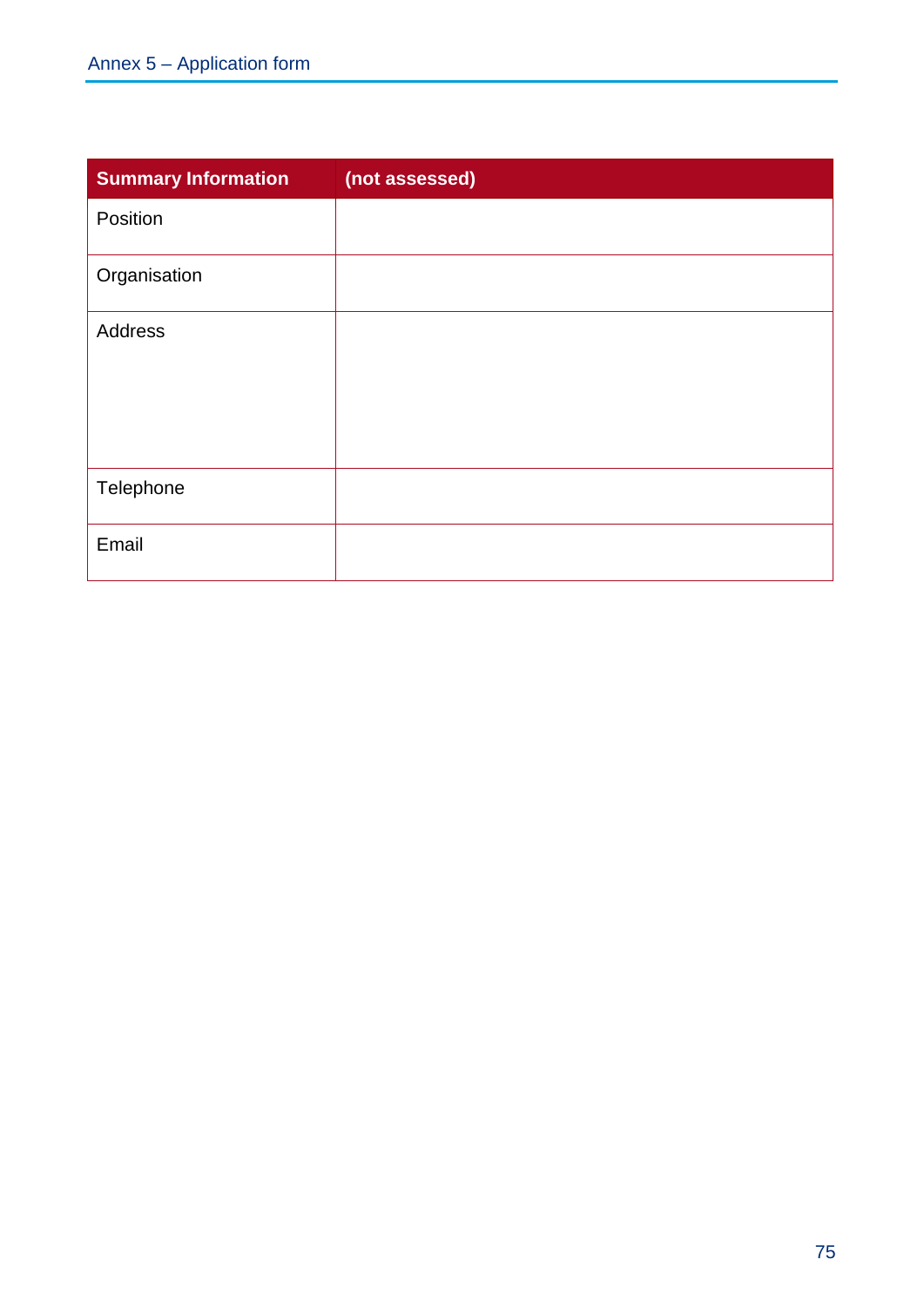# **(b) Proposal Details**

## **1. Technical Approach and Innovation**

|    | <b>Total score 40</b>                                                                                                                                                                                                                                                                             | <b>Word limit - 10,000</b>                                                                                                              |  |
|----|---------------------------------------------------------------------------------------------------------------------------------------------------------------------------------------------------------------------------------------------------------------------------------------------------|-----------------------------------------------------------------------------------------------------------------------------------------|--|
| a) |                                                                                                                                                                                                                                                                                                   | Clear description of the proposed solution and how it addresses the challenges<br>as set out in this guidance document (weighting x 1); |  |
|    | b) Clear description on the particular innovative step(s) being proposed and how<br>they will build on the smart metering platform and non-domestic roll out<br>(weighting $x$ 2);                                                                                                                |                                                                                                                                         |  |
| C) | Current and proposed stage of development. Please refer to TRLs (see Annex 1)<br>and provide an indication and justification of current, and proposed TRL<br>(weighting $x$ 1);                                                                                                                   |                                                                                                                                         |  |
| d) | Description and evidence of proposed solution's potential to improve energy<br>management activities in targeted organisations operating at sites covered by the<br>smart metering mandate, which lead to bill savings, carbon emissions reductions<br>and other desired benefits (weighting x3). |                                                                                                                                         |  |
| e) | (weighting x 1).                                                                                                                                                                                                                                                                                  | Potential for reduced complexity / standardisation presented by the technology                                                          |  |
|    | <b>Current TRL</b>                                                                                                                                                                                                                                                                                | <b>TRL following project</b>                                                                                                            |  |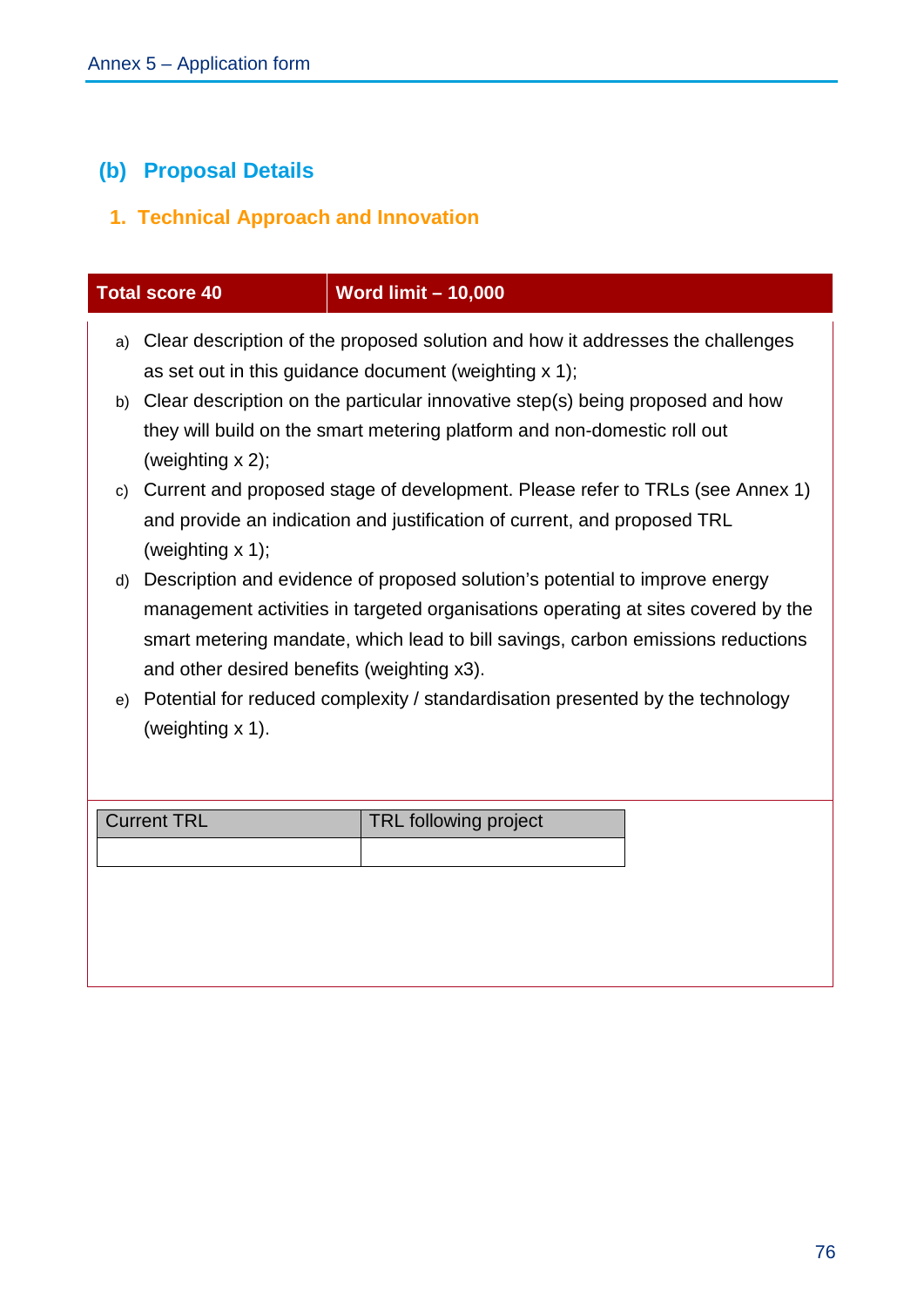#### **2. Project plan**

#### **Total score 20 Word limit 4000**

- a) Detailed description of work packages and associated timelines (include a Gantt chart) (weighting x 1);
- b) List of milestones and deliverables with associated dates and invoice values (weighting x 1);
- c) Resource management plan, including:
	- i. Team structure
	- ii. Management of sub-contractors and other stakeholders
	- iii. Requirements for external support e.g. help with access to smart meter data, and/or customers, suppliers and/or other needs (weighting x 1);
- d) Key risks and dependencies of the project, including mitigation plans. Risks should be presented in the table provided in the application form (weighting x 1).

#### **Risks:**

This table can be presented outside of this box section and in landscape orientation if required.

| Ref | <b>Risk description</b> | Likelihood<br>(H/M/L) | Impact<br>(H/M/L) | <b>Mitigation</b> |
|-----|-------------------------|-----------------------|-------------------|-------------------|
|     |                         |                       |                   |                   |
|     |                         |                       |                   |                   |
|     |                         |                       |                   |                   |
|     |                         |                       |                   |                   |
|     |                         |                       |                   |                   |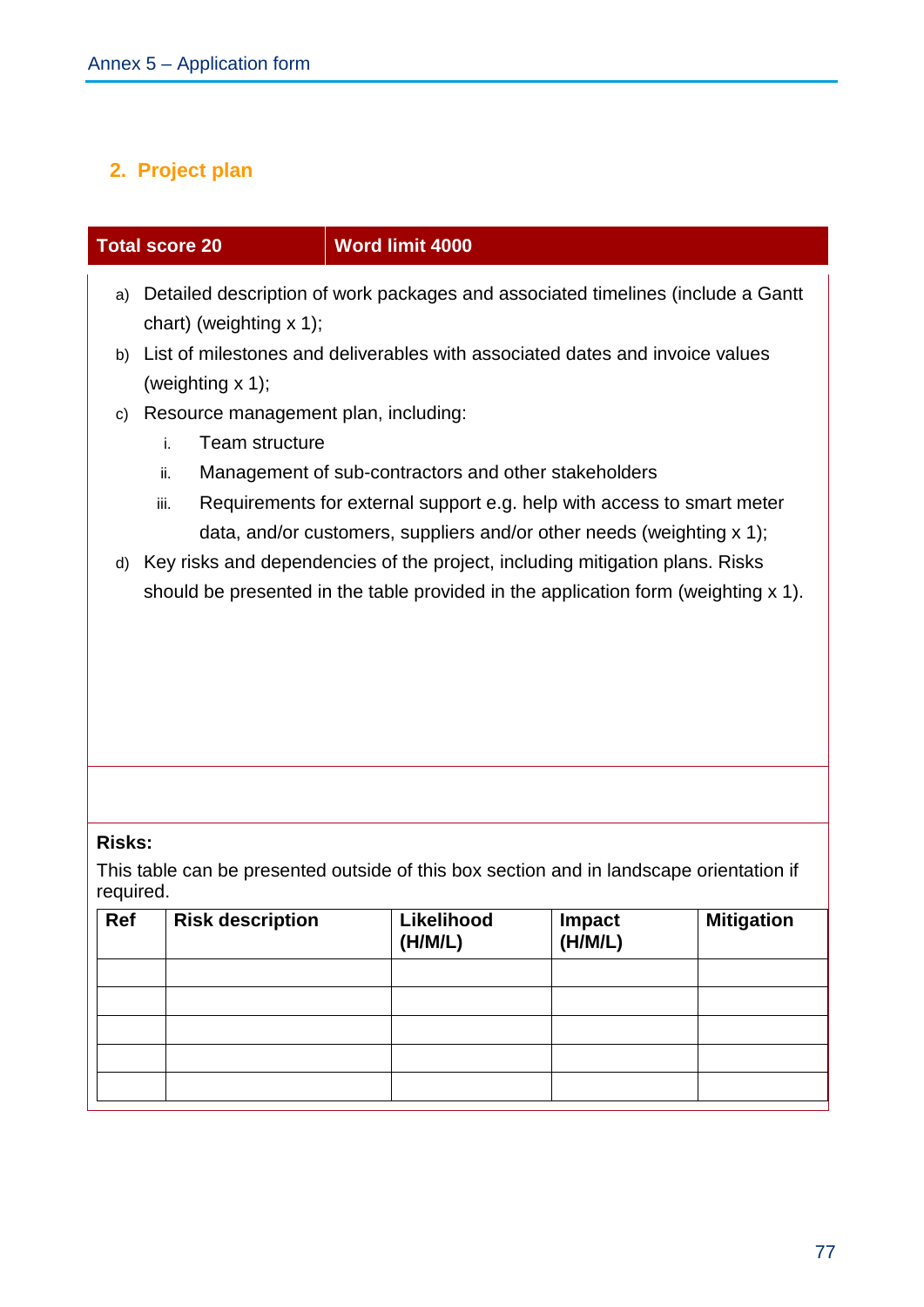# **3. Skills and Expertise**

|          | <b>Total score 15</b> | <b>Word limit 5000</b>                                                                                                                                                                                                                                                                                                                                                                       |
|----------|-----------------------|----------------------------------------------------------------------------------------------------------------------------------------------------------------------------------------------------------------------------------------------------------------------------------------------------------------------------------------------------------------------------------------------|
| a)<br>C) | (weighting $x$ 1);    | Understanding of smart meter technologies, data-tools development, use of data<br>to inform data tools (either smart meter data, or other data) (weighing $x$ 1);<br>b) Evidence that the team has relevant skills and expertise to undertake the project<br>Evidence of appropriate networks across the smart meter and energy<br>management sectors, and the supply chain (weighting x 1). |
|          |                       |                                                                                                                                                                                                                                                                                                                                                                                              |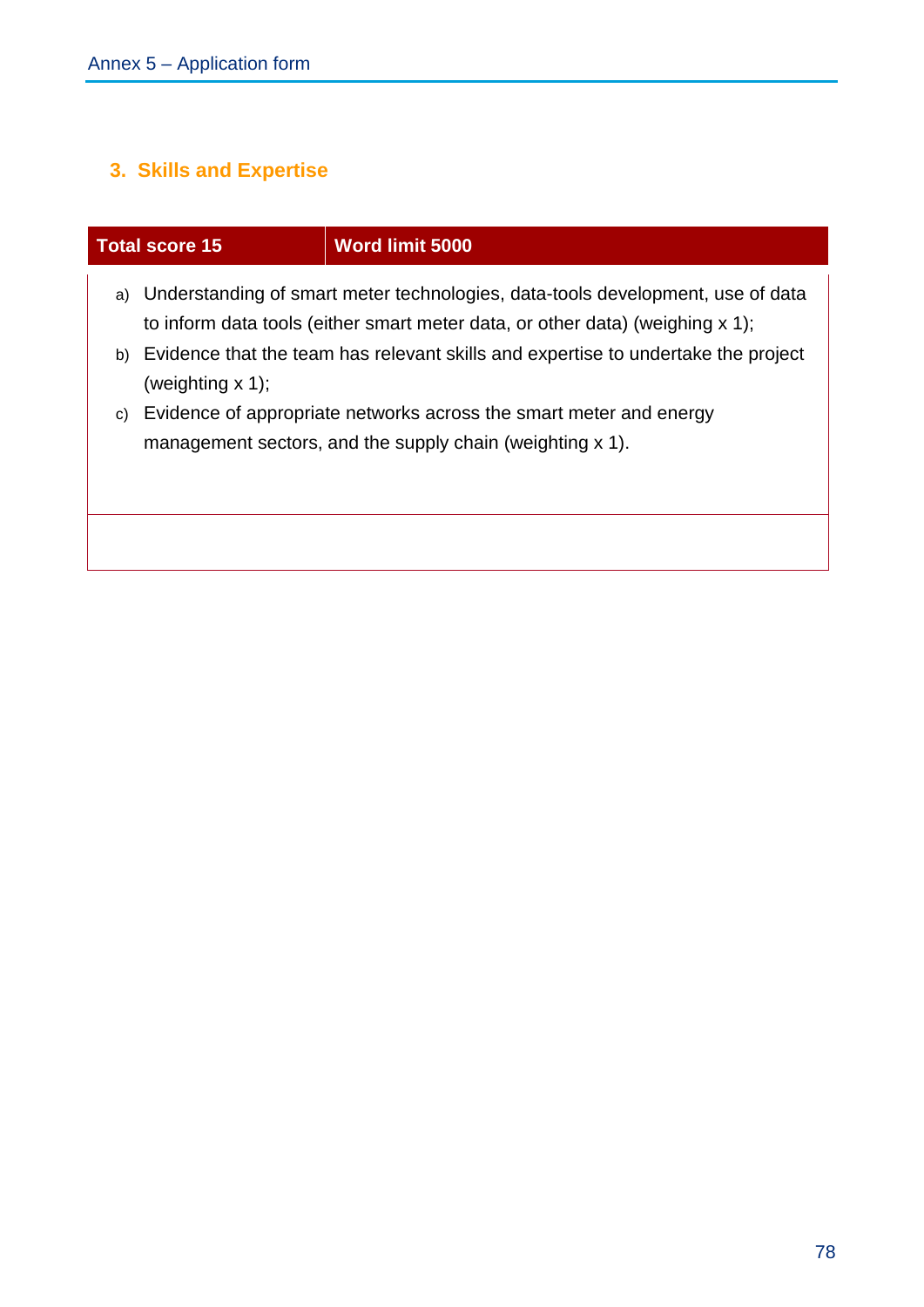### **4. Market Potential and Business Case**

|    | <b>Total score 15</b>                                                                                                        | <b>Word limit 5000</b>                                                                                                                                                                                                            |
|----|------------------------------------------------------------------------------------------------------------------------------|-----------------------------------------------------------------------------------------------------------------------------------------------------------------------------------------------------------------------------------|
| a) |                                                                                                                              | Assessment of market potential, including costings (products and services,<br>installation, customer acquisition, including potential for scaling within the<br>mandated sector of non-domestic sites and meters (weighting x 1); |
|    | b) Indication of how the product(s)/services can/will be scaled-up, and potential<br>exploitation across GB (weighting x 1); |                                                                                                                                                                                                                                   |
| C) |                                                                                                                              | Business case for roll out and commercialisation. The proposal should<br>demonstrate how the product will achieve credibility in the market place through<br>product proving and accreditation (weighting x 1);                   |
|    |                                                                                                                              |                                                                                                                                                                                                                                   |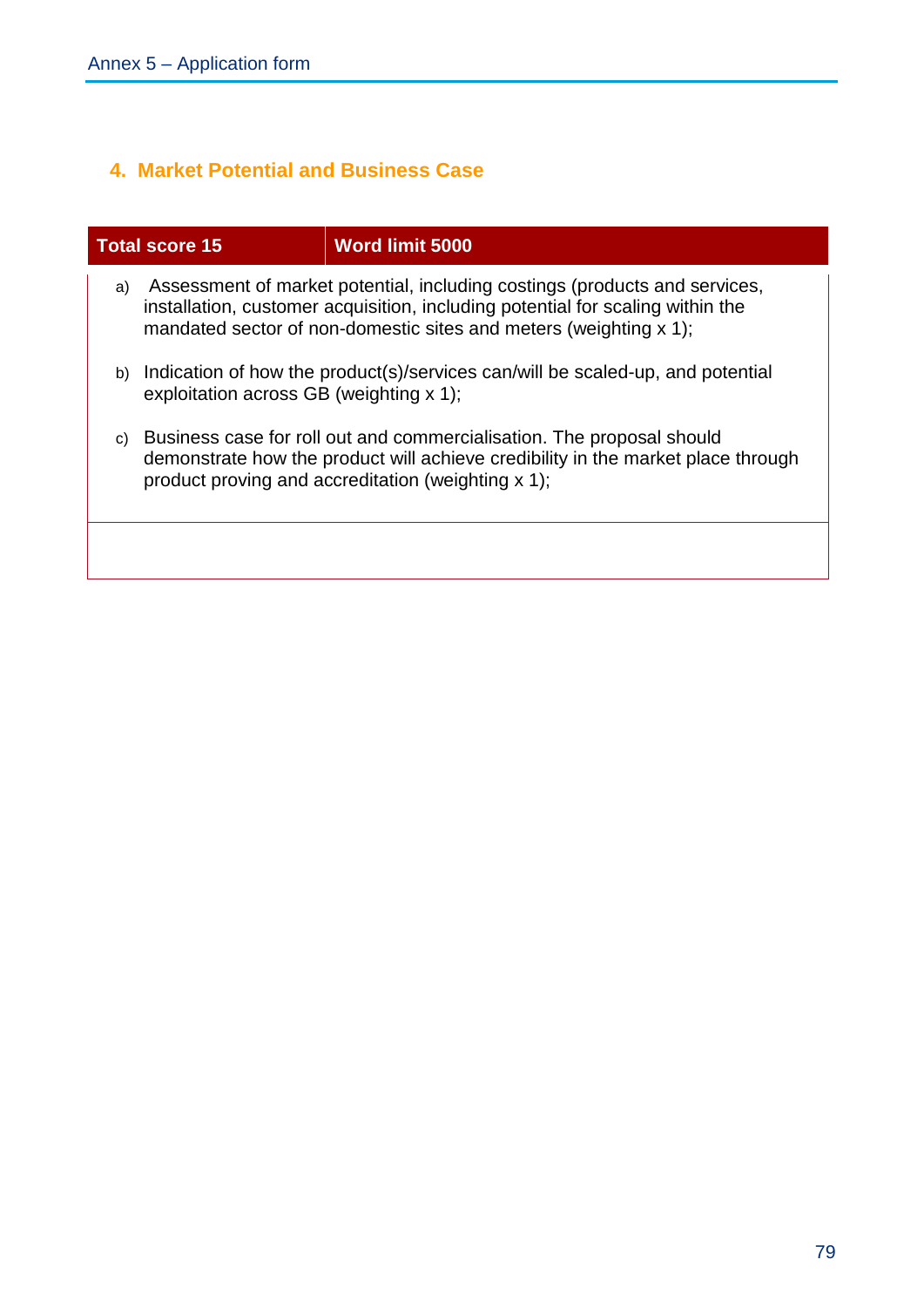#### **5. Cost**

#### **Total score 10 Word limit n/a**

a. Cost breakdown using the table provided in the application form (weighting x 2).

Applicants should clearly state where cost savings are being provided compared to exclusive development contracts.

Price will be marked proportionately to the lowest bid. The lowest bid will receive maximum marks for the price elements and then all other bids will be marked proportionately to that bid. Where contractors indicate options, they should clearly indicate their preferred approach, which the cost and other criteria will be scored against.

#### **Phase 1**

| Labour costs:                                   | *Grade/level of staff | <b>Daily rate</b><br>(ex VAT) | No.<br>days                                 | <b>Total price per</b><br>staff member |
|-------------------------------------------------|-----------------------|-------------------------------|---------------------------------------------|----------------------------------------|
|                                                 |                       |                               |                                             |                                        |
|                                                 |                       |                               |                                             |                                        |
|                                                 |                       |                               |                                             |                                        |
|                                                 |                       |                               |                                             |                                        |
|                                                 |                       |                               |                                             |                                        |
|                                                 |                       |                               |                                             |                                        |
| <b>Labour costs</b><br>Sub total                |                       |                               |                                             | £                                      |
|                                                 |                       |                               |                                             |                                        |
| <b>Equipment /</b><br><b>Material</b><br>costs: | <b>Item</b>           | No. of<br><b>items</b>        | <b>Price</b><br>per<br>item<br>(ex)<br>VAT) | <b>Total price</b>                     |
|                                                 |                       |                               |                                             |                                        |
|                                                 |                       |                               |                                             |                                        |
|                                                 |                       |                               |                                             |                                        |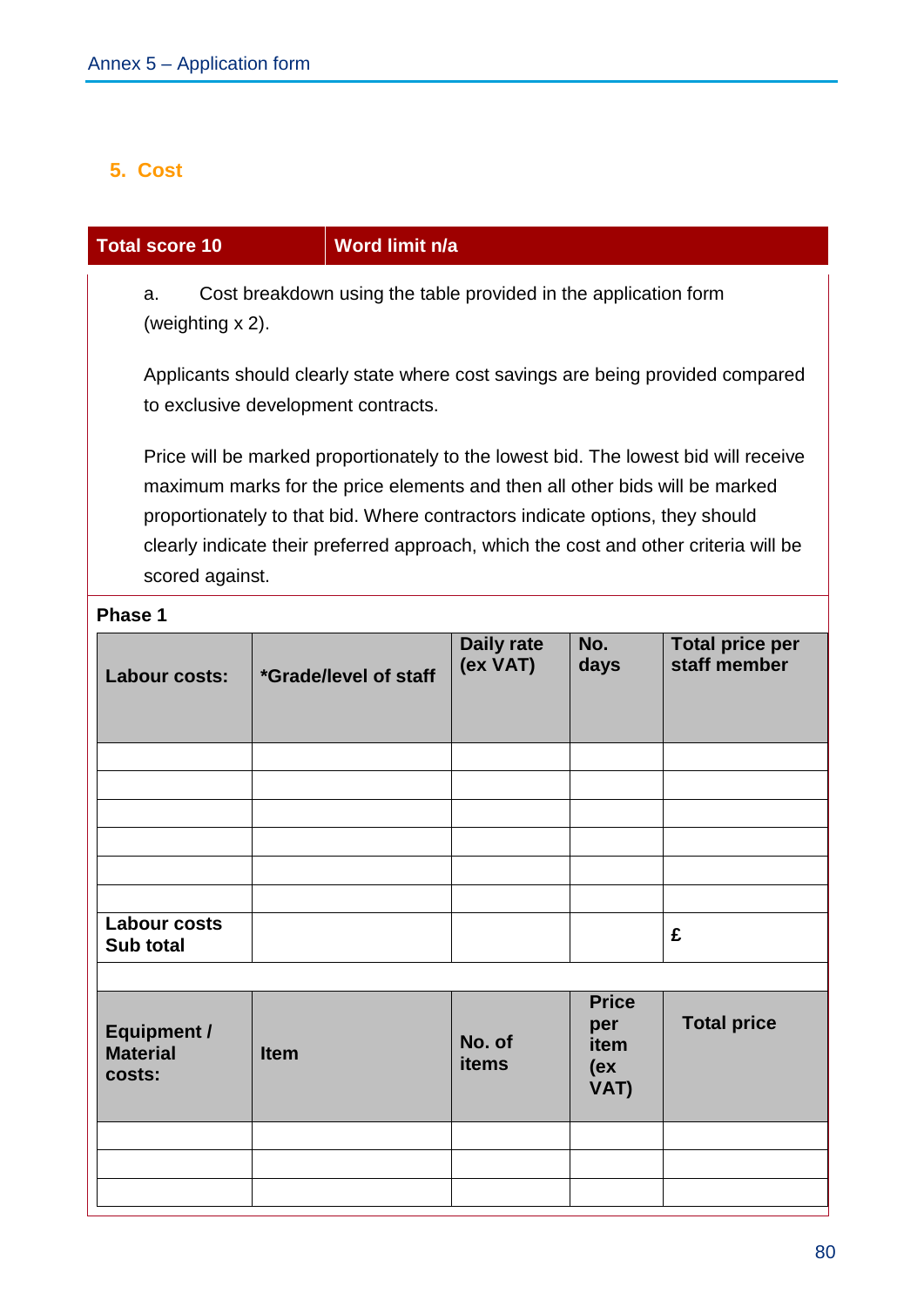|                                |                 |                               | £                  |
|--------------------------------|-----------------|-------------------------------|--------------------|
| Journey required<br>and reason | No.<br>journeys | <b>Cost</b><br>per<br>journey | <b>Total price</b> |
|                                |                 |                               |                    |
|                                |                 |                               |                    |
|                                |                 |                               | £                  |
|                                |                 |                               |                    |
| <b>Detail</b>                  | No.             | per<br>item                   | <b>Total price</b> |
|                                |                 |                               |                    |
|                                |                 |                               | £                  |
|                                |                 |                               |                    |
|                                |                 |                               | £                  |
|                                |                 |                               | <b>Cost</b>        |

#### **SBRI cost savings:**

| <b>Total price for exclusive</b><br>development contract* | <b>Total price for SBRI</b><br>project (= Total Cost for<br>Phase 1) | <b>Cost saving (A-B)</b> |
|-----------------------------------------------------------|----------------------------------------------------------------------|--------------------------|
|                                                           |                                                                      |                          |

\* Exclusive development means that the public purchaser reserves all the results and benefits of the development (including Intellectual Property Rights or IPRs) exclusively for its own use.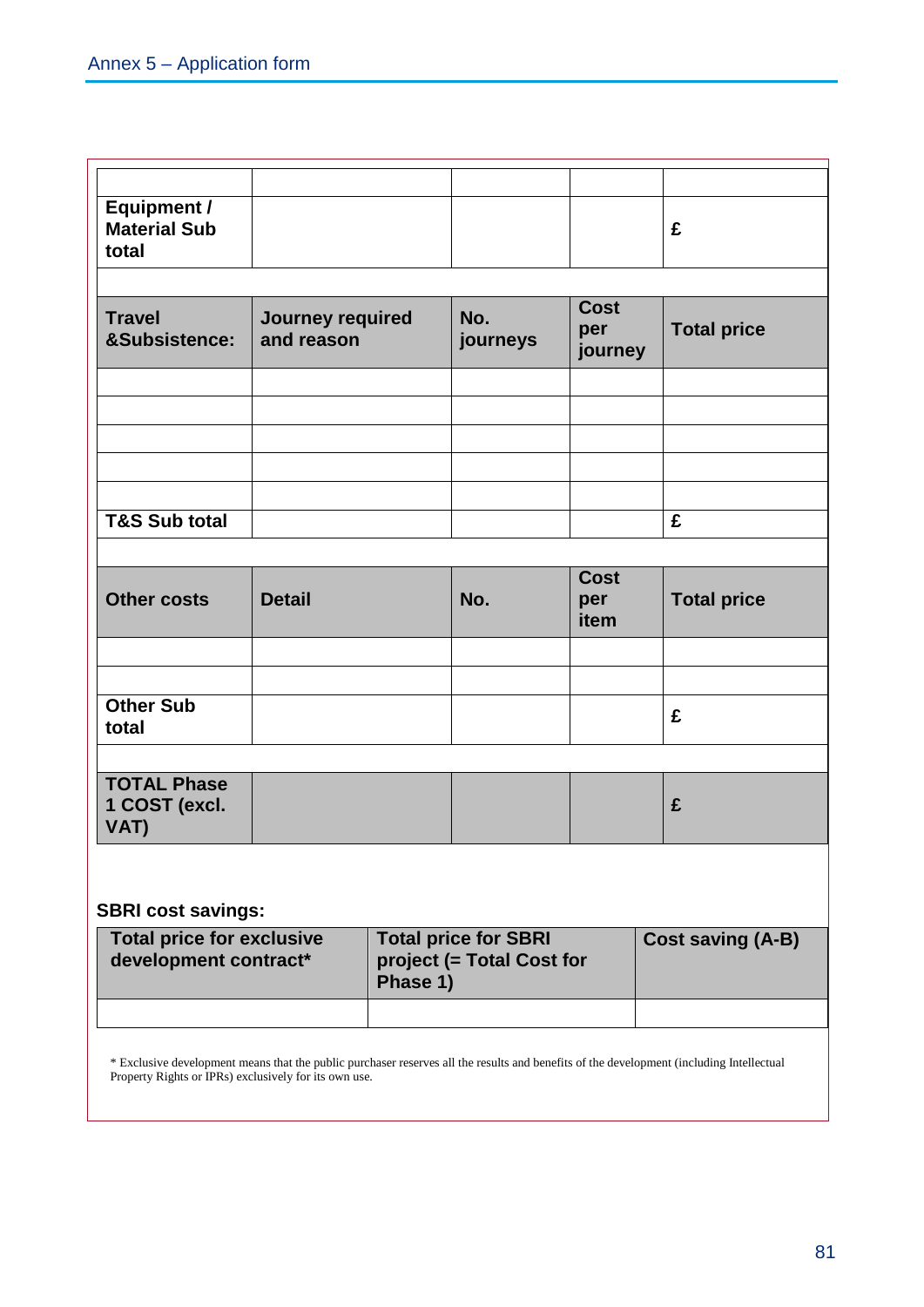## **Scoring Method**

Each question will be scored from 1 to 5. The following illustrates the meaning of each score:

| Score         | <b>Description</b>                                                                                                      |
|---------------|-------------------------------------------------------------------------------------------------------------------------|
| 1             | Not Satisfactory: Proposal contains significant shortcomings and does not meet<br>the required standard                 |
| $\mathcal{P}$ | Partially Satisfactory: Proposal partially meets the required standard, with one or<br>more moderate weaknesses or gaps |
| 3             | Satisfactory: Proposal mostly meets the required standard, with one or more<br>minor weaknesses or gaps.                |
| 4             | Good: Proposal meets the required standard, with moderate levels of assurance                                           |
| 5             | Excellent: Proposal fully meets the required standard with high levels of<br>assurance                                  |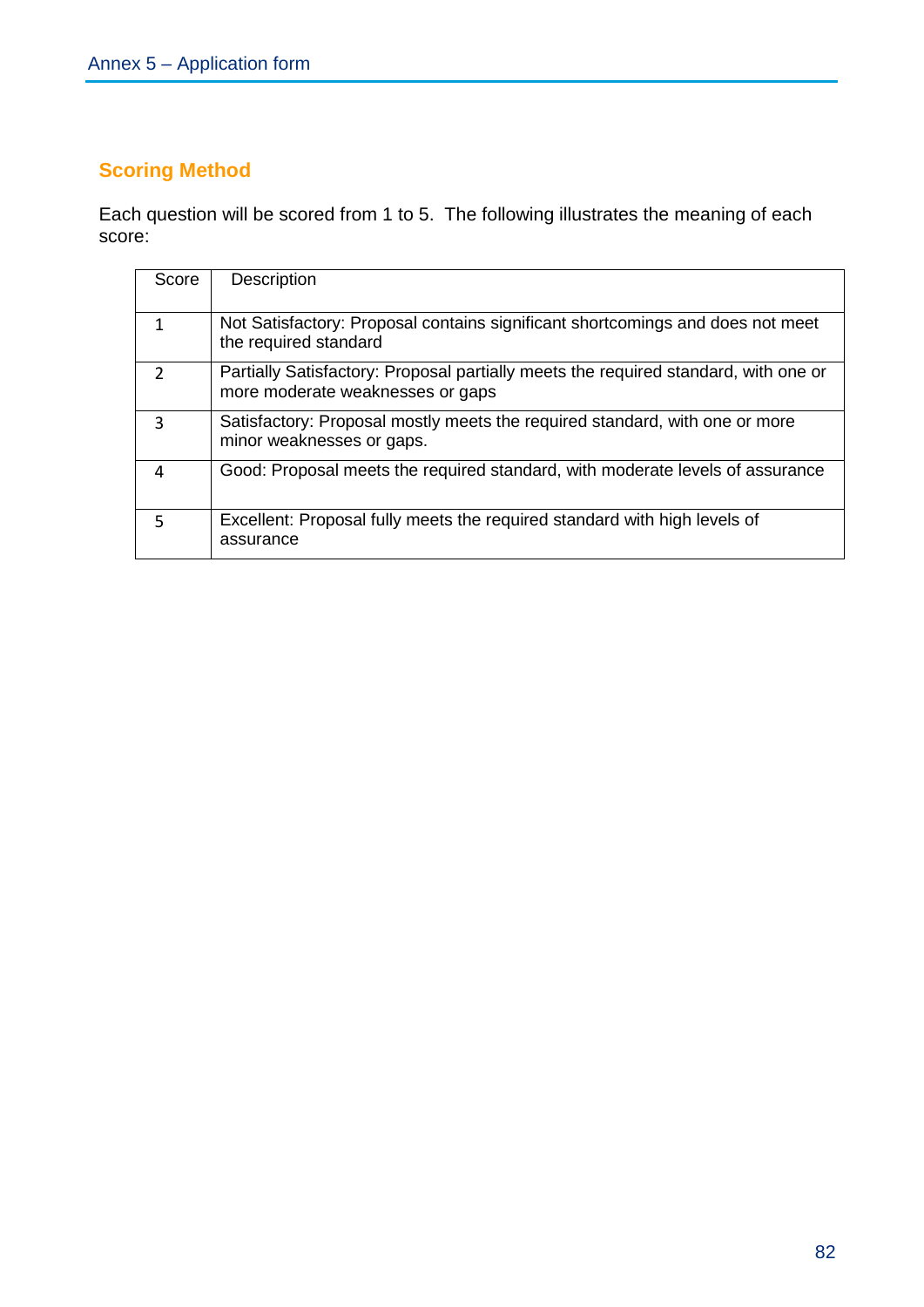# **(c) Declarations**

# **Contents**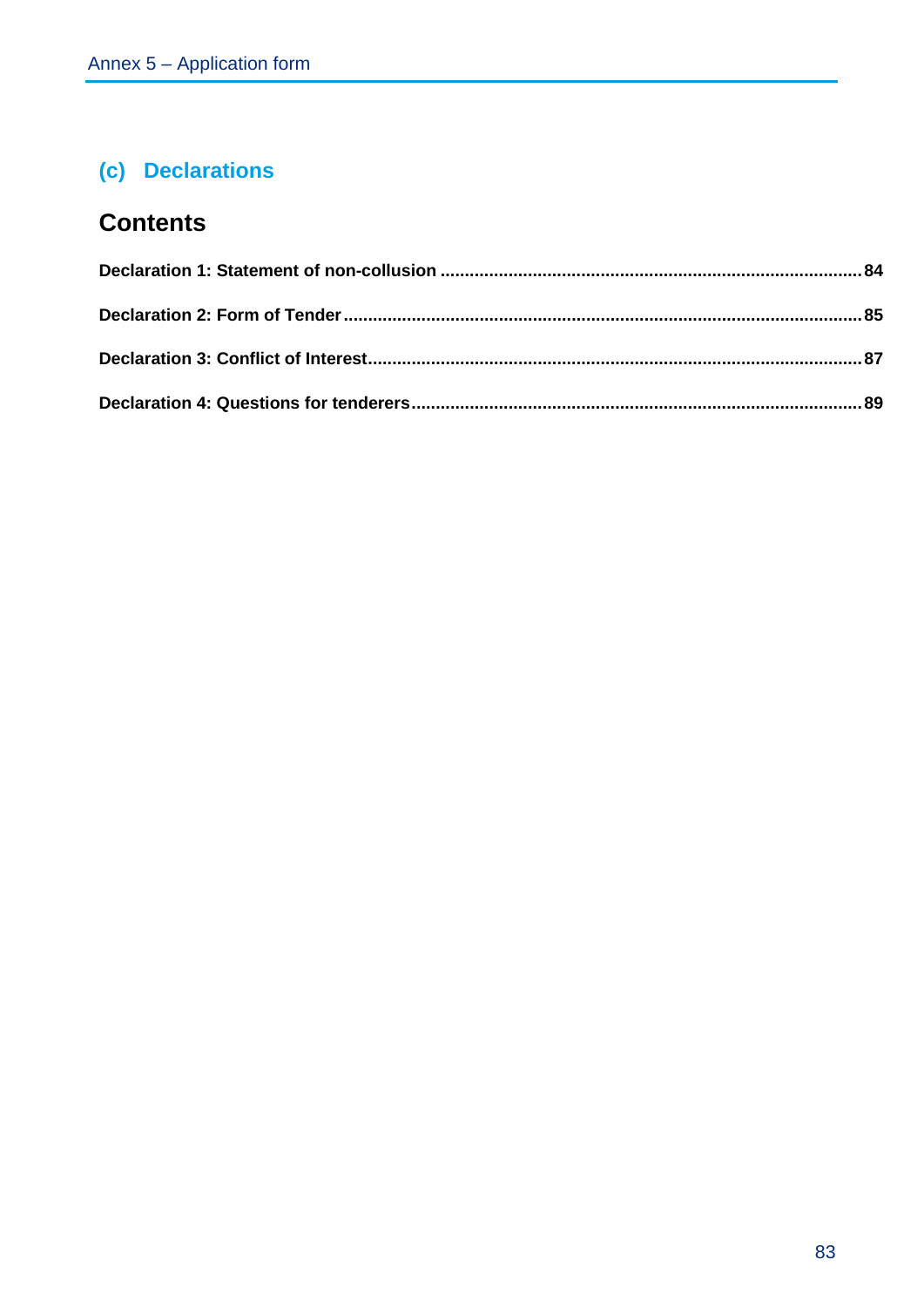#### **Declaration 1: Statement of non-collusion**

To: The Department of Business Energy and Industrial Strategy

1. We recognise that the essence of competitive tendering is that the Department will receive a bona fide competitive tender from all persons tendering. We therefore certify that this is a bona fide tender and that we have not fixed or adjusted the amount of the tender or our rates and prices included therein by or in accordance with any agreement or arrangement with any other person.

2. We also certify that we have not done and undertake not to do at any time before the hour and date specified for the return of this tender any of the following acts:

- (d) communicate to any person other than the Department the amount or approximate amount of our proposed tender, except where the disclosure, in confidence, of the approximate amount is necessary to obtain any insurance premium quotation required for the preparation of the tender;
- (e) enter into any agreement or arrangement with any other person that he shall refrain for submitting a tender or as to the amount included in the tender;
- (f) offer or pay or give or agree to pay or give any sum of money, inducement or valuable consideration directly or indirectly to any person doing or having done or causing or having caused to be done, in relation to any other actual or proposed tender for the contract any act, omission or thing of the kind described above.

3. In this certificate, the word "person" shall include any person, body or association, corporate or unincorporated; and "any agreement or arrangement" includes any such information, formal or informal, whether legally binding or not.

 $\mathcal{L}^{(n)}$ 

Signature (duly authorised on behalf of the tenderer)

……….………………………………………………………………………….

Print name

…………………………………………………………….…………………….

On behalf of (organisation name)

…………………………………………………………………….…………….

**Date**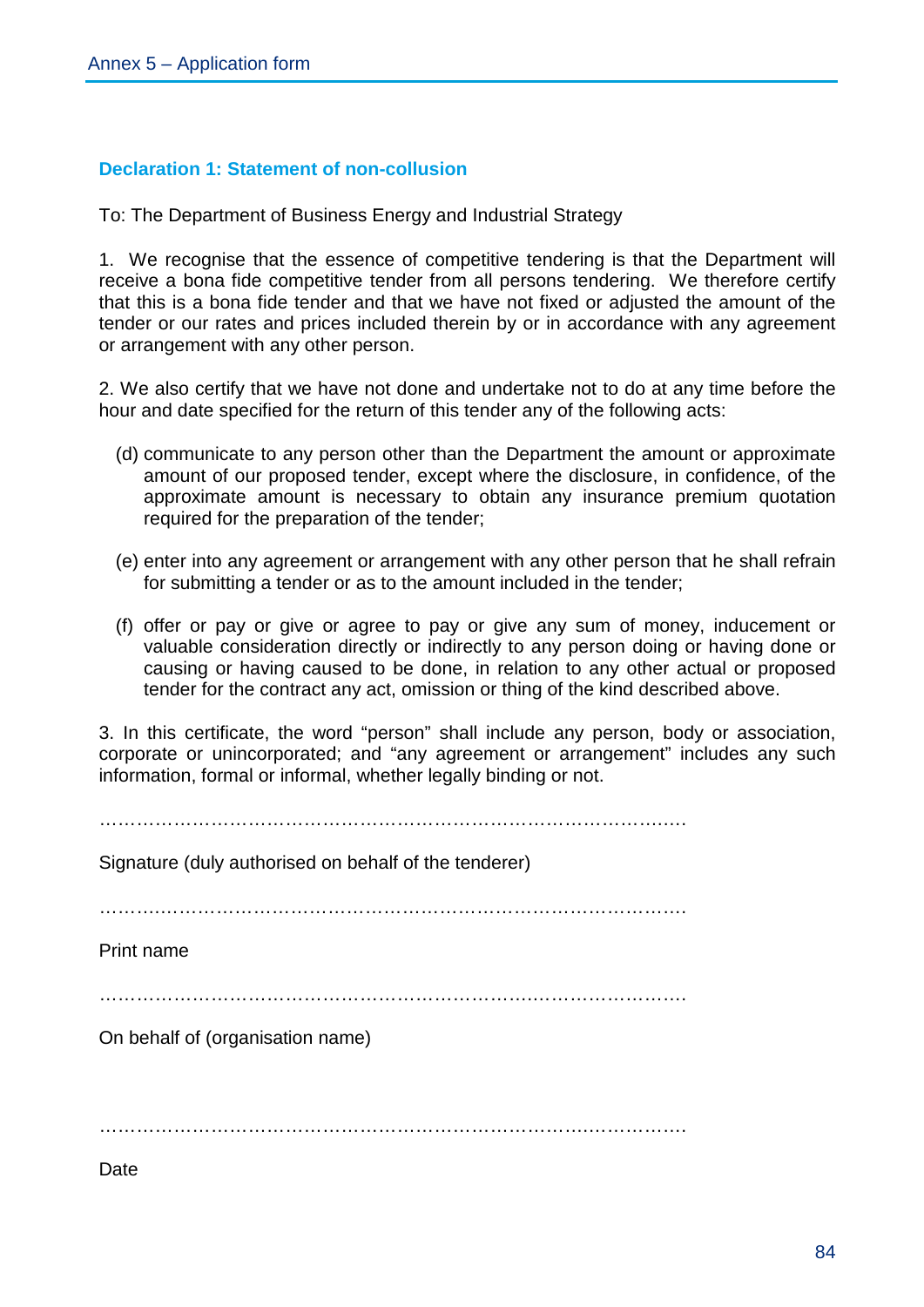#### **Declaration 2: Form of Tender**

To: The Department of Business, Energy and Industrial Strategy

1. Having considered the invitation to tender and all accompanying documents

(including without limitation, the terms and conditions of contract and the Specification) we confirm that we are fully satisfied as to our experience and ability to deliver the goods/services in all respects in accordance with the requirements of this invitation to tender.

2. We hereby tender and undertake to provide and complete all the services required to be performed in accordance with the terms and conditions of contract and the Specification for the amount set out in the Pricing Schedule.

3. We agree that any insertion by us of any conditions qualifying this tender or any unauthorised alteration to any of the terms and conditions of contract made by us may result in the rejection of this tender.

4. We agree that this tender shall remain open to be accepted by the Department for 8 weeks from the date below.

5. We understand that if we are a subsidiary (within the meaning of section 1159 of (and schedule 6 to) the Companies Act 2006) if requested by the Department we may be required to secure a Deed of Guarantee in favour of the Department from our holding company or ultimate holding company, as determined by the Department in their discretion.

6. We understand that the Department is not bound to accept the lowest or any tender it may receive.

7. We certify that this is a bona fide tender.

Signature (duly authorised on behalf of the tenderer)

Print name

………………………………………………………………………….

On behalf of (organisation name)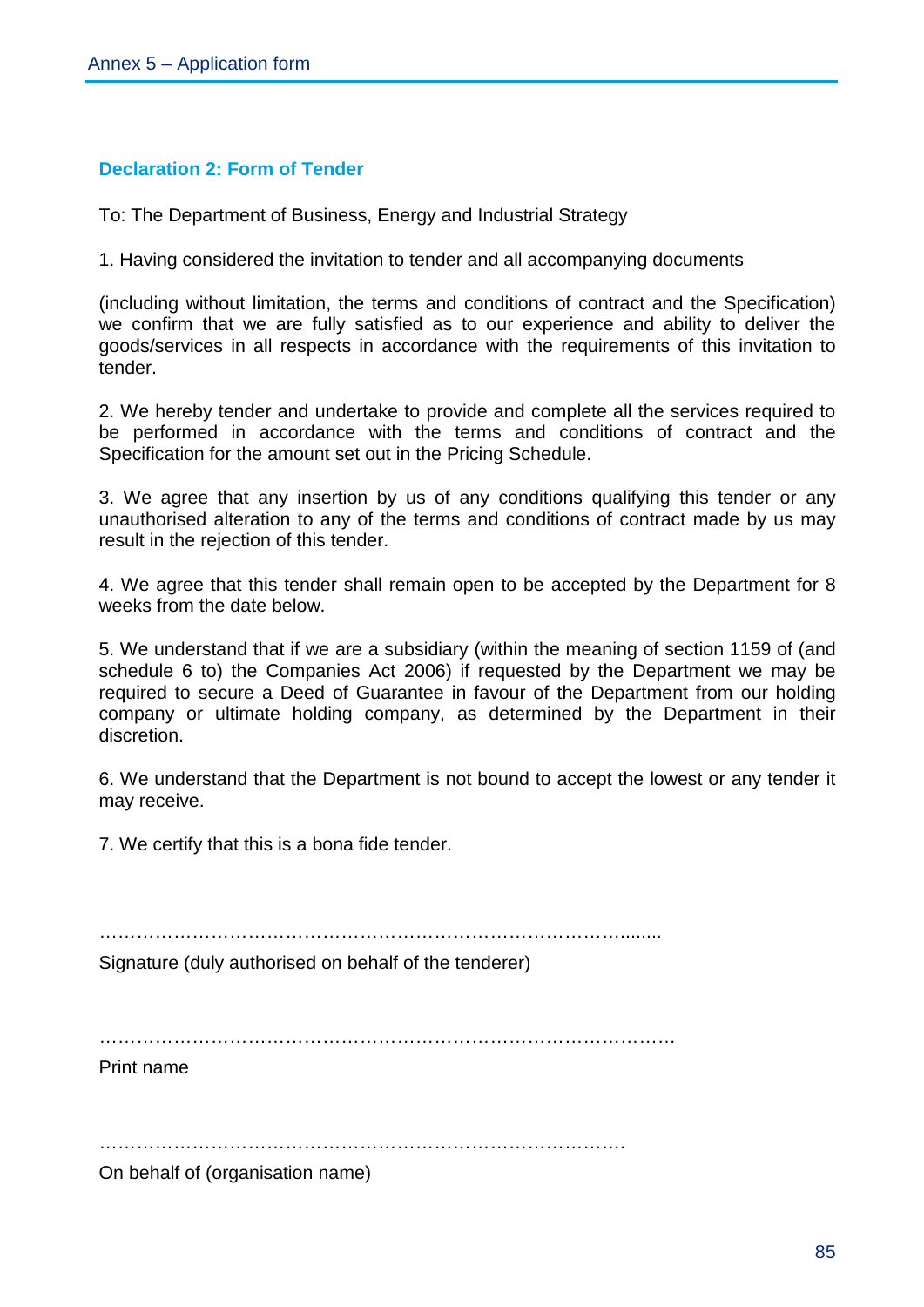………………………………………………………………………….

Date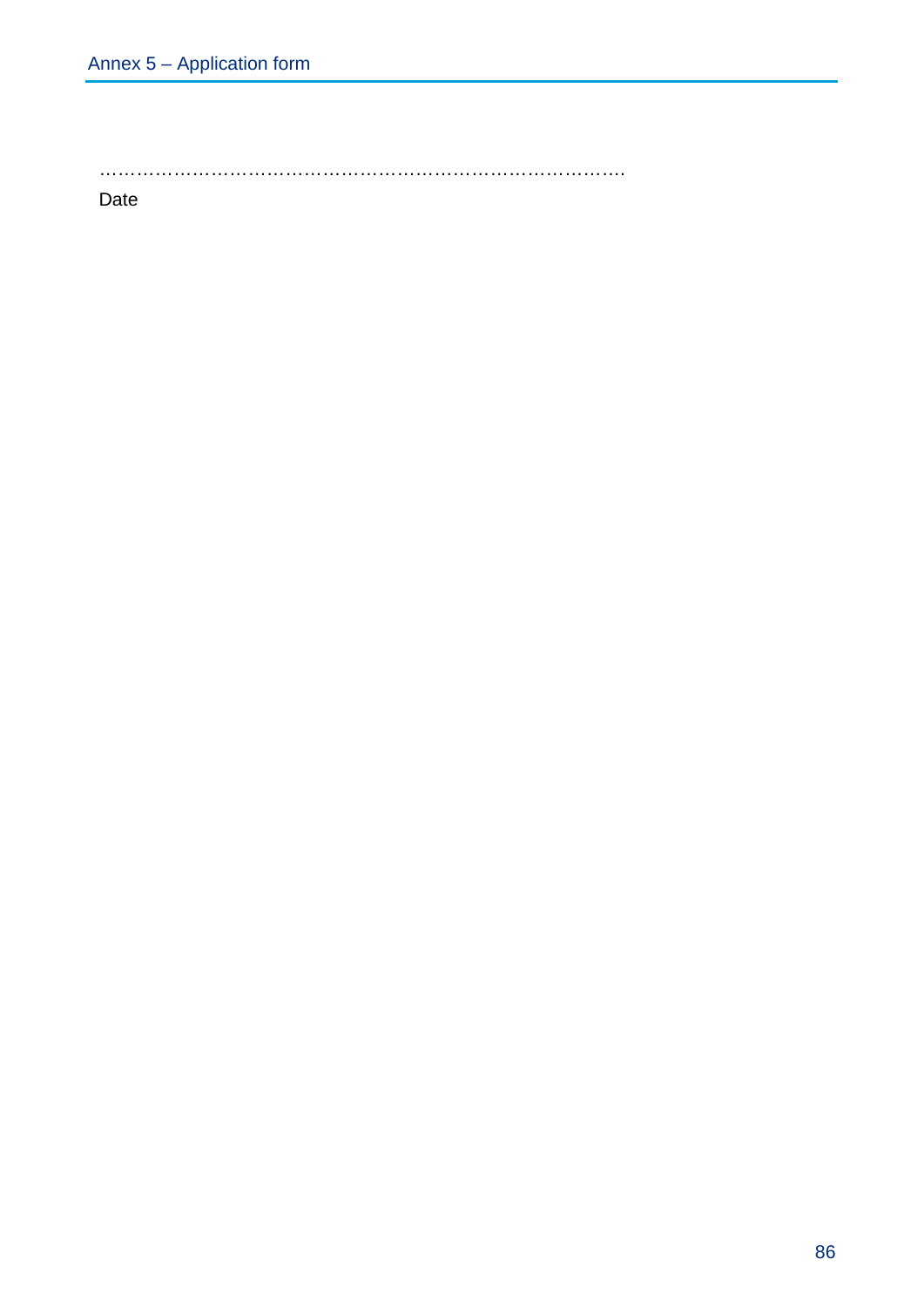#### **Declaration 3: Conflict of Interest**

I have nothing to declare with respect to any current or potential interest or conflict in relation to this research (or any potential providers who may be subcontracted to deliver this work, their advisers or other related parties). By conflict of interest, I mean, anything which could be reasonably perceived to affect the impartiality of this research, or to indicate a professional or personal interest in the outcomes from this research.

| Signed | . |
|--------|---|
| Name   | . |

Position …………………………………….

*OR*

I wish to declare the following with respect to personal or professional interests related to relevant organisations\*;

- X
- X

*Where a potential conflict of interest has been declared for an individual or organisation within a consortia, please clearly outline the role which this individual or organisation will play in the proposed project and how any conflict of interest has or will be mitigated.*

- $\overline{X}$
- $\mathsf{\chi}$

Signed …………………………………….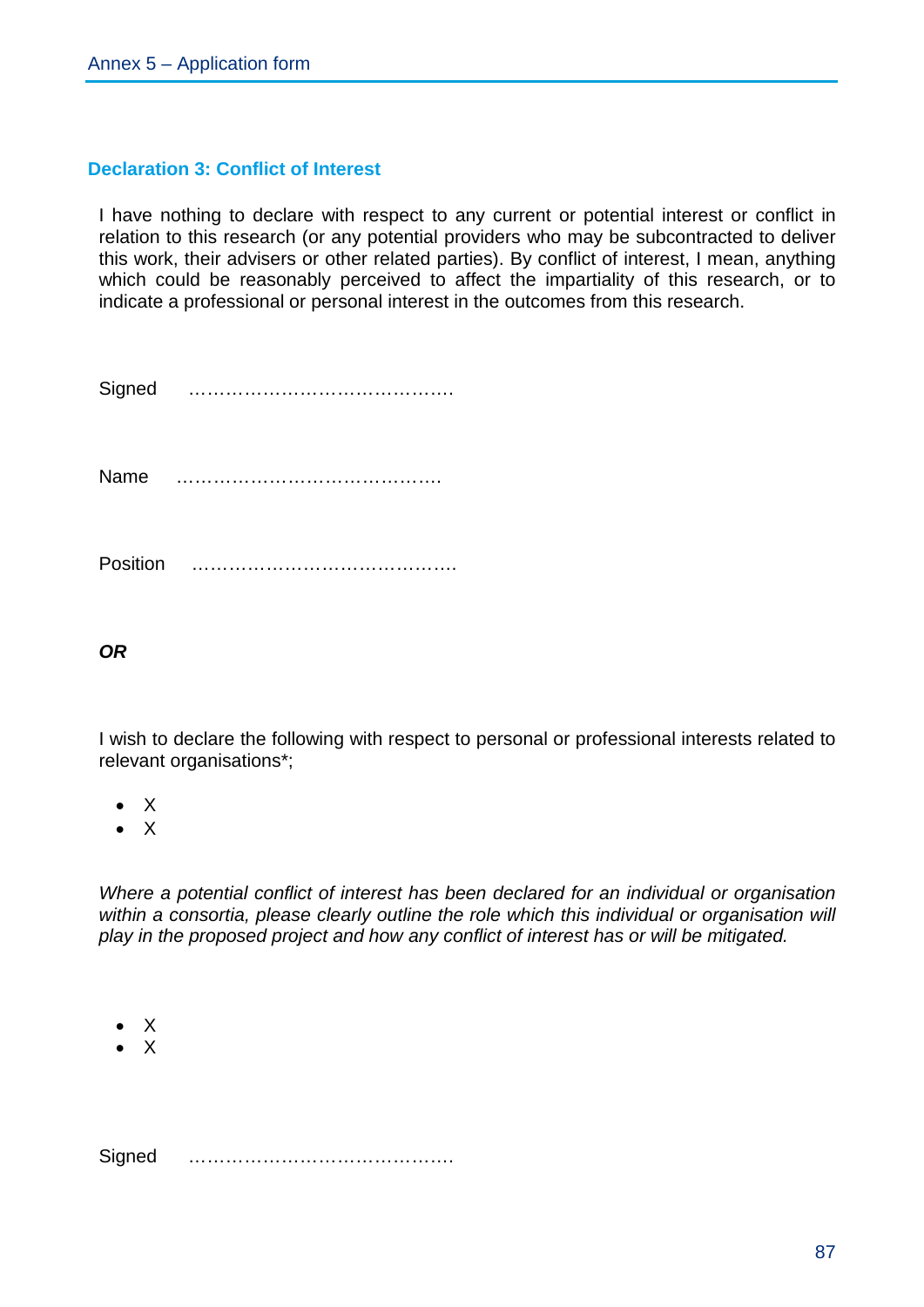Name …………………………………….

Position …………………………………….

Please complete this form and return this with your application form - Nil returns **are** required.

**\*** These may include (but are not restricted to);

- A professional or personal interest in the outcome of this research
- For evaluation projects, a close working, governance, or commercial involvement in the project under evaluation
- Current or past employment with relevant organisations
- Payment (cash or other) received or likely to be received from relevant organisations for goods or services provided (Including consulting or advisory fees)
- Gifts or entertainment received from relevant organisations
- Shareholdings (excluding those within unit trusts, pension funds etc) in relevant organisations
- Close personal relationship or friendships with individuals employed by or otherwise closely associated with relevant organisations

#### *All of the above apply both to the individual signing this form and their close family / friends / partners etc.*

If your situation changes during the project in terms of interests or conflicts, you must notify BEIS straight away.

A DECLARATION OF INTEREST WILL NOT NECESSARILY MEAN THE INDIVIDUAL OR ORGANISATION CANNOT WORK ON THE PROJECT; BUT IT IS VITAL THAT ANY INTEREST OR CONFLICT IS DECLARED SO IT CAN BE CONSIDERED OPENLY.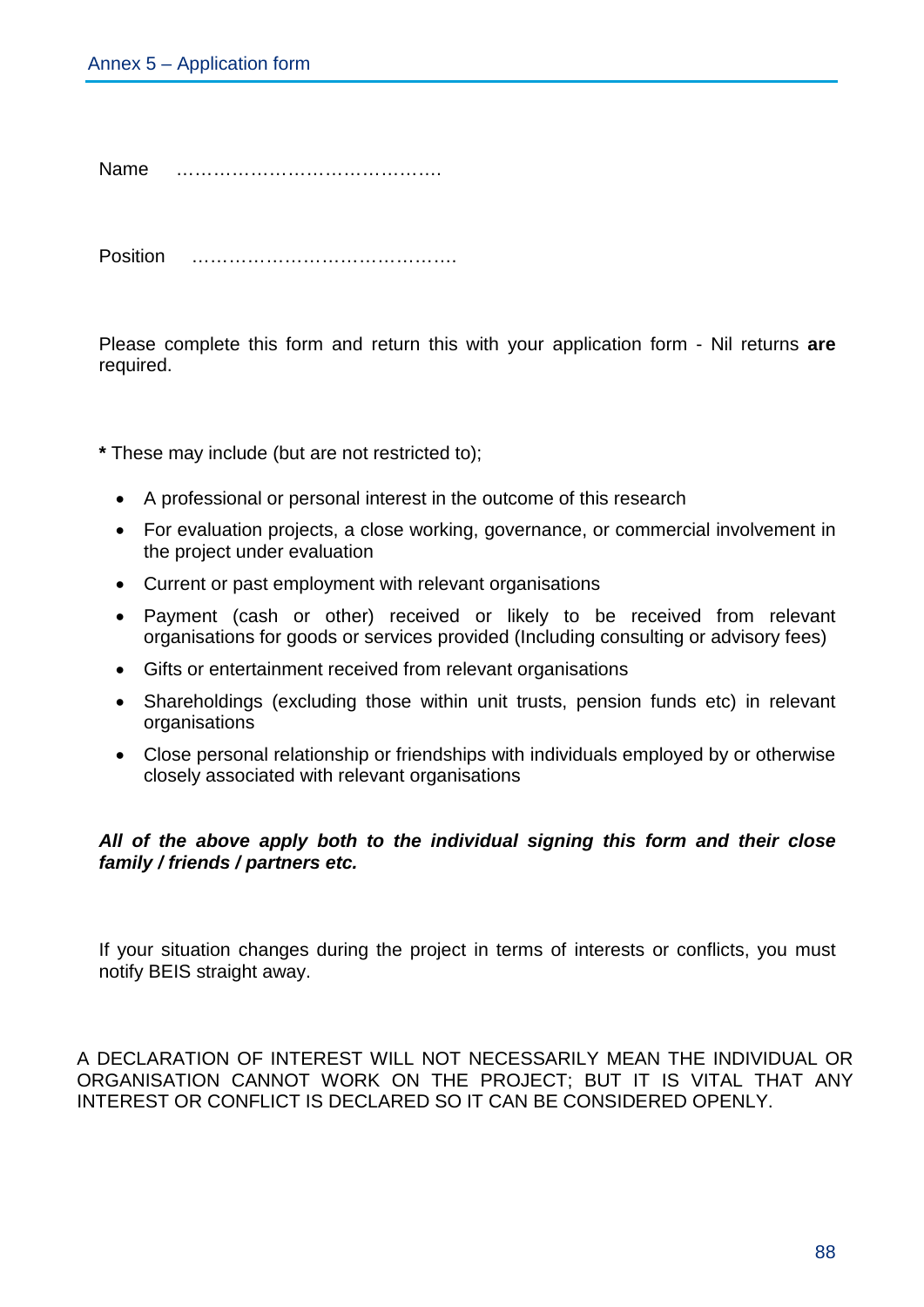#### **Declaration 4: Questions for tenderers**

In some circumstances the Department is required by law to exclude you from participating further in a procurement. If you cannot answer 'no' to every question in this section it is very unlikely that your application will be accepted, and you should contact us for advice before completing this form.

Please state 'Yes' or 'No' to each question.

| Has your organisation or any directors or partner or any other<br>person who has powers of representation, decision or control<br>been convicted of any of the following offences? |                                                                                                                                                                                                                                                                                                                                         |  |
|------------------------------------------------------------------------------------------------------------------------------------------------------------------------------------|-----------------------------------------------------------------------------------------------------------------------------------------------------------------------------------------------------------------------------------------------------------------------------------------------------------------------------------------|--|
| (a)                                                                                                                                                                                | conspiracy within the meaning of <b>section 1</b> or 1A of the Criminal<br>Law Act 1977 or article 9 or 9A of the Criminal Attempts and<br>Conspiracy (Northern Ireland) Order 1983 where that conspiracy<br>relates to participation in a criminal organisation as defined in<br>Article 2 of Council Framework Decision 2008/841/JHA; |  |
| (b)                                                                                                                                                                                | corruption within the meaning of $section 1(2)$ of the Public Bodies<br>Corrupt Practices Act 1889 or section 1 of the Prevention of<br>Corruption Act 1906; where the offence relates to active<br>corruption;                                                                                                                         |  |
| (c)                                                                                                                                                                                | the offence of bribery, where the offence relates to active<br>corruption;                                                                                                                                                                                                                                                              |  |
| (d)                                                                                                                                                                                | bribery within the meaning of section 1 or 6 of the Bribery Act<br>2010;                                                                                                                                                                                                                                                                |  |
| (e)                                                                                                                                                                                | fraud, where the offence relates to fraud affecting the European<br>Communities' financial interests as defined by Article 1 of the<br>Convention on the protection of the financial interests of the<br>European Communities, within the meaning of:                                                                                   |  |
|                                                                                                                                                                                    | (i) the offence of cheating the Revenue;                                                                                                                                                                                                                                                                                                |  |
|                                                                                                                                                                                    | (ii) the offence of conspiracy to defraud;                                                                                                                                                                                                                                                                                              |  |
|                                                                                                                                                                                    | (iii) fraud or theft within the meaning of the <b>Theft Act 1968</b> , the Theft<br>Act (Northern Ireland) 1969, the Theft Act 1978 or the Theft<br>(Northern Ireland) Order 1978;                                                                                                                                                      |  |
|                                                                                                                                                                                    | (iv) fraudulent trading within the meaning of section 458 of the<br>Companies Act 1985, article 451 of the Companies (Northern<br>Ireland) Order 1986 or section 993 of the Companies Act 2006;                                                                                                                                         |  |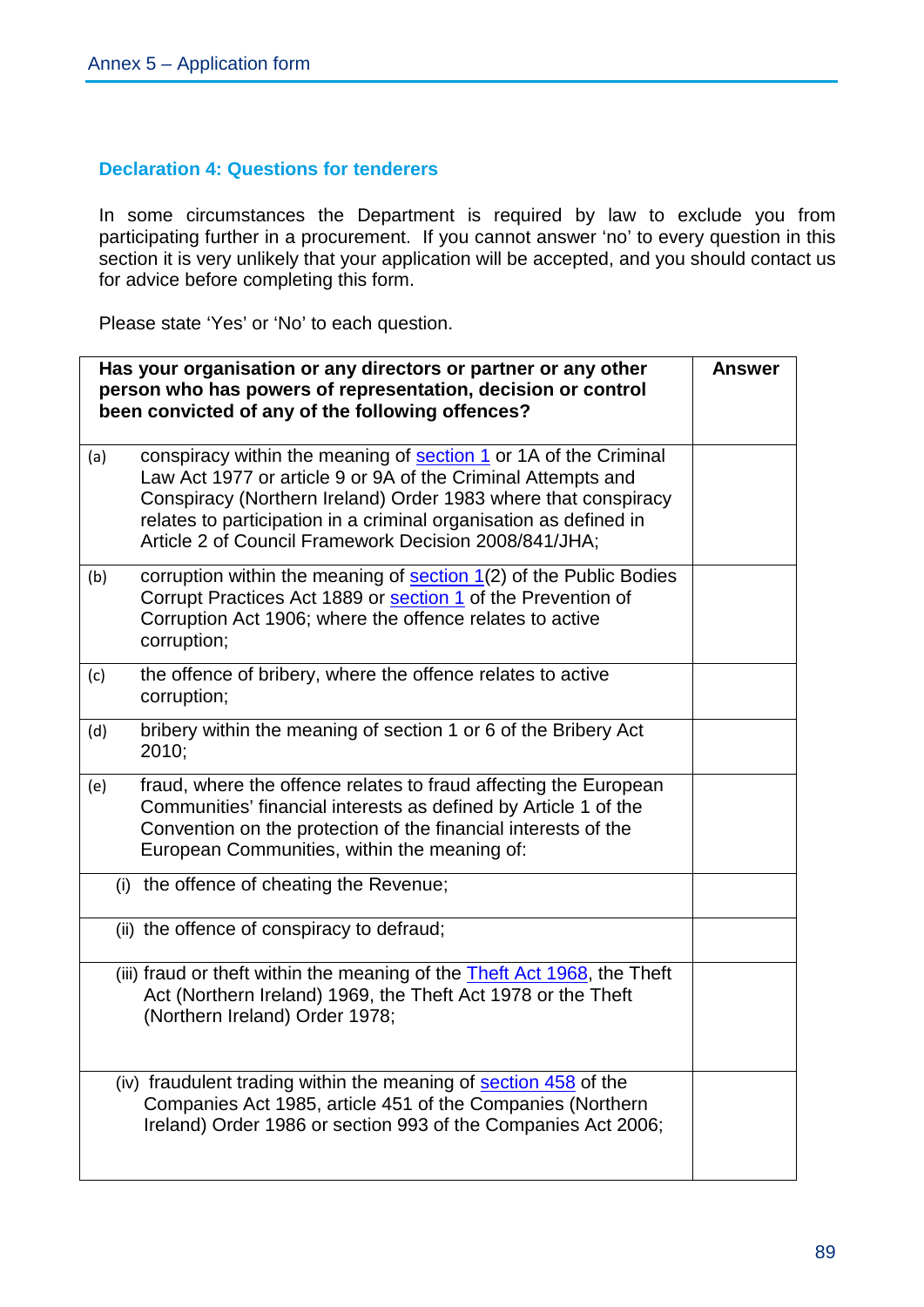| (v) fraudulent evasion within the meaning of section 170 of the           |  |  |
|---------------------------------------------------------------------------|--|--|
| Customs and Excise Management Act 1979 or section 72 of the               |  |  |
| Value Added Tax Act 1994;                                                 |  |  |
| (vi) an offence in connection with taxation in the European Union         |  |  |
| within the meaning of section 71 of the Criminal Justice Act 1993;        |  |  |
| (vii) destroying, defacing or concealing of documents or procuring the    |  |  |
| execution of a valuable security within the meaning of section 20         |  |  |
| of the Theft Act 1968 or section 19 of the Theft Act (Northern            |  |  |
| Ireland) $1969;$                                                          |  |  |
| (viii) fraud within the meaning of section 2, 3 or 4 of the Fraud Act     |  |  |
| 2006; or                                                                  |  |  |
| (ix) making, adapting, supplying or offering to supply articles for use   |  |  |
| in frauds within the meaning of section 7 of the Fraud Act 2006;          |  |  |
| money laundering within the meaning of section 340(11) of the<br>(f)      |  |  |
| Proceeds of Crime Act 2002;                                               |  |  |
| an offence in connection with the proceeds of criminal conduct<br>(g)     |  |  |
| within the meaning of section 93A, 93B or 93C of the Criminal             |  |  |
| Justice Act 1988 or article 45, 46 or 47 of the Proceeds of Crime         |  |  |
| (Northern Ireland) Order 1996; or                                         |  |  |
| an offence in connection with the proceeds of drug trafficking<br>(h)     |  |  |
| within the meaning of section 49, 50 or 51 of the Drug Trafficking        |  |  |
| Act 1994; or                                                              |  |  |
| any other offence within the meaning of Article 45(1) of Directive<br>(i) |  |  |
| 2004/18/EC as defined by the national law of any relevant State.          |  |  |